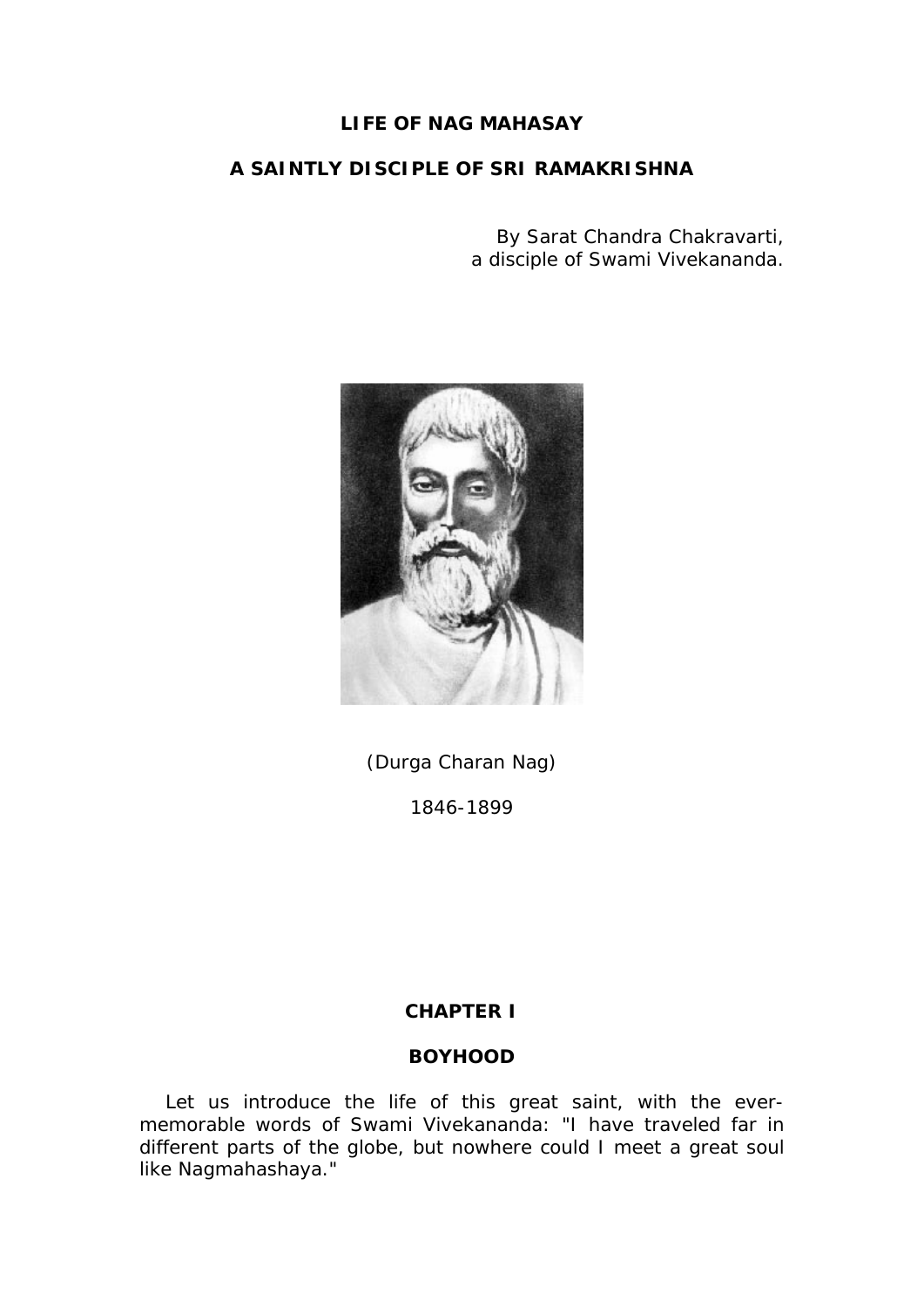There is a small village, Deobhog by name, at a mile's distance from the port of Narayangunj in Eastern Bengal, (now Bangladesh), where Saint Durgacharan Nag, commonly known as Nagmahashaya, was born on the 6th day of Bhadra, 1253 B.S., corresponding to the 21st August, 1846 A.D. It was the first lunar day of the light fortnight. The moon was in the Leo of the Zodiac. His father's name was Dindayal, and his mother Tripurasundari. Their ancestral home was at Tilerdi. Deobhog had been their subsequent settlement for two or three generation. Dindayal had two sisters. Bhagavati, the elder, became a widow at the age of nine and remained with her brother till her death; but nothing of any importance has been known in respect of the younger sister Bharati. It is said that she seldom visited her brother's home and pre-deceased her elder sister.

 Besides Durgacharan, two daughters and a son were born to Dindayal. But of these, Saradamani, (who was born next to Durgacharan) alone survived while the others succumbed to ailments in their childhood. And the mother Tripurasundari passed away soon after she gave birth to her youngest son.

 Thus Nagmahashaya and his younger sister Saradamani lost their mother at the early age of eight and four years respectively. Dindayal never thought of taking a second wife and so the task of bringing up the boy and the girl devolved upon their good sister Bhagavati, who eagerly filled the vacant seat of their mother, though of the two children the boy was particularly dear to her. Remembering the tender affection and care of Bhagavati, Nagmahashaya used to say, "This aunt of mine must have been my mother in my prior lives."

 Dindayal was a pious, orthodox Hindu. He was employed on a very low salary in the form of Messrs. Rajkumar and Hari Charan Pal Choudhuri of Kumartuli in Calcutta. Dindayal had only a tilled hut at Kumartuli to live in.

 The Pals looked upon Dindayal more as one of their family than as an ordinary servant. They had great faith in the pious, truthful and contented nature of Dindayal. He was never asked to submit any account. Once there was a discrepancy of a few thousand rupees in the account. The proprietors had such confidence in Dindayal that they never suspected him in this connection. So they ordered the whole amount to be written off. About a year after this incident, the cause of the discrepancy was found out, and that served only to strengthen their faith in Dindayal all the more. Since then the Pals used to take special care to see that Dindayal earned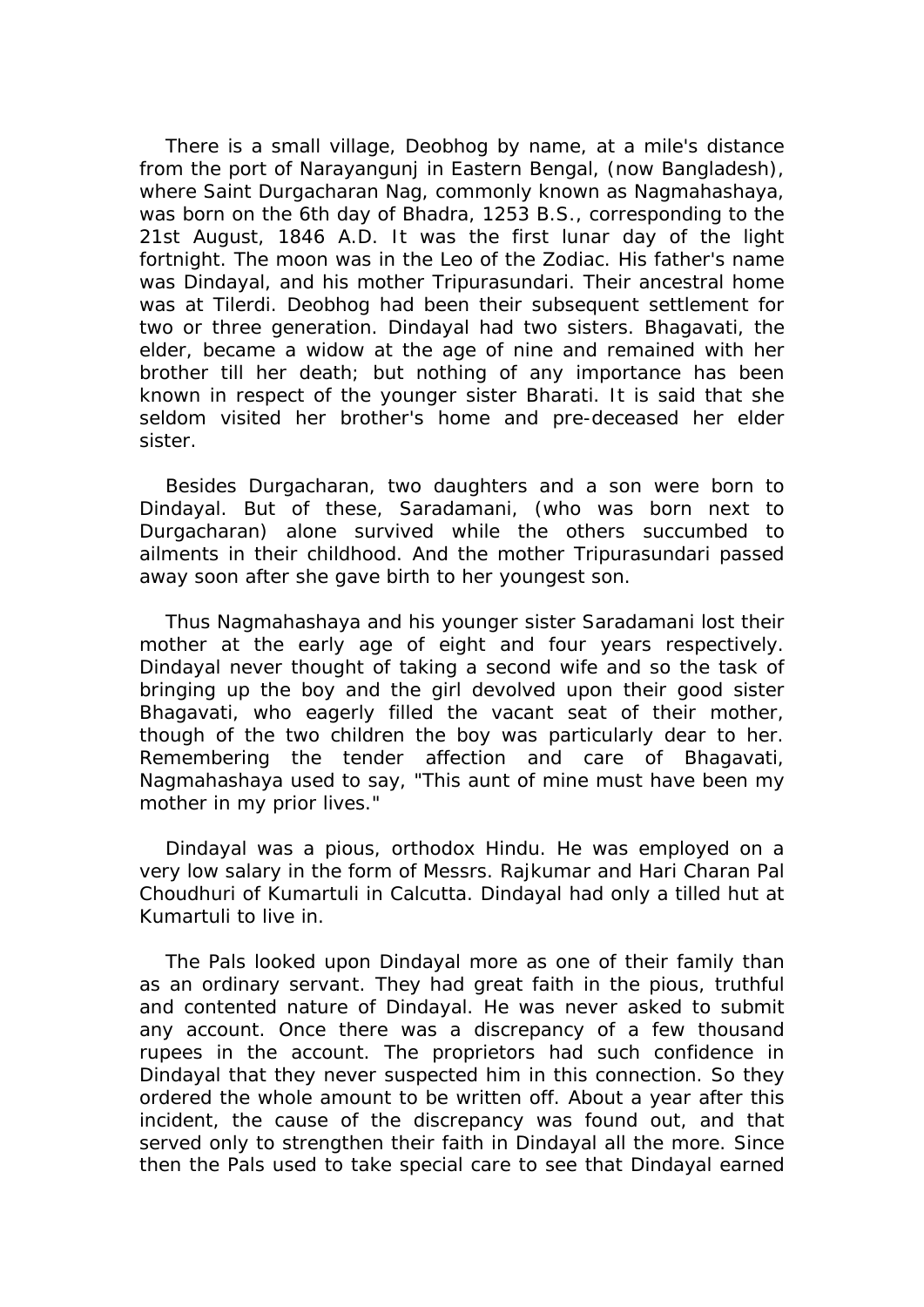more. Another noteworthy incident of these times may be cited here.

 The Pals were exporters of salt, and occasionally they had to dispatch the commodity by boats to Narayangunj. The route lay through a dense forest and was haunted by pirates; so a brave and faithful officer was always deputed to accompany every consignment.

 Once Dindayal was going on such an errand. On entering the Sunderbuns, it became quite dark before the boat could reach a place of safety. So Dindayal was afraid to proceed further; and seeing a big dilapidated house close by and two cottages of peasants in it's neighborhood, he ordered the boat to be anchored.

 All the boatmen, having finished their supper, went to sleep. But Dindayal alone keeping a stout stick by his side, remained awake, and 'smoked' away the whole night. Gradually the night wore away into morning and about five o'clock Dindayal went down from the boat and walked a few paces towards the dilapidated house to ease himself. Being restless by nature, in one place he began to scratch the earth with his fingers; and lo! he felt something like a coin underneath. His curiosity was heightened and he removed a lump of mud from the place and found to his astonishment a pot full of gold coins! He took out a few and found them on examination to be coins of ancient times. He put them back beneath the earth, got up in all haste and ordered the boat to set sail immediately. He did not allow them even breathing space; for he said later on, "Avarice crept on me slowly and I wished to become rich. Suddenly the thought occurred that it might belong to some Brahmin in which case I should have to suffer eternal hell! So, quick as thought I left the place and ran away from the temptation."

 Of Nagmahashaya's boyhood, very little is known. Tradition has it that he was sweet-tongued, well-behaved and modest. He was of a strong and health frame and looked exceedingly beautiful with his long hair flowing gracefully from the head. Of jewels and other adornments, he had none at all save two silver bangles. But though unadorned he looked more beautiful than the rest of the boys on account of his natural beauty. Whenever the ladies of the neighborhood saw him they would always take him up on their laps and dandle him. But there was one peculiar trait in him that he would not eat anything that was offered by strangers.

 In the evening the serene child would look towards the starry firmament and remain long alone gazing at those twinkling lights overhead, "Dear mamma," the boy would fondly say to his aunt,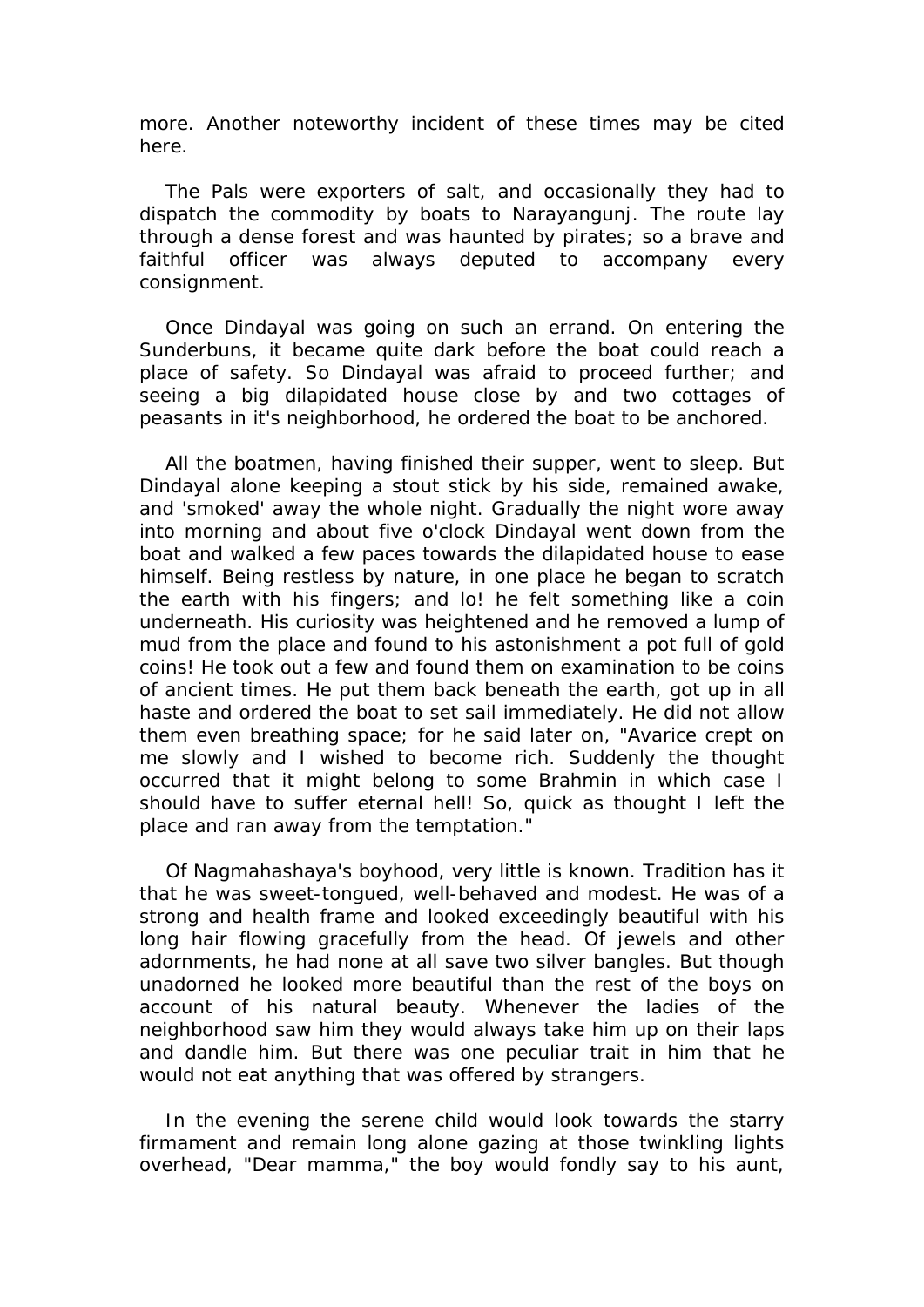"why not let us go to those realms; I don't feel well here." When the moon was up, he clasped his tiny hands and danced in great joy. When the trees rustled to and fro, he thought that they were calling him, and he used to say, "Mamma, let me play with them" and imitate their motions, as if they were his playmates. And all around would be bathed in sweet delight!

 His aunt used to tell him various charming stories from the Puranas. She lulled the boy to sleep by narrating the stories of the Ramayana and the Mahabharata. Not a day would pass without his hearing a tale; even when the aunt felt tired he worried the life out of her till she yielded to his request to narrate a story.

 Very often he dreamt of these very stories. Sometimes looking at the figures of gods and goddesses in his dream, he woke up out of fear, but even then, afraid of disturbing his aunt who was taking her rest after strenuous toil, he sat up quietly by her side. In the morning when Nagmahashaya related his dreams to her she would be filled with awe and wonderment.

 Like Prahlada of Pauranic fame, Nagmahashaya was not of a playful nature from his childhood. But to satisfy his friends he used to play at games. But never would he tell a lie even in play, or in fun. His love of truth was so great that if any of his friends uttered a lie he would no longer look upon him as a friend. If there arose any dispute among his playmates, he used to take upon himself the task of an umpire and decided the matter judiciously that all were satisfied and looked upon him as their leader. From his very infancy he was able to attract all persons young and old, by his amiable disposition.

 After his mother's death Nagmahashaya was for a few years under the loving care of his aunt. As he grew up his thirst for knowledge increased. In those days there were not so many schools as there are at present in Bengal. There was only one vernacular school in Narayangunj. Nagmahashaya began his education there. But he could not advance further than the third standard, that being the highest class in the school. So he became very sad; and when his father came home next during the Durga Puja time, he expressed an earnest desire to continue his studies at Calcutta. But owing to the straitened circumstances of the family, he was not allowed to do so. This had a depressing influence upon him. He banished all hopes of prosecuting his studies at Calcutta, and searched for a school in his own district. Somehow he came to know that there were several schools in Dacca. But Dacca being at a distance of ten miles from Narayangunj, to attend any school there, he would have to walk to and fro twenty miles daily. So the aunt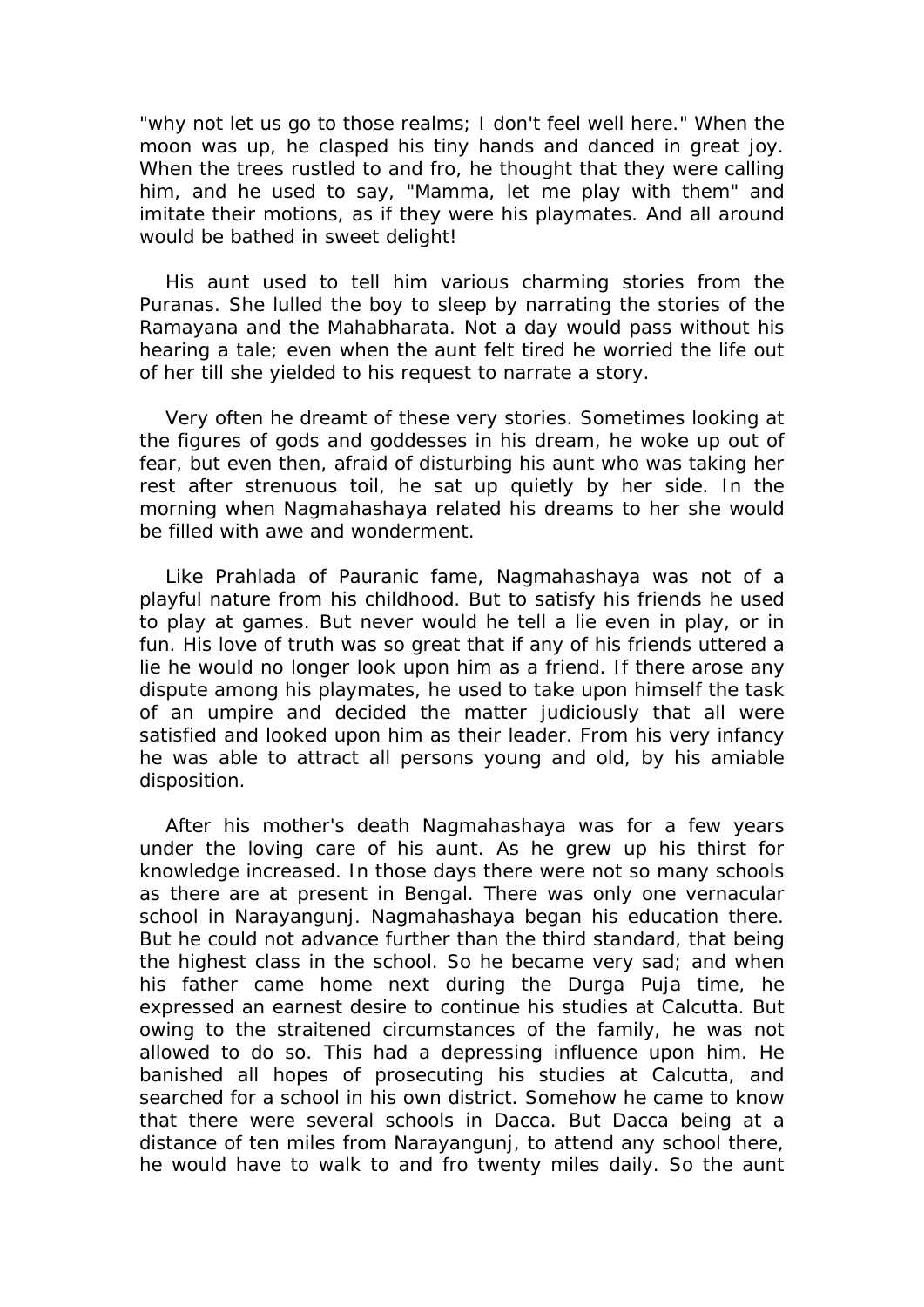was against the proposal. His other friends also advised him not to go there. But he was inexorable. Next morning, without informing anybody, he set out for Dacca, having provided for himself with only a handful of puffed-rice for the day's repast. The whole day was spent in searching for schools. He came home in the evening, after finding a Bengali school of his choice. It was quite dark when he reached home. In the meantime the aunt had been searching for him from place to place in the neighboring villages; she was overwhelmed with joy when she saw him return. First, she served him a meal with great affection and care and then asked him the cause of his disappearance during the day. Nagmahashaya disclosed everything to her and said "I have made up my mind to go to Dacca for my study from tomorrow onwards. You will have to cook me meals by eight o'clock in the morning." Seeing his eagerness the aunt said, "God bless you, there shall be no difficulty."

 The next morning Nagmahashaya started for Dacca and got himself admitted into the Normal School. Here he studied for fifteen months. During the whole period he was absent only for two days. Rain, sunshine and cold passed over his head equally, from day to day, and nothing could thwart his indomitable perseverance. But owing to the great exertion and continuous strain, his health broke down. Referring to these days, he used to say, "I never felt the least tired when I used to go to Dacca, for I had a short-cut through the forest. On any day if I happened to feel hungry on my way back, I used to buy a pice worth of puffed-rice which was quite enough for munching on the way."

 One of the teachers of the school had almost a paternal love for Nagmahashaya. Seeing him come daily on foot from such a distance, he said one day, "Boy, you need not take so much trouble to come here all the way to read. Stay with me and I shall somehow manage to bear your expenses." But the noble boy answered, "No sir, I do not feel any difficulty in coming here." Astonished at this, the teacher remarked, "I know not what this boy will be in the future!" Had the teacher been living to see the after-life of Nagmahashaya, he would have witnessed that his prediction was fulfilled amply.

 Nagmahashaya read in the Normal School at Dacca only for a short period. But within that time he perfectly mastered the Bengali language. His handwriting was beautiful and his compositions were simple, thoughtful and attractive, showing an intelligence far above his age.

 All his writings during this period were full of religious fervor. Later, when Nagmahashaya came down to Calcutta to study medical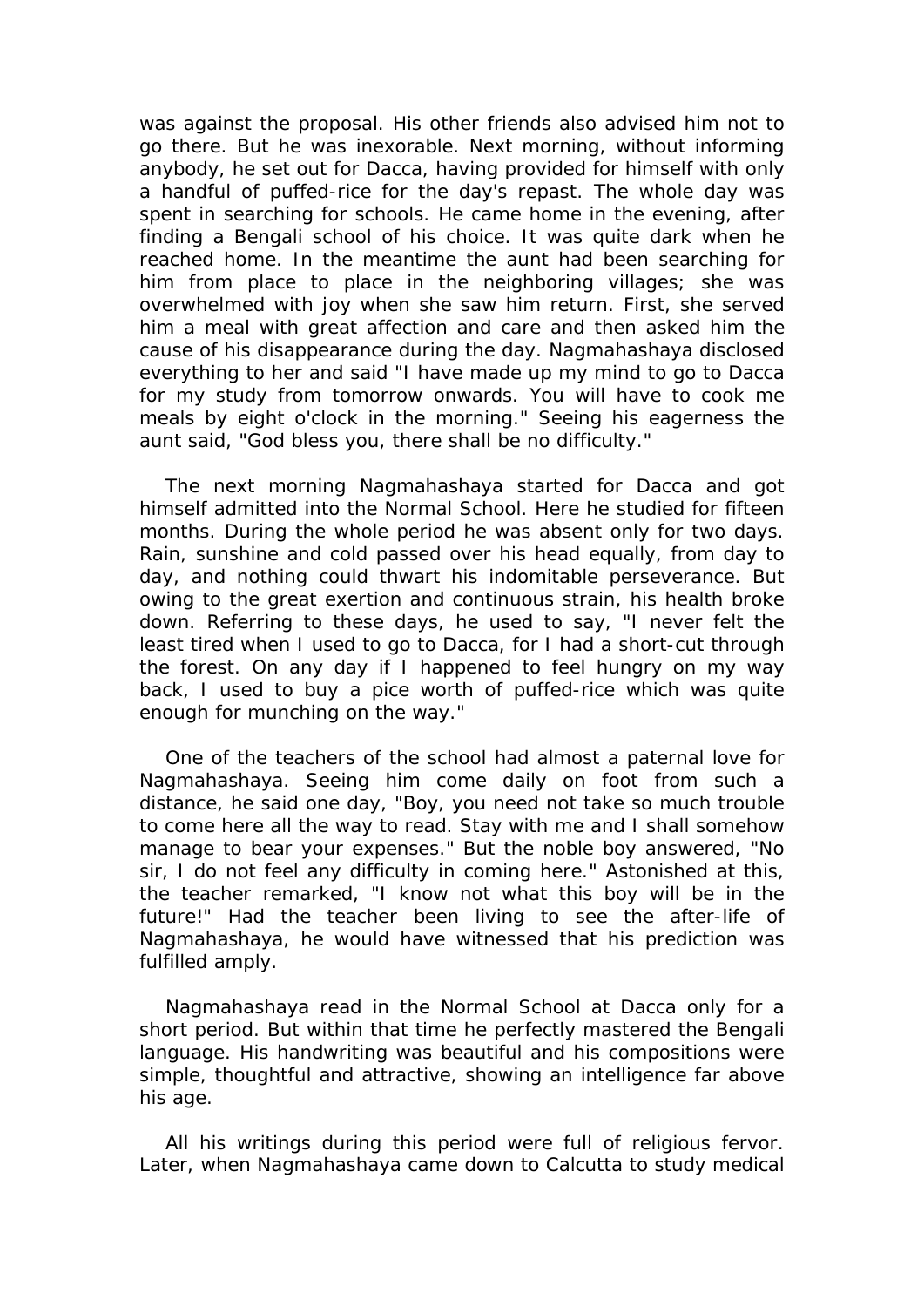science, these essays were published in a pamphlet form with the heading, "Advice to Boys."

 He kept it a secret for a long time. Even his most intimate friend, Suresh Chandra Datta, did not know anything of it before it was actually published. Only when it was printed, a copy was presented to him.

 All the books were distributed amongst the boys of his village. Even today, a few copies of it may be found at Deobhog.

### **CHAPTER II**

### **HIS MEDICAL STUDY AND PRACTICE**

 Nagmahashaya was now grown up. With a view to strengthen the bond of family life, the aunt of the motherless boy settled his marriage. And he was married to Srimati Prasanna Kumari, an eleven-year-old daughter of Sri Jagannath Das, a well-to-do man of Raisdia in Vikrampur.

 Five months after his marriage, he came down to Calcutta and stayed with his father. He began his studies in the Campbell Medical School; but his zeal for learning did not meet with any measure of success. For, even here, he could not prosecute his studies for more than a year and a half, though no one knows exactly why he had to leave the School.

 After this Nagmahashaya studied Homoeopathy under Doctor Behari Lal Bhaduri, the renowned physician. Dr. Bhaduri was well pleased with the amiable disposition of the boy and taught him with great care. Daily, morning and evening, he got his lessons from Dr. Bhaduri and would revise them at home.

 Nearly two years passed thus. Nagmahashaya had to remain in Calcutta for the most part of the time, acquiring experience in his calling; and so his wife remained in her father's house. Consequently he had hardly any opportunity of cultivating his acquaintance with her, and even when there was an opportunity he felt shy to go near her. If she happened to be in his native village at the time when he went there, he would climb up a tree and remain there throughout the night lest he should be tempted by her presence.

 His aunt could not easily understand this kind of behavior; but like all worldly-minded people she was under the impression that time would mend matters. But unfortunately she was doomed to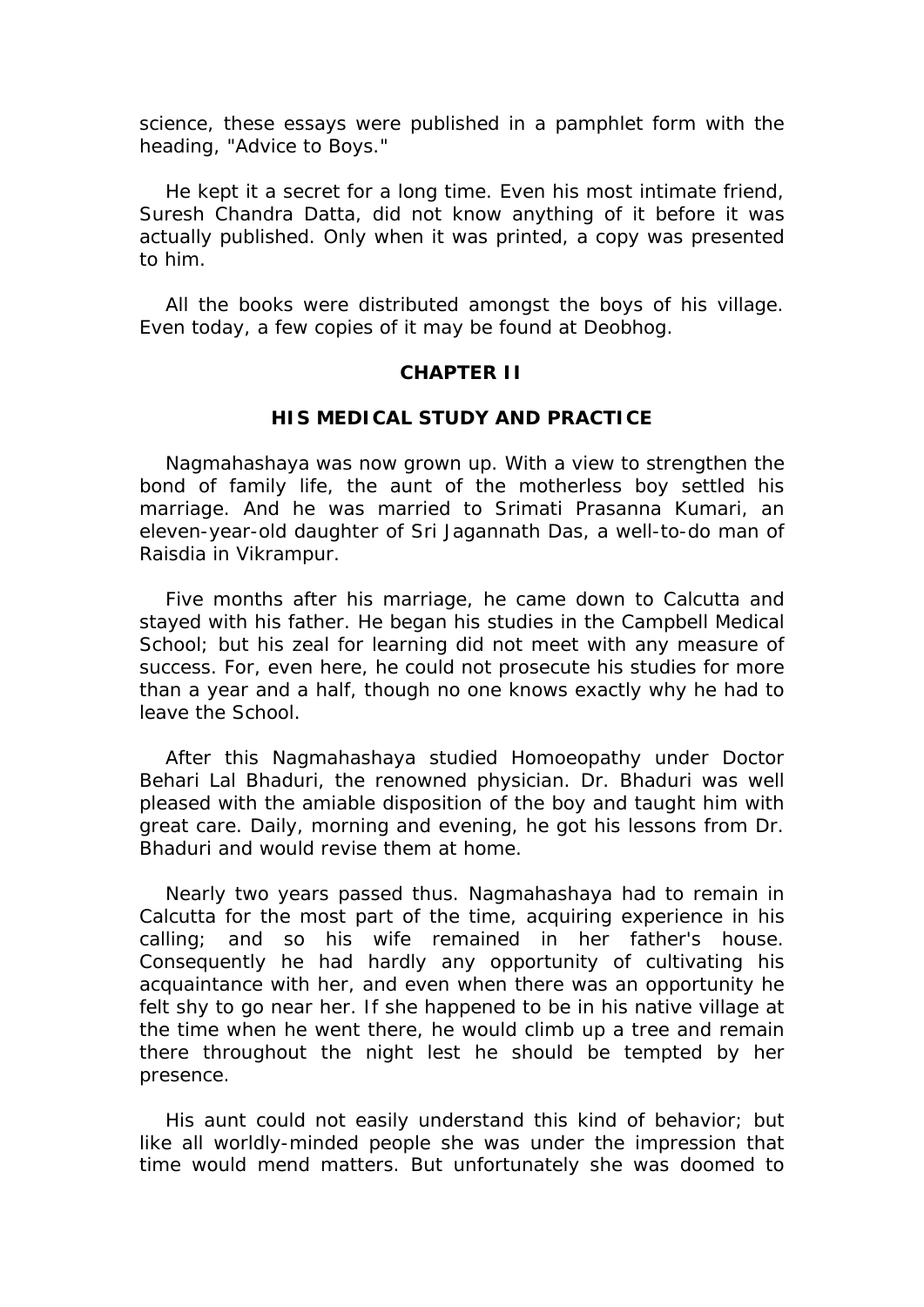disappointment. The poor girl died suddenly of dysentery. This touched him deeply but he felt much relieved. He thought that Providence freed him from worldly bondage, and therefore he was happy. His father however felt that he should be married again and left instructions with his son-in-law for the selection of a suitable bride for his son.

 Nagmahashaya again took to the study of Homoeopathy. He bought a small box of Homoeopathic medicines and began to treat the poor people of the neighboring localities and distributed medicines among them free of cost. Dr. Bhaduri remarked on more than one occasion that he had very good results in many difficult cases by the use of medicines prescribed by Nagmahashaya. He was a prodigy in prescribing medicines. On a certain occasion his mother-in-law came to Calcutta; she saw the wonderful results of his treatment and said, "My son-in-law is verily Mahadeva (God). Whatever medicine he gives, it is always effective." Gradually the good name of Nagmahashaya came to be known all around. While yet a student, the young physician became the refuge of the poor. Patients began to pour in large numbers into his house. He could now earn money if he so desired, but he did not do so, as his ideal was not to get practice but only to serve the sick and the poor. He would never miss an opportunity to serve others. He never hesitated to do even menial work in the service of others. His father's friends sometimes took advantage of this and made him do their marketing; he carried even their bags of rice and bundles of fuel.

 He was ever ready to serve the distressed. There was a rich man at Hatkhola named Premchand Munshi. Although he was rich, he never engaged any servant at home. He had a distant cousin of his for all kinds of household work. Besides this, he was so meanminded as to depend even for trifles on the generosity of Nagmahashaya. Suddenly his distant cousin died. The people in the neighborhood hated him so much that they would not even help him in cremating the dead body of his cousin. The millionaire of aristocratic birth begged for help from door to door but still none came to his rescue. Driven to despair, Munshi took refuge in the Nag family. The father and the son helped him out of that critical situation.

 After a year's apprenticeship under Dr. Bhaduri, Nagmahashaya came to be acquainted with Suresh Babu. Suresh came pf the wellknown Datta family of Hatkhola. Before coming in contact with Sri Ramakrishna, he had a leaning towards Brahmoism. While Suresh was a worshipper of God without form and had no reverence for gods and goddesses, Nagmahashaya was a thoroughly orthodox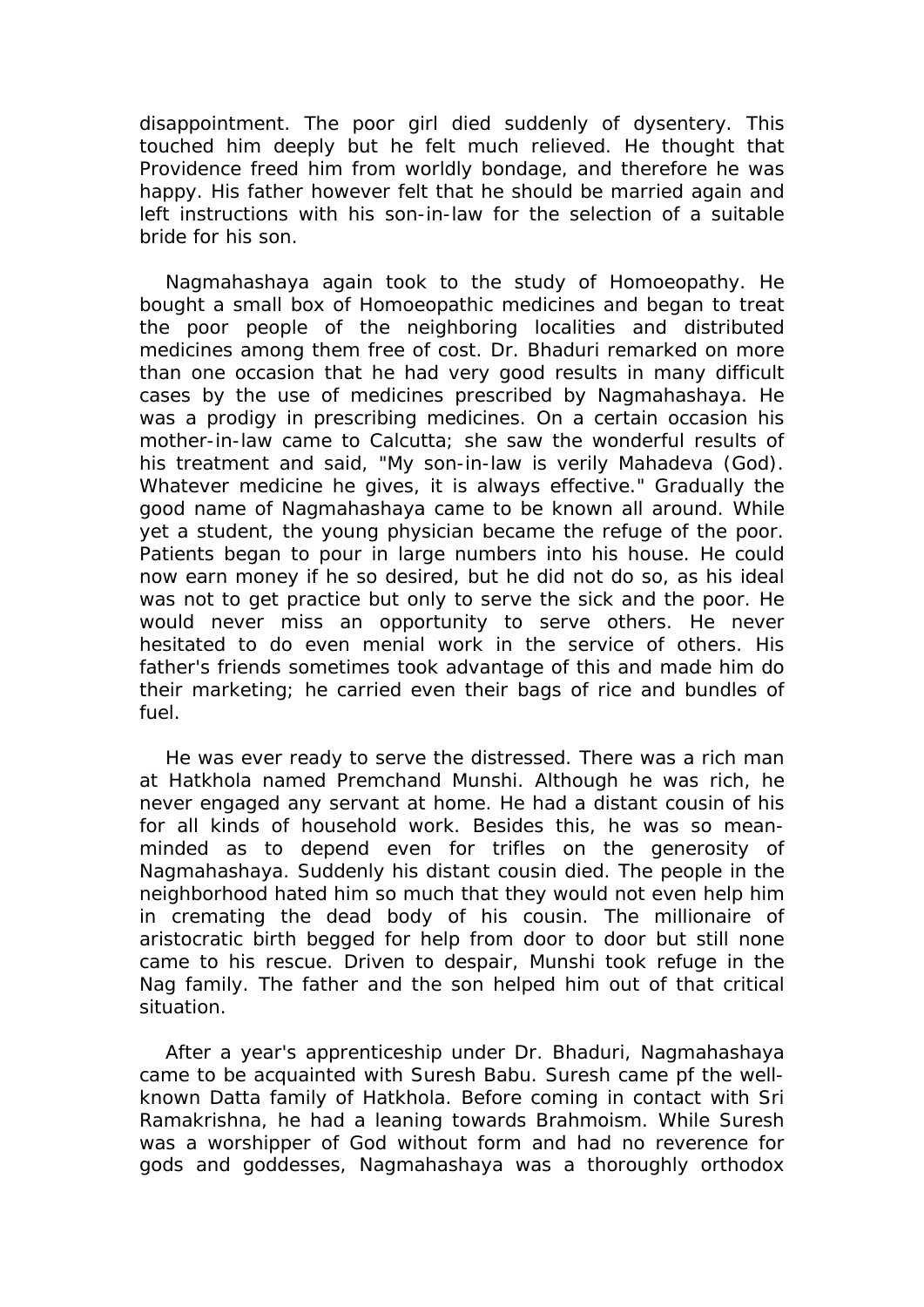Hindu, and had great reverence for all deities. Now and then there were hot discussions between them. Nagmahashaya used to argue thus: "The gods and goddesses of the Hindus as well as Brahman are all true but to attain Brahman is so difficult that I doubt whether one or two in a million attain it. Hence arises the necessity for a belief in the various gods and goddesses of Hinduism." He would further remark, "Well, sir, do you go so far as to say that the Vedas, the Puranas, the Tantras and the Mantras are all false? The realization of Brahman is the final goal indeed, but unless and until one goes through all these, one cannot attain Him. Unless Mahamaya wills, unless She makes way, none has the power to realize Him." Suresh would vehemently reply, "Keep aside, sir, your Sastras, etc. I have no faith in them", but Nagmahashayas prostrations before the images of gods and goddesses and his unshakable respect for holy men made him think within himself that a man of such great faith must surely attain Brahman very soon.

 Suresh used to go to Nagmahashaya's place in the evening, and there almost everyday they would have heated discussions, but neither was able to win the other over to his religious belief. It is strange how these two persons of opposed natures felt attracted to each other, but ever since their first acquaintance, they became life-long friends, and whenever they met each other, they used to have conversations on religious subjects only.

 Suresh would often take Nagmahashaya to the Navavidhan Samaj founded by Keshab Chandra Sen. Though Nagmahashaya highly appreciated the preaching of Keshab, he did not like the manners of the Samaj. Nagmahashaya read with great zeal the Chaitanya Charit, Rupsanatan and the Lives of Mohammedan Saints, all published by the Brahmo Samaj; with great feeling he would sing the song, "Make me mad, in Thy love, O Mother," of the Navavidhan Samaj, although he had not the gift of a musical voice.

 From the very beginning of their acquaintance, Suresh found in Nagmahashaya a man of spotless character. From his boyhood he was religious and he observed to the last day of his life all the social customs and usages prevailing among his people. It is said that in his boyhood he was particularly impressed by the translation of the Persian book named Haten Tai, yet his faith and devotion to the Lord never waned. Once a few friends of Nagmahashaya, having studied some atheistic literature, began to preach atheism and sometimes argued with Nagmahashaya. Nagmahashaya, even though vanquished in arguments, would firmly assert, "I have not the least shadow of a doubt about the existence of God." Later in his life he often said, "What is the use of reasoning about an entity which you know already to exist? God is self-effulgent like the sun."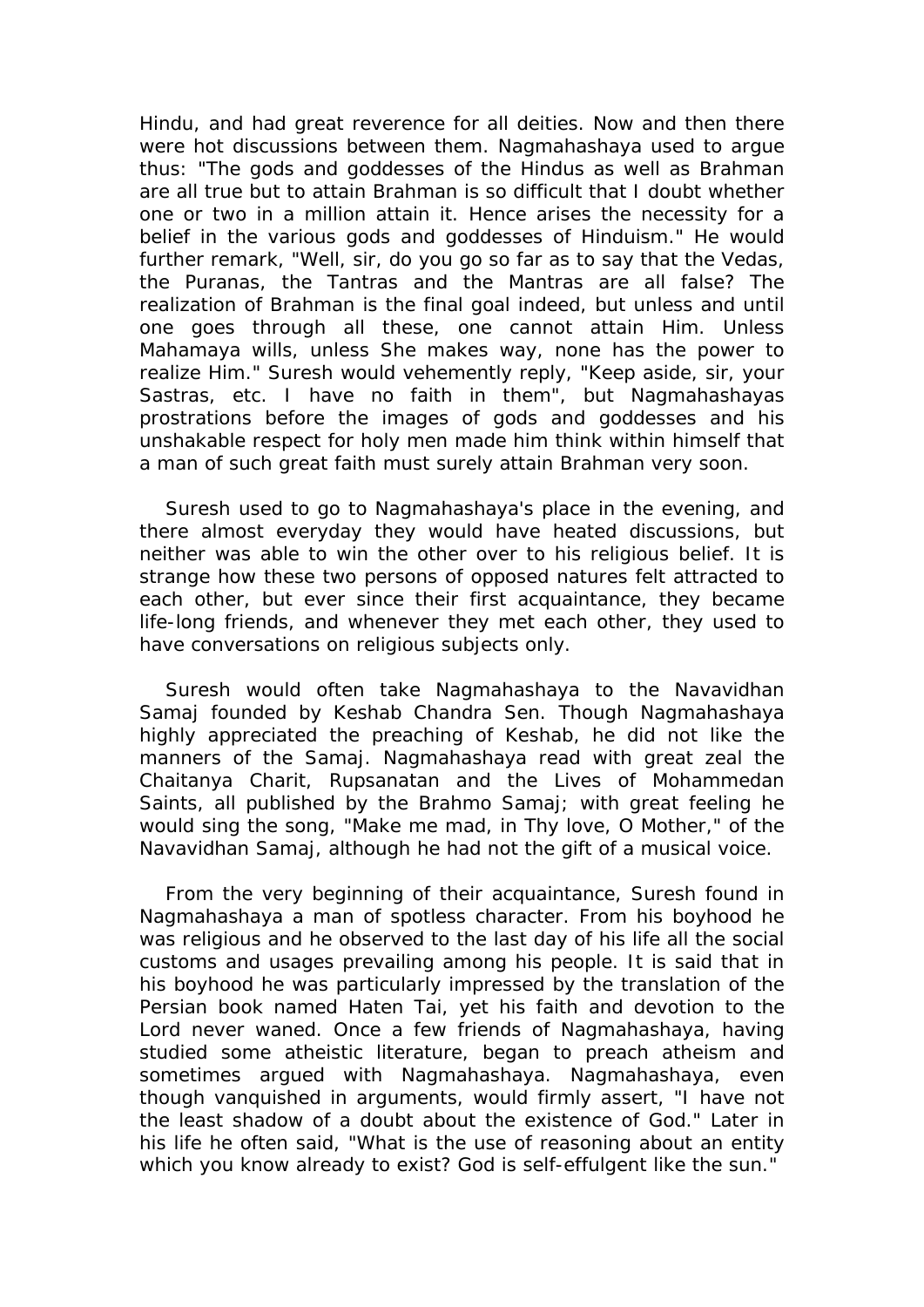From about this time Nagmahashaya began to lose all interest in medical science, and instead commenced a study of religious books; but on account of his father's importunities he could not sever his connection with Dr. Bhaduri all at once. Nagmahashaya did not know Sanskrit; consequently he carefully read the Bengali translations of the Puranas, the Tantras, and the like; if he chanced to meet a Pandit, he would eagerly entreat him to explain the true meaning of the Shastras. He used to take his daily bath in the Ganges and regularly observed the rites of Ekadashi (the eleventh lunar day, a fasting day). Every day at nightfall he used to to go to the neighboring cremation ground (Kashi Mitra's Burning Ghat) for a walk; he would sit there alone, wrapt in deep thought till late in the night. At dead of night the dying fires in the pyres with burnt corpses glowed, while the Ganga flowed on nearby mingling her murmuring sound with the rustling music of a solitary peepul tree, humming a melodious but pathetic song of life and death! No language could express it, but it irresistibly touched the human soul. Nagmahashaya would there for hours and think, "Vanity, vanity, all is vanity; God alone is the Truth. Unless He is realized, life is verity a burden. How shall I realize Him? Who would show me the way?"

 Sometimes Fakirs, Sannyasins, and Sadhakas came to that burning ghat; with a longing heart Nagmahashaya would ask them those questions but no one could give him any clear answer. He found that most of them were in quest of Siddhi (psychic powers); their aim was not the attainment of pure love for God. Once he met a Tantric Sadhaka, who, when he was questioned about Vamachara Sadhana, began to narrate some horribly uncouth practices. On hearing him Nagmahashaya said, "You will have yet to gather more experience, you have not understood the Tantras in the least." His experience of these types of men instead of creating faith in religion sometimes raised doubts in his mind. Only an old Brahmin, who practiced Sadhana in that cremation ground and was an initiated Tantric Sannyasin evoked his respect; he had no sectarian views; he was liberal and had great insight, although as an initiate e took Karana regularly. He explained to Nagmahashaya the profound significance of Tantric practices and mysteries of Shat-Chakra (six lotuses) very clearly and elaborately. Nagmahashaya expressed his desire to practice Sadhana according to the principles of the Tantras whereupon the Brahmin blessed him and gave him hopes, saying that the Mother would soon fulfill his desire. Nagmahashaya used to say to him, "That Brahmin had advanced much on the way to realization; he was quite conscious to the last moment and breathed his last on the bank of the Ganges."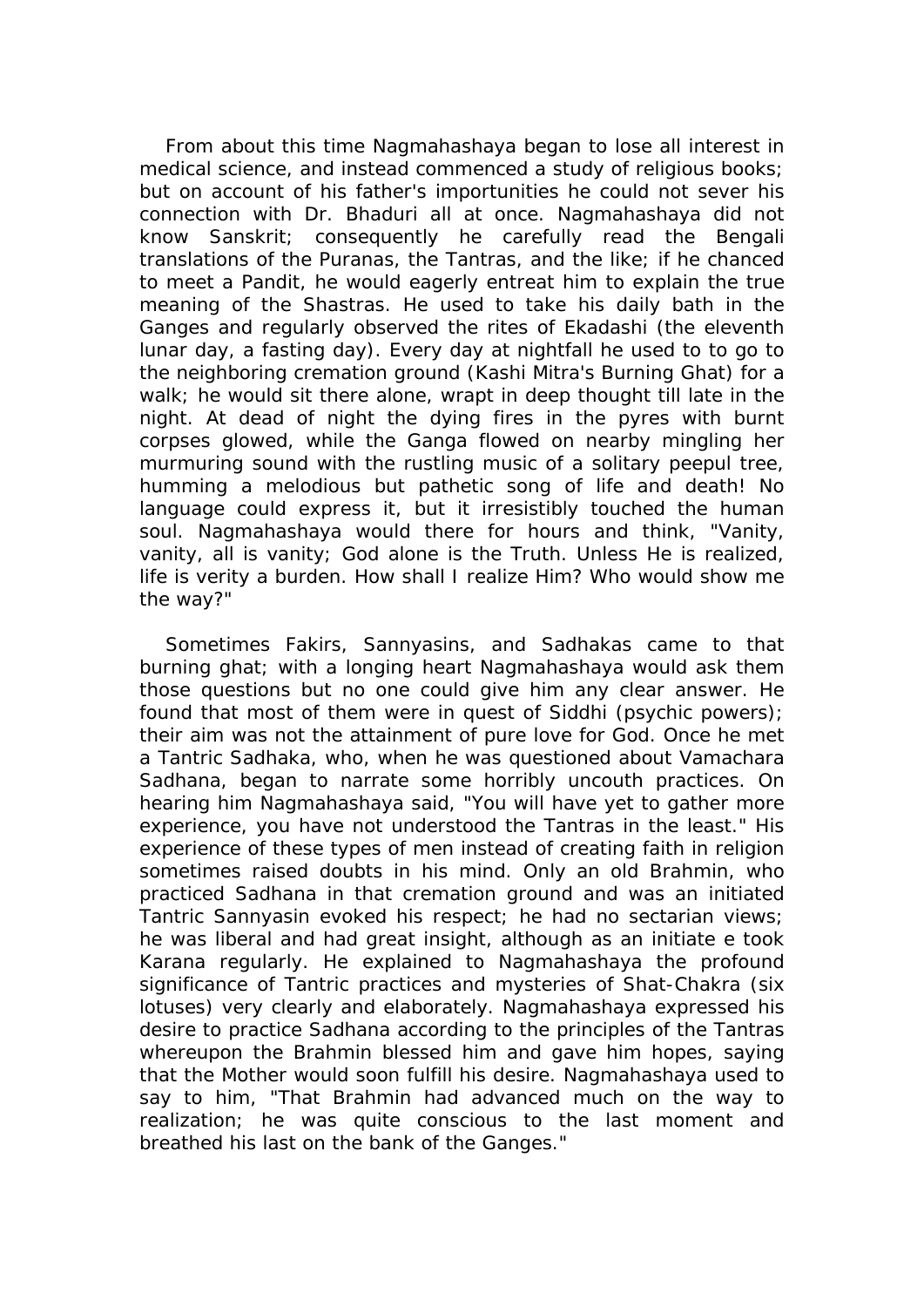As directed by this old Brahmin, Nagmahashaya would now and then do Japam and meditate in the stillness of the night in the cremation ground. One day while he was meditating, he saw the vision of a white effulgence; thenceforth he regularly went there and practiced Japam and meditation.

 In course of time Dindayal came to know of it and it created some anxiety in his mind. He at once wrote to his son-in-law to select a bride for Nagmahashaya. He thought that his son was quite young, and that it was because there was nothing in life to bind him down to worldly life, that he roamed with mendicants and Sannyasins, and that when he was married all those foolish ideas would disappear. The son-in-law lost no time in selecting a bride, Sreemati Sarat Kumari, the first daughter of Ramdayal Bhunia of Deobhog, and informed Dindayal about it. Dindayal brought this proposal of marriage before his son but Nagmahashaya refused to marry again. Dindayal tried his utmost but could not persuade his son to marry. Since then, there were often exchangers of hot words between the father and the son. The father fasted in anger; the son also went without food. Thus they passed some time miserably. Once Dindayal said, "For you, I have been made a liar at this old age because I have given my word for your marriage to the bride's party." Nagmahashaya replied, "Once you got me married, but that girl died; again you are going to place somebody's daughter in the jaws of death!" Dindayal replied, "Aye, fate is determined by the divine dispenser! If you disobey me, your father, you will not succeed in any sphere of life. I will curse you so that you shall not progress even in your religious life."

 He was indeed between two fires. On the one hand there would be the curse of his father, on the other the realization of Truth would be barred to him. He thought within himself, "I know, family life is the root of all misery and bondage, but my father directs me that way. Alas! O God! what am I to do?" Being much mortified, Nagmahashaya once said to his father, "We see that all the sorrows and sufferings of men result from marriage. Therefore please have mercy on me, father, and give up your resolution; I beseech you, kindly do not put me into bondage again. So long as you are alive I shall serve you heart and soul. I shall serve you a hundred times more devotedly than your would-be daughter-in-law. Please save me."

 The sorrowful looks of his son and his importunities deeply impressed the old man. He thought that if his son for whose happiness he was proposing the marriage, be not happy by this alliance, it would be futile indeed; and so he consented to drop the proposal. But it at once struck him that if Durgacharan did not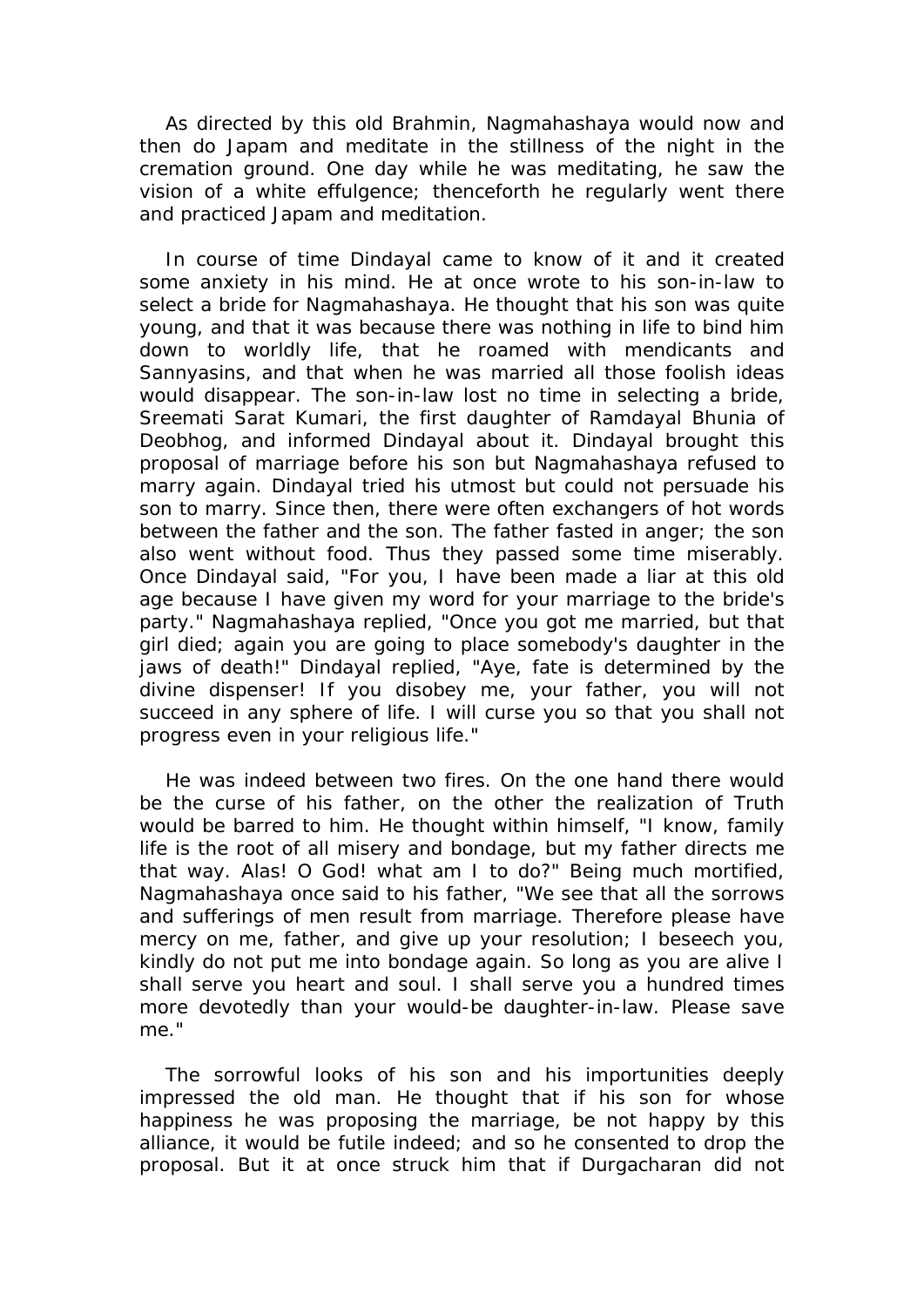marry, his lineage would be at an end; the Sraddha ceremony of his forefathers would be stopped. At this Dindayal was overwhelmed with grief, but there was no remedy for it. Reasonings, reproaches and rebukes were of no avail. The old man was much afflicted and wept secretly. Nagmahashaya was not at home at the time. On his return, he entered the room and found his father weeping; it touched him to the quick. Nagmahashaya argued within himself, "There is none to call my own in this world except my father, and alas! I have become the cause of so much sorrow to him. Away with religion; from this day forward I shall obey my father at all cost. If my father gets consolation by getting me married, I must do that." Arriving at this conclusion, the son lost no time to report to his father that he would marry. The old man could not catch his words at once and remained dumbfounded. He only stared at his son, with tears still in his eyes. Nagmahashaya repeated, "Please fix the date for the marriage and drop a letter to inform our people in the village."

 Coming to himself, Dindayal replied with great joy, "My boy, you have saved my honor and thus my Dharma also. Do what you like after you have married. I shall not say anything. I whole-heartedly bless you, my dear boy. May God fulfill your desire!" Next, Dindayal hastened to Messrs. Pal's place to tell them this good news. They were very glad to hear it and promised to bear a portion of the marriage expenses.

 All were merry; but he who was going to be married was in the throes of a great agony. He left the house as soon as he gave his consent for marriage. All day long he roamed about in the streets and passed the whole night sitting on the banks of the Ganges, weeping bitterly; there was none to share his feeling. To whom would he disclose his mental suffering? He went without any food. Dindayal could not know anything of it; for he was busy fixing the marriage date, writing letters to his village and buying the necessaries.

 Gradually everything was bought with the exception of the bridegroom's suit. Dindayal asked his son to buy it from the market after his own choice, but he refused to do so; consequently, Dindayal himself had to get it from the market.

 The day for them to start for their native village approached. Dindayal was busy packing things. As usual, even on that day, Nagmahashaya went out for a walk on the bank of the Ganges at night-fall. Before returning home he bowed to Mother Ganges and said, "O Mother! I have heard that Thou art the purifier of all sins; therefore, if I be defiled by the dirt and dust of the world in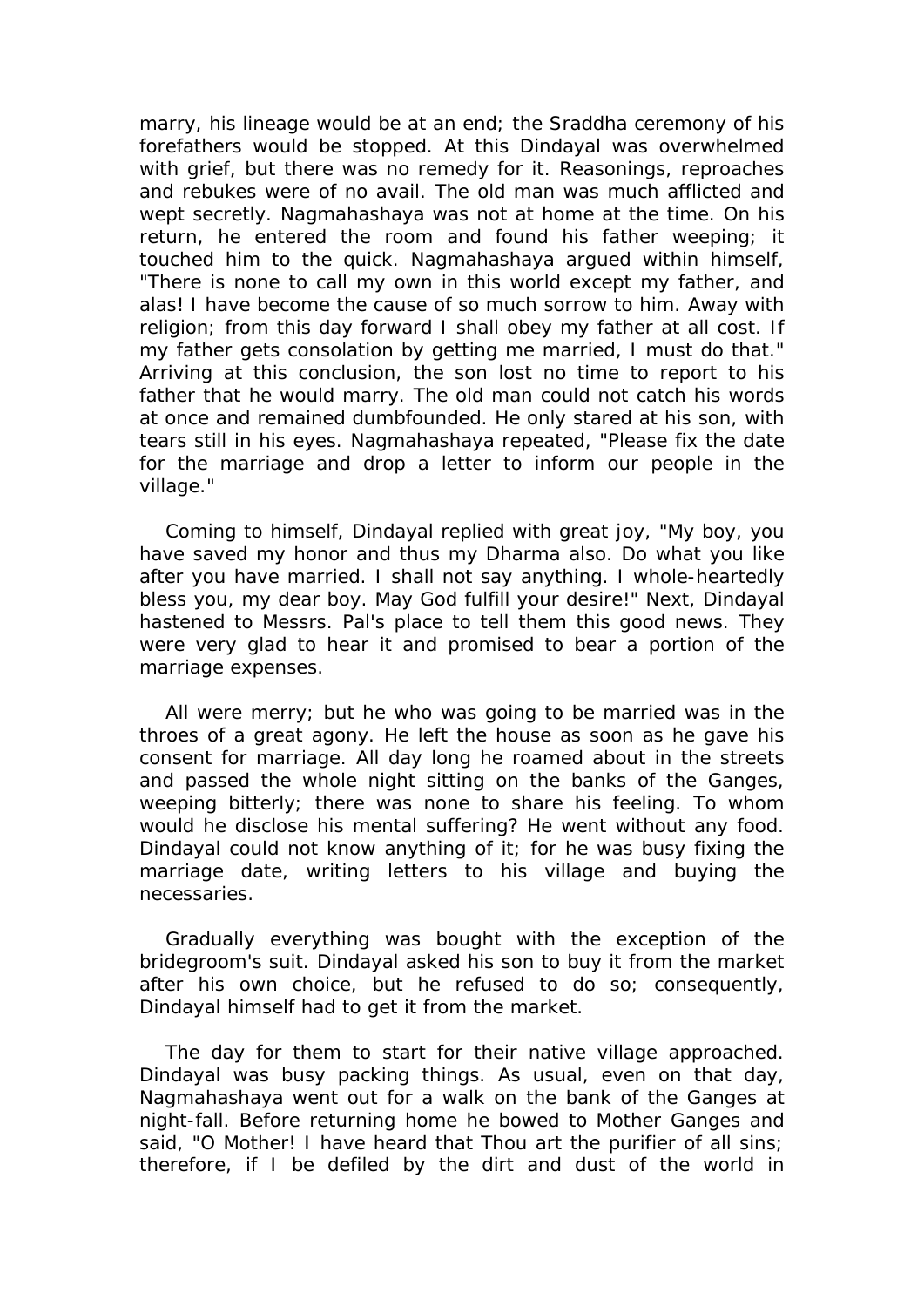becoming a householder, wash them off, O Mother; and both in weal and in woe give me refuge at Thy hallowed feet!" Thereafter he returned to his house, and the father and the son set out for their native village.

### **CHAPTER III**

### **HIS REMARRIAGE AND MEDICAL PRACTICE**

 About his marriage Nagmahashaya used to say, "Marriage with the pure desire for progeny does not defile a man. But only saints and sages of yore were fit for such marriages. Having observed austere Brahmacharya (celibacy) for a long time, they took wives for the purpose of continuing their progeny; and having begot sons like Vyasa, Sukadeva, Sanaka and Santkumara, they retired to the forest to lead the life of a recluse. But it cannot be so in this iron age. Nowadays there is not that deep meditation and self-restraint (Tapas), and so, the children born of lust become wicked and immoral." About his second marriage, he said, "What could I do? It was my father's command! I had to obey it, although it was venom itself to me."

 The father and the son reached their native village five or six days before the marriage. The auspicious day approached, and Dindayal with all the fondness of a father's heart took the bridegroom in procession to the bride's house, and holy ceremonies were gone through with great joy and merriment. But with it withered the long-cherished hope of Nagmahashaya to lead a life absolutely devoted to spiritual practices without the distractions of family life. Moreover, with the thought of the responsibility of married life, it occurred to Nagmahashaya that henceforth he must also earn something for the maintenance of his family. When through the will of Providence he was hurled into this life, he must stand up to it manfully and shirk no duty. But he had an inborn hatred for servitude, and so he chose the independent profession of a doctor.

 After the marriage, both the father and the son returned to Calcutta. Nagmahashaya set up his medical practice in right earnest. From this time forward, Nagmahashaya began to accept fees from his patients for their treatment. For seven years the smooth life of Nagmahashaya was gliding on uneventfully in the joy of study and meditation in the company of noble friends and in attending to the numerous patients who flocked to him. All of a sudden a cloud appeared in the clear sky -- a letter came bearing the news of his aunt's illness. She was old and infirm, and was suffering from dysentery. The news caused so much anxiety in his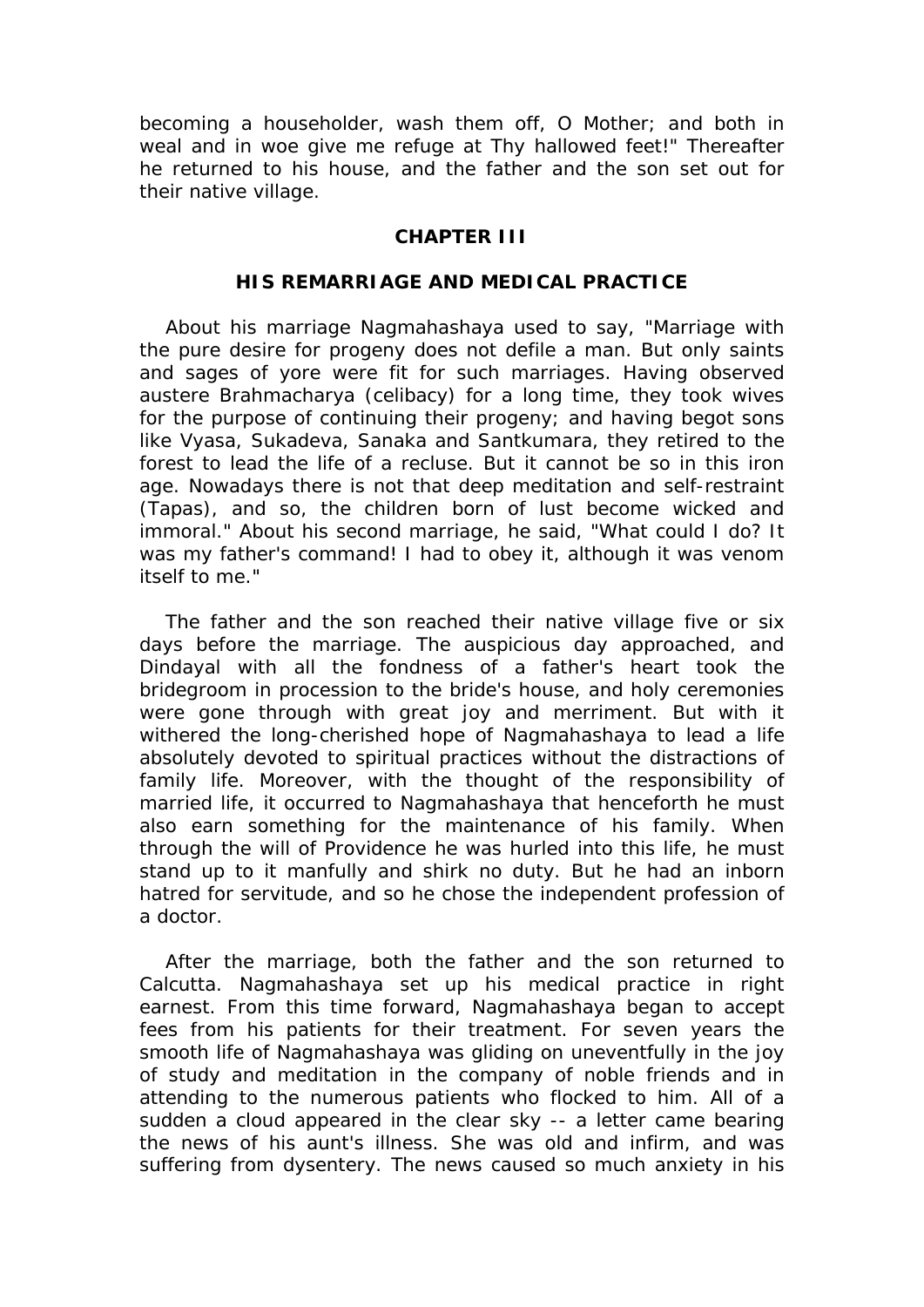mind that he started at once for his native village. As soon as his aunt saw him, she exclaimed in delight, "My boy! I deem it my great luck that I shall be able to die in your presence." All his attempts to save her life were of no avail. Before she expired, she asked him whether all the inmates of her house had taken their meals. Even fifteen minutes before her death, the old lady, sitting on the verandah of the house, was repeating the name of God, saying, "My time is up." She beckoned to him to come near her; and placing her hand upon his head, she blessed him saying, "Let your mind always dwell in God" -- these were the last words the affectionate aunt spoke to him. She had been initiated in the Ramamantram, and her last breath came out with the sound 'Ra'. Nagmahashaya heard it distinctly.

 Before this mishap, Nagmahashaya never knew what a bereavement was. He had no attachment to his wife and did not feel the loss of his first wife. His mother died in his infancy, but in her stead he found another mother in his aunt. Her unbounded love and affection for him never made him feel the loss of his mother. Now that very aunt had left him for ever. Oh! unbearable was the woe! Even to remain in that house became impossible for him. He used often to run to the spot where his aunt was cremated and pass the whole night there. Sometimes he would repair to a jungle and spend the silent hours of the night in solitude. Referring to this period, his sister Sarada remarked, "This incident drove my brother almost mad. He had to be urged often and often to take his bath and his meal. Sometimes I used to find him lying quite prostrate on the ground behind our house. So we had to get down our father from Calcutta."

 The funeral rites of the aunt being completed, he came back to Calcutta with his father. Time, the great healer, assuaged, no doubt, the intensity of his grief, but in its place another thought appeared on his mental horizon and raised a storm not less convulsive than the former grief. His mind began to be haunted day and night by the thoughts, "Why does man come into this world and why does he die? What becomes of him after death? What has become of my aunt? To what region has she been transferred? The aunt who would give her life to spare me from even a scratch on my body, is no longer paying heed to my heart-rending sorrows and cries. Well! if all relationship ceases with death, then why all this bother with 'I' and 'mine'? Oh! why have we strayed into this world of miseries and bondage -- this vale of tears and woes? Having come here, what is the primary duty of life? How are we to free our agonizing soul from the grip of mortal life?" Such questions began to agitate his mind constantly, and he was yet to find their solution.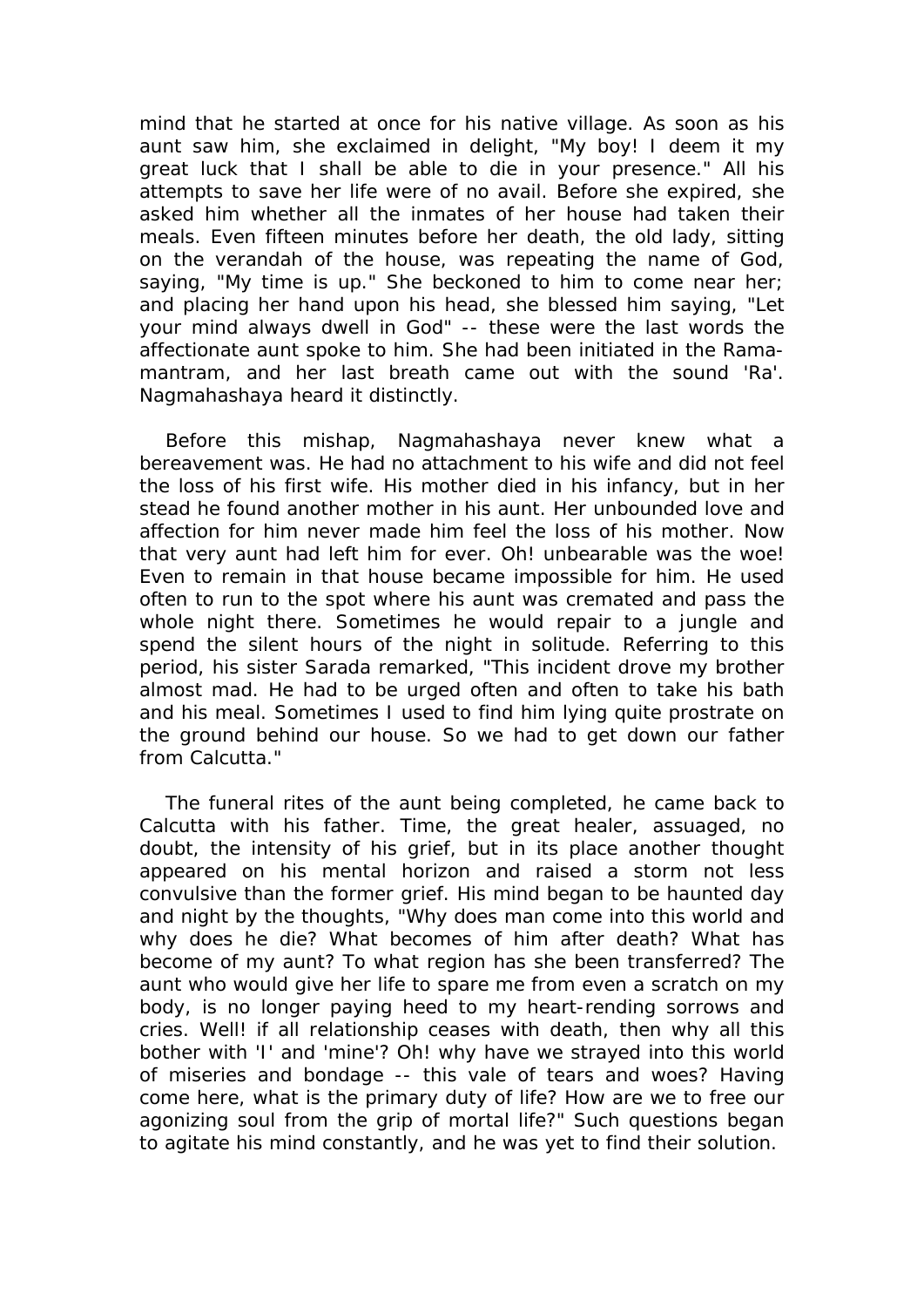Though Nagmahashaya accepted fees from his patients, yet he himself would not demand anything from any one. He gladly accepted whatever was offered to him out of love and gratitude, and so his practice began to increase day by day. He had no outward show in his profession. He would go mostly walking to his patients even at distant places. Once Dindayal got from him a suit of fine cloth thinking that it would count much in increasing his practice. But the son had no idea of the kind and he complained, "What need have I of this dress? You would have done a good thing had you spent the money in the service of the poor." Dindayal replied with a deep sigh, "I had great hopes in you, but alas! now I see it is doomed to frustration. You are about to become a mendicant." But that was not all. All his ways were strange and not befitting a man of the world.

 He found to his great amazement that much of his son's time was spent in helping the diseased and the destitute of the neighborhood, and that he would not take even a drop of water without carrying relief to them. Very often he would not only give medicine free to the poor but also help them with money to obtain proper food. If he happened to meet any destitute sufferer deserted in the street, uncared for and unnoticed, he would take him to his place and nurse him with the tenderest care. Sometimes he would offer his own dishes to the hungry beggar, choosing to starve himself. All these acts appeared to Dindayal as quite strange and unpromising for the future of his son.

 One day Nagmahashaya went on a visit to a poor man's house and there he found the patient in a most deplorable condition. He at once set himself to nursing and remained by his side, consoling him with soothing words and looking to his other needs. In the night he came to him again. It was winter. The old tiled roof of his house with its thousand holes and cracks was no barrier to the chill of the wintry night, and as if that was not enough, he found further that the patient had little or no clothing at all. Nagmahashaya thought within himself that his case was very serious and that if here were allowed to remain exposed, the case would prove fatal. He had a thick woolen shawl on his person; he quietly spread it over the patient and slipped away. The patient called him repeatedly but he did not return. He only replied from outside the house, "Don't be afraid, tomorrow I shall come to see you again." Next morning when he visited, the patient began to express very feelingly his deep gratitude for him. Nagmahashaya merely remarked that there was nothing extraordinary in the matter, that he had felt his need of warm clothing more imperative than his own, and that he had therefore left the shawl with him.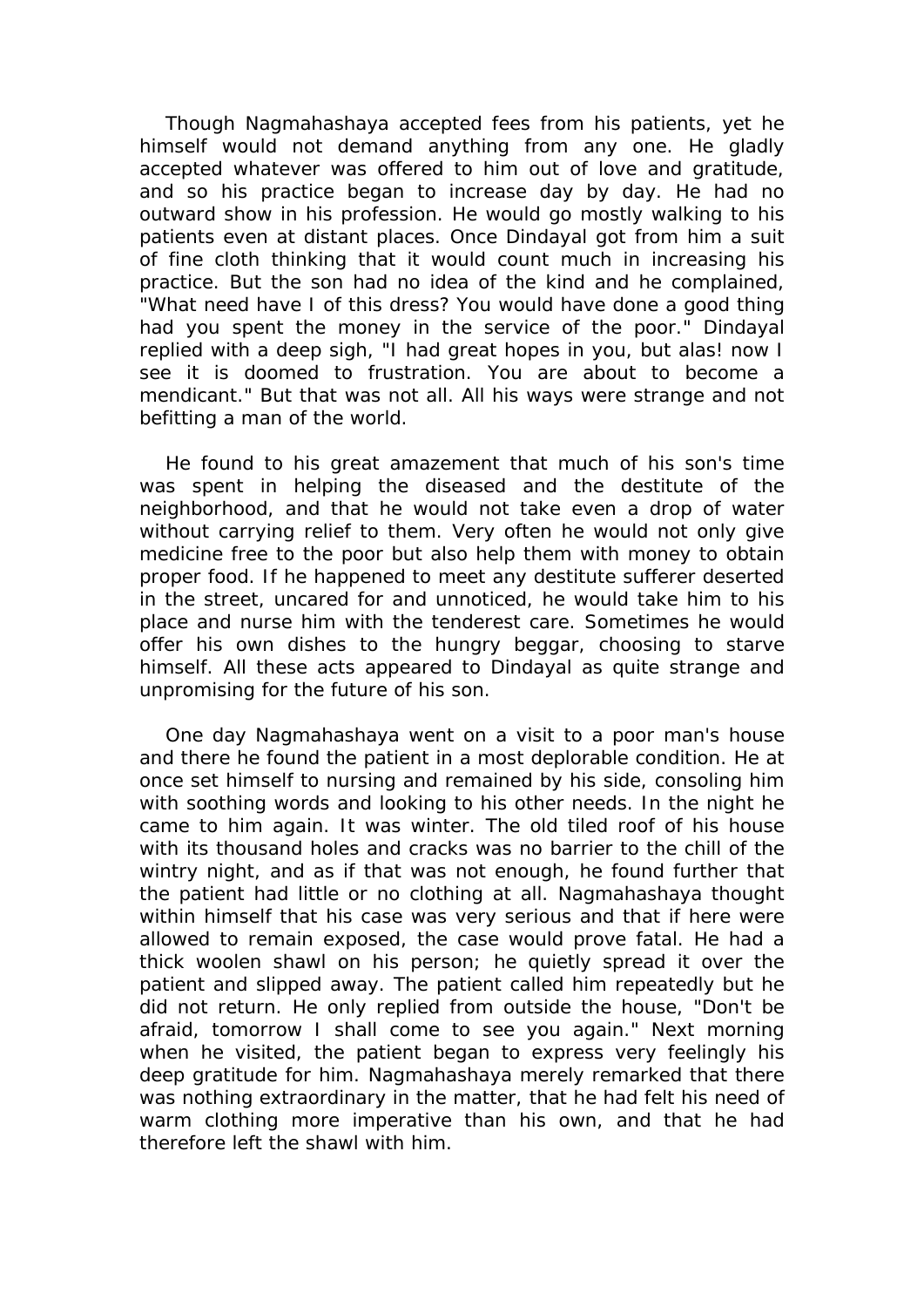At home, Dindayal asked him about it, and on knowing the facts, began to scold him severely and make a great row about it. As a result both the father and the son went without food that day. Next morning Dindayal got another woolen wrapper for his son.

 Another day when Nagmahashaya went to treat a poor man, he found the patient lying on the bare floor of his room. The sight was unbearable to him. There was an extra bedstead in Nagmahashaya's house. At once he took it to the patient's place and first laid him on it and then commenced his treatment. Such acts were not to Dindayal's liking.

 On another occasion a little boy of a certain family was attacked with cholera. Nagmahashaya was called in and he treated the boy with the utmost care for a whole day, but nothing was of any avail; and the poor boy collapsed in the evening. His friend Suresh thought that Nagmahashaya would get a handsome fee that day, but in the evening he was found to return with an empty purse, deeply lamenting, "Alas! it was the only child of the family. All attempts to save it became futile! A gloom and void have now occupied their whole house!" So keenly did he feel for the child that he could not take even a drop of water that night.

 Gradually his practice began to increase immensely. Messrs. Pals appointed him as their family physician. For that reason, even today Nagmahashaya is referred to as 'Doctor' by the Pals. "There was not a single premature death in our family as long as Nagmahashaya was our family physician," so testifies Babu Haralal Pal. Once a female relation of the Pal family had an attack of cholera and Nagmahashaya was required to treat her. But the case soon took a very bad turn in spite of his careful treatment. Nagmahashaya gt nervous and asked them to send for Dr. Bhaduri. Upon his arrival, Dr. Bhaduri was informed of the medicines administered to the patient; he was perfectly satisfied with the prescription and remarked that he had nothing to add. The Pals urged him notwithstanding to make such changes as he thought fit, but Dr. Bhaduri not only refrained from prescribing any other medicine but also requested them not to place the patient under the treatment of anyone else. Gradually the patient recovered under the treatment of Nagmahashaya . From that day onward Pals' faith in their physician increased and they never called any other doctor to their family. They entrusted even the most difficult cases to his treatment. When the lady had recovered, Messrs. Pals presented him with a silver box full of rupees. Nagmahashaya never used to take any fees directly from their hands, as they were his benefactors. He used to say, "Whatever you have to give me, please give it to my father." So he did not accept the silver box or the money. The Pals thought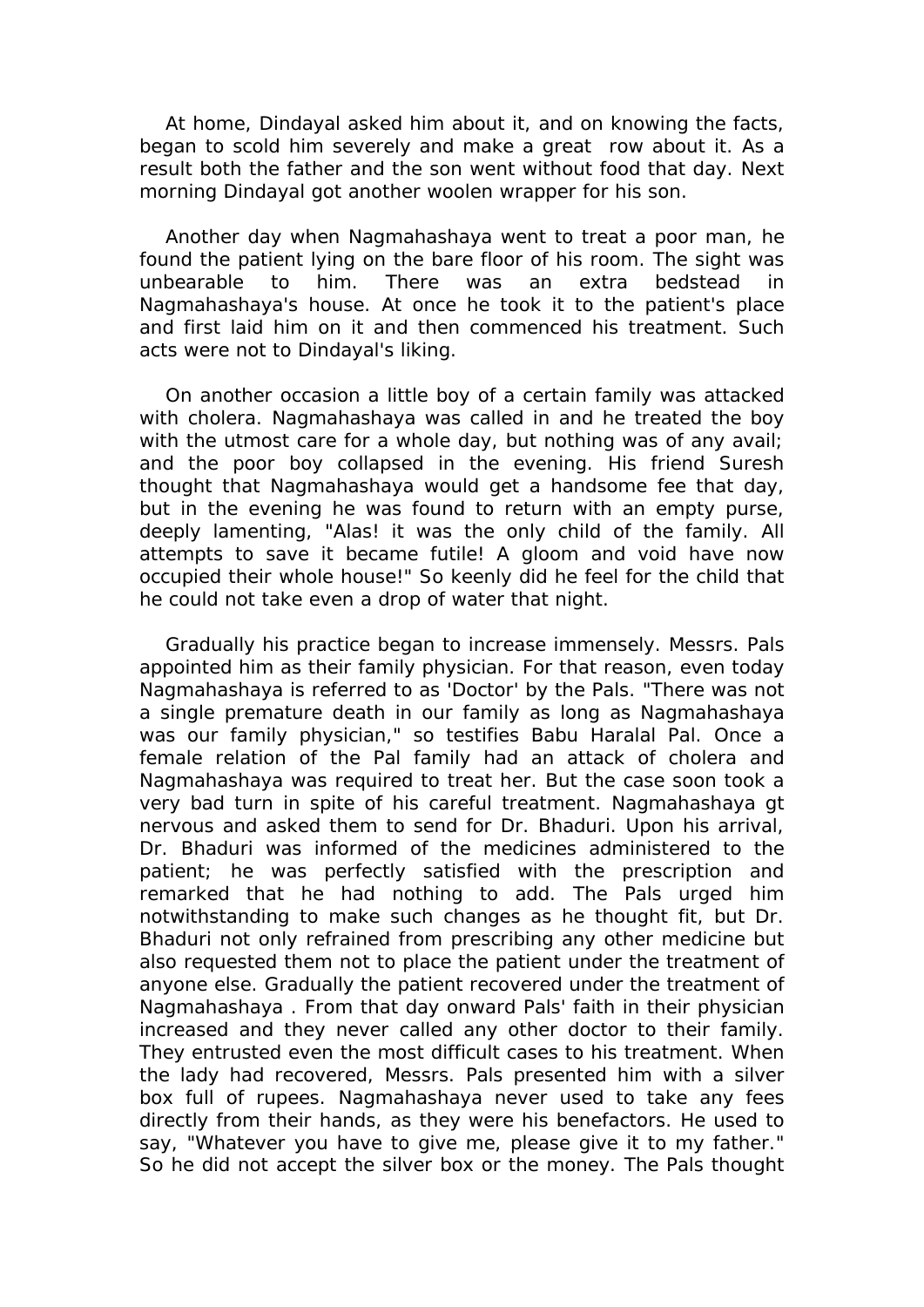he was unwilling to accept it, perhaps because the remuneration was not equal to his expectation; so they brought fifty rupees more and pressed him hard to accept the whole amount. But Nagmahashaya exclaimed with a touch of pathos in his tone, "Sir, the price of the medicine and the whole amount of my fees cannot be more than rupees twenty." Upon further insistence, he accepted that amount and not a pie more. Consequently Messrs. Pals put the remaining money as a donation for the performance of the Durga Puja.

When the matter was reported to Dindayal, he could not contain himself. "He to be drudging on for a petty salary even at that old age and his thoughtless son to refuse to accept his just remuneration! How foolish, how absurd, how suicidal!", he thought. But neither rebuke nor advice was of any avail. The son observed, "It is you, father, who always instruct me to tread the path of righteousness. In all conscience, how could I demand more? I know for certain that the price of the medicines given will, at the most, be rupees six, and my fees for these seven days cannot be more than rupees fourteen. So I have taken rupees twenty in all. To take more than this would be a sin. I beseech you, father, therefore not to take any more money on this account."

 Dindayal remarked, "If the balance be given to you by the Pals as a present, with love and satisfaction, would you not accept it? You will never progress, I tell you, in your profession, if you go on in this manner."

 Nagmahashaya said, "If it be so, let it be. I cannot help it! What I think is wrong, I shall never do, come what may. God is truth. False conduct brings ruin."

 The reply indicated in a clear manner to Dindayal's mind the future of his son. He understood that his son would never prosper in the world. On the other hand, the son reflected within himself, "Good God! such is the world! Truly it is the veritable 'wilderness of a world, where life is in tangled mazes lost'. If you can acquire money no matter by whatever means, fair or foul, then only you will get name, fame and power in this world. Fie! Let me have nothing to do with this sort of world! It is a thousand times better to maintain oneself by begging and leading an honest and pious life, than to enjoy oneself with money earned by unrighteous means."

 The practice of Nagmahashaya increased so much that, had he been worldly wise, he would have made a fortune. He did not demand any fees from anyone. He only accepted whatever was offered to him with great cheerfulness. Cunning fellows always tried their best to cheat him. Some would not pay their fees after being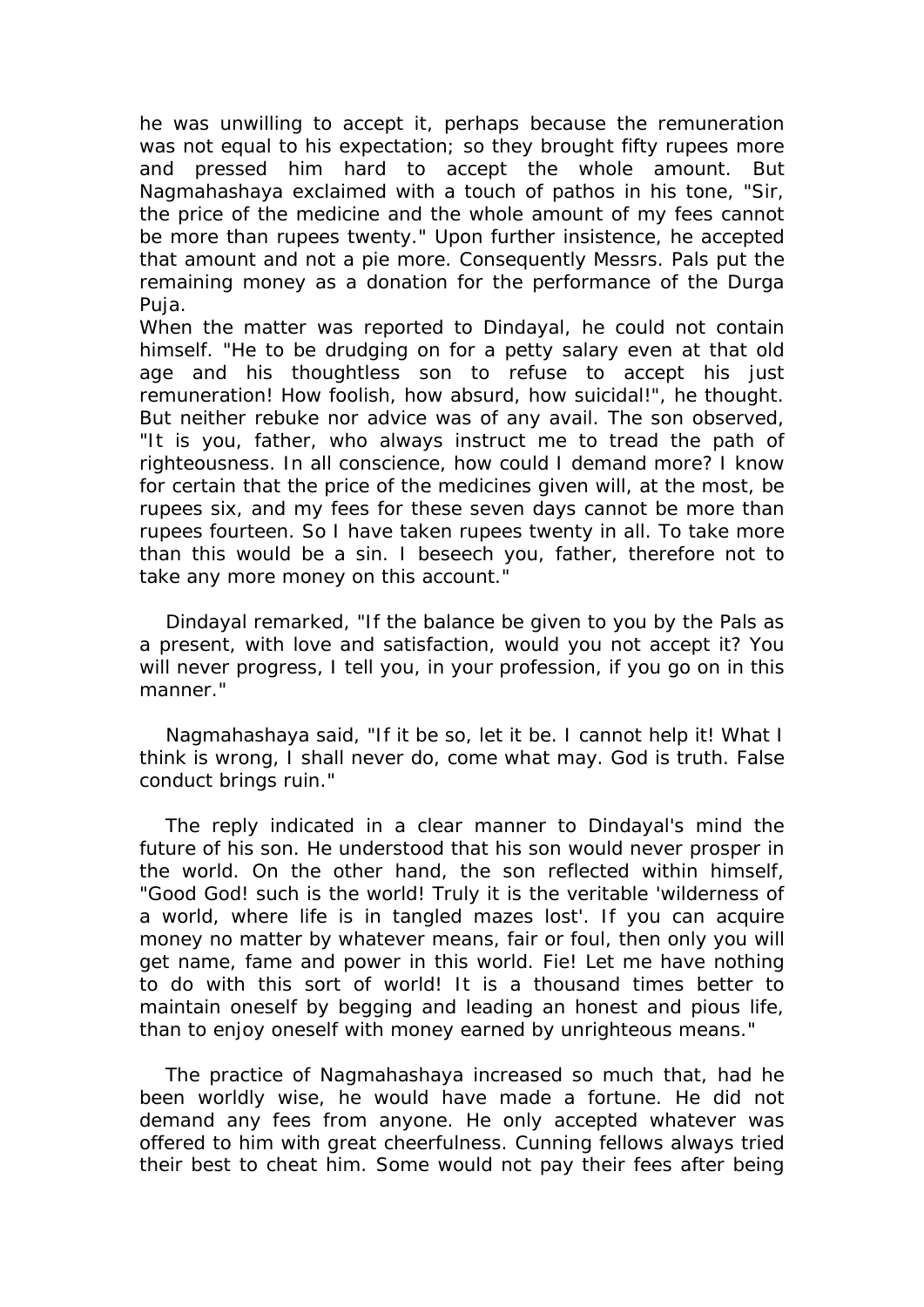treated by him, while others would take loans from him and never care to repay. Suresh used to say, "When my uncle (Nagmahashaya) would return from his rounds, I often saw some four or five persons waiting for him at his house to take loans from him. He never said 'no', whenever anything was asked of him. That is why all his earnings were mostly spent away in loans and charity, so much so that on some days he used to have nothing left for his own meal. He was obliged to pass such days, taking only a few handfuls of puffed rice for his dinner, although he might have earn ed on those very days nine or ten rupees."

 No one cared to repay the loan taken from him. Moreover some of them would even remark, "You need not be anxious about anything, my friend. God will provide you with all you require." Nagmahashaya never saved even a pie for his own sake. Whatever surplus money he had, he gave to his father Dindayal. If he happened to require anything for his dress etc., which was always very frugal and scanty, he would ask his father for it. While speaking of savings, he used to say, "It is certain that God supplies the real wants of all. There is no good in being anxious about it. Complete self-surrender to God can procure one's well-being here and hereafter. Whatever we endeavor to do, prompted by our own egotism, always defeats its own end -- this is my personal experience."

 Nagmahashaya could never brook any unseemly religious conduct and hypocrisy. One day a Vaishnava mendicant, accompanied by a young Vaishnavi, came to his place for alms. Nagmahashaya was then absorbed in meditation. He came out of his house as soon as he heard the cry of 'Radha, Radha' from outside. But when saw the couple in false Vaishnava garb, he cried with all indignation, "You won't get anything, if you say, 'Radha, Radha' like that, in hollow insincere tone. If you can utter it from the bottom of your heart, you shall then get something." The Vaishnava couple went away silently without saying anything further. Nagmahashaya thought, "Alas! here is this Iron-age come to destroy the world! Here have I seen today with my own eyes the veritable Kali."

 Nagmahashaya thought, "Man is liable to fall into such a deplorable condition, if he has no good teacher; not only does he ruin himself, but also brings ruin upon others." Referring to these religious charlatans, he often used to remark, "One might be forgiven, if one commits a mistake unwillingly. But there is no salvation even to the end of this cycle, for those hypocrites who practice immorality under the garb of religion."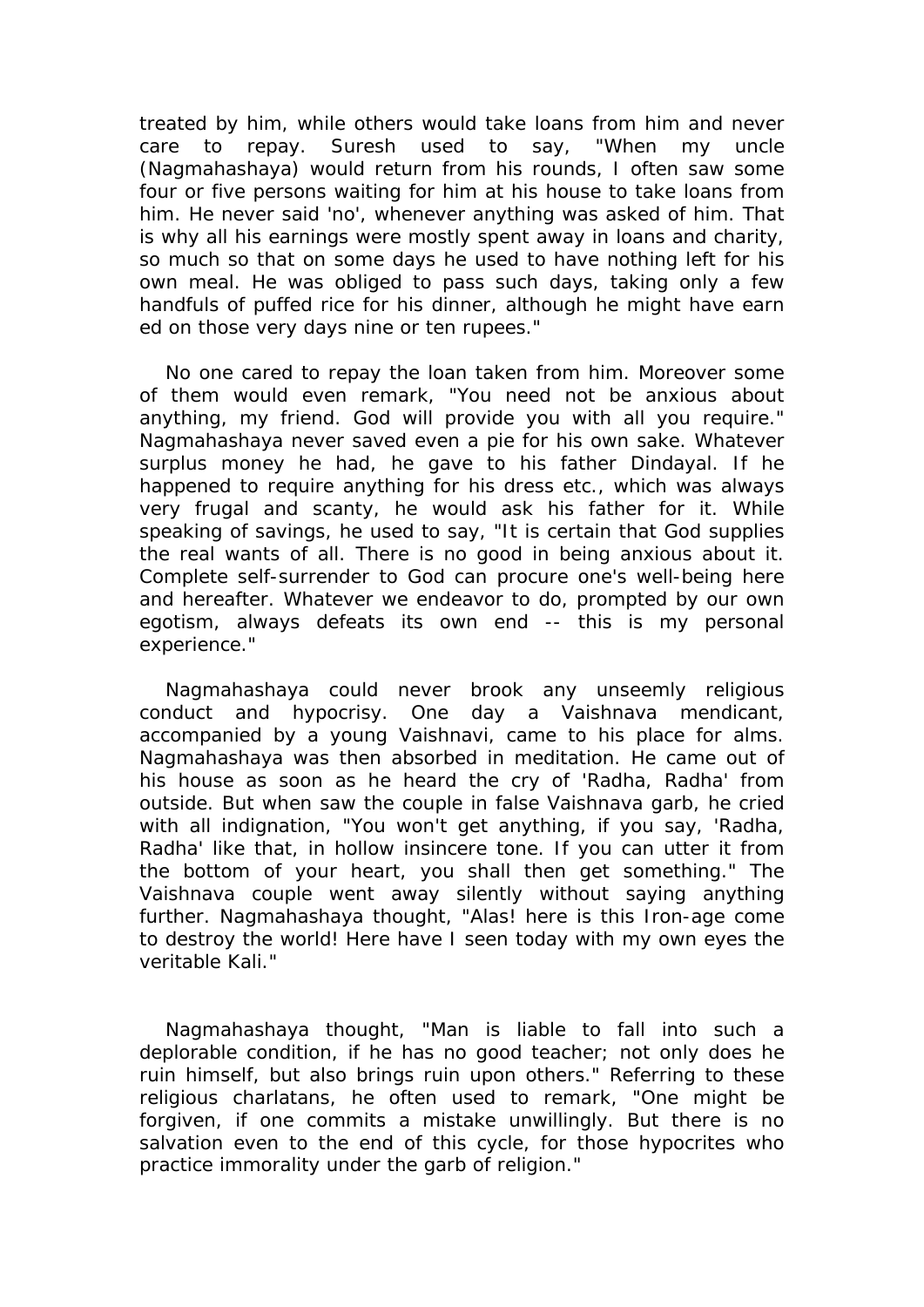# **CHAPTER IV**

#### **HIS INITIATION AND HIS VISIT TO DAKSHINESWAR**

 IN the year 1880, the wife of Nagmahashaya came to Calcutta to live with her husband. This was the first time that she had the opportunity to serve her husband according to her desire. Of course, she had met him just after the marriage, but she was then only a girl. Now the young wife devoted all her attention to minister to the comforts of her husband and her old father-in-law. She made Dindayal happy but the mind of her husband could not be attracted. For, Nagmahashaya had no time to attend to her. He had a wide practice and the little time that was left at his disposal, was spent in meditation and study.

 The description of Bhavaatavi (the Forest of Worldly Life) and the story of Jada Bharata in the Bhagavata made a great impression on the mind of Nagmahashaya. On reading the story of Jada Bharata, he understood how difficult it is for ordinary men to free themselves from the bonds of attachment, when, such a great man liberated in life, had to be reborn for his slight attachment to a deer. Reflecting on the indescribable and inconceivable power of Maya, found no other way out but to pray to the Mother of the Universe for help. His one thought was how to be relieved from the clutches of Mahamaya, from the fetters of this bondage to the world. He was married; he was earning money. And ties became stronger and stronger everyday. 'How to find the way out?' -- was the thought that troubled him day and night. When he began his career as a physician, he thought that he would relieve the distress of the poor. With untiring patience he had nursed the diseased; without the least hesitation he had given away his earnings in charity; and on many a day he had given his meal to the hungry and himself starved. But alas! could he remove the sufferings and miseries of the world? He reflected this, 'Why did I come in to this world of misery? Ah, again this bondage of marriage! Should I care for money and women? Should I pass away my life with all these? But, what is the way to find Him out? Ah, who will show me the way?'

 At this time Suresh, his intimate friend, and a few Brahmo gentlemen would meet together on the bank of the Ganges and pass a few hours in meditation, prayer and songs. Nagmahashaya also joined the party. While uttering the names of the Lord, Nagmahashaya would sometimes dance, at times he would lose himself in ecstasy and fall down while dancing. One day he fell into the Ganges. Suresh with the help of another man, rescued him. Though Nagmahashaya was a little emotional by nature, he was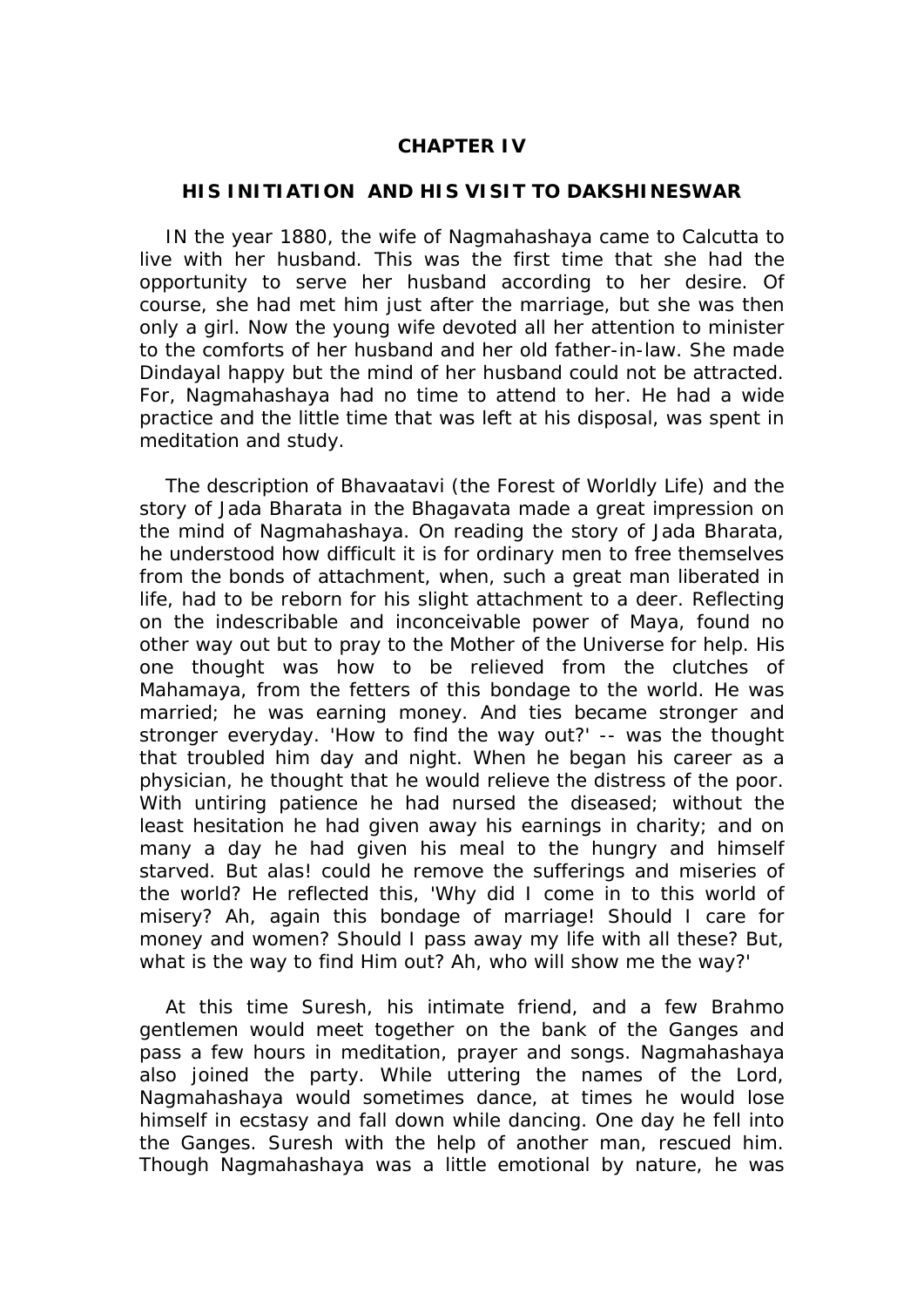clever in concealing his sentiments. He used to say, "The more you control your emotions, the stronger they become; and the more these are given vent to, the less they become in intensity. Suresh said that in that state of ecstasy all the signs of strong divine love for God were very conspicuously manifest on his person.

 A Sadhu told him, "However strong might be your faith, and however intense be your love for God unless you practice Sadhana and meditate on Him, after being properly initiated by the Guru, you cannot have God-vision." Hearing this, Nagmahashaya became very eager to get initiation. A great spiritual discomfort came over him. Occasionally, many Sadhus and devotees used to come and live on the banks of the Ganges. Expecting that some great man amongst them might take pity on him and initiate him, Nagmahashaya would sit on the bank of the river till late at night. Many a day passed in that way. Once, while he was taking his bath in the Ganges, he saw a boat coming there. When the boat landed, he saw that the passenger in the boat was none other than his own family Guru, Kailash Chandra Bhattacharya. Nagmahashaya finished his bath in haste. After proper greetings, he asked about his unexpected arrival in Calcutta. Kailash Chandra replied that he had come there to initiate him, for he had received such a commandment from the Mother. Was it that his sincere prayers had reached the eyes of the All-Merciful Mother of the universe? He led him to his residence in Calcutta. Dindayal saw the family Guru and was beside himself with joy, for it was his earnest desire that his son should be initiated by the Kulaguru. The next day was an auspicious one. Nagmahashaya and his wife were initiated in Sakti Mantram.

 After initiation Nagmahashaya earnestly began to practice Sadhana. Many nights he passed in meditation and Japam. On the new-moon day, he would go without food and pass the night in meditation on the bank of the Ganges. In his meditation he sometimes lost his consciousness. One day he was deeply absorbed in concentration; the flow-tide came high and carried him away. He had to come back to the shore swimming, after had recovered his senses. Thus he passed most of his time in prayer and meditation.

 Gradually his medical practice began to fall off, and the income also dwindled. Dindayal apprehended danger. He thought that the idea of renouncing the world, which took possession of Nagmahashaya's mind after the death of his aunt, had been forgotten since his association with Suresh; but once again he was passing most his time in the thought of the Lord, without caring for the comforts of life. So Dindayal's anxiety about the young daughter-in-law increased. It was true that there was no want of food and dress. But mere food and dress could never alleviate the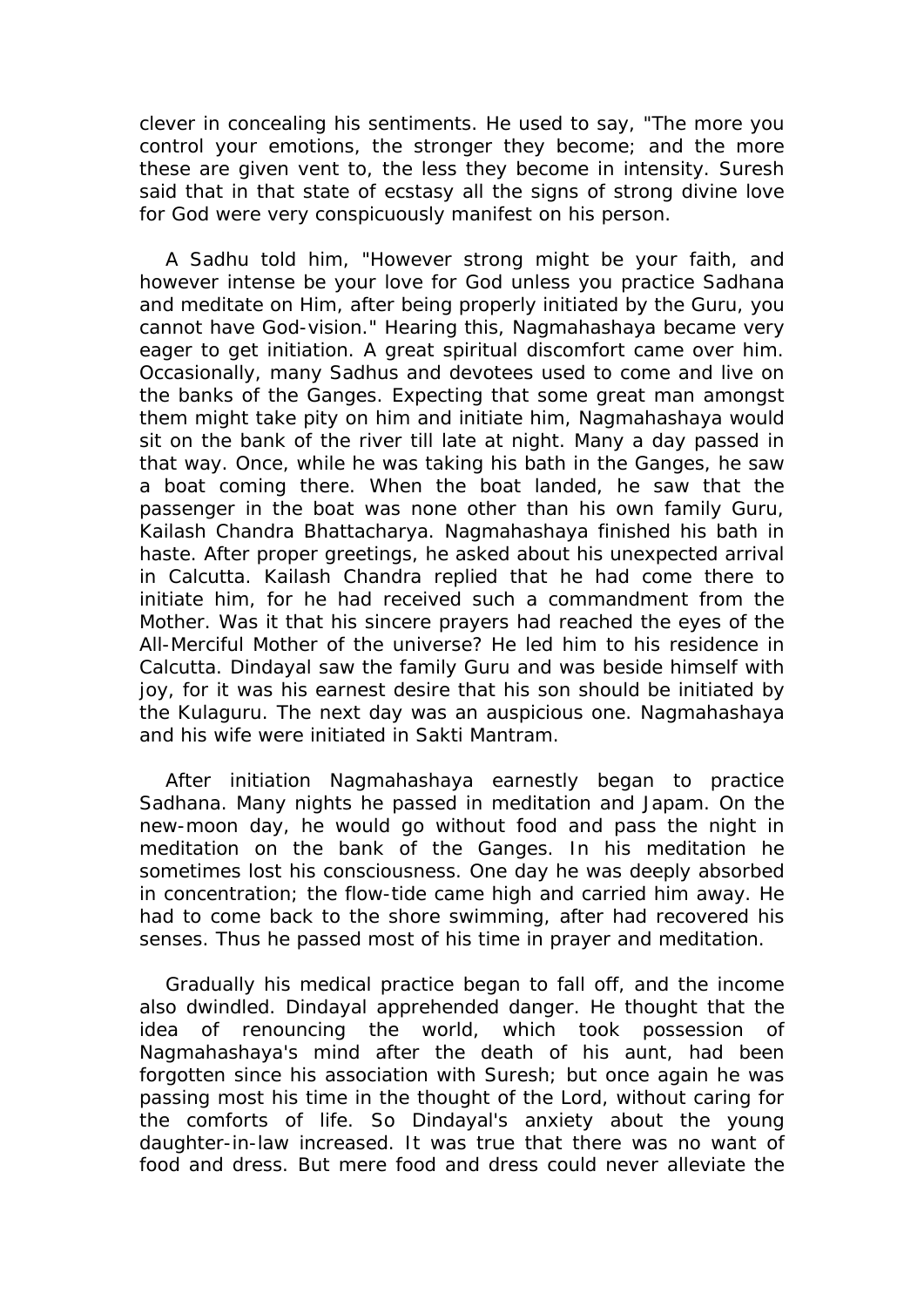thirst of the heart. The husband's affection is the only thing that can give peace to a wife. But the wife knew that there was no woman on earth who could bind this man to the world. Nagmahashaya told his wife, "The relationship which exists in the physical plane, never lasts for good. He is blessed indeed who can love God with all his heart. Once we are attached to the body, it is impossible to get over it, even in the course of several births. So, do not have any attachment to this despicable cage of bone and flesh. Take shelter at the feet of the Mother and think of Her and Her alone; thus your life here and hereafter will be ennobled." The wife of the Tapasvi (ascetic) has to become a Tapasvini (a female ascetic).

 As days went on, the health of Dindayal broke down. Nagmahashaya wanted that his old father should now resign his service at Messrs. Pals' and devote his whole time to the practice of devotion. After much entreaty, he made Dindayal agree to go and live at their native village. His wife also left Calcutta with the fatherin-law to serve him in his old age.

 Suresh, as usual, would often come to Nagmahashaya and they passed their time in talking about religious subjects. But mere words could satisfy him no longer, and Nagmahashaya one day said, "Time is wasted in mere talk; unless something is perceived directly, there is no use in living." Just at this time one day, Suresh went to Keshab Babu's Brahmo Samaj and there he learnt that a saint was living at Dakshineswar -- a saint who was a man of great renunciation, who remained always absorbed in God-consciousness and often fell into Bhava Samadhi. Suresh wanted to go over there and pay a visit to the saint with his friend, Nagmahashaya. But for various reasons the topic was not raised before him. Two months passed away after that, when Suresh told Nagmahashaya about the Saint of Dakshineswar. As soon as he heard of him, he wanted to go and see him. Nagmahashaya could not bear to wait any longer. Accordingly, both of them started after their morning meal. Dakshineswar is to the north of Calcutta and so they proceeded in that direction. It was the month of April. The sun was very hot. But neither of them did mind the heat; and both went on as if being dragged on by some unseen force. After proceeding a long distance they made enquiries of a passer-by, who in reply said that they had passed the village of Dakshineswar. He directed them back. They reached the temple garden of Rani Rasmani at about 2 p.m.

 The temple is situated in a garden full of shady trees and fragrant flowering plants. At the time of Nagmahashaya's visit, Dakshineswar appeared to all the visitors as the veritable abode of gods. They saw the pond with its cool and refreshing water, the temple with its high pinnacles and the trees with their fresh leaves.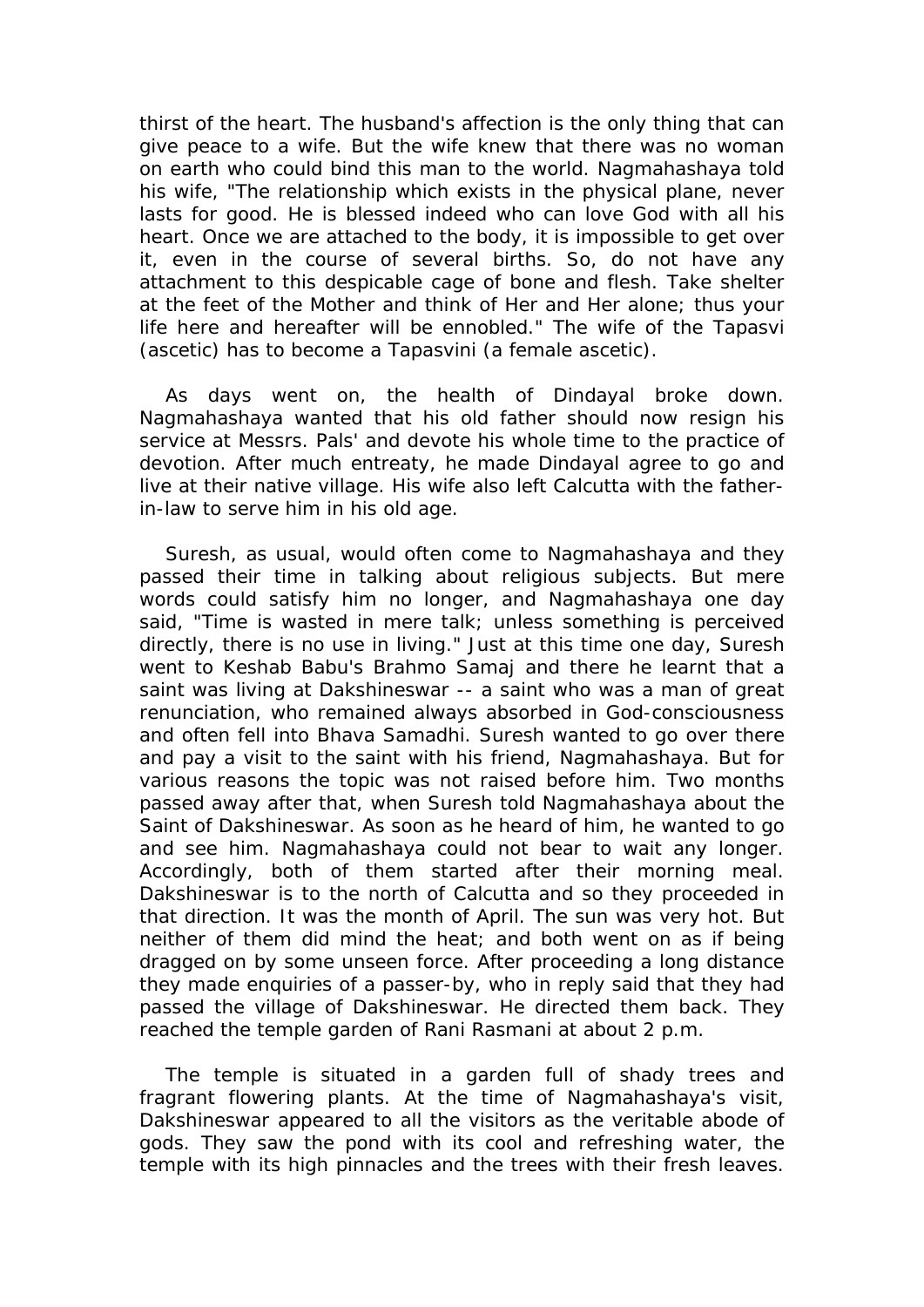To Nagmahashaya's mind, the rustling of the leaves in the trees seemed to speak in a gentle voice, 'Come, come O ye afflicted travelers of this world of misery! This is the place where you can have your rest.'

 They came as far as the door of the room where Sri Ramakrishna used to live. A man with a long beard was sitting by the side of the door. Nagmahashaya asked him, 'Sir, will you please tell me where the saint of Dakshineswar lives?" "Yes," replied the gentleman, "here he lives, but today he is gone to Chandernagore. Please come on some other day."

 This information produced a great dejection in the minds of both. But there was no help for it. They were about take leave of the gentleman, when Nagmahashaya saw somebody from within the room beckoning them to come inside. Was he the saint of Dakshineswar? Surely, he must be the man whom they had come to meet after walking in the sun a long distance! Not paying heed to the words of the bearded gentleman any more, they entered the room.

 The bearded gentleman was Pratap Chandra Hazra. Nagmahashaya used to say, "What a wonderful Maya of the Lord it is! Although he had lived in close contact with the Master for twelve long years, Sri Hazra could not know his real nature! Who can know him, if he does not want to be known? Though he may pass a hundred years in prayer and meditation, he cannot know God unless He reveals Himself out of His grace."

 It was indeed very curious that Hazra disliked anybody coming to Sri Ramakrishna. But when God's grace descends on anybody, no human power can stand in the way; on the other hand, even if God be standing by one's side, one cannot know Him if He does not like to be known. This reminds us of an incident in Sri Ramakrishna's life illustrating this truth.

 One day Sri Ramakrishna went to Kalighat with his nephew, Hriday Mukherjee. On the northern side of the pond near the temple, there was at that time a bush of many Kachoo plants. Sri Ramakrishna saw there the Mother of the universe in the form of a virgin playing with a few maids. She was catching the grasshoppers. She had a red-bordered cloth on Her person. Seeing Her the Master cried out, "Mother, Oh Mother!" and lost all his external consciousness. After that state of higher consciousness had passed Sri Ramakrishna went inside the temple, and found on the image of the Mother in the temple the same cloth which adorned the person of the virgin girl. Hearing of it from Sri Ramakrishna, Hriday said,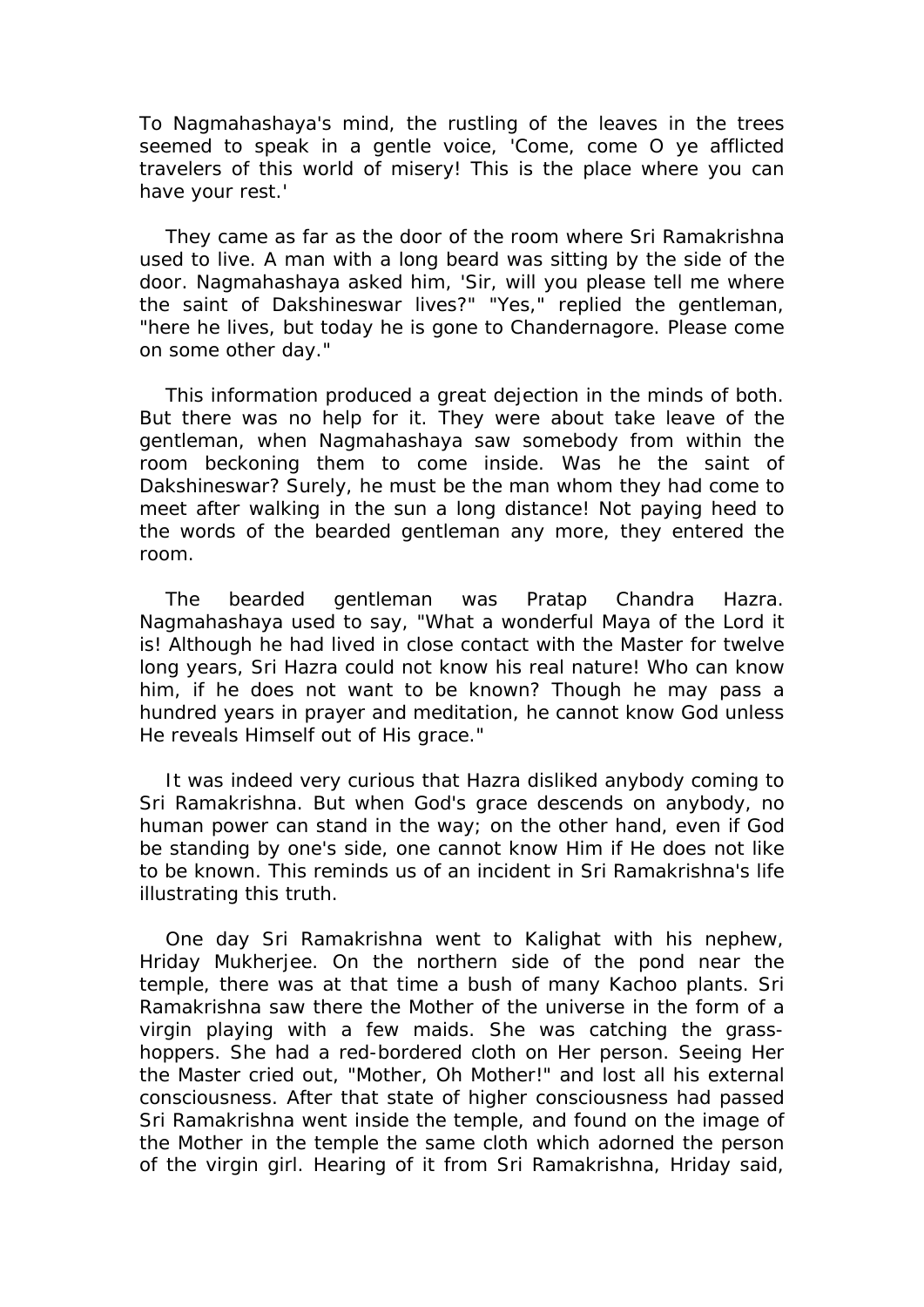"Dear uncle, why did you not tell me then and there. I would have run and caught hold of Her." The Master smilingly replied, "Ah, my boy, that cannot be; unless She wants it, what power have you to catch Her? None can see Her without Her grace, though She is present everywhere and before all."

### **CHAPTER V**

### **MEETING WITH SRI RAMAKRISHNA**

 Suresh and Nagmahashaya stepped into the room and saw Sri Ramakrishna seated on a small cot with his legs stretched out at full length. He was smiling and facing northwards. With folded palms Suresh made obeisance to him and sat on a mat spread out on the floor. Nagmahashaya, quite in keeping with the Indian custom, fell prostrate before Sri Ramakrishna and wanted to take the dust from the Master's feet, but Sri Ramakrishna withdrew his legs and thus did not permit him to touch them. This was too much for Nagmahashaya and he felt a pang within. Surely, a devotee cannot suffer such a privilege to be withheld from him! Nagmahashaya laid the blame at his own door and consoled himself, thinking that he was not worthy enough to touch the feet of that holy saint. He got up with an aching heart and sat near the farthest end of the room. Sri Ramakrishna enquired who they were and put some questions regarding them. He talked to them for sometime and in the course of the conversation said, "You remain in this world like the Pankal fish. There is nothing wrong in staying at home. The Pankal fish lives in clay but is not soiled by it; similarly you remain at home but be careful that the dirt of Samsara does not stain your mind." This piece of advice at once went home, as Nagmahashaya was all the while agitated by this very thought. It amazed him and he gazed at the Master, whereupon Sri Ramakrishna asked him, "Why do you look in that fashion?" Nagmahashaya replied, "I had a great desire to see you and am now satisfying myself." After some time Sri Ramakrishna told them to go to Panchavati to meditate a little there. Suresh and Nagmahashaya returned to Sri Ramakrishna after meditating for about half an hour. The Master afterwards took them round the temples. Sri Ramakrishna went ahead, while Suresh and Nagmahashaya followed him.

 Close to Sri Ramakrishna's room are the twelve Siva temples; upon entering each of these temples, Sri Ramakrishna went round the Deity and bowed down to Him. Nagmahashaya followed suit. But Suresh, being of Brahmo faith, did not have any regard for the images of God, and he only observed all this silently. Then there was the Vishnu temple. Here also Sri Ramakrishna did as before and then proceeded towards the Mother's temple. As soon as Sri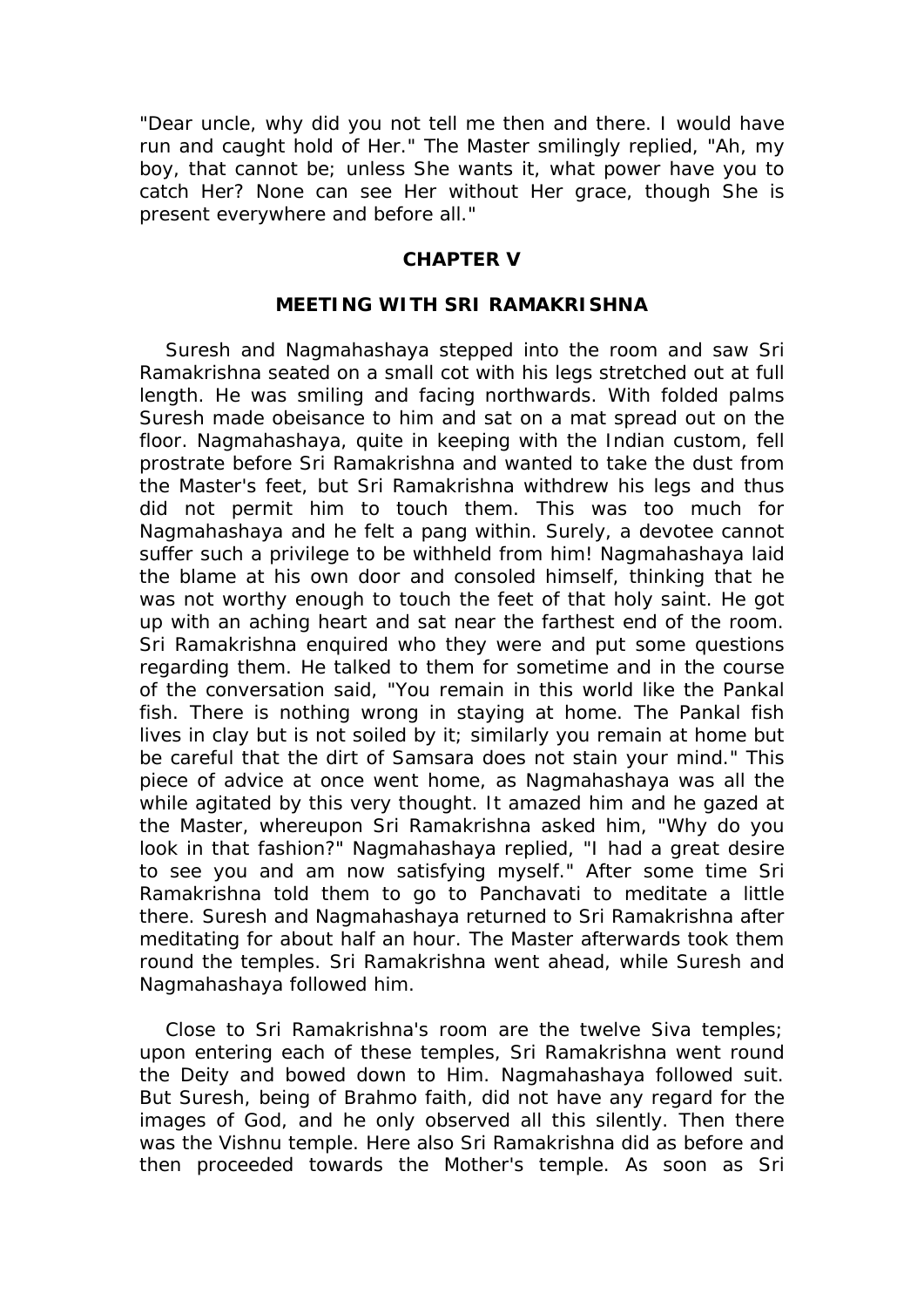Ramakrishna entered the Mother's temple, he became quite a changed man. He was filled with emotion and was trembling. It seemed that he forgot himself. He went round and round the Mother several times, just as an unruly child does, holding one end of its mother's cloth. He then bowed down and touched the feet of Siva and Sakti with his head and returned to his room. His living faith and wonderfully childlike dependence as revealed in his acts in the shrine, evoked in Nagmahashaya a feeling of veneration for Sri Ramakrishna, and he was spell-bound to see such great purity, holiness and devotion. At about 5 o'clock in the evening, when Suresh and Nagmahashaya took leave of Sri Ramakrishna, he asked them to come again, remarking that frequent visits would bring them close. Then they departed.

 On his way home Nagmahashaya was occupied with the thought of Sri Ramakrishna's personality. Was he a sage or a saint or a higher being? This thought agitated him, and his meeting with Sri Ramakrishna fanned the flames of devotion in his excited mind. The experiences of that memorable day, we are told, left an indelible impression in his mind, and a burning desire for God realization came upon him. He was almost mad with it. He cared neither for sleep nor for food, and he desisted from talking to others. He would talk on Sri Ramakrishna alone with Suresh.

 Next week both the friends visited Sri Ramakrishna again. As soon as the Master saw Nagmahashaya in that frantic mood, he attained the state of Bhava and said, "You have done well to come here. I am waiting for you all." Then he made Nagmahashaya sit by him and in words of love and affection spoke to him: "Be of good cheer, my child! Have no fear about your spiritual advancement. You have already attained to a very exalted state." Today also he asked them to meditate on the Panchavati. Sometime after they had gone there, Sri Ramakrishna went to them and asked Nagmahashaya to prepare a chillum of tobacco for him. When Nagmahashaya had gone for it, Sri Ramakrishna told Suresh, "He (Nagmahashaya) is verily a blazing fire!" On Nagmahashaya's return with the chillum, Sri Ramakrishna ordered him, one after another, to get his towel, spice-bag and jug, and fetch water in it and so forth. With a mingled feeling of joy and sorrow Nagmahashaya carried out his orders; for although he was given an opportunity to serve his Master, yet he recalled to his mind the event of the first day of his meeting, which aggrieved him much.

 Nagmahashaya again visited Sri Ramakrishna. This time he was alone. The Master, as on previous occasions, attained Bhava. He stood up from his seat and muttered something. Seeing him in that state, Nagmahashaya became terrified. Sri Ramakrishna then told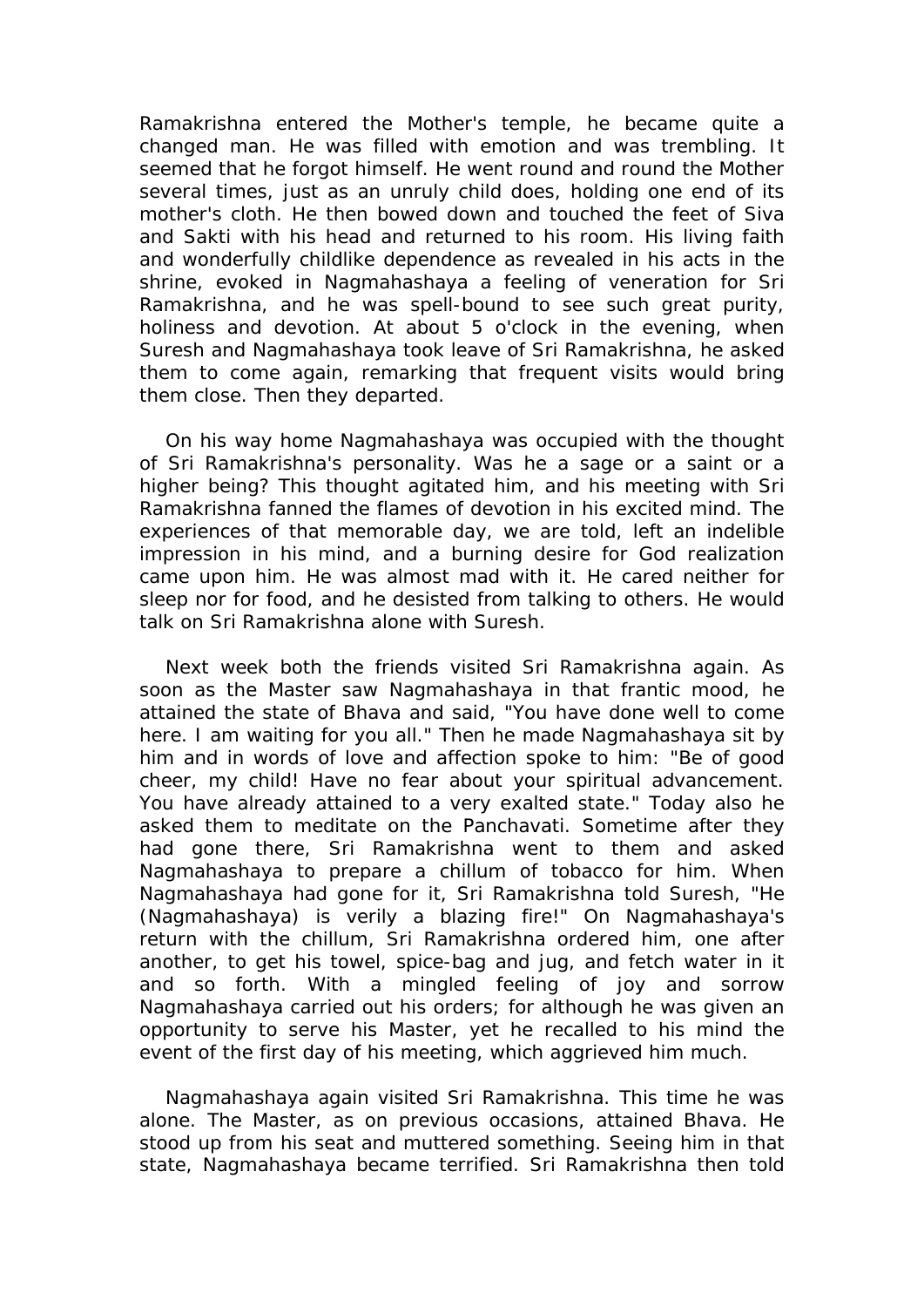him, "Well, you are a medical man. Please examine my legs and see what is there." When Nagmahashaya heard him talking in a normal voice, he was greatly relieved. He touched his feet, examined them well and said that he found nothing there. Sri Ramakrishna again asked him to examine them more carefully. Now Nagmahashaya touched the Master's feet with more enthusiasm and felt how the Guru removes the wants and difficulties of the disciple. A small act of charity on the part of the Guru makes a true disciple feel that as an extremely gracious act of love towards him. And what to speak of such a devotee as Nagmahashaya! His grief over the Master not allowing him to touch his feet on his first visit was now assuaged, and he considered himself blessed, now that he was given the privilege of doing so. Tears trickled down his cheeks and he placed those long desired feet on his head and heart. Blessed are the souls that know the relation between the Guru and the disciple, for they shall see God! About this time Nagmahashaya was convinced that Sri Ramakrishna was God-incarnate. Being questioned how he could know this, he said, "After my going to Sri Ramakrishna for a few days, I came to know through His Grace that Sri Ramakrishna was Narayana personified and He was having His Lila in secret at Dakshineswar." He then remarked, "No one can realize Him unless blessed by Him. Even austere penances for a thousand years will be of no avail to realize Him, if He does not show mercy."

 Another day Nagmahashaya went to see Sri Ramakrishna at Dakshineswar. When he reached there, he saw the Master taking rest after his meal. It was the month of May and the day was very sultry. Sri Ramakrishna asked him to fan him and then went to sleep. Nagmahashaya fanned him long and his hands became tired but he could not stop without the Master's permission. He consequently continued the task but his hands became very heavy and he could not hold the fan any longer. Just then Sri Ramakrishna caught hold of his hand and took the fan. Referring to this incident, Nagmahashaya said, "His sleep was not like that of ordinary persons. He could always remain awake. Excepting God, this state is not attainable for any aspirant or even a Siddha."

 On one occasion, Sri Ramakrishna asked the disciple what he thought of him (Sri Ramakrishna). In reply Nagmahashaya said, "Through Thy grace have I known that Thou art God." On hearing this, Sri Ramakrishna attained Samadhi and placed his right foot on Nagmahashaya's chest. The disciple at once felt a peculiar change within himself; he saw a Divine Light which, penetrating the animate and the inanimate objects, overflowed heaven and earth. Later, while expressing his ideas in regard to Sri Ramakrishna, he would say, "There is no necessity for praying to him for anything. He is Kalpataru. He will fulfill one's desires as he knows one's mind.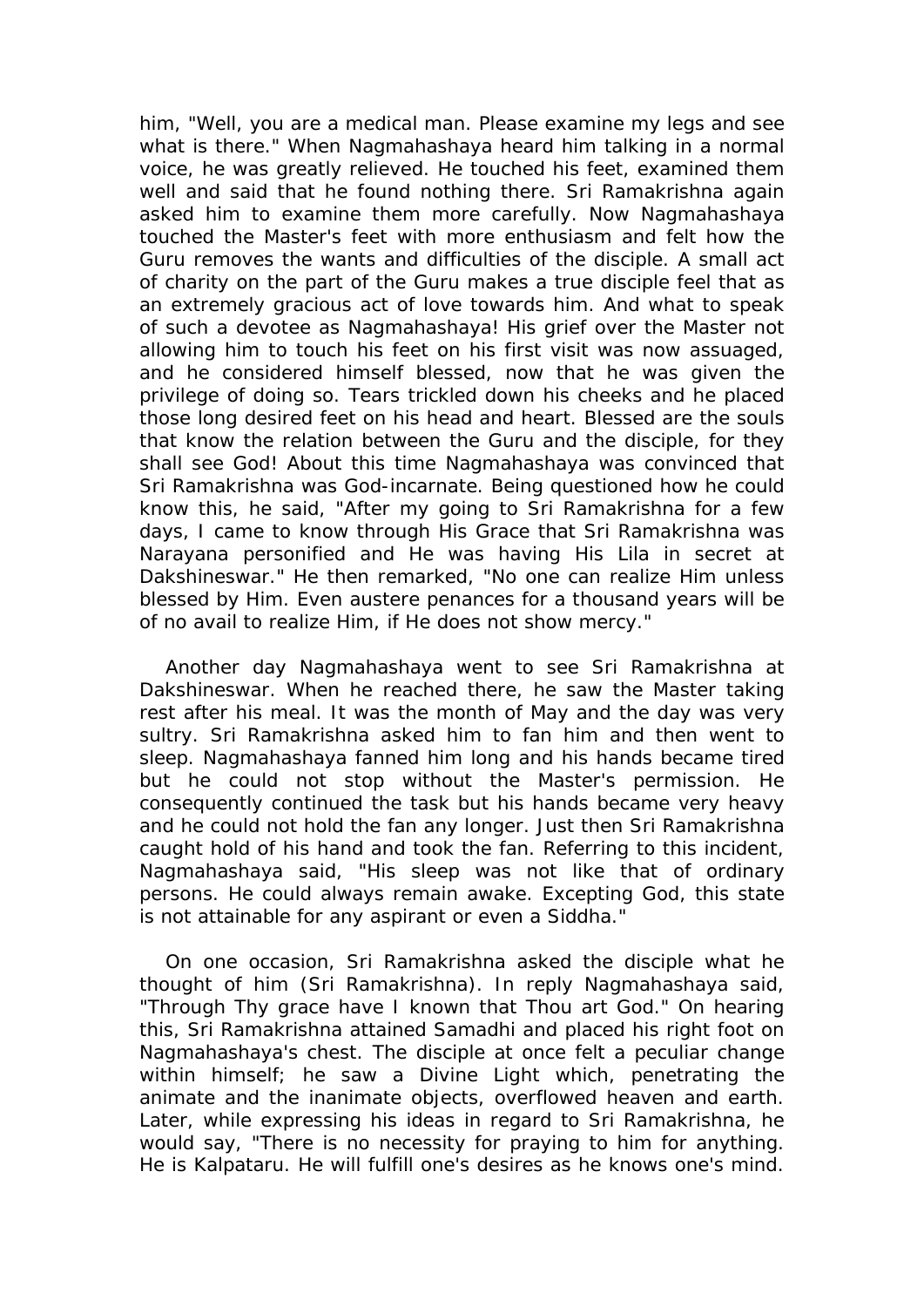Since the advent of Sri Ramakrishna, there has been a deluge which will carry everything away. He is the full manifestation of the Lord and hitherto such a unique reconciliation of religions was not demonstrated by any other Incarnation."

 It was at Dakshineswar that Nagmahashaya became acquainted with Swami Vivekananda, then called Naren. He was one day seated in Sri Ramakrishna's room before the Master himself, when Naren entered the room uttering 'Shivoham Shivoham.' Sri Ramakrishna pointed to Nagmahashaya and told Naren, "He (Nagmahashaya) is really selfless. He does not feign it." Narendra replied, "Yes, you may say so, it cannot be otherwise." The two disciples now began to converse.

 Nagmahashaya: Everything happens at the will of the Mother. She is the Universal Will itself. She does Her work but men think that they do it.

 Naren: I do not accept what you say, this He or She. I am the man, in Me is the universe. In Me it rises, floats and then dissolves.

 Nagmahashaya: You have not the power even to change one black hair white! What to say of the universe! Without the will of God, not a blade of grass moves!

 Naren: Without My will, the sun and the moon cannot move. At My will the universe goes on like a machine.

 Sri Ramakrishna was hearing them. He told Nagmahashaya with a smile, "Well, Naren can say so. He is like a sword unsheathed. It is not presumptuous on his part to say so." Hearing this from Sri Ramakrishna Nagmahashaya bowed down to Naren and remained silent. Since then he believed that Naren was no human being but Siva Himself, incarnated for the Lila of Sri Ramakrishna. Once Nagmahashaya was asked if he had seen any 'free soul.' Nagmahashaya at once replied, "I have seen Sri Ramakrishna, who was the liberator of souls, and I have also seen his foremost disciple Swami Vivekananda who was the Incarnation of Siva." Indeed his was the faith that could move mountains. He would accept whatever Sri Ramakrishna said as the gospel truth. To him even what Sri Ramakrishna said in jest had a profound significance. He would say, "I was a fool. How could I know Him!" It so happened that Nagmahashaya one day heard his Master telling one of his devotees, "Well, it is very difficult for doctors, lawyers and brokers to realize religious truths." The Master specially made mention of doctors and said, "If the mind clings to the tiny drops of medicine, how can one conceive of the great Being?" About this time,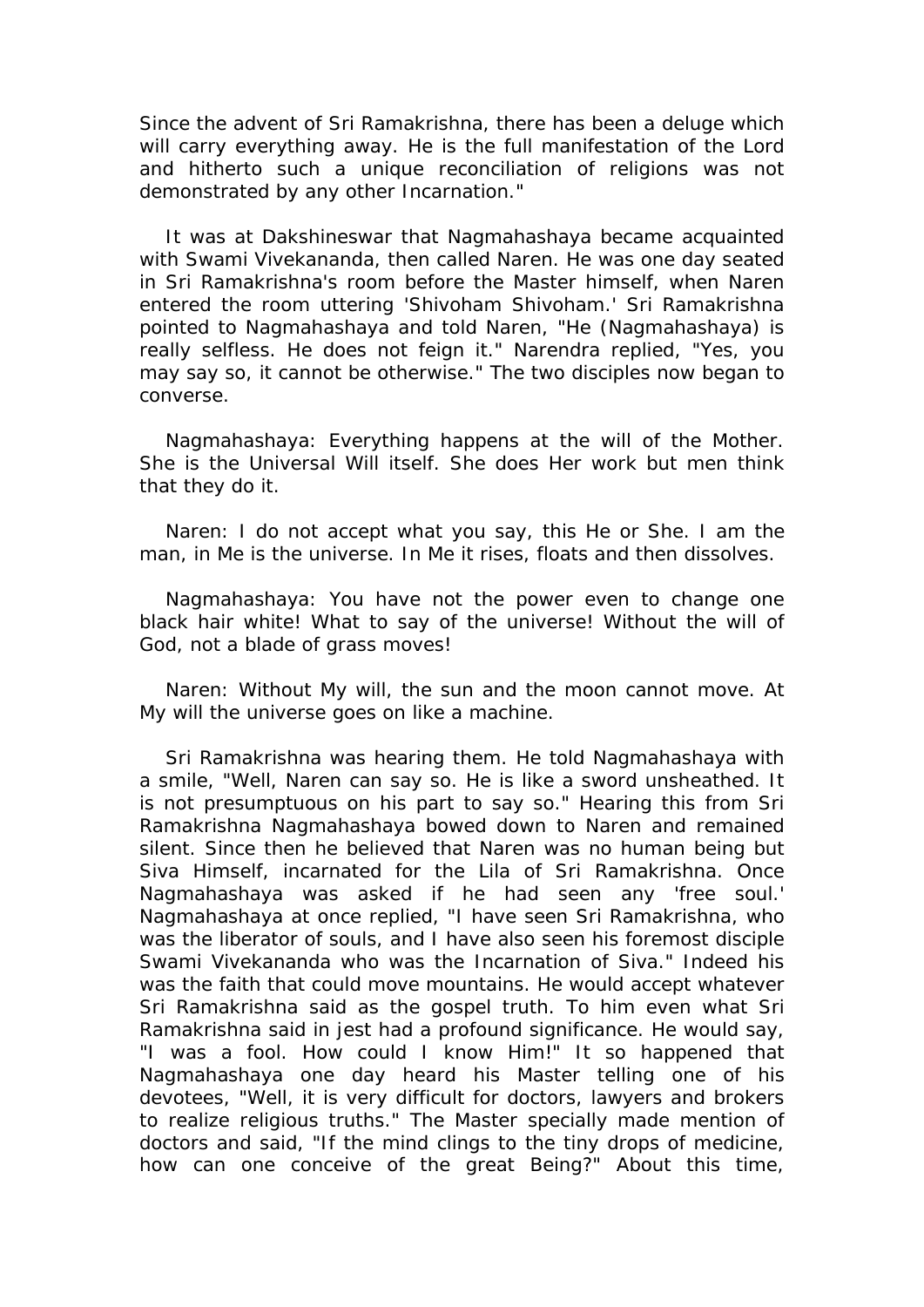Nagmahashaya used to feel disturbed during meditation as the images of his patients would flash across his mind. He, therefore, thought that the advice was meant for him. He then and there decided that he should not take to any calling which would be an obstacle to the realization of God. He returned home and that very day threw his medicine box and his medical books into the Ganges. After this he took his bath in the river and came back to his house.

 Dindayal came to know that Nagmahashaya had given up his medical profession. He was much concerned and at once came down to Calcutta to request Messrs. Pals to employ his son in his place. The son was employed and the father left Calcutta for good. Nagmahashaya had not much work to do. Only now and then he had to go to Baghbazar or Kidderpore canals for his duties. He now found ample time and opportunity to visit Dakshineswar. He also began to prolong his period of meditation. In his house there was a nice clean place near which was kept a jar of Ganges water. He would sit there and meditate for long hours.

 When he was going to Baghbazar for his office work, he would find out a solitary place in some garden and would sit there for meditation. One day he had some exalted realization, about which he informed his friend Suresh the next day, remarking that he had never before experience such bliss.

 The more he went to the Master, the more he caught the spirit of renunciation. He wished to renounce the world and went to Dakshineswar to get his Master's permission. Upon entering the Master's room he heard the Master saying in a state of Bhava, "What harm is there in remaining as a householder? Only keep the mind fixed upon God. The life of a householder is like fighting from within the fortress." O God! he who roused in him this consuming fire of renunciation, is now directing him to remain a householder like king Janaka! The Master further remarked: "Your life will set up a true ideal for the householders." The disciple had nothing to do but to obey. Later, Nagmahashaya would say, "What came out from the Master's lips could not in any way be violated by anybody. In a few words he would hit off the tendency of a man and put him on the way to the realization of the Ideal."

 Nagmahashaya obeyed the command of the Master but his mind was greatly agitated. In his mind he could not come to a settlement. He was in a fix. Day and night he began to pray to God and would utter with a sigh, "O Lord, my God!" Now he would roll in dust, now fall on thorny plants and receive injuries. He had no inclination for food. If Suresh would forcibly feed him, he would eat; otherwise he would not. There was no knowing where he would be;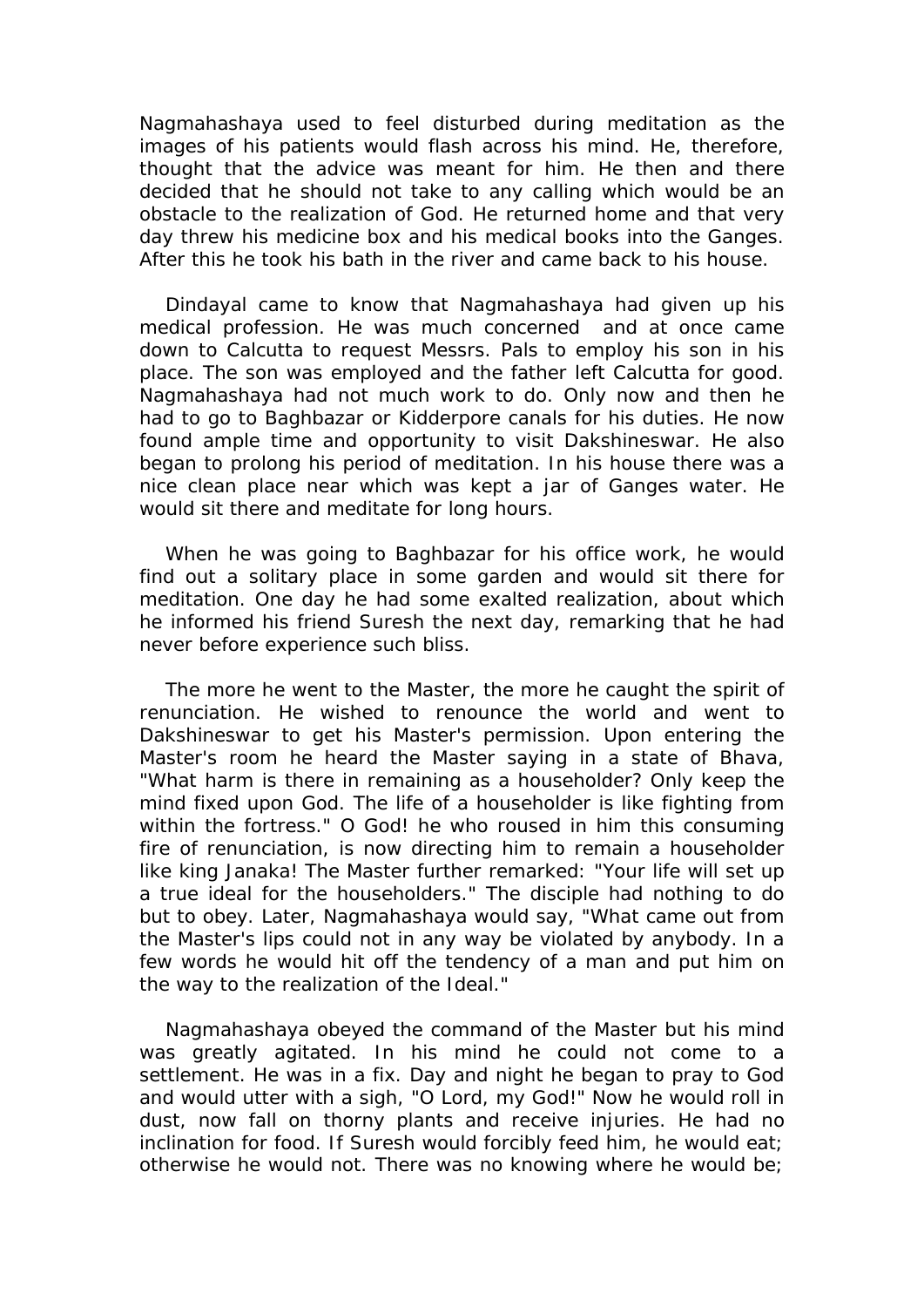sometimes he would return home at 2 o'clock in the morning. Even the little work that he had to do could not be now done by him. Ranjit Hazra, with him Nagmahashaya had just then become acquainted, was an honest man though poor; he acted as a representative of Nagmahashaya in case the latter could not go out for his work.

 Just then Nagmahashaya had to go to this native village for a short time. His wife was extremely affected to see her husband in that state. She understood that her husband had not the least desire for a householder's life. Nagmahashaya also made it plain to her that having dedicated himself once to Sri Ramakrishna, it was not possible for him to do anything worldly for the family.

 Indeed, after his last meeting with Sri Ramakrishna, every vestige of worldly inclinations disappeared from his mind. A minor incident may be mentioned here to show his mental condition at the time. His sister had grown a gourd plant in the garden. It so happened that one day a certain neighbor of his tied a cow near the plant. The rope used was too short to allow the animal to reach the plant in spite of its repeated efforts to get at it. Nagmahashaya noticed her fruitless attempts, and whether his heart was moved to pity for the poor creature, or was filled with devotion for the sacred animal -- it is difficult to say -- he came to the spot and untied the string of the cow, saying, "Mother, eat." The cow fell to eating to her heart's content. Dindayal saw all this from a distance and was quite amazed at the conduct of his son. It was too much for the old man; he remonstrated with him, saying, "You do not yourself earn anything for the family; now, instead of doing any good turn to the family, how dare you cause such a loss to it? You have given up your medical profession. How will you keep the wolf away from the door?"

 Nagmahashaya replied, "You need not be anxious on that score. The Lord will see to it whatever happens." Dindayal rejoined, "O, that I know quite well! Naked you will have to roam and feed upon frogs!"

 Without saying a word, Nagmahashaya at once put off his loin cloth, and brought a dead frog that was lying in the courtyard. While eating the frog, he told his father, "Now, I have fulfilled both your commands. Pray, never think any more about the maintenance of the family. You take the name of the Lord and tell your beads. I beseech you, I entreat you not to think of anything worldly in your old age." Dindayal thought that his son must have gone mad, and so asked his daughter-in-law not to do anything henceforth against his will.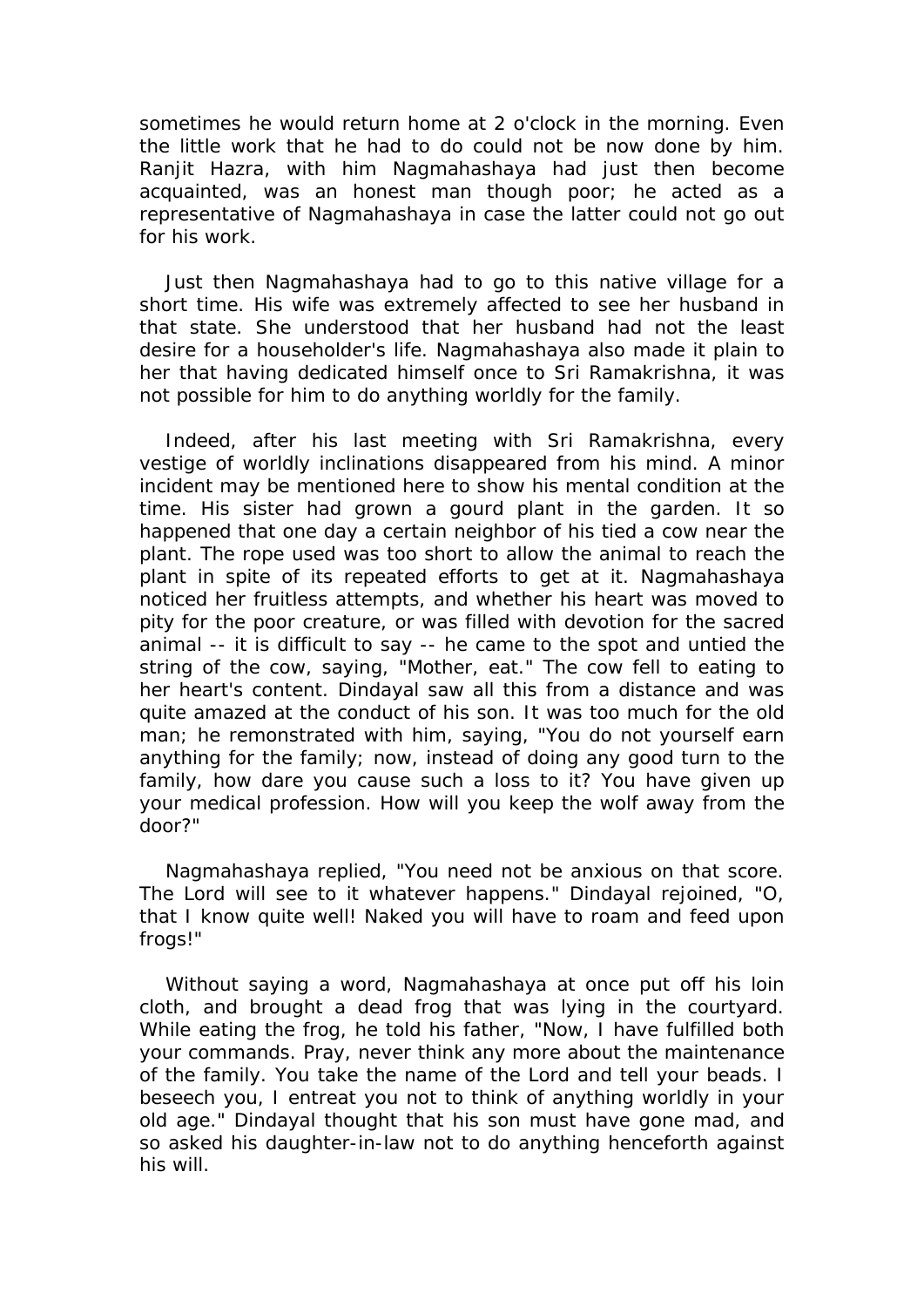So long as Nagmahashaya remained in his native place, he would not give any occasion to his father to think of the family or anything worldly. He would always read out to him from different religious books and would rebuke the persons who came to gossip with his father. He used to tell them that they should not raise any worldly topic before him, else they should not go to his house.

 When Nagmahashaya returned to Calcutta, Suresh asked him about his father, to which Nagmahashaya replied sorely, "If a man has even once tasted the fruits of this poison tree of the world, he is doomed forever. There is no escape without the grace of Mahamaya!" And then deeply moved with compassion for his father, he began to sob and cry out. "Glory to Sri Ramakrishna! Glory to Sri Ramakrishna! Extend Thy grace, O Lord, to my father!" Afterwards coming to himself, he spoke to Suresh that his father would still think of worldly things, although he was old and infirm and unable even to go out anywhere. He said that his father would not miss an opportunity to talk about worldly things, if any neighbor happened to visit him.

 When he next saw Sri Ramakrishna after his return from the native place, he complained to the Master saying, "Sir, how is it that I have not got yet that complete self-surrender to the Lord? Why is it that I am not able to overcome the impulse to rely on self-effort?" Sri Ramakrishna gently replied, pointing to his own self, "If you have devotion for 'this', everything will come to you automatically." Nagmahashaya used to say, "Man has no power whatsoever. Whatever the Lord wills, He gets it done through him. Sri Ramakrishna could mould the minds of men in any shape he liked. Can man do it?"

 Noticing Nagmahashaya's strong spirit of renunciation, and his desire to take to monastic life, Sri Ramakrishna told him once again, "Continue to be a householder and remain in your own home. Somehow or other the family will get its bare maintenance, you won't have to worry for it."

 Nagmahashaya: How can one remain in the home? How can one remain unmoved even at the sight of others' sufferings and troubles?

 Sri Ramakrishna: Well, I tell you, take my word. Nothing can taint you, even if you remain a householder. Men will wonder to see your life.

Nagmahashaya: How should I pass my days as a householder?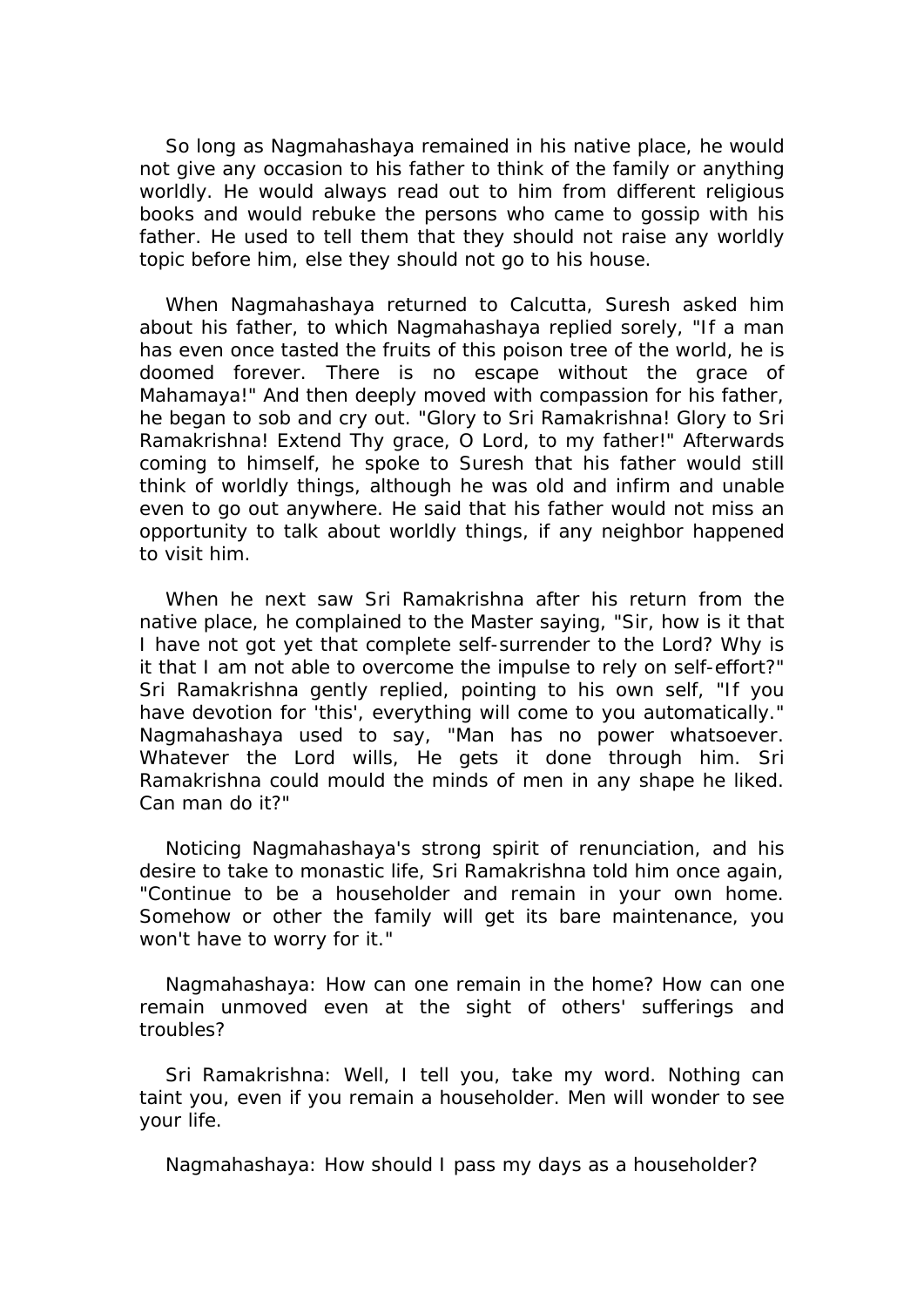Sri Ramakrishna: You have not to do anything; only be always in the company of pious men.

 Nagmahashaya: How am I to distinguish a pious man, unintelligent as I am?

 Sri Ramakrishna: Oh no, you have not to search for them. You remain in your own house, and the truly pious men will of their own accord come to you.

 As days passed, Nagmahashaya began to feel that there was no chance of his attaining to spiritual perfection so long as he considered work for the support of his family as his main concern in life. So he made up his mind to hand over his dispatching work to his friend Ranjit and devote his whole attention to meditation. One day he took the opportunity of broaching the matter to Messrs. Pal Brothers. Pals asked him how he would maintain himself in that case. Nagmahashaya replied gently, "What Ranjit would kindly give me in charity, with that I shall try somehow to make both ends meet."

 Messrs. Pals understood that it was impossible for Nagmahashaya any more to do anything for the family. So they thought that they must provide some means for the upkeep of the family that was so long maintained by them. They sent for Ranjit and, having settled with him that half of the profit of his business must be given to Nagmahashaya as his share, gave him the charge of the dispatching work. Ranjit knew Nagmahashaya's temperament. He would never give him all his dues lest he should spend away the whole money. After meeting Nagmahashaya's messing expenses, Ranjit used to send the balance to Dindayal by post. When Sri Ramakrishna came to know of this arrangement, he exclaimed, as if in joy, "That's all right! That's all right!"

 Freed from all anxieties, Nagmahashaya now plunged into more austere religious practices, and became a more constant visitor to Sri Ramakrishna. Hitherto he did not go to him on Sundays or holidays, as men of light and learning, whom he thought he was unworthy to talk to, would be visiting the Master on those days. But now that he was a frequent visitor, he became acquainted with some of those people.

 One night Girish, accompanied by two of his friends, went to Dakshineswar, and upon entering Sri Ramakrishna's room, saw a man sitting in one corner with folded palms in great humility and devotion. He looked shabby and emaciated, but his eyes were bright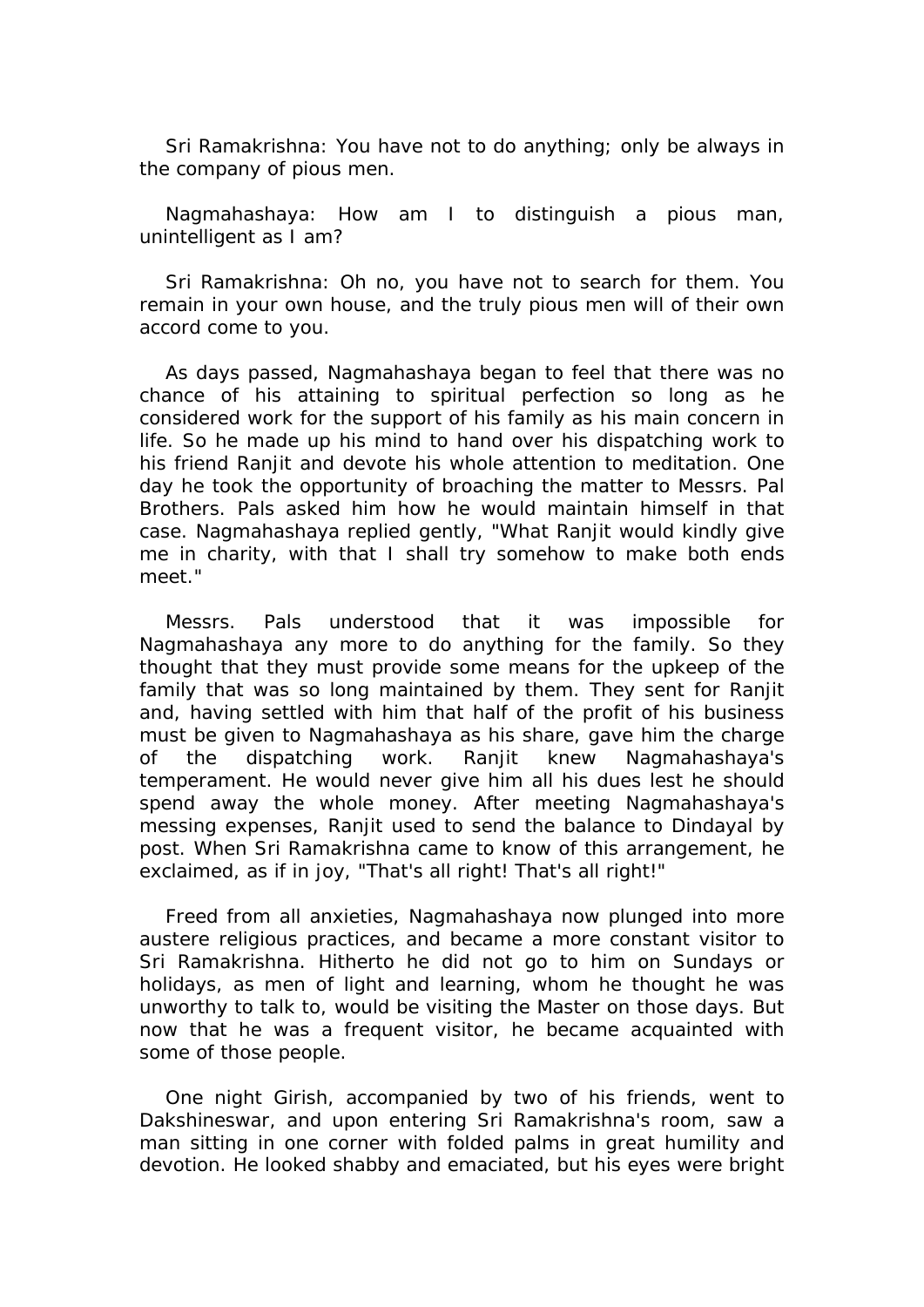and powerful. Sri Ramakrishna introduced him to Girish and since that auspicious moment, Nagmahashaya and Girish were fast friends.

 Nagmahashaya very often went out for a walk on the banks of the Ganges. One day he met a bright looking young man. Nagmahashaya took him at once for a disciple of Sri Ramakrishna and, having questioned him on that point, found out that he was not wrong in his guess. He was Swami Turiyananda (then known as Harinath). While speaking of his austere practice of Brahmacharya, Nagmahashaya used to remark, "But for this, how could he become a fit receptacle for the Master's grace?"

 From about this time, Nagmahashaya gave up completely the using of shirts or shoes. But he always used to keep his body covered with an ordinary wrapper. He observed no hard and fast rules with regard to his food; for the Master had told him not to follow any such rules saying, "Whatever you get through the grace of the Lord, live on that. For you, there is no need of any injunction. It will not affect you." Ordinarily he used to eat very little and that at the close of the day. He would musingly remark, "As long as there is this body, the tax must be paid." In order to control the desire for tasty things -- the craving for the pleasure of the tongue, as he would say -- he would not flavor his dishes with sugar or salt.

 It has been already mentioned that Nagmahashaya had let a portion of his house to one Kirtivash. The latter lived there with his family and used to deal in rice. Sometimes a lot of bran used to accumulate in his house. Nagmahashaya once thought that he should live on that bran. He argued with himself: It is enough if I keep my body and soul together somehow. Where is the need for tasty dishes? He ate the bran, mixing it with water only. He lived on that for two days; but when Kirtivash came to know about it, he sold away the whole lot of bran, and from that day he never allowed any more of it to gather in his house. Nagmahashaya later remarked that he did not feel in any way uncomfortable by eating the bran. On the other hand, he felt more light and brisk. He further remarked, "If I am to think day and night of my food only, when am I to think of God and when am I to do my devotional practices? Constant thinking of the qualities of food produces a kind of mania in man."

 Kirtivash highly respected Nagmahashaya for his saintly character, and if any beggar came to Nagmahashaya for a handful of rice and Nagmahashaya could not satisfy him, Kirtivash would at once help him in the matter. We are told that, Nagmahashaya's house being situated on a main road, a multitude of beggars would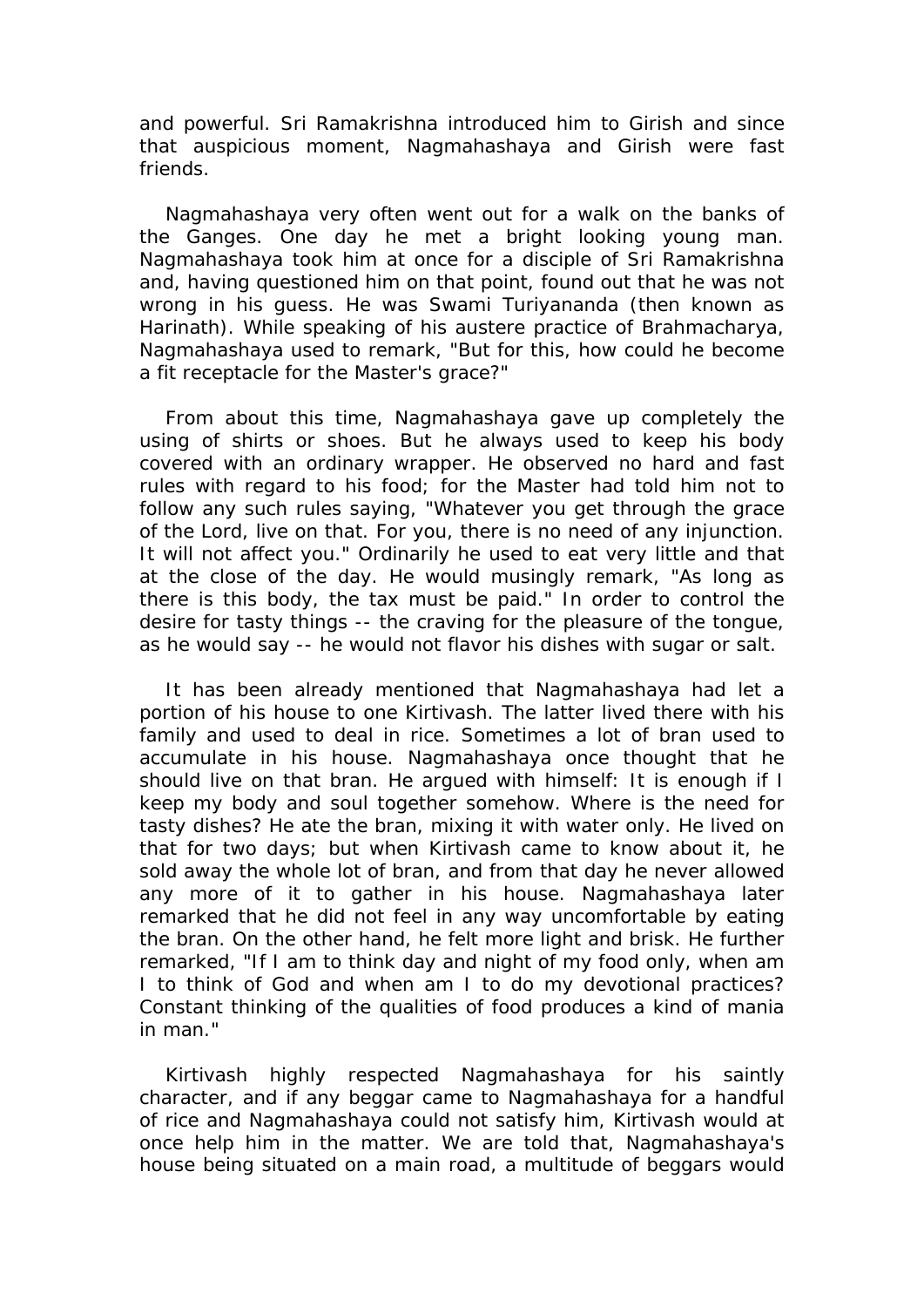visit his house daily, and none returned empty-handed. One day an old Vaishnava came to Nagmahashaya for alms. But Nagmahashaya had nothing at that time for him except a little quantity of rice just sufficient for one meal. Kirtivash also was not at home then. Nagmahashaya came to the beggar and with great humility told him that he had not in his house much to give that day except a little quantity of rice and asked him supplicatingly if he would accept the rice only. The old man was surprised to see his loving regard and went away with the rice in great admiration.

 Nagmahashaya never took any sort of refreshment. He would not even touch any sweets not offered to God. He used to say that it would create 'a craving for the pleasure of the tongue.' Although he himself never took any kind of tasty food, he was ever ready to feed others well.

 Nagmahashaya would not talk of worldly things, and if any one brought in a topic of the kind in his presence, he would cleverly turn off the conversation, and say, "Glory to Sri Ramakrishna! Why this topic today! Pray, take the name of the Lord, take the name of he Mother!" If for some reason or other Nagmahashaya would have a feeling of hatred or anger towards any one, he would beat his own body mercilessly with anything that he could get hold of. He would not speak ill of others, nor would he speak anything against any one. Once by chance there came out from his lips some bad remark against somebody. Next moment, he picked up a stone that was lying by and began to strike his own head with it. Blood oozed out from the lacerated part and the wound took more than a month to heal up. But he said, "Rightly served, the wicked man should have his punishment!"

 In order to subdue the passions, he would abstain from food; sometimes he would remain fasting for five or six days together without taking even water. For example on one occasion, Suresh went to see Nagmahashaya. He was at the time cooking his meals. Perhaps some undesirable feeling had arisen in his heart at the sight of Suresh and at once he broke down the cooking pot. He wept in anguish and bowed down to Suresh and said. "Still I am not free from wickedness!" That day he remained without any cooked rice for his food, and lived on a pice worth of puffed-rice only.

 Owing to his chronic headache, Nagmahashaya had to give up bathing, and for the last twenty years of his life he clung to this habit. That gave him a dry, ragged appearance. Moreover there was his severe Tapas. All these combined, made the humility of his soul visibly manifest in every part of his body, and he looked the very emblem of humility. Girish Babu used to say of him, "By constant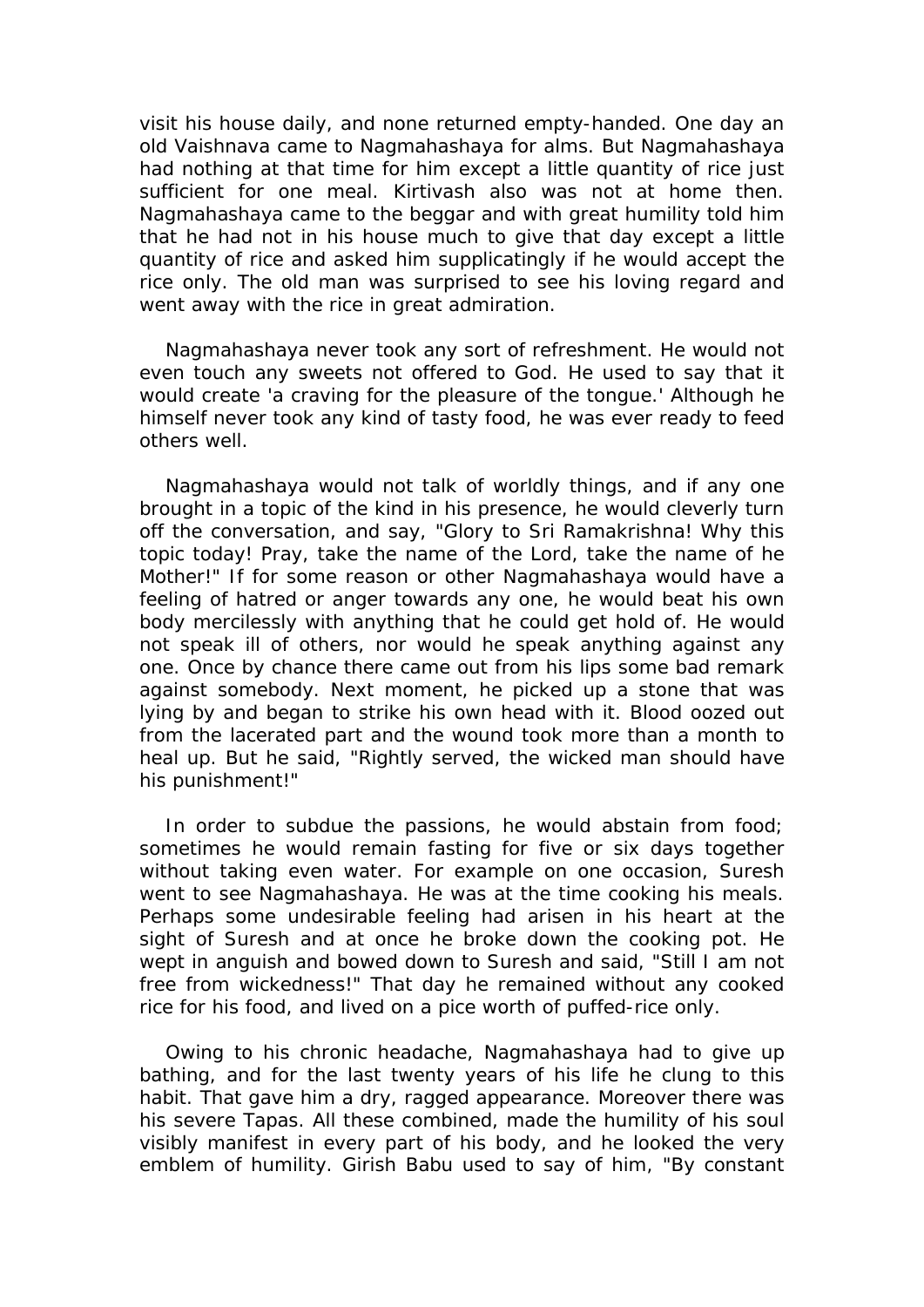beating, Nagmahashaya had the head of his ego completely broken. It was unable to raise its hood any more." While walking on the public roads he would not go ahead of anybody, and even to the common waifs and strays of the road, he would make way and follow them humbly., He would not even tread on the shadow of any person, nor sit on the bed occupied by another. For was he not a devoted servant of the Lord? And the Lord is in all beings. How could a servant accept service from his master? But the devoted servant in him was always ready to serve the Master humbly in whatever form or dress He might choose to appear before him. If anybody would prepare a chillum of tobacco for him, he would not smoke it, but he prepared chillum for all. When any of his friends visited him he used to offer him tobacco, chillum after chillum, and would also smoke himself. Even when the friend would like to depart, he would not let him go, but request him to smoke some more chillum. He used to say, "I am so low, lower than the lowest. I have no capacity for any great work. If by preparing chillums for you all, I can have your grace, I shall feel my life really blessed."

 Though a highly advanced aspirant to whom Raga Bhakti had become natural, Nagmahashaya was not averse to the disciplines of Vaidhi Bhakti. As he himself did hard penance, he advised others also to do the same. Once he had a long discussion with Suresh on this point. Suresh was to go to Quetta on some business after he had visited Sri Ramakrishna with Nagmahashaya for eight or nine days. Before he left Calcutta, Nagmahashaya entreated Suresh to take initiation from the Master. But Suresh had no faith in the efficacy of Mantrams at that time, and so argued much with Nagmahashaya. At last it was settled that he would do what the Master would bid him. Next day both of them went to Dakshineswar and as soon as they took their seat, Nagmahashaya raised the topic of Suresh's initiation. Sri Ramakrishna said, "Well, what he says is perfectly right. One should take initiation and then commence his devotional practices. Why don't you agree with him?" Suresh replied, "I have no faith in the Mantram." Turning to Nagmahashaya, Sri Ramakrishna said, "However he does not require it just now. But he will get it sometime afterwards."

 When Suresh had gone and been at Quetta for sometime, he felt a great hankering for initiation. He resolved to come to Calcutta and take his initiation from the Master. But when he came there, alas! the Light of Dakshineswar was about to flicker out. Suresh repented bitterly of not having heeded to Nagmahashaya's words in time. When Sri Ramakrishna passed away, he was in great grief and cursed his own fate. Since then every night he used to repair to the bank of the Ganges and sigh out his mental agony to the spirit of the holy river. Once he laid himself down on the bank with an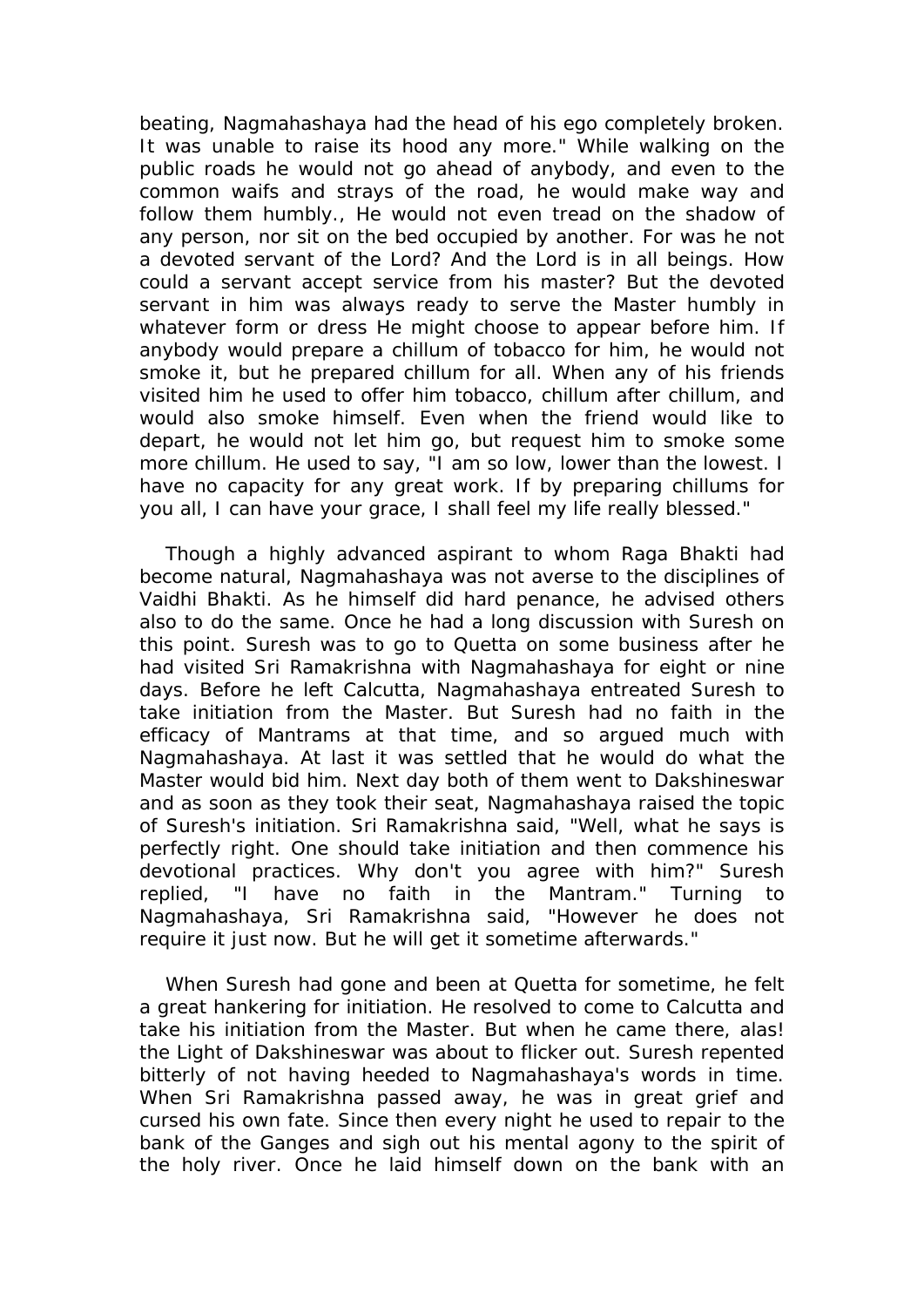austere vow. The whole night he was in the same posture. To his great astonishment, early in the morning before daybreak he saw Sri Ramakrishna coming out of the waters of the Ganges and approaching towards him. The Master came near him and uttered the holy Mantram into his ear. Suresh bowed down and wanted to take the dust from His feet, but lo! the holy figure had vanished!

 Four years had passed away since Nagmahashaya first met Sri Ramakrishna. The time was fast approaching, when the Master would end his Lila on earth. Those joyous days of Dakshineswar were past. Though the glorious light of the setting sun was still lingering in the sky, the coming night had cast a forward shadow and gloom in the hearts of the devotees. Sri Ramakrishna was lying ill bed-ridden in a garden-house at Cossipore, north of Calcutta. Nagmahashaya knew that the Mother's play through the body of Sri Ramakrishna would soon pass out of sight. At that time Nagmahashaya could not visit the Master often. "What to speak of seeing his sufferings, even the very thought of them was enough to break my heart. Oh, I could not bear the sight of the Master's sufferings! When I found that he, out of his own will, allowed the disease to remain in his body and I could not alleviate his sufferings, I made up my mind not to go near him. Only very rarely I used to go and see him." While Sri Ramakrishna was suffering from a burning sensation all over his body, one day finding Nagmahashaya before him, he exclaimed, "Oh, come here, come, sit by me. I shall feel much relieved by the cool touch of your body." So saying Sri Ramakrishna sat within the embrace of Nagmahashaya for a long time.

 When Suresh went to see Sri Ramakrishna after his return from Quetta, the Master said, "Where is that doctor? I hear, he knows medicine; please ask him to come here once." Suresh came and informed Nagmahashaya of it. In obedience to the commandment Nagmahashaya went to Cossipore. Sri Ramakrishna told him, "Oh, you have come, that's all right. The doctors and Kavirajas have given up hope of curing the disease. Do you know any charm to cure diseases? Just see, if you can effect any cure." Bending his head low Nagmahashaya thought for a while and then made a firm resolve to draw by his strong will-power, the fatal disease from the body of Sri Ramakrishna into that of his own. Suddenly a kind of abnormal excitement took possession of him and he cried out, "Yes, yes, I do know. Through Thy grace I know everything. This moment the disease can be cured." So saying, Nagmahashaya hastened towards Sri Ramakrishna. But the Master knew the disciple. He understood his motive, and warding him off from himself, remarked, "Yes, that is possible for you. You can cure the disease."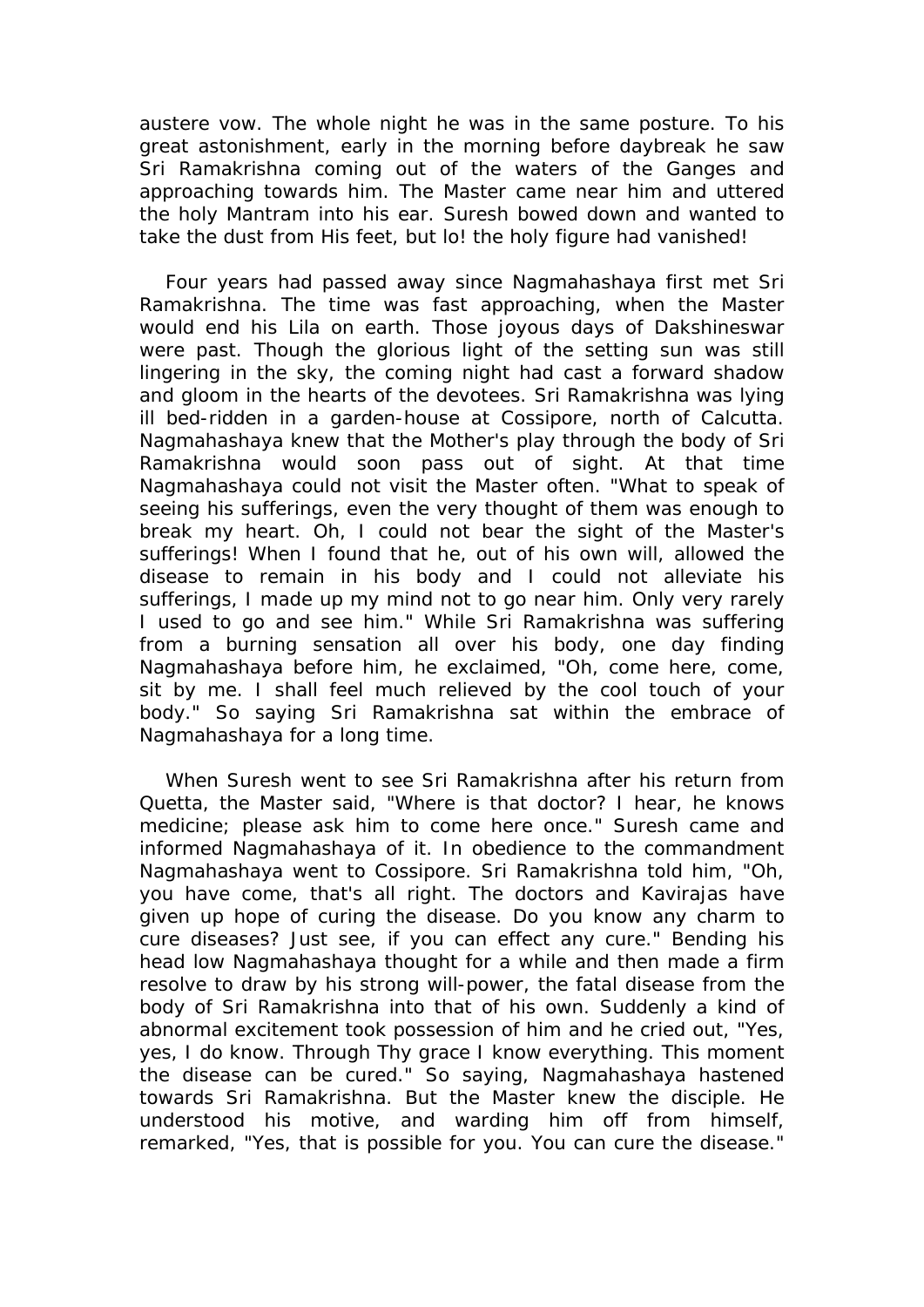The Master was a great mystery and equally mysterious was the disciple!

 Nagmahashaya went for the last time to see Sri Ramakrishna some five or six days before his passing away. As soon as he entered the room, he heard the Master saying, "Can Amalakee be had now? My taste has become so flat for everything! I think it can be removed if I could chew one Amalakee." Of the devotees present there, somebody said, "Sir, this is not the season for Amalakee. Where can we get it now?" Nagmahashaya thought that when the word Amalakee came out of the holy lips of the Master, it was sure to be had somewhere. For, he knew that whatever the Master wished for was sure to come to him somehow. Once Sri Ramakrishna desired to taste an orange and he was saying about it to Swami Adbhutananda. And strangely enough, Nagmahashaya, though he had no knowledge about the Master's desire, came to Dakshineswar that very day with oranges for the Master, who ate one with great relish. Remembering this incident, Nagmahashaya, without informing anybody, went away in search of Amalakee fruits. Two days passed away but Nagmahashaya did not turn up. These days he was busy searching for the fruit, constantly wandering from garden to garden. On the third day he appeared before Sri Ramakrishna with one Amalakee fruit in hand. The Master's joy knew no bounds. Being overjoyed like a child, he said: "Ah, what a beautiful Amalakee it is! How could you get it at this time of the season?" The Master then asked Swami Ramakrishnananda to prepare a meal for Nagmahashaya. Nagmahashaya then took his seat by the Master and began to fan him. The food was ready; but Nagmahashaya did not get up. Only when Sri Ramakrishna had asked him to go down and take his food, did he get up from the seat and go down. He took his seat but did not touch the meal. All requested him to take his food but Nagmahashaya remained silent. It was Ekadashi -- the day of fasting. But his real intention was that if Sri Ramakrishna kindly gave him Prasadam he would break his vow, though he did not open his mind to anybody. When Nagmahashaya would not touch the food by any means, Ramakrishnananda informed the Master about it. Sri Ramakrishna asked him to bring the food before him. It was done. Swami Ramakrishnananda held the plate of leaf before the Master who took a little from all the dishes, touched them with his tongue, and said, "Now go and give it to him; he will eat." Swami Ramakrishnananda brought down the plate and spread it again before Nagmahashaya. "Prasadam, Prasadam, holy Prasadam!" Nagmahashaya exclaimed and prostrated himself before the plate, and then he ate it. While eating the food, he devoured also the leaf on which the food was served. If anything was given to him as Prasadam, he would leave nothing of it. Swami Ramakrishnananda remarked that a kind of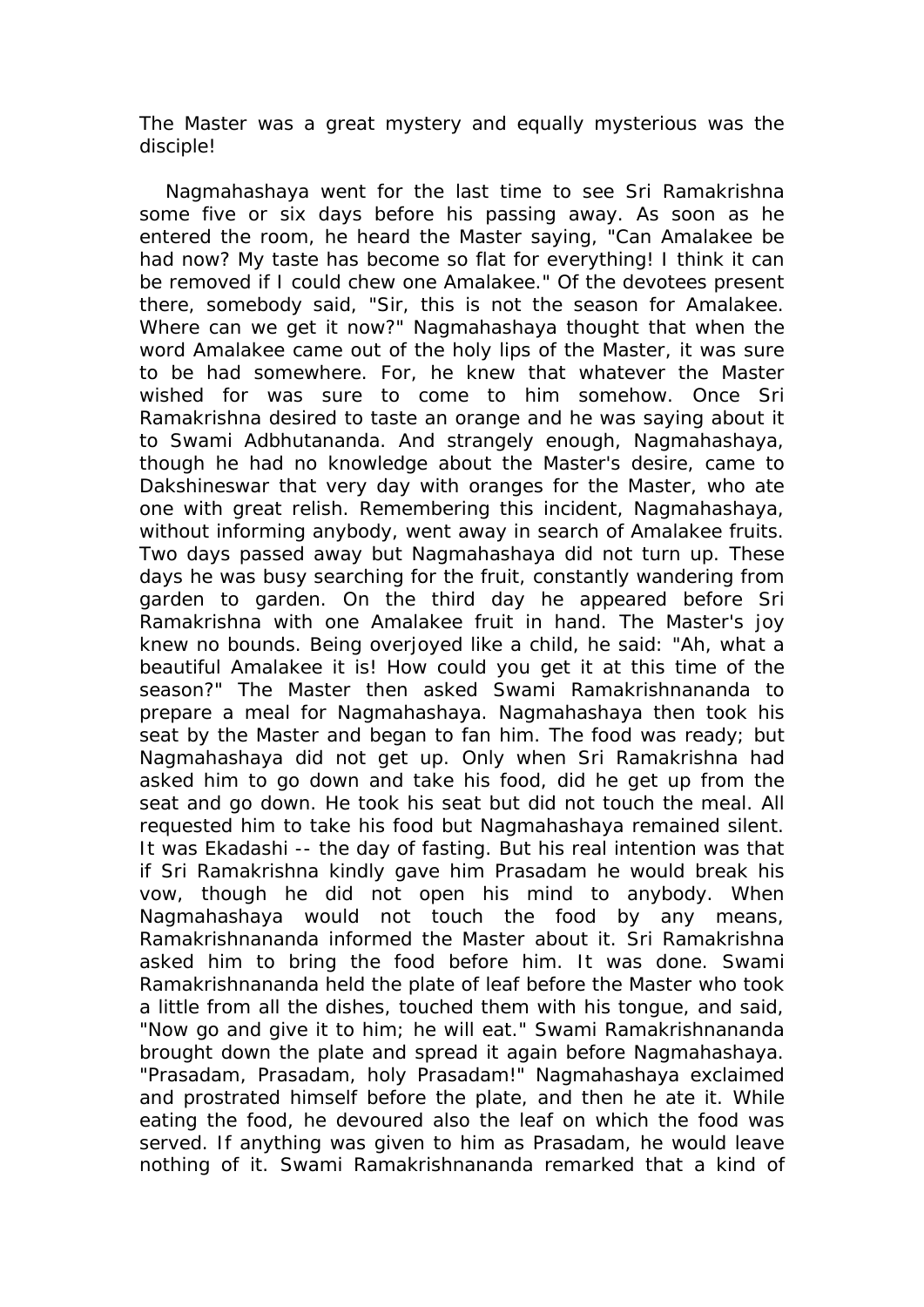religious fervor of a high order was visibly manifested in Nagmahashaya on that day. After this incident the devotees of Sri Ramakrishna never used to serve Nagmahashaya any Prasadam on leaves. If by accident he was given Prasadam on leaves, all would wait upon him very cautiously, so that as soon as he had finished the meal, they might snatch away the leaf from him. When they gave him any fruit, they took out the stones lest he should devour them.

 In the year 1293 B.S., on the 31st, the last day of the month of Sravana (August 16, 1886), Sri Ramakrishna passed away. Having got the news, Nagmahashaya went to the cremation ground, and coming back from there he remained the whole day without any food or drink. After the passing away of the Master, all devotees gathered round Swami Vivekananda. He became their leader and guide, and he used to look after the welfare of all. The news was brought to him that Nagmahashaya was lying down in his house, taking no food and covering himself with a blanket. Swamiji went to the house of Nagmahashaya with Swamis Akhandananda and Turiyananda. After much entreaty Nagmahashaya got up from his bed. Swamiji said, "Well, we have come here today to beg our meals from you." Nagmahashaya immediately went to the market to buy things for them. Meanwhile the three guests had finished their bath. Then they took their seats on a broken cot and began talking about Sri Ramakrishna with Nagmahashaya. Three seats were made ready and food was served. At the request of Swamiji food was served on an extra plate. Swamiji then entreated Nagmahashaya to sit and take his food with them. But Nagmahashaya did not agree. Swamiji said, "All right. He will take afterwards." After they had finished their food, Swamiji again requested Nagmahashaya to break his fast. But he said, "Alas! even now, the grace of the Lord has not been vouchsafed to me! Should I give food to this body? No, I should not." Swamiji said, "No sir, you must take your food; otherwise, we won't leave you." After much entreaty Nagmahashaya took his food that day.

 After the passing away of the Master, the renowned devotee Sriyut Balaram Basu of Baghbazar, Calcutta, pressed Nagmahashaya to live at Puri. He was also requested by Messrs. Pals to dwell at Navadwipa. Both of them agreed to bear all his expenses. But Nagmahashaya said, "The Master asked me to remain at home. I have not the least power to deviate an inch from his order." Disregarding the request of every one and holding the commandment of the Master above all, he went back to his native village and lived there.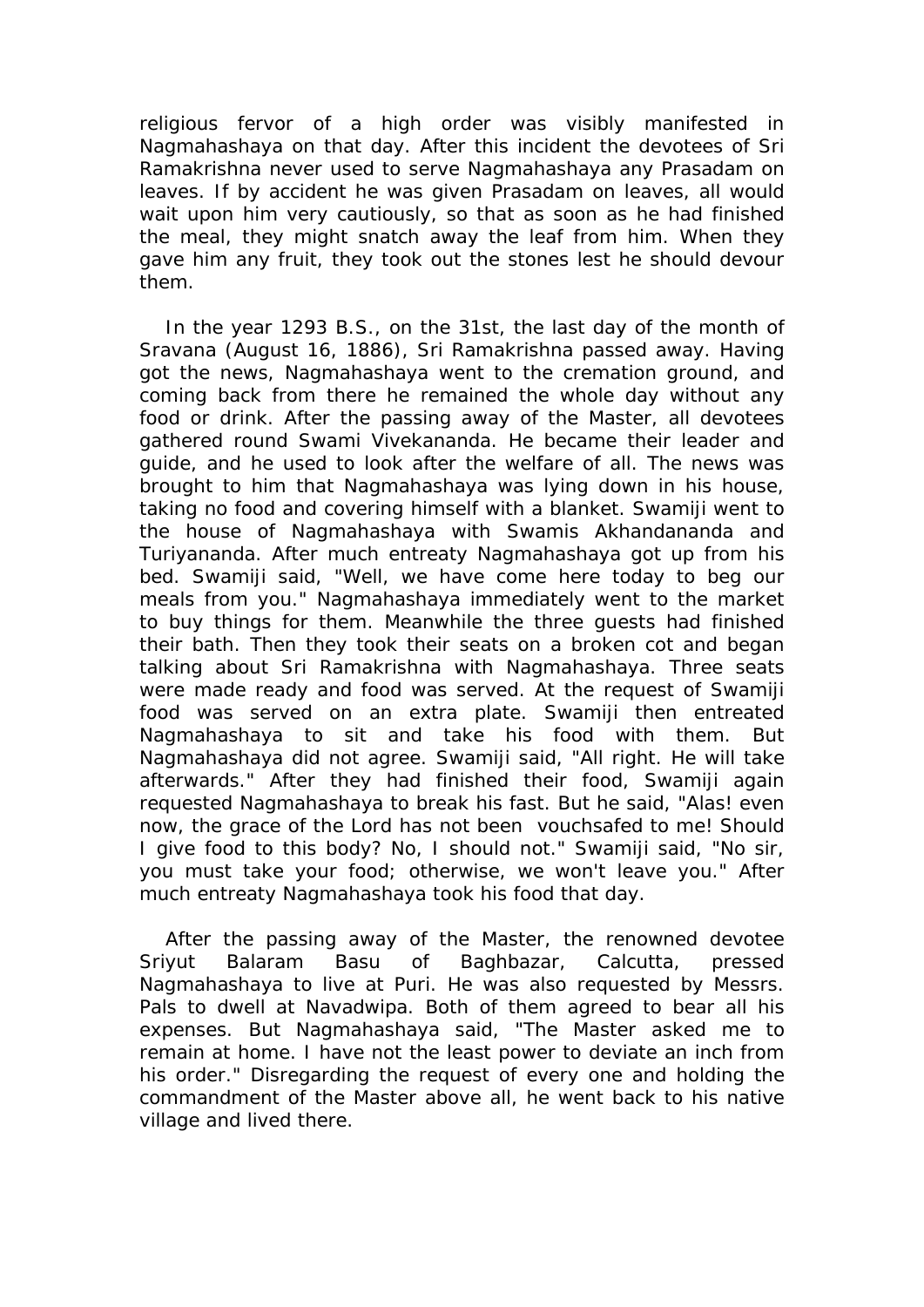Even then, the Kundoos of Bhagyakul requested him to be their family physician on a monthly salary of Rs. 50. But Nagmahashaya declined to accept their kind offer.

### **CHAPTER VI**

#### **HIS STAY AT HOME**

 NAGMAHASHAYA now lived in his own house and began to serve his old father with care and affection. Dindayal was old and decrepit. He had to be nursed and taken care of; and Nagmahashaya used to attend on him with all the loving care of a faithful son. He would spare no pains in attending to all his comforts and wishes.

 Once Dindayal expressed his regret saying, "Many people are worshipping the Divine Mother. If circumstances had allowed us, we also would have done so. But we are not so fortunate. Durgacharan has given up earning money." Nagmahashaya came to know of it and since that every time every year he used to arrange for celebrating the festivals of Durga Puja, Kali Puja, Jagaddhatri Puja and all the festivals of the Divine Mother in order to satisfy his father. He would give him no opportunity to divert his mind to worldly thoughts for a moment, for Nagmahashaya would be always reading scriptures, Bhagavata, Puranas, etc. before his father. Owing to the sincere and continued effort of the son, the mind of the father became gradually changed. Once when Nagmahashaya came to Calcutta to buy things for celebrating the Durga Puja, he told Suresh that his father was now quite changed. Thoughts of the world could not overcome him anymore and he was spending the whole time in thinking and talking of the Lord.

 Eastern Bengal is a province noted for Tantric practices; miracles and miracle-mongering are more valued there than pure devotion. Swami Vivekananda once remarked, "Vaishnavism and Tantrism have a greater influence in Eastern Bengal, a province known for Vamachara and miracles." Sri Ramakrishna once asked Nagmahashaya, "Is there any famous Sadhu in your province?" Nagmahashaya replied that he never met with any real devotee. He had the impression that true devotees never take their birth in any region except where the holy Ganges flow. Good logicians or learned people there may be, but unless one is born in a place near the banks of the Ganga pure devotion cannot grow in men.

 Before Nagmahashaya came to settle in his house, Natobar Goswami and the famous Bijoy Krishna Goswami were preaching the doctrine of pure devotion in Eastern Bengal. Nagmahashaya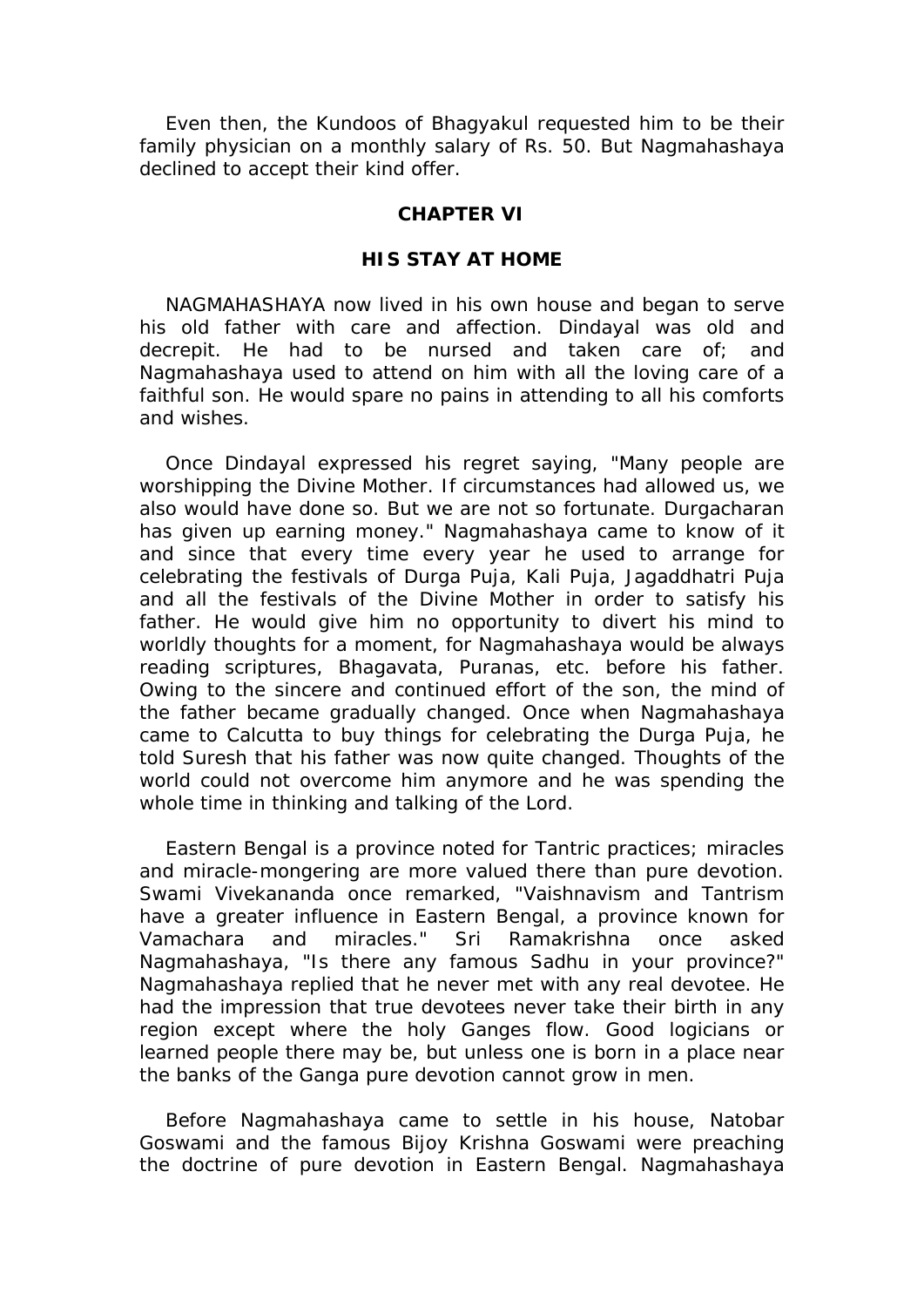knew that Bijoy was a devotee of Sri Ramakrishna. After he came to his native village, Nagmahashaya had to go once to Dacca on a certain business, and he took this opportunity of meeting Bijoy. Bijoy did not know Nagmahashaya, but by the power of his keen insight acquired through devotional practices, he understood that some great personality had come there in the form of that mad man with a ragged look. And in the course of their conversation when it became known that Nagmahashaya was a disciple of Sri Ramakrishna, Bijoy Krishna's joy knew no bounds. He embraced him as one of his dearest and nearest relatives and showed his respect and love for him. Nagmahashaya was also much pleased to see Bijoy but he remarked, "It is very strange that Bijoy seeks for other Sadhus even after he has seen the Master. What to speak of others, when a great man like Bijoy could be cheated and misguided!" Having heard that Bijoy would sit before Sri Ramakrishna and meditate closing his eyes, Girish Babu once remarked, "What a peculiar fellow he must be, who would sit with closed eyes before him on whom one ought to look with eyes open and fixed." Mentioning it, Nagmahashaya used to speak highly of Girish Babu's wisdom and learning, and would bow down before him saying, "Glory to Sri Ramakrishna! Glory to our Lord!"

 The Brahmacharin of Baradi had a great name and influence in Eastern Bengal. At the request of Bramananda Bharati, a disciple of the Brahmacharin, Nagmahashaya once went to Baradi to see him. Brahmananda was formerly known as Tarakanta Gangopadhyaya. Tarakanta was pleader and had a good income. He took delight in prayers and meditation and in serving the Sadhus. At last he gave up his practice and spent most of his time in devotional practices. Tarakanta used to go to Nagmahashaya often and at times he lived with him for days. He began latterly to visit the Brahmacharin and to give himself out sometimes as a disciple of the Brahmacharin and at other times as his Guru in his previous incarnation. One day Tarakanta came to Nagmahashaya and said that he remembered his previous birth and that he could travel to the higher regions, namely, the Chandraloka, Suryaloka, Brahmaloka, and so on, and added that righteousness and iniquity are all false and that knowledge alone is true. Finding so much change in Tarakanta, Nagmahashaya remarked, "Even Sadhakas of high rank are misled if they do not get a real Guru or preceptor." Tarakanta would often request Nagmahashaya to go and see the Brahmacharin. Being this repeatedly requested, Nagmahashaya once gave his consent. As he was going to see a Sadhu, he took with him some sweets and fruits. Upon his arrival, he presented them to the Brahmacharin, but he did not touch any of these. There stood a bull by him, and he gave away everything to the bull. Seeing Nagmahashaya's lean figure, disheveled hair, ragged look and pure dress, the Brahmacharin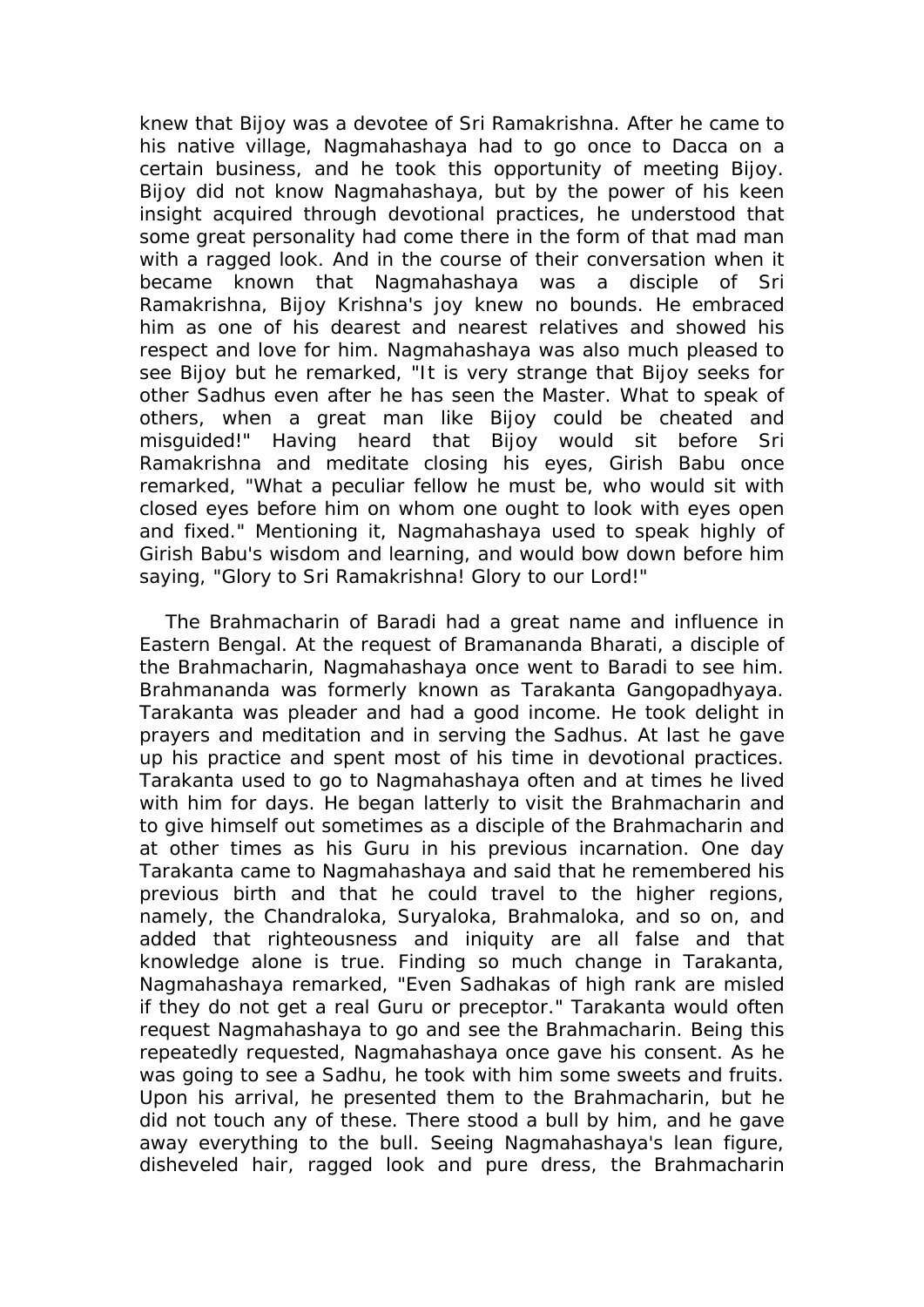began to crack jokes at him. But Nagmahashaya was all the time sitting with his head bent down. Finding him indifferent to all jokes, the Brahmacharin got more excited and began to tell all sorts of lies about Sri Ramakrishna. Nagmahashaya could not bear it any longer. He was ablaze with anger. Suddenly he looked up and saw the dreadful figure of a Bhairava of black-brown complexion who appeared before him and begged his permission to throw down the Brahmacharin. At once he checked his passion and began to strike his head against the floor repenting, "Ah! my Lord! why did I disregard your commandment and come to see the Sadhu? Why did such a weakness come over me at all!" Then he began to run from the place, crying, "O Ramakrishna! O my Lord!" When he went out of the sight of the Brahmacharin, he proceeded slowly. On his return home he determined not to go any more to any Sadhu. If anybody would talk of going to meet any Sadhu, he would say, "Oh my mind! Remain within yourself. Don't go to anybody's doors."

 Another disciple of the Brahmacharin used to visit Nagmahashaya. After the above incident, one day he came and informed Nagmahashaya that the Brahmacharin had cursed him so that he would die in a year by vomiting blood. Nagmahashaya laughed off the whole matter. One year passed and still there was no effect of the curse. At this the disciple lost faith in his 'Guru and became an ardent devotee of Nagmahashaya. That gentleman made much progress in his life by following the path of Bhakti. Nagmahashaya used to say, "The Brahmacharin of Baradi has spoiled the brains of good many householders by preaching to them his half-digested doctrine of Vedanta."

 Nagmahashaya would never be moved by any worldly upset; but he would lose all patience if anybody spoke ill of his Master. A gentleman of Narayangunj once spoke all sorts of lies against Sri Ramakrishna. Nagmahashaya requested him very politely to refrain from doing so, but the more he began to beseech him, the more unrestrained became the other man's abuse of Sri Ramakrishna. Nagmahashaya once more told him, "Please do not tell lies against the Master." But the man persisted. At last Nagmahashaya got exited and said, "Get out of my house, or else you will have to suffer for it." Even this did not bring the man to his senses. He went on with his tirade till it exhausted Nagmahashaya's patience at last. Losing all self-control, Nagmahashaya beat this man in wild fury with a pair of shoes on his back and said, "Get out of this place at once, you rascal. Sitting here you dare speak ill of my Master!" The person concerned was a man of position and influence at Deobhog. While he was going away after being thus beaten, he threatened Nagmahashaya saying, "What a Sadhu you are! you will soon taste the bitter retribution." Nagmahashaya did not pay any heed to his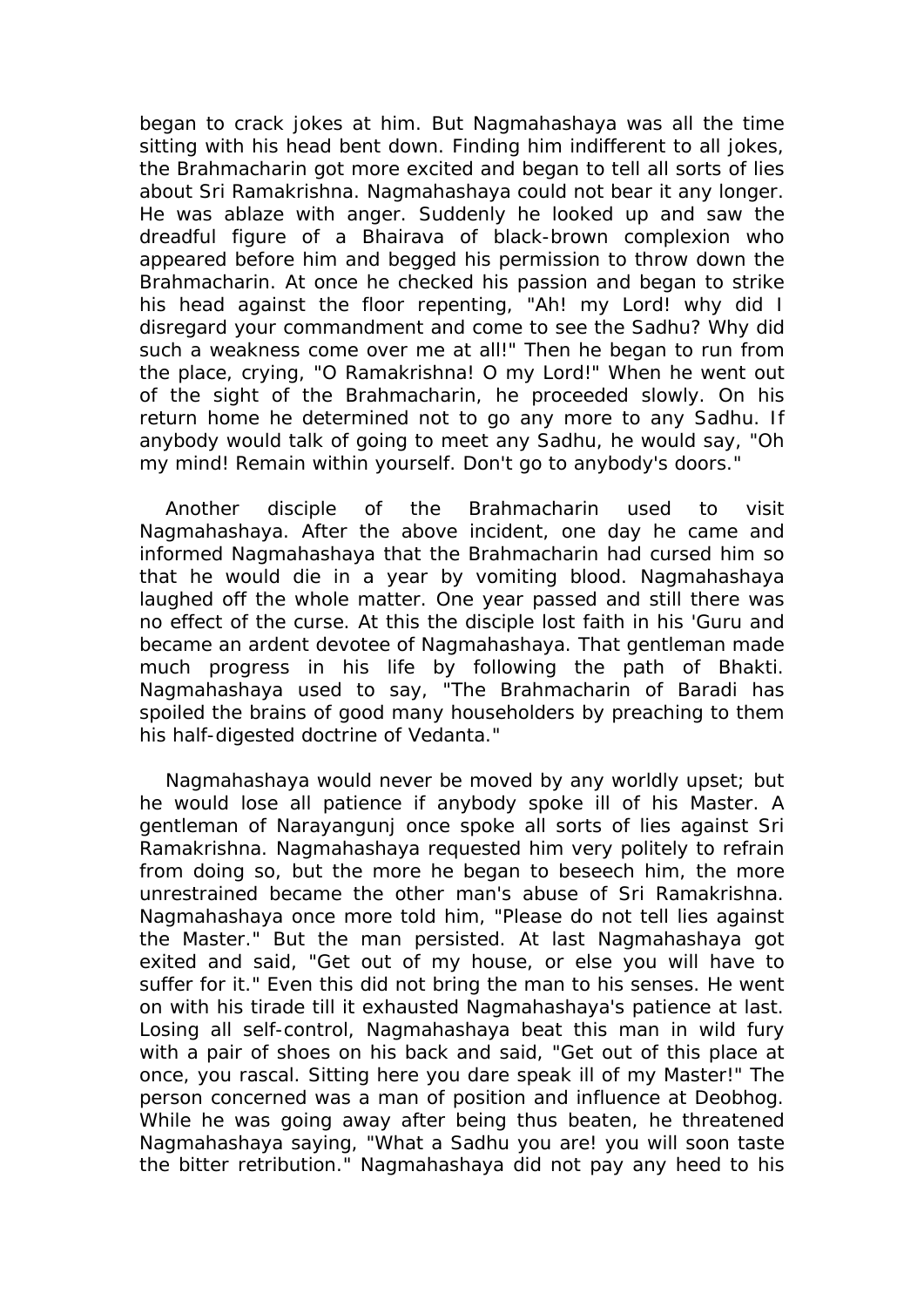words but said, "O Lord! Why dost Thou bring such persons who speak ill of Thee? Fie upon this household life!" Nagmahashaya controlled himself in a short time. The gentleman again came to him a few days after and begged pardon of him. Nagmahashaya thought no more of the event but received him very kindly and cheered him up. Girish Babu heard of this incident and when Nagmahashaya came to Calcutta and asked him, "Well, you don't put on shoes; where could you get a shoe to beat the man?" Nagmahashaya replied, "Why, I beat him with his own shoes." Then he bowed down before Girish Chandra Ghosh, saying, "Glory to Sri Ramakrishna! Glory to our Lord!" Girish said, "Nagmahashaya is verily a hooded Naga (snake)!"

 One day Nagmahashaya was going to the Belur Math. He had to cross the Ganges on a ferry boat. There were people of various temperaments in the boat. Nagmahashaya took his seat in one corner. When the boat came to a certain distance, the Math building was in sight, and Nagmahashaya with folded palms made obeisance to the Math house. Finding him thus showing reverence, one passenger began to criticize the Math people and its ways and customs. Two or three others joined him with enthusiasm. Nagmahashaya could not tolerate anymore. He got excited and said, "You know only to satisfy your craving for lust and god! What do you know of the Math? Fie upon your tongue that spoke ill of the saints." Those people got terrified and asked the boatman to land the boat very soon; and they fled away lest they should be cursed for their showing disregard to the Sadhus. Hearing the incident, Swami Vivekananda remarked, "Yes, that kind of hissing as Nagmahashaya did, is required at times."

 Sri Ramakrishna used to say, "When the flower blooms, bees come of their own accord." When the Divine wisdom truly dawns in the heart of a person it never fails to spread its charm and luster around, and real seekers after truth, of themselves, gather round him. So do we find in the life of Nagmahashaya too. From about this time, earnest devotees and genuine God-seekers began to flock to Nagmashaya from all part of the country. His name spread far and wide. Nagmahashaya told his wife, "Sri Ramakrishna's last words of benediction have now been fulfilled. Those that would come here must be true seekers of God -- so I was told by the Master. Serve them with all care and devotion. God will bless you."

 Whoever went to see him, Nagmahashaya would never permit to leave without having partaken of some light refreshment at his house. And again, he had to arrange for beds and lodging even for those who came from distant places. He set apart a separate room for them so that they might live there as long as they liked.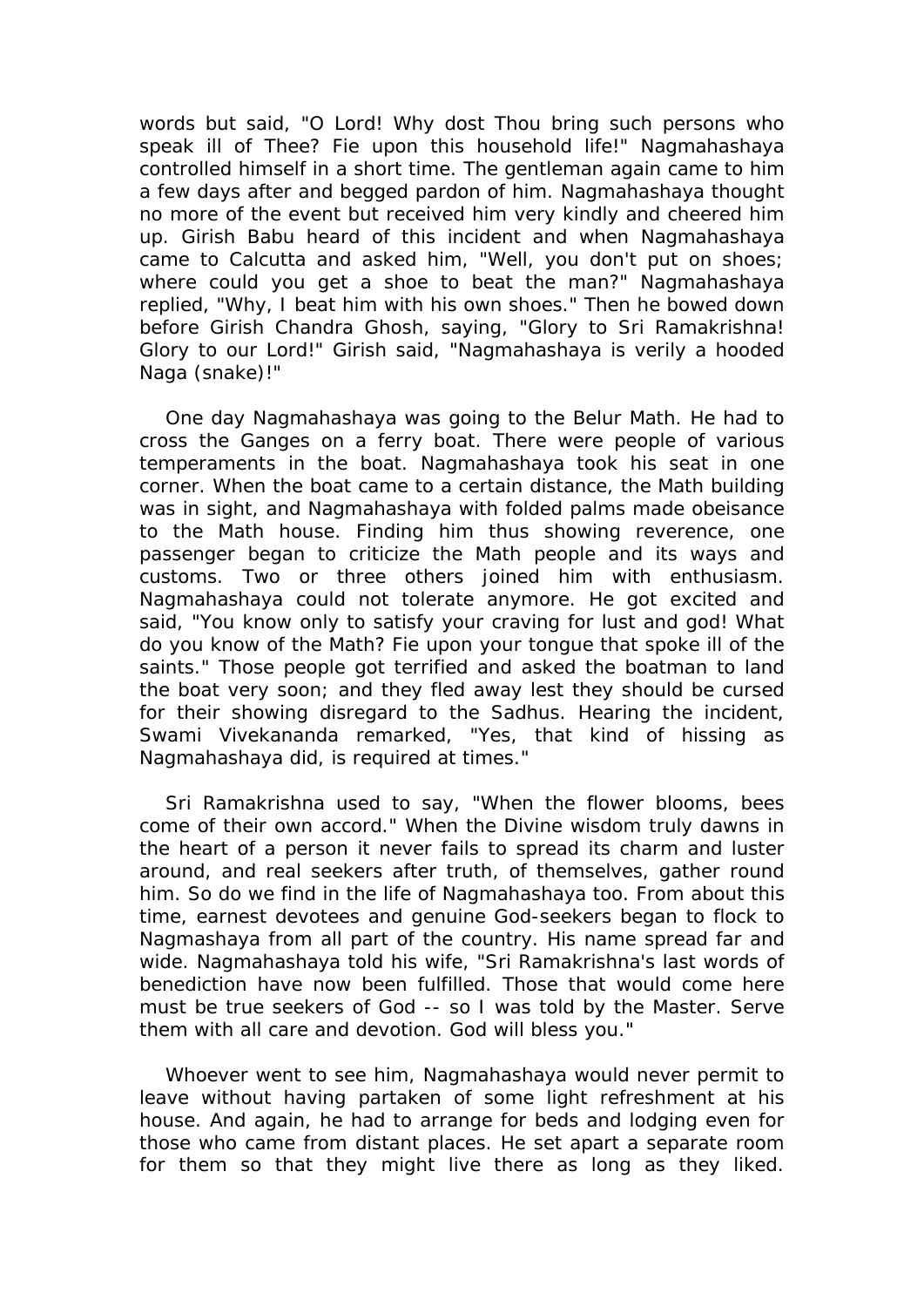Everybody in the family felt an uncommon warmth and zeal in receiving guests. Dindayal would say, "If a devotee even snatches his meal by force, or by guile, the host goes to heaven as a result. Indeed, it is my great fortune that so many devotees come to my poor cottage and take their meals here." Nagmahashaya used to say, "This is all the 'play' (Lila) of the Lord. He appeared as a distinct individual while embodied in human form, and now it is He that comes again to bless me in different forms." Truly, he could see the Lord in all beings, and so served his guests as Narayana.

 One day Nagmahashaya was suffering from acute colic pain. It was unbearable and it made him lose his consciousness at times. All on a sudden some eight or ten guests came to his house without any previous intimation. There was not a grain of rice in his house. What could be done? He went out to the market even in that state of ill-health. While carrying the bag of rice on his own shoulder from the market -- for he never allowed anybody to carry his things - the pain increased, and he fell down on the road side. But he cared not for himself and was lamenting, "O Lord, how ill fated I am! Why has this befallen me today! Narayanas have come to my house. Ah! it is getting late to serve them with food! Wretched indeed is this cage of bone and flesh -- this body that stands in my way of serving the Lord today." After a while, when the pain subsided a little, he went to his house with the bag. He bowed down before his guests and begged humbly their pardon for being so late in serving them.

 Once, it was the rainy season, and it so happened that two guests came to his house. The weather was very stormy, and it was pouring heavily that night. Nagmahashaya had only four rooms, of which again three were in such dilapidated condition as could afford no shelter from the rains. The thatched roofs were letting in the rain through their thousand holes. The remaining one only was in good condition, and Nagmahashaya used to sleep in it. Now, the guests finished their supper, but where could they pass the night? Nagmahashaya called his wife and said, "Look here, by the Lord's will we are very fortunate indeed! Come, let us patiently bear a little inconvenience tonight for the sake of these Narayanas. Let us pass the night sitting at the porch and uttering the holy name of the Lord." So they vacated the room for the guests and passed the night in the porch in meditation and prayer.

 Nagmahashaya had no fixed monthly income, nor had he a fixed expenditure. The profit from the salt contract varied from time to time, while the number of guests went on increasing. Consequently, he was often in want of provisions. But whenever he felt the want, he got the things on credit from some known shopkeepers of Narayangunj, and at the end of the year e would clear his debts, as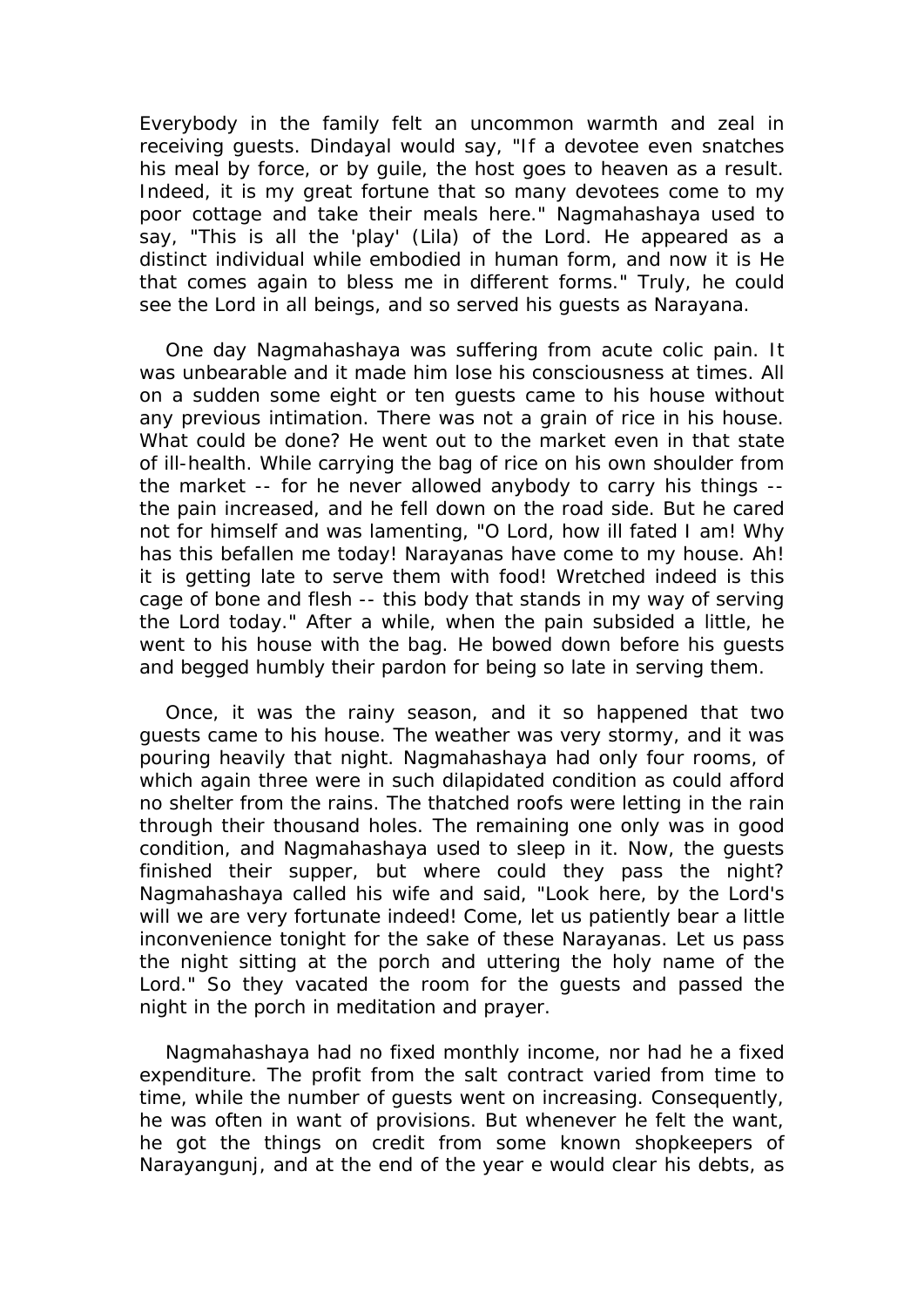far as possible, by the money Ranjit used to send him from Calcutta.

 The respect Nagmahashaya used to command among the shopkeepers, did not fall to the lot of many rich men even. Nagmahashaya got more articles than other customers for the same price. But if he knew of it, he refused to accept the favor and urged the shop-keeper to give him only as much as he would give to others for the price. It was a habit with him to buy his stores only from one particular shop and he could never haggle about the price of articles. He accepted things at the price first mentioned, but he was seldom cheated. He used to say, "If one has devotion to Truth, the Truth itself protects him. He basks in the grace of God." Indeed, he was known for his saintliness to all, and no one dared or liked to cheat him. Moreover he had that fascinating amiability of nature which won admiration and devotion from all. It happened many a time that he went to buy things from a new shop, and the shopkeeper, not knowing who he was, demanded at first an exorbitant price. But subsequently, struck by Nagmahashaya's ready acquiescence to pay the demanded price, and his uncommonly amiable manners, he would climb down and whisper a special concession price into Nagmahashaya's ears, or dole out double the quantity required for the price. Besides, he had credit of another kind in the market. It was the general belief with the shop-keepers of the place, that if they could sell their articles to him first at the opening of the day, they would gain more by the day's sale. So when he went to the market, each dealer would urge him to take his articles.

 Sometimes, not only had he to feed his guests and look to their comforts even to the minutest details, but also had to defray their traveling expenses. Once a certain person came to visit him and fell ill. Nagmahashaya nursed him with all tender care, and subsequently when he had recovered a little, Nagmahashaya engaged a boat and sent him home, paying all the expenses of the passage. Such things happened not infrequently.

 But owing to such unrestrained expenditure, Nagmahashaya had to run into debt. Some of his devotees wanted to pay off his debts, but he sternly refused to accept their proffered help. When Swami Vivekananda, after his return from America, heard of Nagmahashaya's debts and desired to clear them, Nagmahashaya greatly objected to it, saying, "It is enough that the Sannyasins confer their blessings on me. Somehow or other, through weal or woe, my family would be maintained only by the money that is being given by Messrs. Pals." If any of his friends or devotees would express anxiety about his debts, he would at once retort, "Never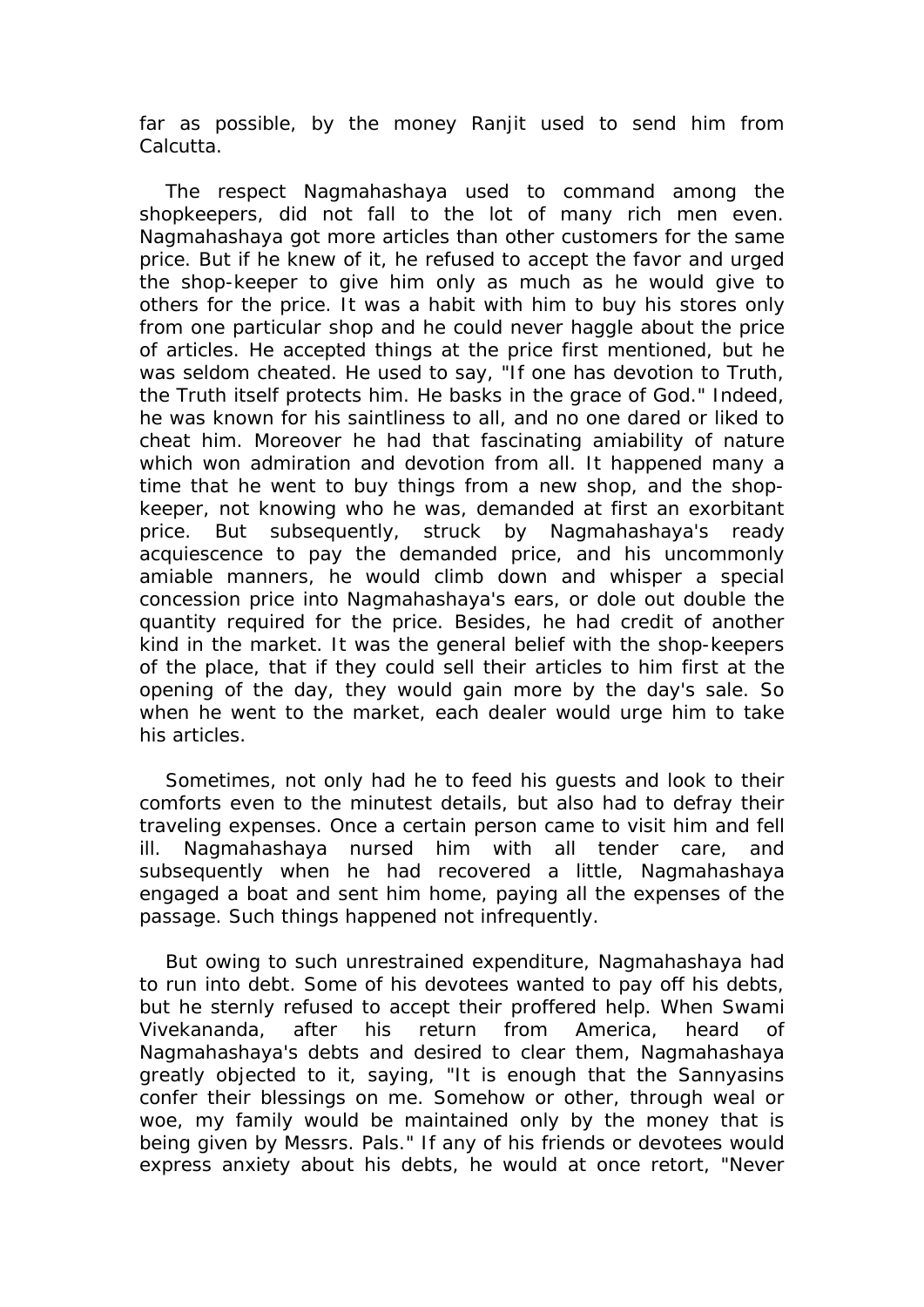mind, I would starve even, if I do not get anything. Still I cannot forsake the Dharma of a householder. Pray don't bother yourself with such trashy nonsense. Let Bhagavan Sri Ramakrishna do what He deems best with me!"

Nagmahashaya never used to keep any servant for his house. While he stayed at home, it was not possible even to have the necessary repairing done to his house. He could not bear to see the coolies or masons work for him. So when he was away from his house, his wife used to have the roofs rethatched, and have the other necessary repairs and renovations attended to. Once Nagmahashaya stayed at home continually for a long time, and so for want of timely repairs, all the rooms became almost unfit for use. Nagmahashaya's wife called a contractor to have the roofs rethatched. As soon as the man entered the house, Nagmahashaya cried out in anguish, as if something very heinous was about to be perpetuated there. First, he himself prepared a nice chillum of tobacco and offered it to the mason to smoke; and afterwards when the mason got up on the roof and began to work in the sun, the sight was too much for Nagmahashaya to bear. He asked the mason with earnest solicitude to stop work and get down. But when he saw the mason continue his work without paying heed to his beseeching, he could not contain himself. He wailed, as if in blighting agony, "O Lord, why hast Thou ordered me to remain in the house and lead this wretched householder's life! Ah me, I have to witness this sight -- others laboring for my comforts! Fie on this householder's life!" and so saying he began to beat his forehead and breast. Seeing his agony, the mason had to stop work at last and get down from the roof. Nagmahashaya at once ran to him, offered him another chillum of tobacco and began to serve him with all the devotion of a loving servant. Afterwards he paid the mason his full day's wages and sent him home.

 When Nagmahashaya went anywhere by boat, he would never allow the boatman to row; he himself used to ply the oars or punt. Sometimes others passengers of the boat would try to dissuade him. But he seldom paid any heed to the other's exhortation. Therefore seldom would a boatman of his place take him into his boat. The illiterate boatswains used to consider it a sin to allow a saintly person like Nagmahashaya to do the punting or sculling while they were in the boat. During the rainy season, the whole of Deobhog village would remain in a quasi-submerged condition. No one could go from one house to another without the help of a boat. So in that village almost every house owned a boat. But Nagmahashaya had none in the wet seasons; he had to remain almost confined to his house, and at times he must have felt the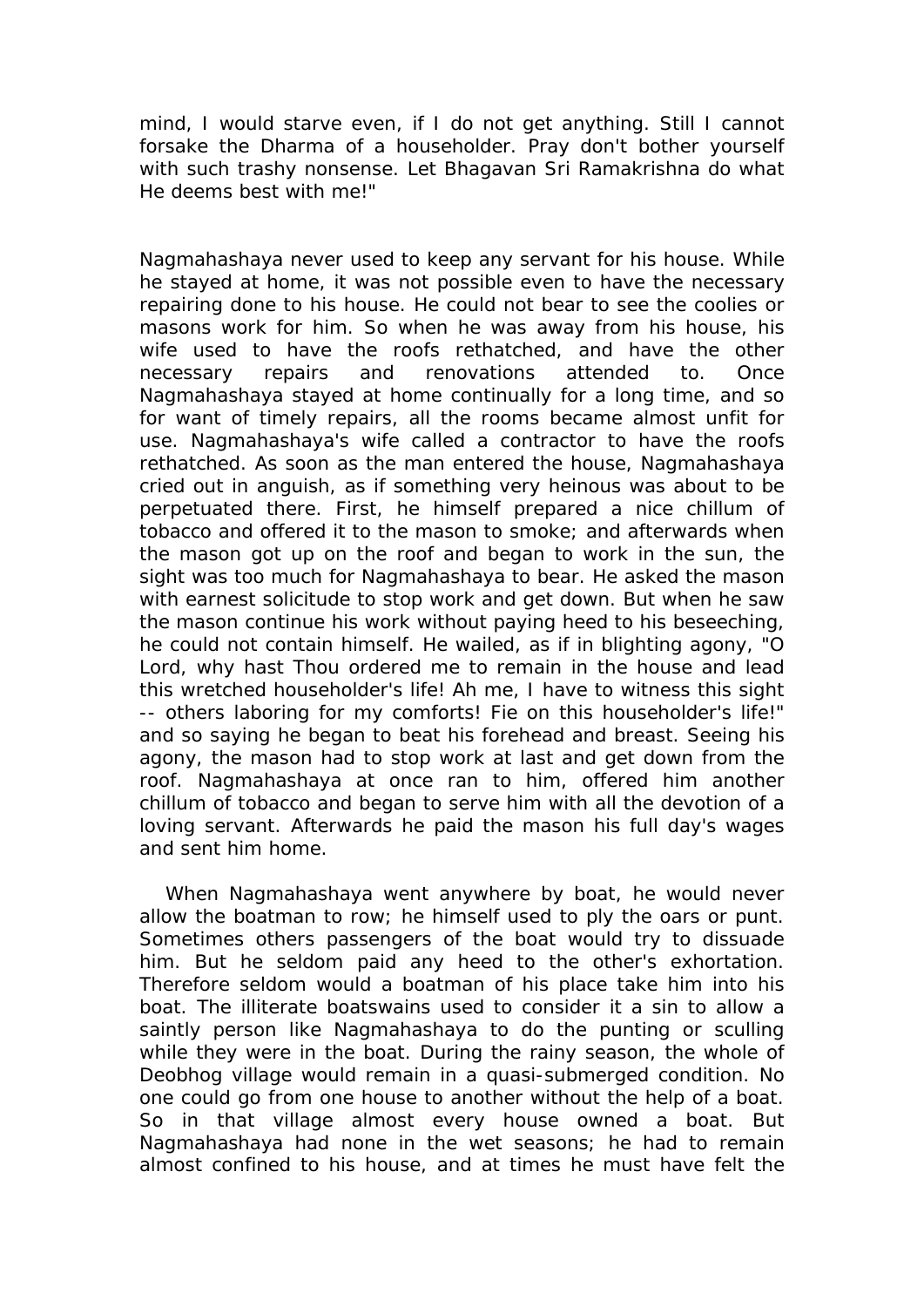want very keenly, inasmuch as he had to provide himself with all the necessary articles of consumption beforehand. His wife used to look after this part of the business with the help of the neighbors.

 Every evening Nagmahashaya used to hold the vesper service and Aratrikam before the picture of Sri Ramakrishna. On those days when devotees congregated in his house, there used to be Sankeertanam. Nagmahashaya seldom took part in it. He used to sit in a corner and prepare chillums of tobacco for the congregation. But his presence would infuse an uncommon inspiration into the Keertanam. When the Keertanam was over, he used to chant loudly the name of Sri Ramakrishna and lose his whole mind and soul in the chant.

 Not only in Sankeertanam, but also on all other occasions of worship and ceremonies there used to be an exuberant display of Bhakti in the house of Nagmahashaya. Once a devotee named Sarat Chandra Chakravarti went to his place on the Saraswathi Puja day. On being asked to do so, the devotee read out to Nagmahashaya a portion of the Upanishads and gave two or three interpretations of certain passages according to the different commentators. Hearing the whole thing, Nagmahashaya remarked, "All the interpretations are true. Different Acharyas commented differently to suit the needs and capacities of different Adhikaris. So the commentators are not at fault. Further, he cited the parable of the chameleon told by Sri Ramakrishna and said, "God is of infinite forms. One describes Him just as he understands Him. No one can assert exclusively that this alone is His true Being." Next pointing to the image of Saraswathi on the altar he remarked, "That is also true. On, how many did attain the final liberation by worshipping these gods and goddesses!" and so saying he bowed before the image several times. The priest was engaged then in worshipping the goddess with all the requirements of a grand ceremonial worship, and the shrine and surroundings wore an appearance of celestial solemnity bathed in divine joy. Nagmahashaya rose up again and exclaimed, "Mother is the embodiment of knowledge itself! Without Her grace none can get across the ocean of nescience (Avidya)! The Mother has made me ignorant and brought me into this insignificant Sudra family! I am not authorized to read the Sastras! So please bless me by reading and explaining the Sastras to me!" Seeing his uncommon devotion to gods and goddesses it crossed the mind of the devotee that perhaps Nagmahashaya had attained some realization only about gods and goddesses; and that perhaps he had not realized Brahman. While such ideas were agitating his mind, Nagmahashaya suddenly disappeared from the place, and could not be found anywhere. After sometime, when the devotee came out of the house in search of Nagmahashaya, he found him almost in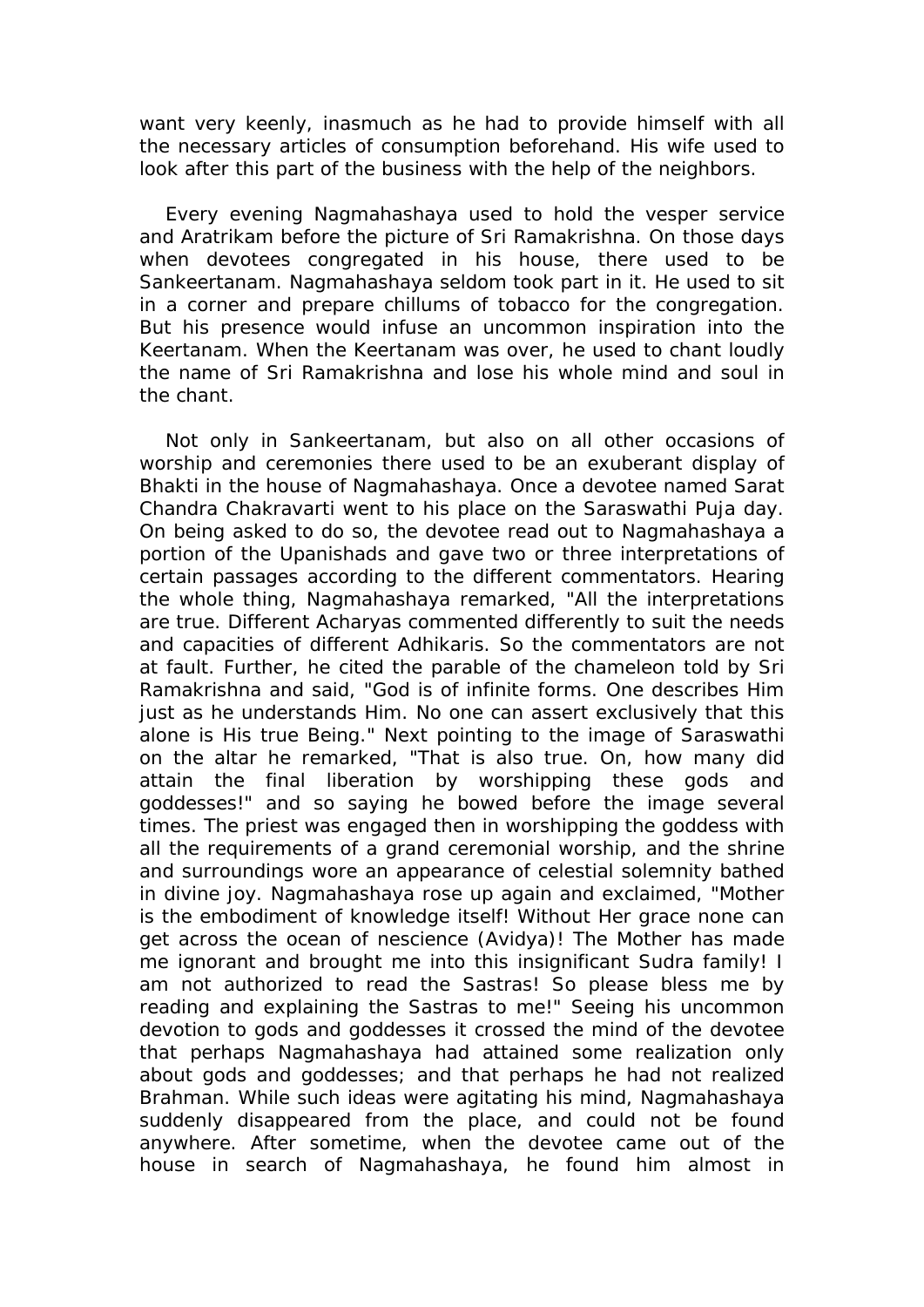transport, standing alone underneath a mango tree. The devotee went and stood by his side; then Nagmahashaya said in a deep tone as if from the depth of his reverie, "Forsooth, is my Mother confined only within that image of clay and straw? She is the infinite Satchidanandamayi. My Mother is the Supreme Knowledge Itself." So saying, he lost himself again in deep Samadhi and it lasted almost half an hour.

 Often he used to fall into Samadhi and remain in that state sometimes for hours. On some days this lasted for such a long time as to make his people feel anxious for his life.

### **CHAPTER VII**

### **HIS LIFE AS A HOUSEHOLDER**

 WHENEVER Nagmahashaya went to Calcutta, the first thing he did was to visit the Mother at Kalighat. Next he went with bare feet to Girish Babu. He used to say, "If one keeps association with Girish Babu even for five minutes, one gets freed from worldly delusions. He is such a perfect sage!" Again he said, "Girish Babu has such keen insight that he can see at a glance the innermost recesses of a man's heart; and with such an insight he was the first to recognize the Master as the Incarnation of the Most High." He would profoundly bow down his head at the very mention of Girish Babu's name. To him he gave a very high place amongst the devotees of Sri Ramakrishna.

 Once while Nagmahashaya came to Calcutta to make purchases for the Durga Puja, he went to Girish Babu's house. Seeing him coming, Girish Babu came down from upstairs and conducted him very warmly to a room in the first-floor of his house and pointed to him a seat. But Nagmahashaya seated himself on the floor. The gentlemen present there urged him to sit on a cushion. But Girish Babu intervened saying, "Please don't disturb him. Let him sit wherever he pleases." Next Girish Babu requested him to speak something about Sri Ramakrishna. Nagmahashaya said, "Ignorant and worthless as I am, how can I understand Him? Bless me that I may attain devotion to the lotus-feet of the lord." Humility was writ large on his face. All present looked at him with silent amazement. Girish Babu remarked, "That is why I regard our Master as the Incarnation. He whose grace can bring about such a change -- can mould the mind of a man into such a state -- can He be other than God? He must indeed be super-human." After various talks about Sri Ramakrishna, Nagmahashaya took leave for the day.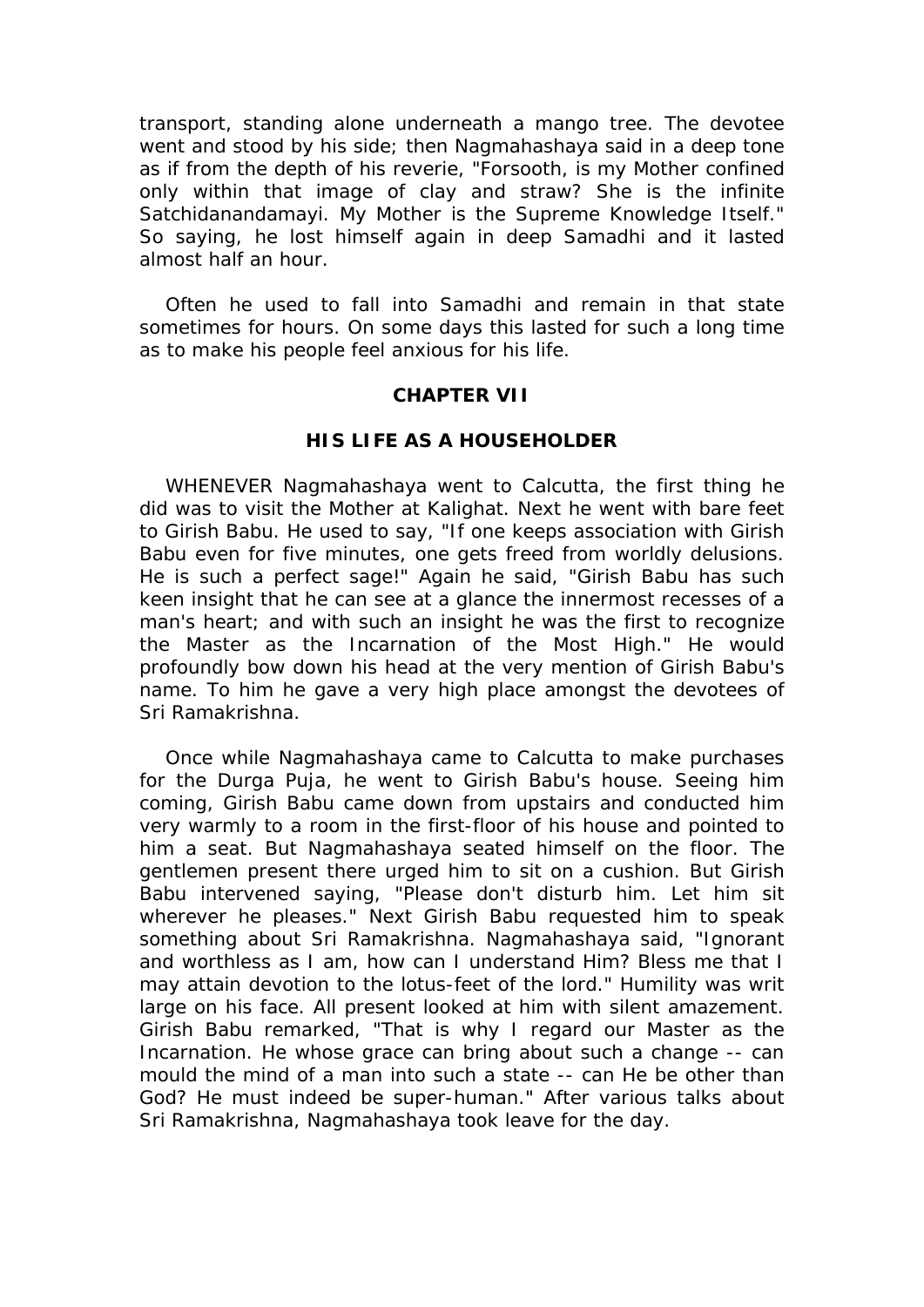The Sannyasin disciples of Sri Ramakrishna were at the time living at the Alambazar Math. One Sunday Nagmahashaya went to pay his respects there. Many of the Swamis were present. Nagmahashaya prostrated himself before all. His presence created a regular festivity at the Math. An acclamation of joy was heard. He was received warmly by his brother disciples. Swami Ramakrishnananda was at the time performing evening service (Aratrikam). Nagmahashaya also joined in the service. After a time all sat down to take Prasadam. Nagmahashaya was served in a plate. After finishing with it he went to clean the plate himself in spite of their objections. He then prepared chillums of tobacco for the Swamis. He remained that night in the monastery. It was a very sultry night, and he passed it wholly in Japam and meditation.

 Nagmahashaya had not visited Dakshineswar for a long time. One day he set out with Suresh and another devotee Chakravarthy. On their way was the garden-house of Kashipur where the Master had passed the last days of his earthly existence. Suresh was pointing the house to Chakravarthy. The very name of Kashipur used to sting Nagmahashaya with agony and make him shudder. He did not turn to see the house now. Yet his countenance turned pale. When the topic of the Master's passing away of cancer was raised, Nagmahashaya exclaimed, "It was all the play of the Lord. He vicariously took upon himself the disease for the salvation of the Jivas." This was the last time that he passed by that road.

 They reached Dakshineswar. At the front of the gate, Nagmahashaya prostrated himself in great reverence. Chakravarty had never seen the place before. Suresh showed him the Bilva tree, the Panchavati and other hallowed places where Sri Ramakrishna had practiced meditation. Nagmahashaya moved with them mechanically. Who could guess where his mind was rambling at that time! Then they turned towards the room where Sri Ramakrishna lived. When they reached there, Nagmahashaya cried out, "Ah Lord! what is it that I have come to see here!" and threw himself down. Chakravarty raised him up, but by no means could he persuade him to enter into the room. He said, "What shall I go to see? It is all over here in this life." Never in his life did he enter the room again. Whenever he visited Dakshineswar, he bowed his head to the room from a distance and went away. Hriday Mukhopadhyaya, who was a nephew of the Master, also happened to come to the garden that day. He had a pack of clothes with him and looked very sad. Hriday was at that time earning his livelihood by hawking clothes. He was known to Nagmahashaya, and both began to talk about Sri Ramakrishna. Hriday sang a few songs about the Divine Mother. Nagmahashaya said that the Master used to sing those songs. After a long conversation Hriday said, "How blessed you all have been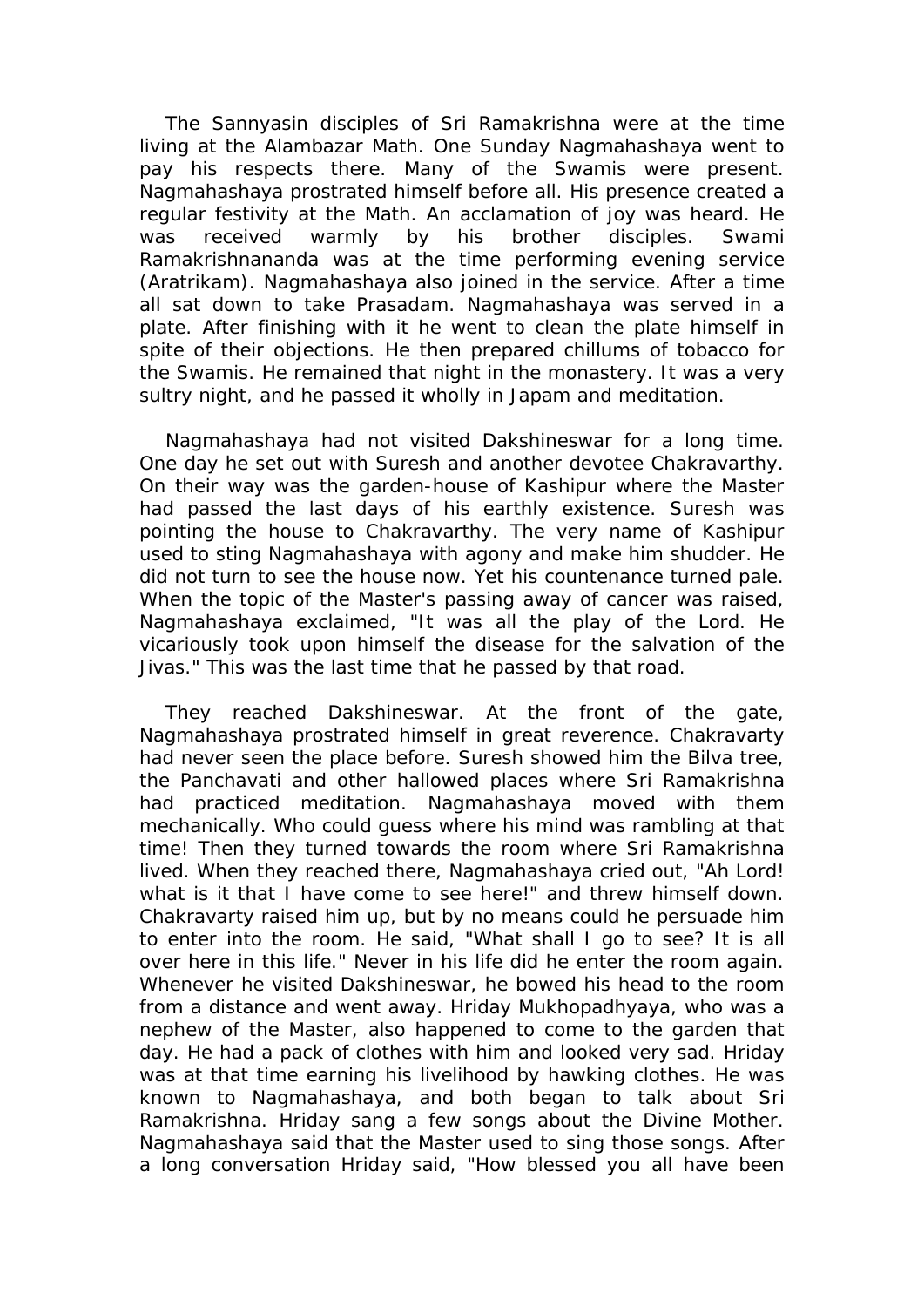through his grace! But alas! I have still to walk from door to door as a street hawker for my bread. My uncle did not extend his grace to me." With this he burst into tears, sobbing inconsolably like a child. On their way back from Dakshineswar, they paid a visit to the Alambazar monastery where they partook of the afternoon Prasadam. Swami Ramakrishnananda accompanied them a long way while talking all the while about Sri Ramakrishna. Taking leave of him, they went to Girish Babu's house whence Nagmahashaya returned to his own lodging.

 At this time the Holy Mother of the devotees of Sri Ramakrishna was living in the garden-house of Nilambar Babu on the bank of the Ganges, at Belur. One Sunday he wanted to see her. He bought some sweetmeats and a piece of red-bordered cloth for the Mother and was ready to start when Chakravarty came to accompany him and found Nagmahashaya ejaculating like a child, 'Mother! Mother!' at intervals. They went to Aheeritola Ghat, got into a ferry boat and reached Belur in a short time. He was so full of emotion that on landing at the Ghat, Nagmahashaya began to quiver as an aspen leaf before a strong wind. Swami Premananda had seen Nagmahashaya from a distance and had already informed the Mother. When they reached the landing Ghat, he caught hold of Nagmahashaya, whose frame was about to give way in ecstasy and emotion, and led him slowly to the Mother's presence. After the lapse of about half an hour they came out. Nagmahashaya, still not fully in the plane of ordinary consciousness, was saying, "Mother is always more merciful than the Father." Swami Premananda said, "Oh! How the Mother bestowed her grace upon Nagmahashaya today! She partook a portion of the sweets brought by Nagmahashaya and then gave him her Prasadam with her own hands." After a short stay they returned to Calcutta.

 A week before he left for his native village, Nagmahashaya wanted to go to the Alambazar monastery with Chakravarty. As about eleven in the morning Chakravarty went to him at Kumartooly. He had not taken his meal till then. He did not wait for it but left with Chakravarty. Fruits and sweets were purchased on the way for offering at the monastery, and they reached the place at about half past one in the afternoon. The Swamis had just then finished their meals and were taking their midday rest, the shrine room being closed for the midday. Learning that Nagmahashaya was without food, Swamis Ramakrishnananda and Premananda got up in all haste and prepared loochies for him. But as Nagmahashaya would not take anything but Prasadam, the shrine was opened even at that unusual hour and food was offered again to the Lord, despite all protestations from Nagmahashaya. When it was served to Nagmahashaya, he began to dance with joy exclaiming, 'Glory be to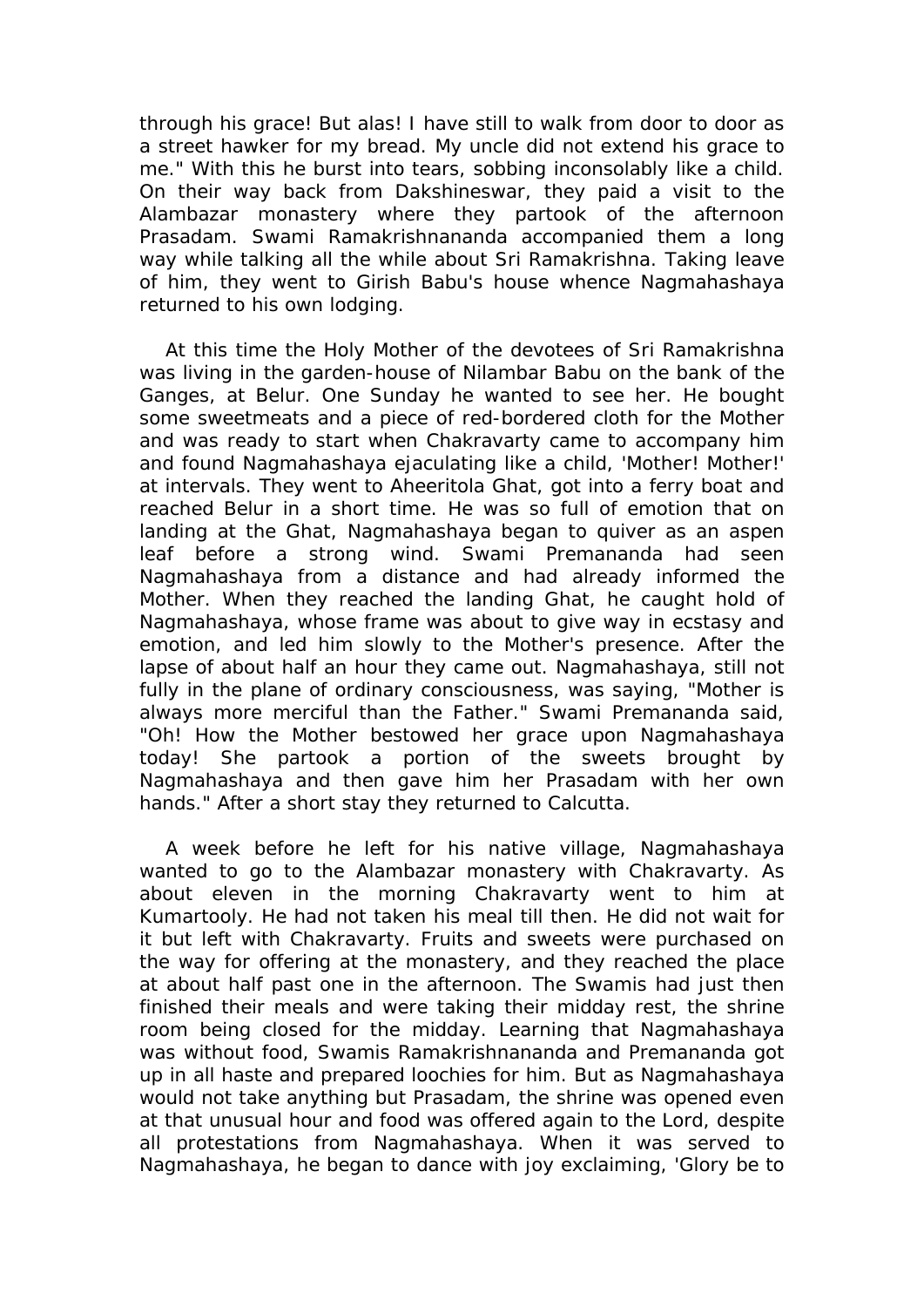Sri Ramakrishna!' The inviolable rule of the monastery, which had never been relaxed in favor of even princes and nobles, was for the sake of Nagmahashaya now broken by the same Swami Ramakrishnananda who violently resented the least departure from the regular routine. They left the monastery in the evening.

 The Holy Mother had presented Nagmahashaya with a piece of cloth which he used to wear on his head when he went to make his purchases for the Puja. At the request of a devotee, a white Chowry (made of the tail of the Tibetan yak, Bos Grunniens, used for fanning the Deity) with silver handle was bought for waving before the Divine Mother. He would make his Puja purchases from the money he used to get every year from Messrs. Pals in the way of commission for the salt contract. After finishing the purchases, Nagmahashaya left for his village. A devotee who went to see him off, left his umbrella in haste in the compartment where he had kept it while helping him to take in the luggage. Finding that the devotee had left his umbrella, Nagmahashaya was going to take charge of it, when another passenger claimed it as his own and misappropriated it despite his protestations. When the train moved on, that man fell fast asleep. When he woke up he found himself over-carried. Being unable to pay the excess fare, he was detained by the stationmaster. Alluding to this incident, Nagmahashaya used to say, "Evil deeds bear their fruits without delay, yet men are not brought to their senses."

 In the same compartment was traveling another man with a courtesan. Nagmahashaya said that as soon as his eyes fell on them, he saw a vision -- a devilish apparition sucking the blood from the neck of the man. After a while all the flesh was exhausted and all that remained of him were the bones. Nagmahashaya was startled and he cried out, "Mother! Mother!" He used to say, "Believe me, I saw all this with my naked eyes."

 This time Nagmahashaya went back to Calcutta shortly after the Puja. During his stay in Calcutta he often visited the Alambazar Math, Dakshineswar, and Girish Babu's house with Suresh and Chakravarty. At his lodging at Kumartooly, many people went to see him, and if any of them showed him the least reverence, he would impatiently cry out, "What is there to see in this cage of flesh and bones? Soothe my soul with talks of the Master." Girish Babu used to invite him to dine at his place occasionally, and Nagmahashaya always accepted his invitation with a warm heart. He used to say that his mind and body would be purified if he took food at Girish Babu's. He never hesitated to take food at the house of any of the disciples of Sri Ramakrishna. As regards them, he observed no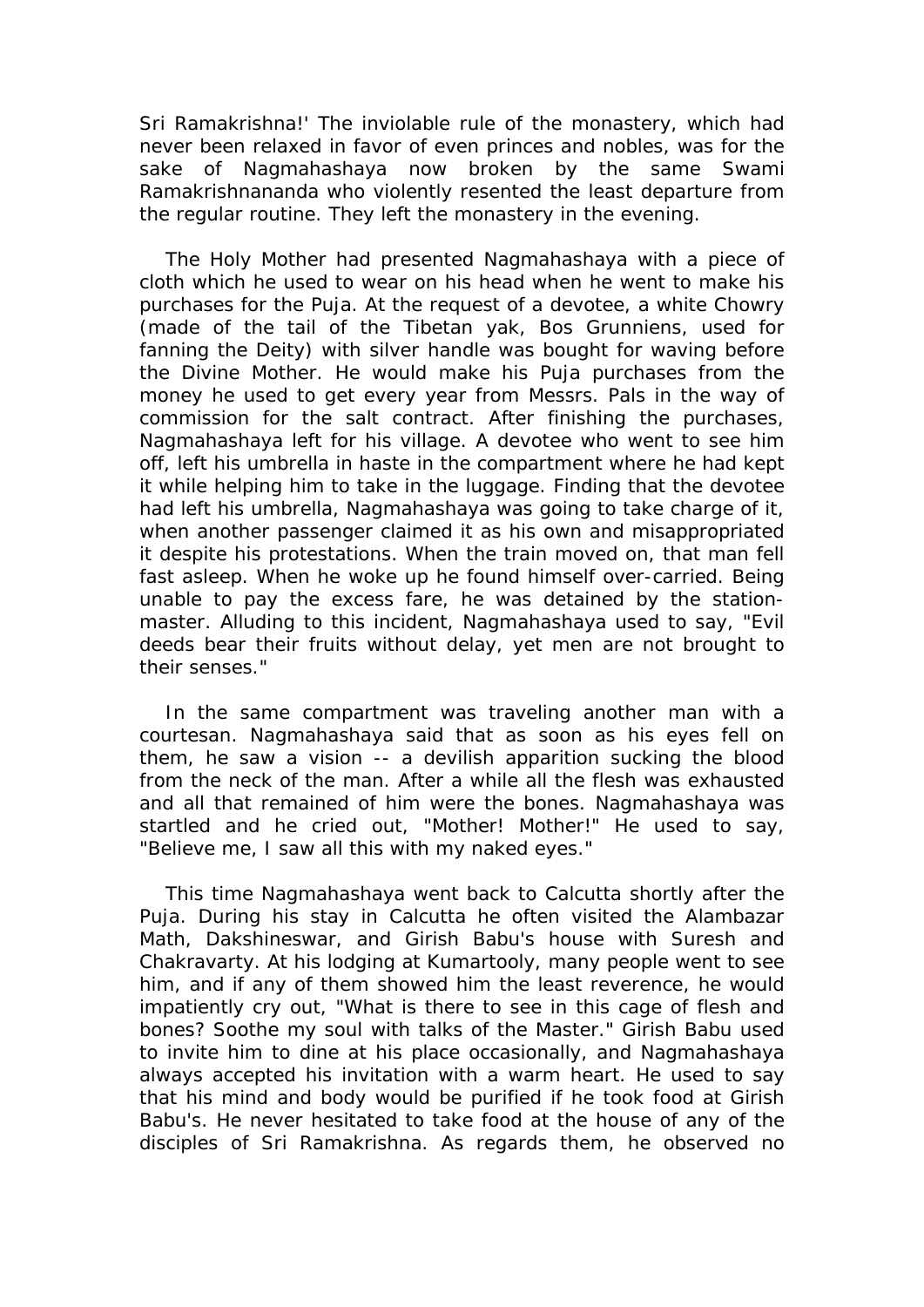caste distinction, and would say, "It is like assemblage at the temple of Jagannath."

 One day he went to dine with Girish Babu. Khichuri Bhog was offered to the Master. As he went to take Prasadam he found that Kichuri was served to him in one plate and curries in another. At this he requested the other plate of curries to be removed; for he said that it would create a desire for enjoyment; and he took only a little of the curries in the same plate with Khichuri. He even refused to take salt as that might produce a desirable taste in the food which he had denied to himself. Another day he was invited to Girish Babu's. Eggs of Kahi fish were procured that day and Girish Babu wished that Nagmahashaya might take them. But as he was a vegetarian, Girish Babu was thinking how to induce him. Now Nagmahashaya always eagerly sought for Prasadam from the disciples of Sri Ramakrishna, though none ventured to give it to him. When this time Nagmahashaya begged Prasadam of Girish Babu, the latter did not lose the opportunity. "Hail Ramakrishna! Take it," saying thus he took the eggs from his own dish and placed them on Nagmahashaya's. Nagmahashaya could not refuse, and while taking them, he said to Girish Babu, "How very clever you are!"

 Coming to learn that Nagmahashaya was suffering from chill in the winter for want of warm clothings, Girish Babu sent him a blanket through Devendra Mazumdar, a devotee. When he knew that it was Girish Babu who presented him with the blanket, he repeatedly bowed down and placed it on his head. Girish Babu knew too well that Nagmahashaya never accepted any gift, and when Deven Babu came back to inform him that it was accepted, he felt a great relief. But after a few days it reached his ears that, instead of using the blanket he had presented him, Nagmahashaya always kept it on his head. Troubled with anxiety, he sent Devendra to enquire about it. Deven Babu returned and informed him that Nagmahashaya was found sitting with the blanket on his head.

 After a stay of three months in Calcutta, Nagmahashaya returned home. Dindayal's health was breaking down. From this time, Nagmahashaya could not go to Calcutta so frequently.

 When Swami Vivekananda returned from America for the first time, Chakravarty went to see him. Hearing that Chakravarty was acquainted with Nagmahashaya and that he regularly visited him, Swamiji remarked, "Vayam tattvamveshat hatah, madhukara tvam khalu kriti. Our life is passed vainly in the search after truth; only he among us is the true blessed son of our Master." Then Swamiji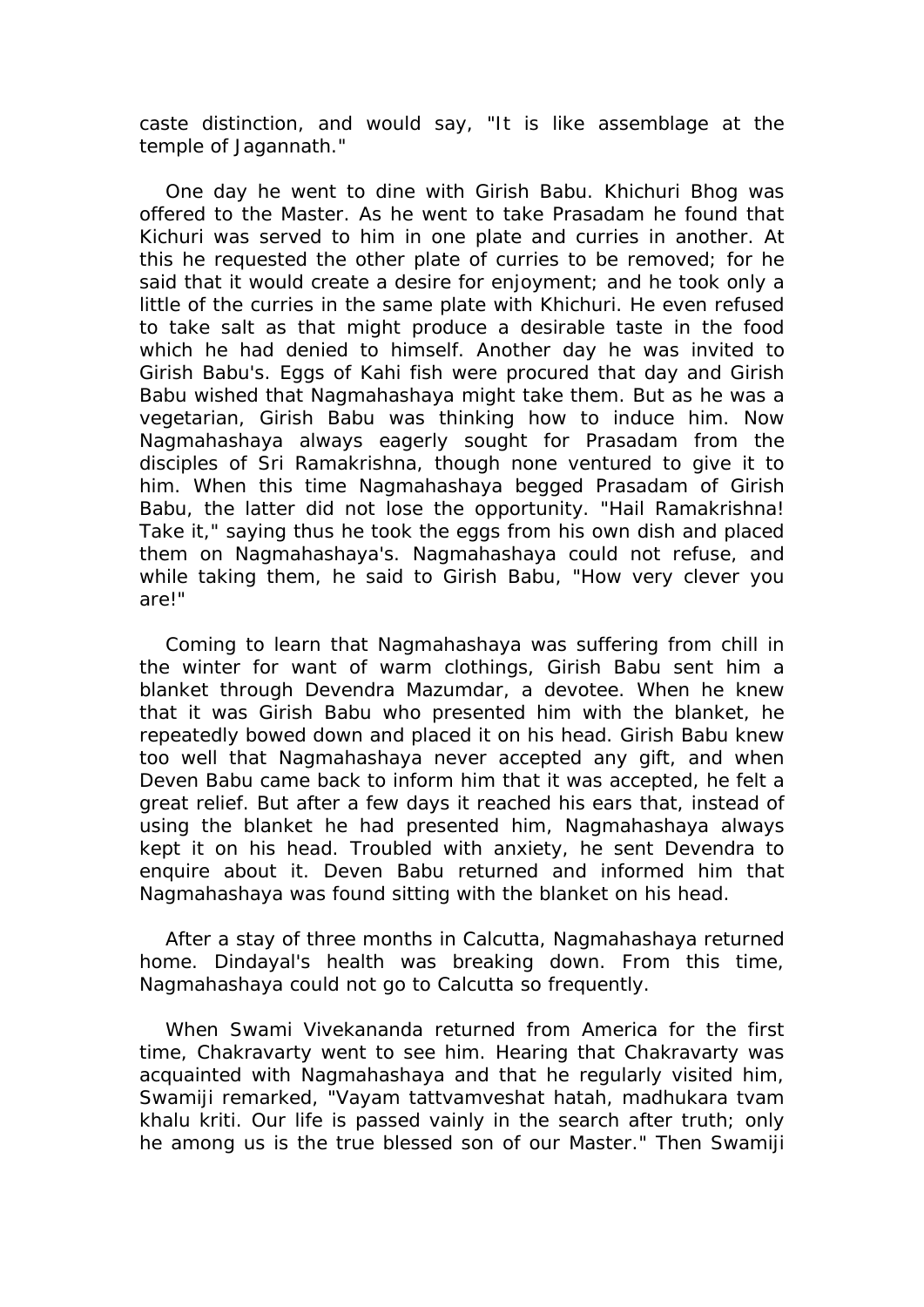expressed his desire to see Nagmahashaya in his village and requested Chakravarty to write to him

 Receiving the news of Swamiji's arrival from America, Nagmahashaya came to Calcutta to see him. The Math building at Belur was then completed and Swami Vivekananda was living there. Nagmahashaya reached there in the afternoon, and fell prostrate before Swamiji. When he heard that Swamiji was not doing well, he showed his anxiety and said, "Thakur used to say that you are the chest of gold Mohurs. The preservation of your health will save the world from misery. The world hangs on you." After a long conversation Swamiji requested him to live in the monastery for good. Nagmahashaya replied, "What can I do? How can I disregard the Master's wish? Thakur gave me the command to live at home." Swamiji then ordered the scriptural class to be closed in honor of the presence of Nagmahashaya; and all the Brahmacharins and Sannyasins came there and sat before Nagmahashaya and Swamiji. As soon as Swamiji uttered the name of Sri Ramakrishna, Nagmahashaya stood up and shouted, "Glory to Sri Ramakrishna! Glory to Ramakrishna!" He then said, "The other day I went to Dakshineswar and could not find out Master there. Thakur is now living here in the monastery." On Swamiji's asking him whether it was proper to establish Maths and build temples, Nagmahashaya answered, "All these are accomplished at the will of the Lord; and they are for the good of the world and its beings. You must look after your health; the survival of your body will do the world the greatest good." Then Swamiji, addressing the Swamis and Brahmacharins, said, "Only by seeing Nagmahashaya one can understand to what spiritual height a man can attain through the grace of the Lord. In self-control and in renunciation he is by far our superior." After a while Nagmahashaya was taken to the shrine where he prostrated himself before the altar without getting up for a long time.

 Every evening Swamiji used to walk in the Math grounds. That day Nagmahashaya also walked behind him. Learning that Nagmahashaya was going to pass the night in the monastery, Swamiji asked a disciple to watch for a ferry boat, as it was already getting dark. Before taking leave, Nagmahashaya prostrated before Swamiji with the words, "Hail Siva Sankara! Hail Siva Sankara!" Swamiji raised him by the hand and said, "Please do come and bless us with your holy presence every now and then." Whenever he was reminded of Swamiji, he used to greet him with the words, "Glory to Lord Shiva!" And when the topic of his preaching religion and conquest of the Western world through spirituality arose, Nagmahashaya would get excited and speak of Swamiji as indeed the greatest of heroes.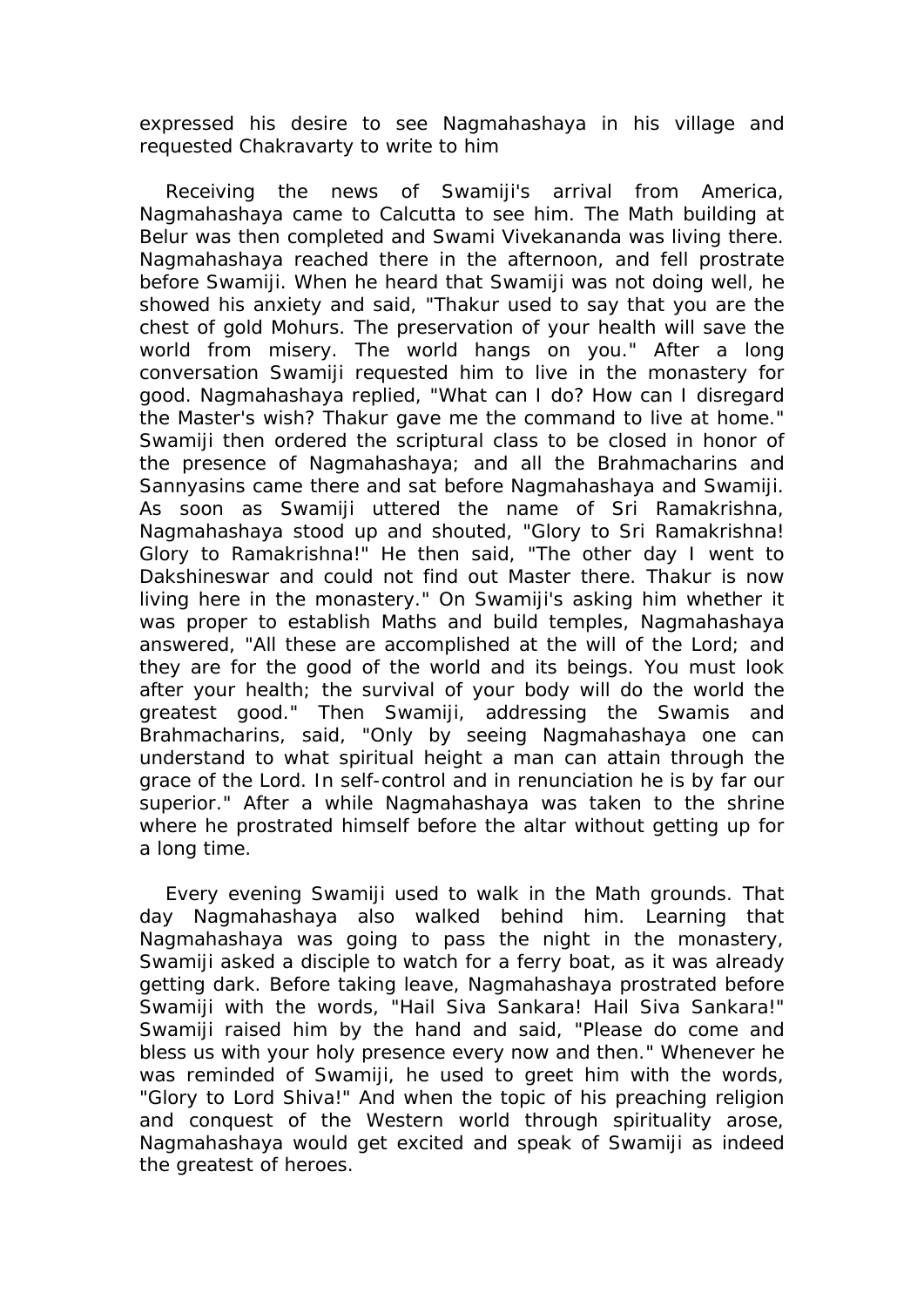The house of the late Balaram Basu of Baghbazar was a favorite resort of Sri Ramakrishna. Nagmahashaya used to call it, "the court-yard of Srivas." (Srivas was a devoted disciple of Lord Gauranga and his courtyard was a favorite resort of his Guru.) The Sannyasin disciples of Sri Ramakrishna used to stay there whenever they went to Calcutta. Nagmahashaya often met them there. One day Chakravarty accompanied him. Swamis Brahmananda and Premananda were present there on that day. They were talking on various subjects. As soon as Nagmahashaya arrived there, they stopped all their talks and began to talk about Sri Ramakrishna. When they were about to return home, Swami Brahmananda said, "The moment Nagmahashaya entered here, we were unconsciously reminded of the Master and all other topics were dropped. It is due to the appearance of such great souls that spirituality is still present in India. Blessed indeed is Nagmahashaya." Nagmahashaya had the highest reverence for his Sannyasin Gurubhais. He used to say of them, "They are not men but gods in human forms who came to play with the Lord. Who can know them? Who can understand them?"

 Gradually the last days of Dindayal drew near. During the closing days of his life he occupied himself with worship and meditation. He had no longer any worldly attachment and though far advanced in years, he had no physical ailment. One morning Nagmahashaya was leading him by the hand when all on a sudden he fell down on the ground utterly exhausted. Nagmahashaya bore his father in his arms. On the way the old man fainted. After reaching home he recovered, but Nagmahashaya knew for certain that his father's last hour was come. He sent for a doctor at once and began to repeat in the ear of his father the holy name of the Lord; the tongue of the dying man also joined with his. The doctor came; the disease was apoplexy of a serious type. The doctor felt his pulse. There was no hope. Shortly after, at the ripe age of eighty, Dindayal passed away while the name of the Lord was still on his lips. Nagmahashaya consoled himself with the thought that his father passed away at a very old age with full consciousness and with the name of the Lord on his lips.

 Nagmahashaya put on the customary mourning dress. He fasted, took Havishya and offered the ten Pindas according to the Shastric rites. Then came the Shraddha ceremony. This was the last duty he could perform towards his father on this side of the world. He had a mind to do it in a grand style. But where was the money to be had?

 Some of his devotees who were officers in the firm of Messrs. Ralli Bros. raised subscriptions among themselves to help him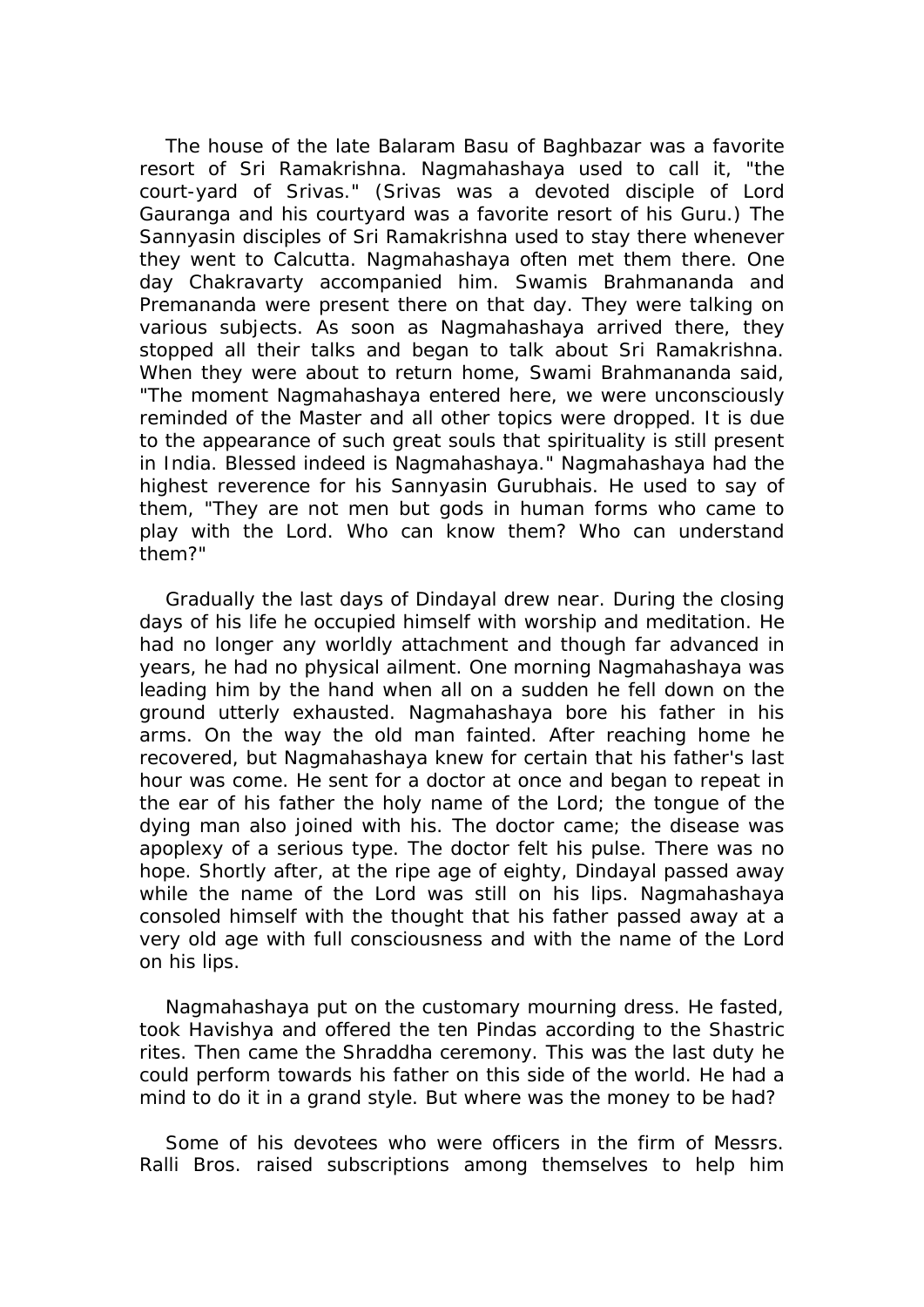celebrating the ceremony without informing him anything of it. When Nagmahashaya came to know of it, he humbly begged of them not to do so. Mortgaging his own house, he borrowed Rs. 500 from a merchant of his village. He also borrowed some money from an old lady, his neighbor. This ceremony cost him nearly Rs. 1200.

 Then Nagmahashaya went to Gaya and there offered Pindas for three days with shaven head, according to the customary rites, and returned to Calcutta. He told Suresh that in the last days of his life his father had renounced all desires, and refraining from thinking of worldly matters, passed all his time in taking the name of God and finally left his body with the full consciousness of Him.

 When Messrs. Pals came to know that Nagmahashaya ran into debt in order to perform the Shraddha ceremony of his father, they proposed to let the house at Kumartooly to a new tenant and increase the rent. Ranjit too agreed to this proposal; but Nagmahashaya would never concede to it. The old tenant Kirtivas was much impressed with this generosity of Nagmahashaya and he of his own accord offered to pay the increased rate, but Nagmahashaya protested and said, "You have to labor hard day and night to earn your livelihood and then with great difficulty to pay the rent. I can by no means exact a higher rent from you." Nagmahashaya loved Kirtivas as his own son and during his stay in Calcutta, Kirtivas also served him with great love and reverence. Kirtivas lived in that house and he preserved with great care the room where Nagmahashaya used to live and his broken bedstead.

 When Nagmahashaya returned to Calcutta from Gaya, the Holy Mother was living at Baghbazar. Nagmahashaya was one day going to her with sweets and a piece of cloth, when suddenly he had an attack of colic on the way and could not proceed any further. He had to remain almost senseless for a long time on the verandah of a house in the street. He could easily have returned home in a hackney coach and had enough money to pay for it. But how could he do so without offering the things he had brought for the Mother? He was lamenting that he could not go there, as he was forced to lie down. Nearly after two hours, he felt relieved and returned home after having an interview with the Holy Mother.

 In that year Calcutta had the visitation of a plague epidemic for the first time. The rich and the poor were flying away from the metropolis; the great city was almost deserted. Messrs. Pals left their Calcutta house in charge of Nagmahashaya and went away to their village. A Brahmin cook, a Brahmin clerk and a servant lived with him. One day Chakravarty went in search of him to the Pals' house and saw him reading the Gita with spectacles on. Seeing him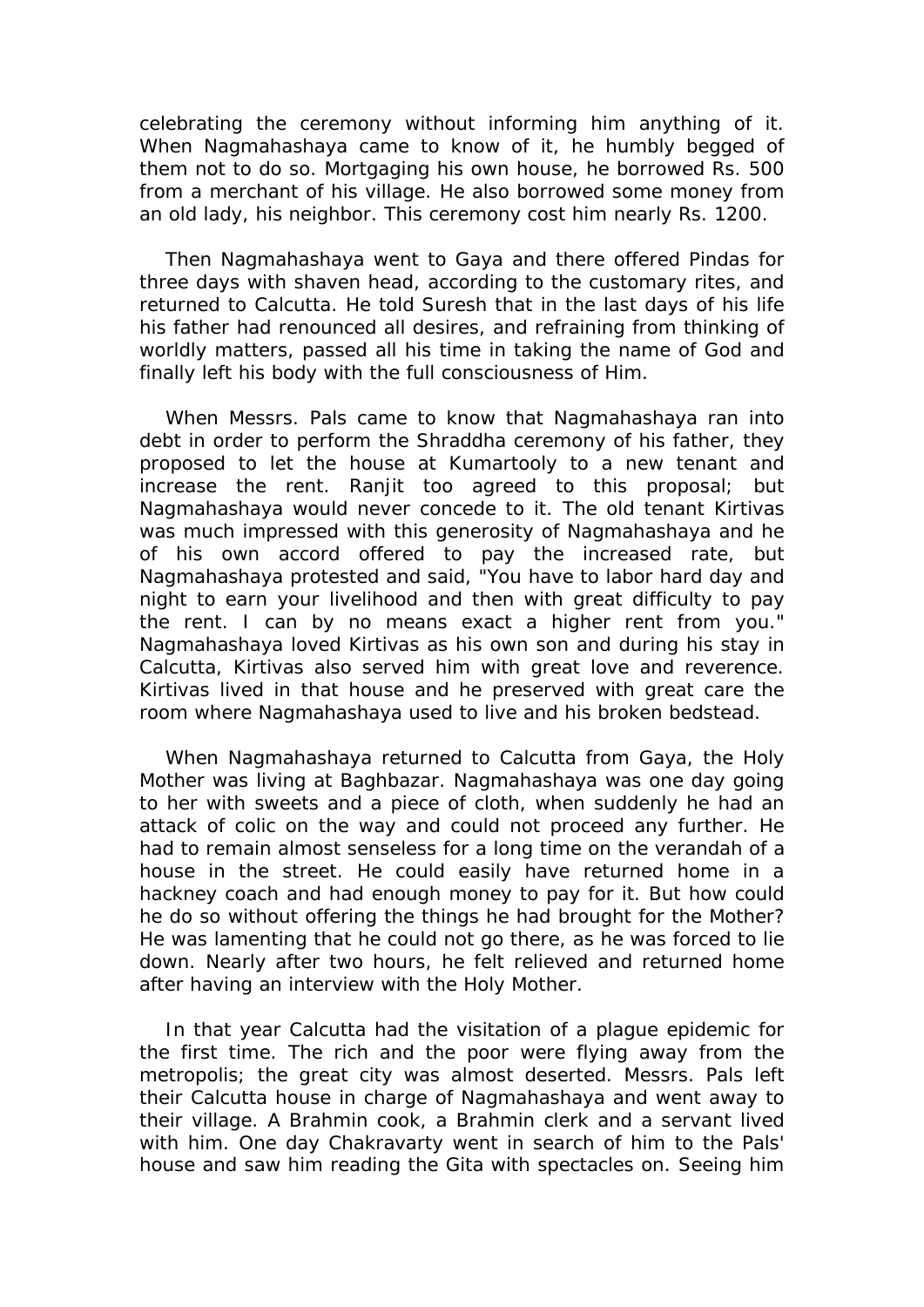there, Nagmahashaya said, "What can I understand of the Gita, fool as I am? You are a Brahmin and learned too. Please read it before me and explain." The Sloka of the Gita beginning with Karmanyakarma yah pasyet etc. was explained to him in different ways as interpreted by the different commentators. Of all the commentaries, he liked that of Sridhara Swami best.

 Three days after this, the Brahmin clerk was attacked with plague. A doctor was called in to treat him. But who would nurse him? Nobody dared to approach him. Nagmahashaya alone had to nurse the poor man. The case proved fatal and the dying man pressed Nagmahashaya to take him to the Ganga. As none came to help him, Nagmahashaya alone had to carry the man to the nearest Ghat. In a short time he passed away on the lap of Nagmahashaya uttering, "Ganga! Ganga!" Nagmahashaya had to face great difficulties for his cremation. As he died of plague, no Brahmin came to help him. At last when he offered to pay a large sum, some Brahmins came forward and they cremated him. Some gentlemen happened to come there in search of Nagmahashaya. They expressed wonder at the conduct of Nagmahashaya; and one of them remarked, "He must be start mad!"

 One day Nagmahashaya went to the temple of Mother at Kalighat. On his way back he met a devotee in the Maidan. The gentleman took him to the Eden Gardens to show him over the place. Entering the Gardens, Nagmahashaya, simple and mirthful as a child, enquired of him everything that met his eyes. When he was returning he told him, "Man is running madly after enjoyments. When he has assumed this human form, instead of trying to solve the great mysteries of life and death, he has lost himself in a few transitory objects of the world. He forgets that he will have to leave this very soon. This world is full of Rajasika and Tamasika elements and is dominated by pursuit of money and sensuality and people are running mad after them. Oh Lord! what a wondrous play is Thine!"

 One day, Nagmahashaya and others were walking about Sri Ramakrishna at Girish Babu's house, when Swami Niranjanananda, who was present there, said, "Well, sir, our Master used to say that one who thinks himself mean and wretched, becomes actually so ultimately. Why then do you always think yourself most low and degraded?" Nagmahashaya replied, "Ah, I see with my own eyes, that I am so low and degraded; how can I think that I am Siva? You can think like that, Girish Babu can say he is Siva; you have got such great devotion for the Lord. Where is such devotion in me? If you all help me, if Thakur grants me grace, my life will be blessed." There was such a ring of sincere humility in those words of Nagmahashaya that Swami Niranjanananda could neither contradict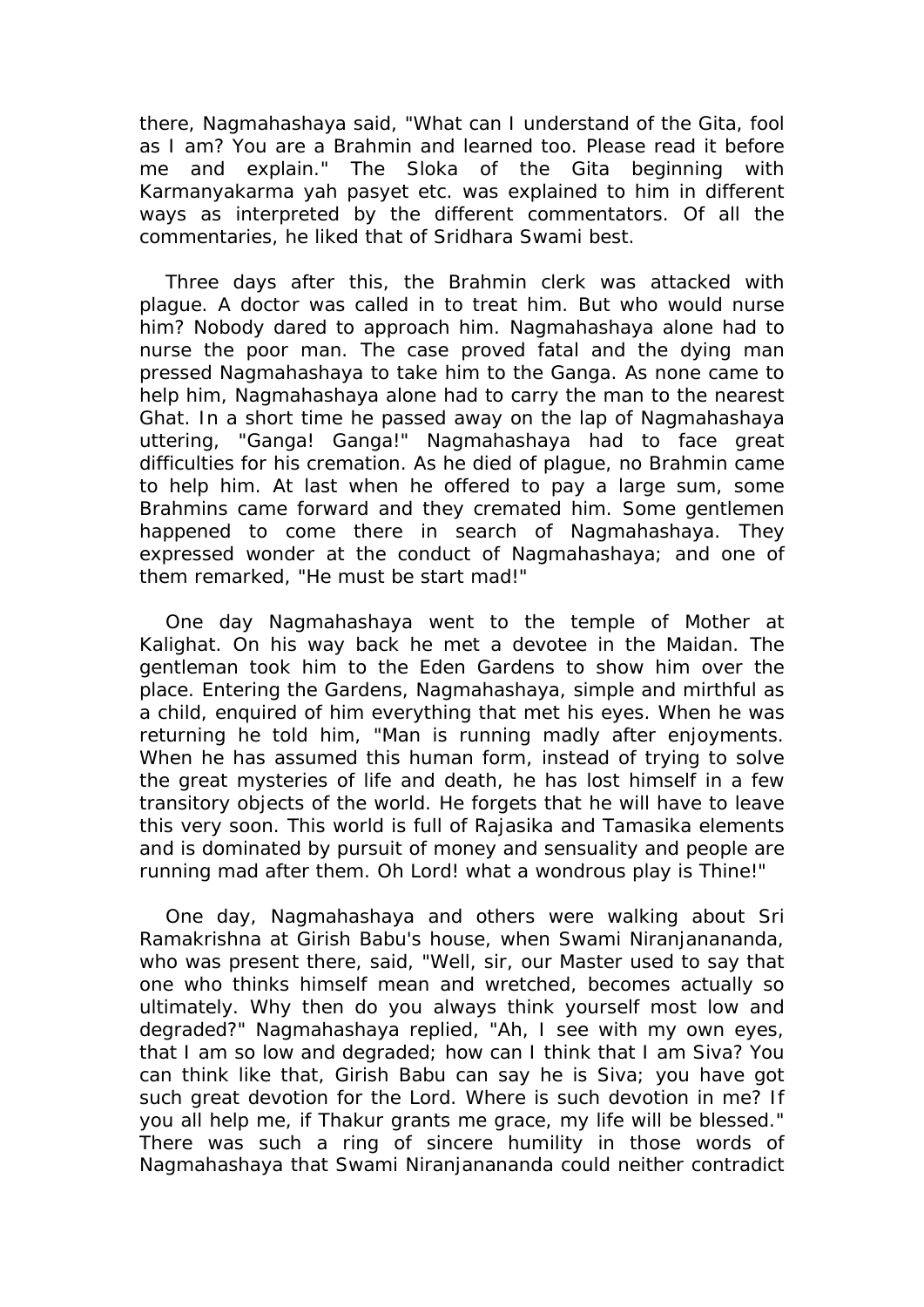him nor raise any discussion. Referring to this incident, Girish Babu said, "If a man be sincere and if really all idea of egotism has vanished from him, he attains to the state of Nagmahashaya. The earth becomes consecrated by the very touch of the feet of such great men."

 That day, sitting in his house, Nagmahashaya was condemning himself before some gentlemen for his own shortcomings, and was calling himself as 'a heap of sins and the worm of worms.' Suddenly he remembered the words of Swami Niranjanananda and said, "Only this day I heard at Girish Babu's, that one who thinks himself a degraded worm, becomes like that; and if one thinks himself Siva one becomes Siva. Then, what will become of me?" After a pause he again said, "No, there cannot be any harm in speaking the truth that I am really a worm; and it does not matter much to call a worm by its own name. It is not wrong to speak the truth. Through the grace of my Master, and the grace of you all and of Girish Babu, by speaking the truth, I shall never stray away into the path of the untrue." So saying, he bowed down before all. Then he made obeisance to Sri Ramakrishna. He remained silent for sometime, then again spoke, "When I have the attainment to this body, this cage of bone and flesh, how can I boast that I am Siva? Girish Babu is a mighty hero, the Bhairava himself, he can say he is Siva." He then made his obeisance referring to Girish Babu, "I am so low, what can I do for you to smoke" -- so saying he sat down to serve them with chillums of tobacco.

 Sri Navagopal Ghosh of the village of Ramakrishnapur, a great devotee of the Master, celebrated with great pomp, the anniversary of Sri Ramakrishna. Babu Upendranath Mukherjee, the proprietor of the Basumati (a Bengali weekly), invited Nagmahashaya for the celebration. On the morning of the anniversary day, Nagmahashaya went to Upen Babu's at Aheeritola. A carriage was hired, but Nagmahashaya expressed his desire to go on foot. Upen Babu knew that Nagmahashaya could not bear the sight of the horses being whipped. Accordingly, he instructed the coachman particularly not to whip the horses, and after much entreaty Nagmahashaya was made to get into the carriage. When they reached the destination, Nagmahashaya got down and prostrated before Navagopal Babu. On entering the house he stood in a corner of the hall and began to fan the guest. The request of Navagopal Babu and all the assembled gentlemen to the contrary, could not stop him. The village of Ramakrishnapur resounded incessantly with the name of Sri Ramakrishna. The devotees were all beside themselves with the joy of festivity and the ecstasy of Sankeertanam, but Nagmahashaya, born as if to serve the devotees of the Lord, had no other business but to serve them. In a corner he stood continually waving the fan.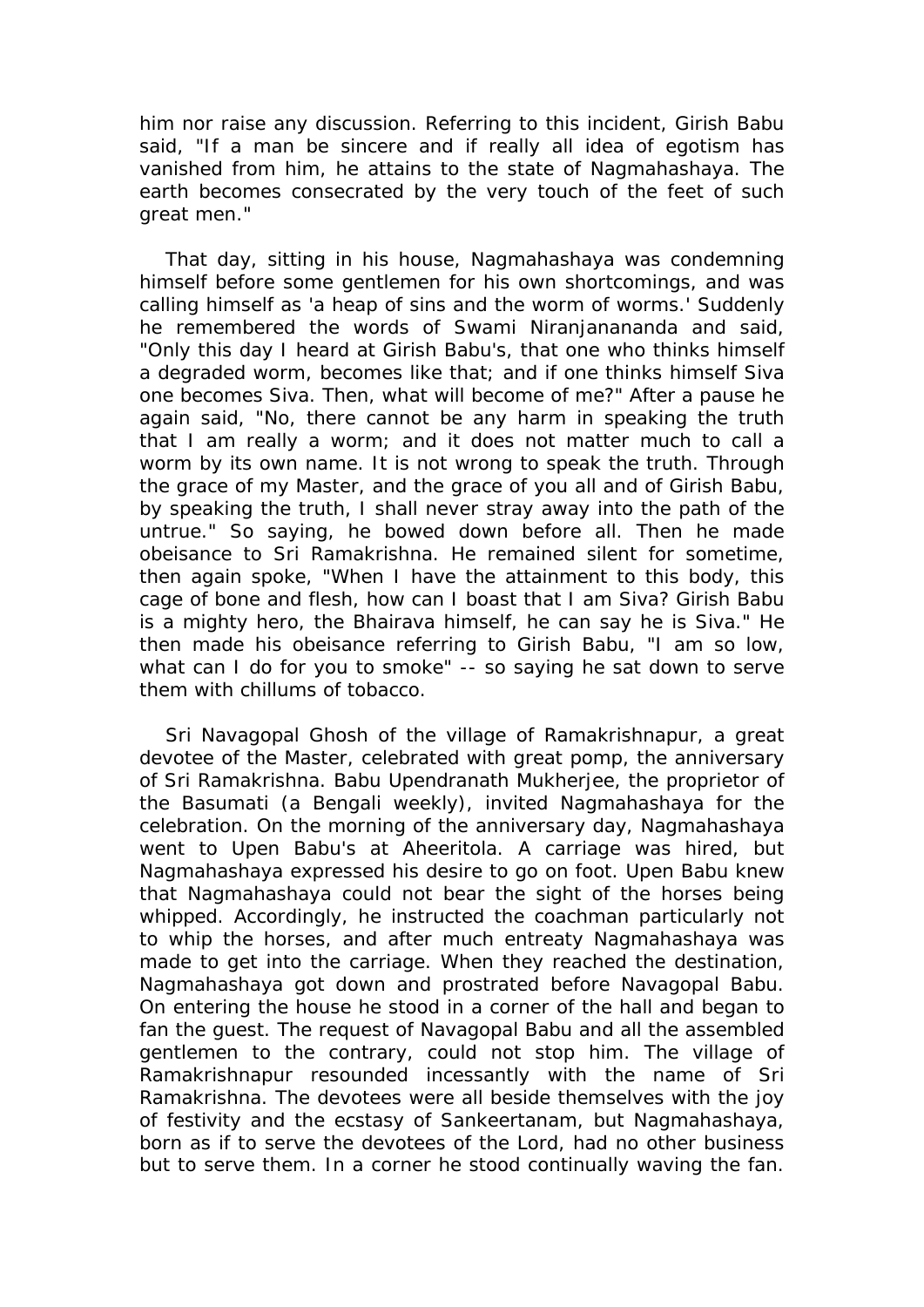Then when the devotees went to take Prasadam, he followed them with folded palms, but did not sit in the row. At the request of all, he took only a grain of Prasadam. All gazed at him with astonishment.

 While returning to Calcutta, Nagmahashaya could not be persuaded by any means to get into the carriage; consequently, they all set out on foot. On their way, Nagmahashaya remarked that Sri Ramakrishna Deva used to say that Navagopal Babu's wife was born of Vidya Prakriti, and those who considered these devotees as mere human beings were not better than beasts.

 A few days later Nagmahashaya went back to his native village; and this was his last visit to Calcutta.

 After the final disappearance of Bhagavan Sri Ramakrishna, when Nagmahashaya went to his native village, he first thought of erecting a cottage for himself in a secluded place, and living there all alone. As his wife learnt of his intention, she said, "I have never troubled you for anything, nor shall I do so at any time; then why should you live apart?" Relying on the assurance given by his faithful wife, Nagmahashaya continued to live in the same house with his family. But though he lived in his house, he kept up the spirit of renunciation all through his life. His wife says, "No change or weakness of the flesh could be noticed in his person even for a moment. Taking the name of Sri Ramakrishna, he trampled under foot all animal propensities. He lived in the midst of fire, but his body was not even slightly scorched."

 Two people from his preceptor's family once came to his house at Deobhog. One of them was a devotee. His name was Nabin Chandra Bhattacharya. At the earnest request of Dindayal, he pressed Nagmahashaya to live with his wife and beget an issue in fulfillment of the householder's duty to perpetuate his line. When he heard this, he fell down in a swoon and got wounds all over his body. After a time he said to the devotee, "You come from our preceptor's family and are yourself a devotee. Indeed, it is most unbecoming of you to command me to do such an unworthy thing." With this he began to strike his head with a piece of brick lying close by till it cut this forehead and the wound bled profusely. The devotee was sorry and retracted his order. Nagmahashaya felt relieved and took the dust of his feet.

 Once Dindayal rebuked Nagmahashaya saying, "How will you provide yourself with food and raiment?" Upon this he replied, "Father, you need not be anxious on that account. The trees are abundant with tender leaves. I have never looked upon any woman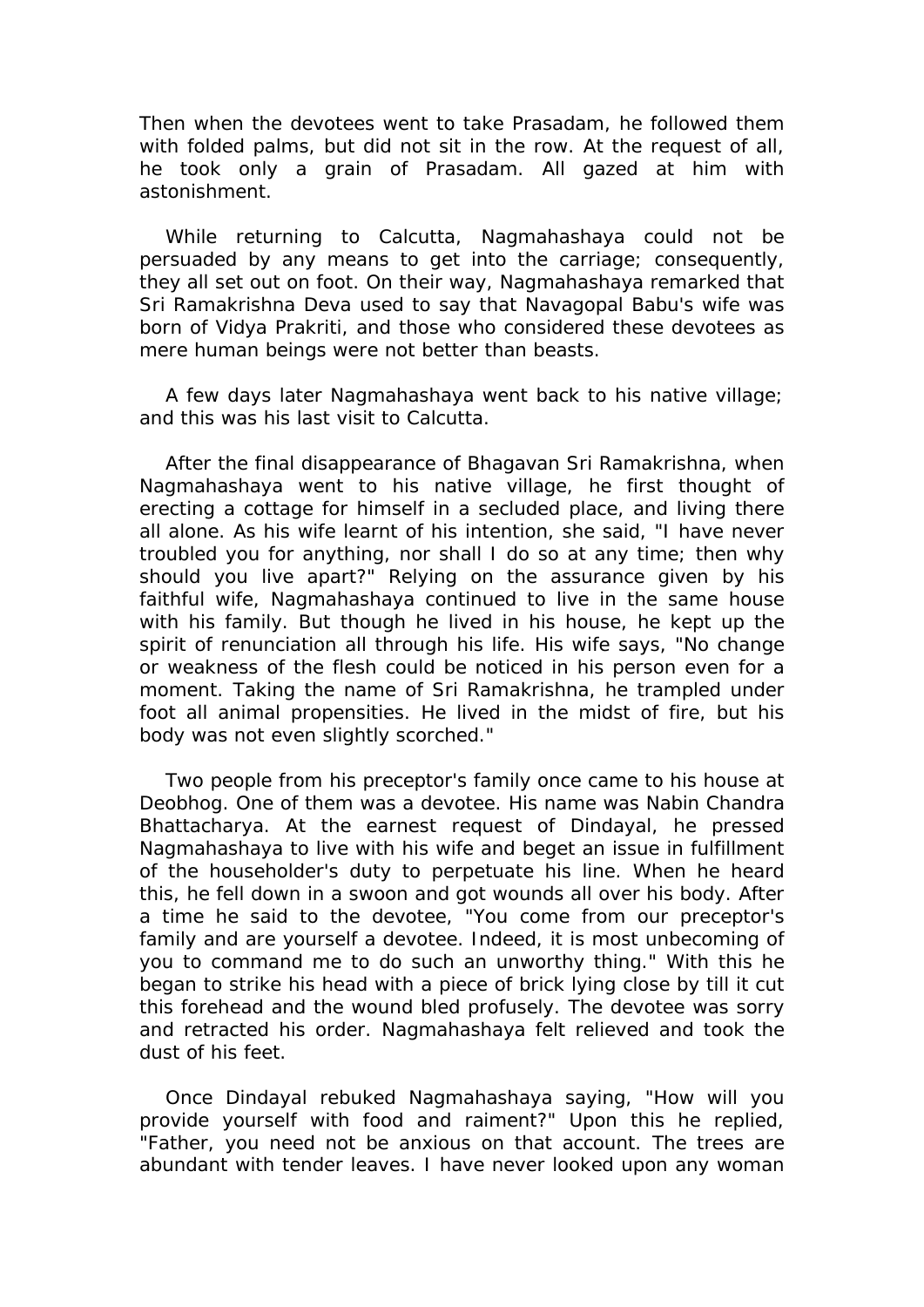with carnal desires in my life. I am just the same as when I came out of my mother's womb. I need nothing to put on."

 Dindayal would often rebuke Nagmahashaya, his only son, for his non-attachment to his worldly duties. One day in the course of conversation there arose an altercation between the father and the son. Nagmahashaya suddenly became excited and said, "I never knew any woman in my life, nor have I any lust. I have nothing to do with this world." Then with the words, "Naham, Naham" (not I, not I), he threw away his cloth and walked out nude from his house. His wife began to weep. Finding her aggrieved, a devotee of Nagmahashaya brought him back to the house.

 A middle aged widow living at Deobhog would often come to pay visits to Nagmahashaya and show herself off as a great devotee. But the secret and unchaste motive of the woman did not escape the keen insight of Nagmahashaya. He dismissed her for her wicked intention at such an advanced age. Learning of the motive of the widow, the wife of Nagmahashaya stopped her access to the house. Referring to this, Nagmahashaya said, "Alas! methinks even the vultures and dogs do not like to take the flesh of the despicable body, this cage of bone and flesh. It is a mystery to me, how she became attached to this. Oh, in how many ways my Master tests me. Indeed, it is difficult for human beings to conquer lust and avarice. They can be subdued only through the grace of the Lord." At times the highest truths dropped from his lips in very simple and plain language. He would often say, "Abstinence from lust brings a man near to God."

 As towards woman, so was his aversion towards money. Once a relative of the Pals was attacked with small-pox. When all kinds of medical treatment had failed to produce any effect, the Pals who were well aware of the reputation which Nagmahashaya had acquired in the department, asked for his help. Nagmahashaya could not refuse them. He examined the patient and prescribed one homoeopathic medicine which cured the disease. The Pals wanted to reward him with a big sum. But he refused to accept it. When they pressed him much, he began to cry like a child and said, "Alas! O Lord, why did you make me learn the low profession of a physician? It is only on this account that I undergo such sufferings."

 At the request of the Pals, he once went to Bhojeswar. When he was going back to Calcutta, they paid him Rs.8 for his steamer fare and a good blanket to protect himself from cold. The steamer station was about six miles from Bhojeswar. When he reached there and was going to buy his ticket, a woman with ragged dress and five or six children hanging on her came to him and, in a most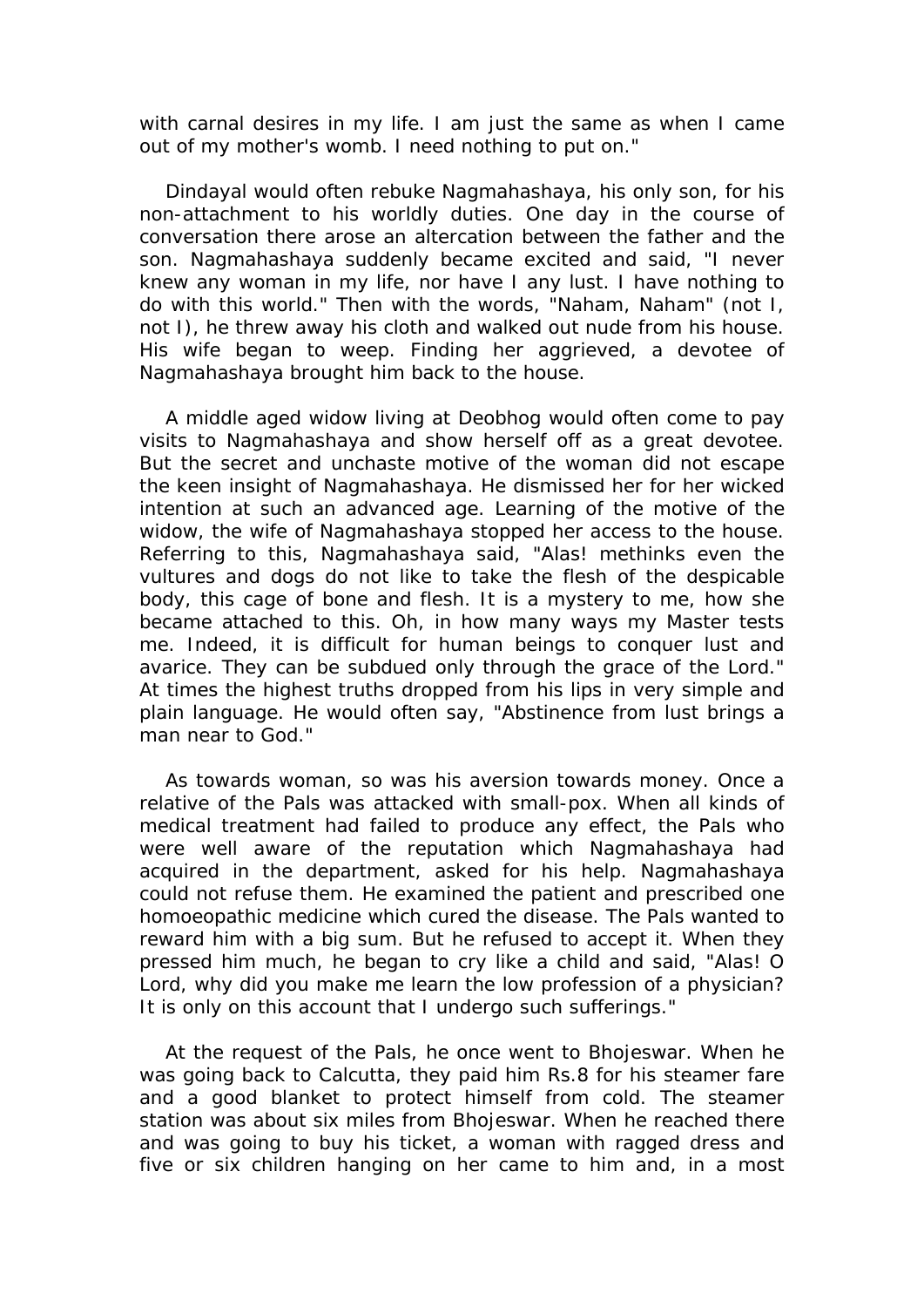piteous tone, brought to his notice her sufferings and privations. She asked for help. Hearing her story Nagmahashaya burst into tears and gave away the sum of Rs. 8 and the blanket which he had got from Messrs. Pals with the words, "Mother, take these and save yourself and your children." The beggar woman blessed him and went away. Being fatigues with the long journey, Nagmahashaya took rest for a while at the station. When the steamer had left the station, he resumed his journey towards Calcutta on foot, as he had no money left to pay for the fare. On the way, if he found any temple, he begged Prasadam and at other times lived on parched rice. He crossed the rivers and streamlets on a ferry boat on payment of the fare when they were wide, but when narrow, he crossed them swimming. He had only seven annas and six pies with him. Depending on that small amount he set out for Calcutta and after a continuous walk on foot for twenty-nine days, he reached the place.

 Once Nagmahashaya was in great distress for want of money owing to the suspension of the contract business. Occasionally, he had even to go without food. After a long time the Pals dispatched two thousand mounds of salt. Nagmahashaya went to Kidderpore for the dispatch. Though the dispatch of two thousand mounds of salt should have brought him at least seven rupees, he could earn only thirteen annas. He had also to sit in the scorching rays of the sun the whole day. While coming back he met a man who told him of his miseries. Nagmahashaya gave him the thirteen annas, his whole day's earnings and came back home with an empty pocket. That day he had not a grain of rice with which to appease his hunger.

 When Nagmahashaya was very young, the barking of a dog or the mewing of a cat would sound in his ears like the cry of the animal for food. Being much afflicted, he would say to his aunt, "Well, mamma, why does it cry? Why not give it some food?" Then he would himself carry food for it and say in very endearing terms, "Well, brother, don't cry any more. Here is food for you."

 There was a small pond attached to his house. When he was thirteen or fourteen years old, he used to go to that pond every day to rinse his mouth after dinner, with some rice and dal in his hands. He had some tame fish in the pond; they used to come at his call and take rice and dal from his hand. He would fondle them affectionately. Thus, before he came to Calcutta for his studies, he used to play with them. Nagmahashaya used to say that in birds and beasts also there is to be found some knowledge, and in the course of evolution they too will attain higher births and become free from all bondage.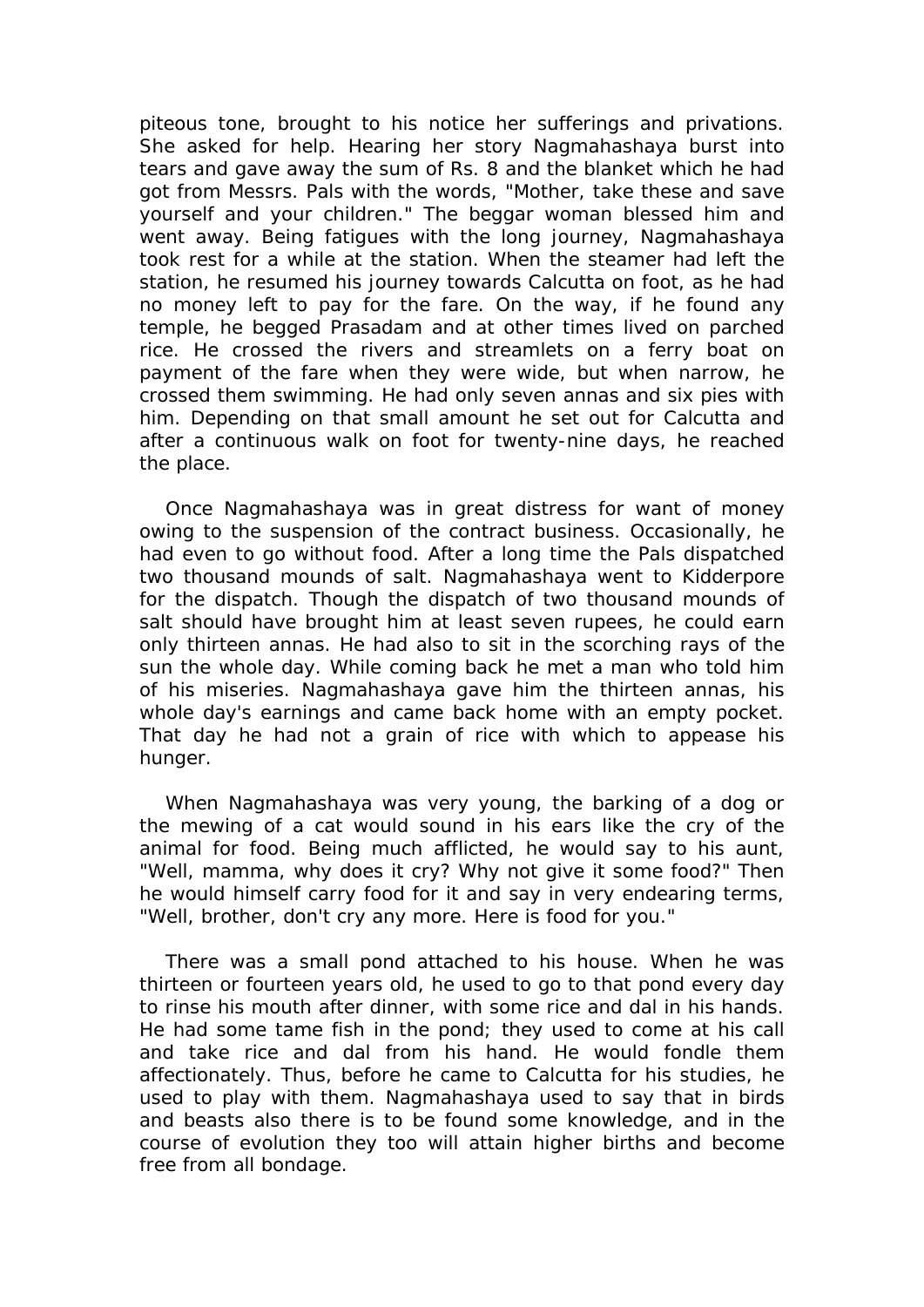One summer morning, Nagmahashaya was smoking on the Mandapam of his house when two wild magpies came flying and sat before him. Nagmahashaya did not notice them. To draw his attention the magpies began to peck at his feet. He then caressed them fondly with his hands and said, "Well, mothers, you have come. Wait a bit. I shall give you food presently." Then he fetched some quantity of rice and fed them with his own hands. But their hunger was not yet satisfied and so they began to stroll round Nagmahashaya. Nagmahashaya then brought some more rice and a little water in a cup. Taking their stand on his hand the two birds ate and drank. When they were satisfied, Nagmahashaya caressed them with their hands and then bade them good-bye, asking them to go and play in the forest and come again the following day. The birds flew away. Nagmahashaya said, "Oh, who knows how Ramakrishna plays with his children and in how many ways?"

 Nagmahashaya was the living example of the quality of Ahimsa. "Non-injury is the highest virtue" -- this he followed in his life to the very letter. Some European officers of the 'Jute Mills of Naraingunj' once came to Deobhog on a hunting excursion. Hearing the report of guns, Nagmahashaya came running to the European gentlemen and requested them with folded palms to refrain from such inhuman acts. As they could not understand his words, they began to load their guns to shoot at the wild birds. At this Nagmahashaya showed indignation and ejaculated in a furious tone, "Do no more any such cruelty." The Sahibs took him to be mad and aimed their guns at the game without paying any heed to his words. Nagmahashaya suddenly jumped on them and in a moment caught hold of the guns, as if the strength of a hundred lions had possessed the feeble frame of Nagmahashaya. In spite of all his efforts, the Sahibs could not release their guns from his grasp. Nagmahashaya took possession of them and went home. After keeping them in a safe place, he washed his hands for touching those deadly weapons. The Sahibs, after returning to Naraingunj, wanted to lodge a complaint against him. Meanwhile he sent their guns back through a Bengali officer of the Jute Mills, who in the course of conversation spoke of Nagmahashaya's saintly character and his sincerity of purpose. This inspired in them a feeling of great respect and reverence for him and they gave up the idea of going to court. After that incident they never went to Deobhog for hunting.

 Nagmahashaya could not bear to see the sufferings of any creature. There was a small tank attached to his house where a large number of fish came and settled during the floods every year. One day a certain fisherman caught some fish from the tank, and according to the custom in vogue, came to Nagmahashaya to give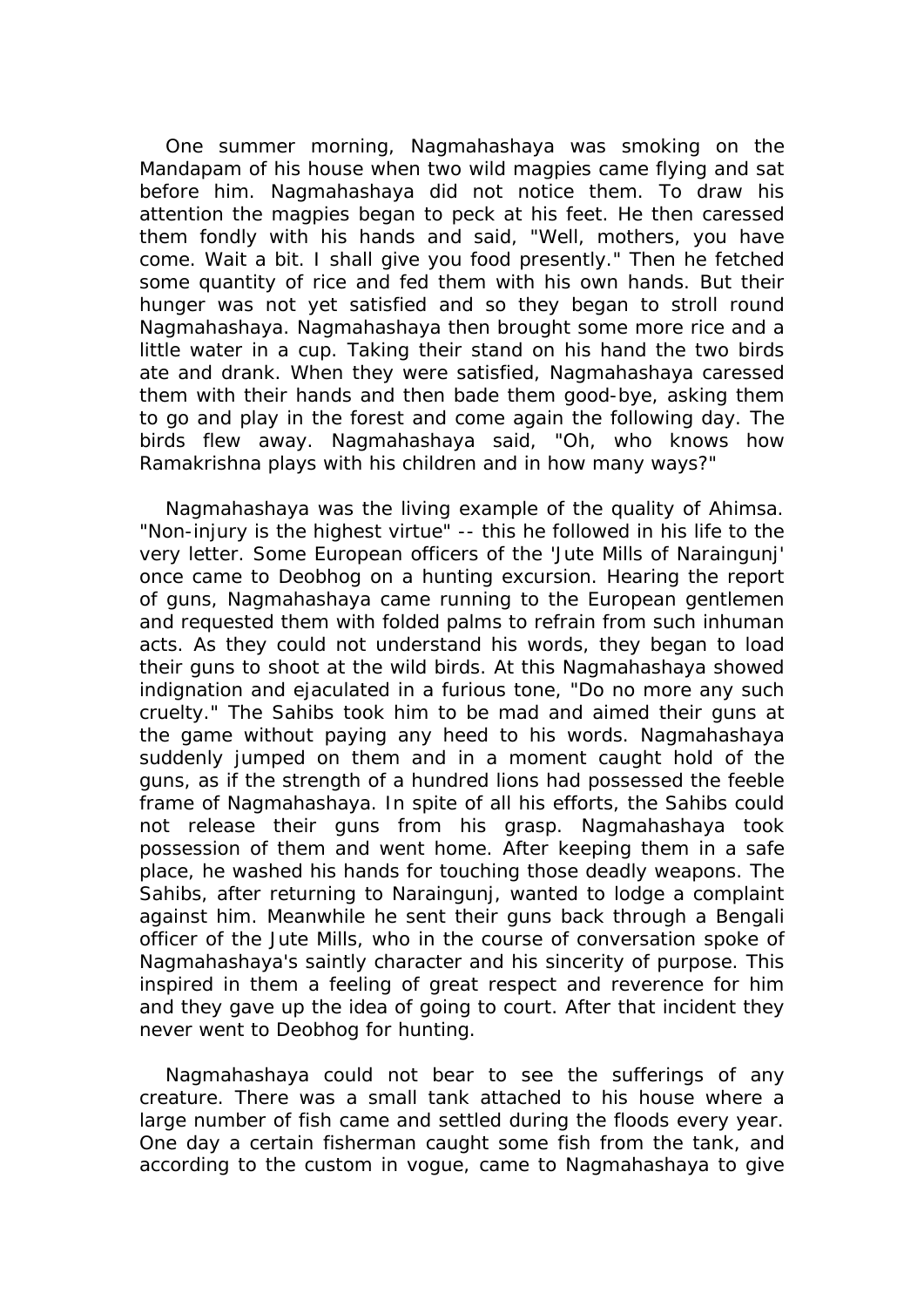him his due share. Nagmahashaya was greatly affected to see those fish struggling hard for their lives in the basket. He at once purchased them all at the price demanded by the man and let them loose in the pond.

 Another day some other fisherman caught some fish from a pond close to his house and came to sell them to him. This time also he purchased all the fish and let them go into the pond. The fisherman was quite astonished at this strange behavior and no sooner had he got the price of his fish and the basket back than he ran away from this mad man as fast as his legs could carry him and never again in his life crossed the boundary walls of the abode of Nagmahashaya.

 He was so very strict in following the Ahimsa Dharma that he would not even allow a poisonous snake to be killed. Once a venomous cobra was seen in the courtyard of his house, which alarmed all persons present there. His wife suggested that it should be killed. Nagmahashaya objected, "It is not a snake of the forest that does any harm but it is the snake that is in the mind that really kills a man." Then he addressed the cobra with folded palms, saying, "Thou art the visible manifestation of the goddess Manasa. Thy abode is in the forest; may it please thee to leave my humble cottage and go to thine own dwelling." And strange, the snake also followed him with its hood bent down as he directed it to the jungle. Nagmahashaya often used to say, "The outside world is the projection of your own mind. As you give out to the world, so you receive back from it. It is just like looking into the mirror. The reflection in the mirror exactly shows what faces you make at it."

 One day he was washing his hands and face in a tank when he was bitten by a snake on the toe of his left foot. Nagmahashaya did not move from his position lest he might disturb the snake. After a moment it left him. When his wife came to know of it, she got nervous, but Nagmahashaya said, "Well, nothing very serious happened. Some water-snake mistook my toe for its food, but soon it realized its blunder and left me unhurt."

 It was his direct perception that the one God resides in the heart of all creatures. He realized the truth that 'all live, move and have their being in Him." If he was questioned why he remained with his palms folded, he replied that he perceived his Ishtam everywhere and in every being. It became impossible for him even to tear a leaf from a living plant; for is there not the same God breathing in the plant? We are told of similar experiences of saints who realized oneness with the universe, who felt that the same life principle is vibrating through all, and that even herbs and plants feel pleasure and pain just as we do. None ever saw Nagmahashaya carelessly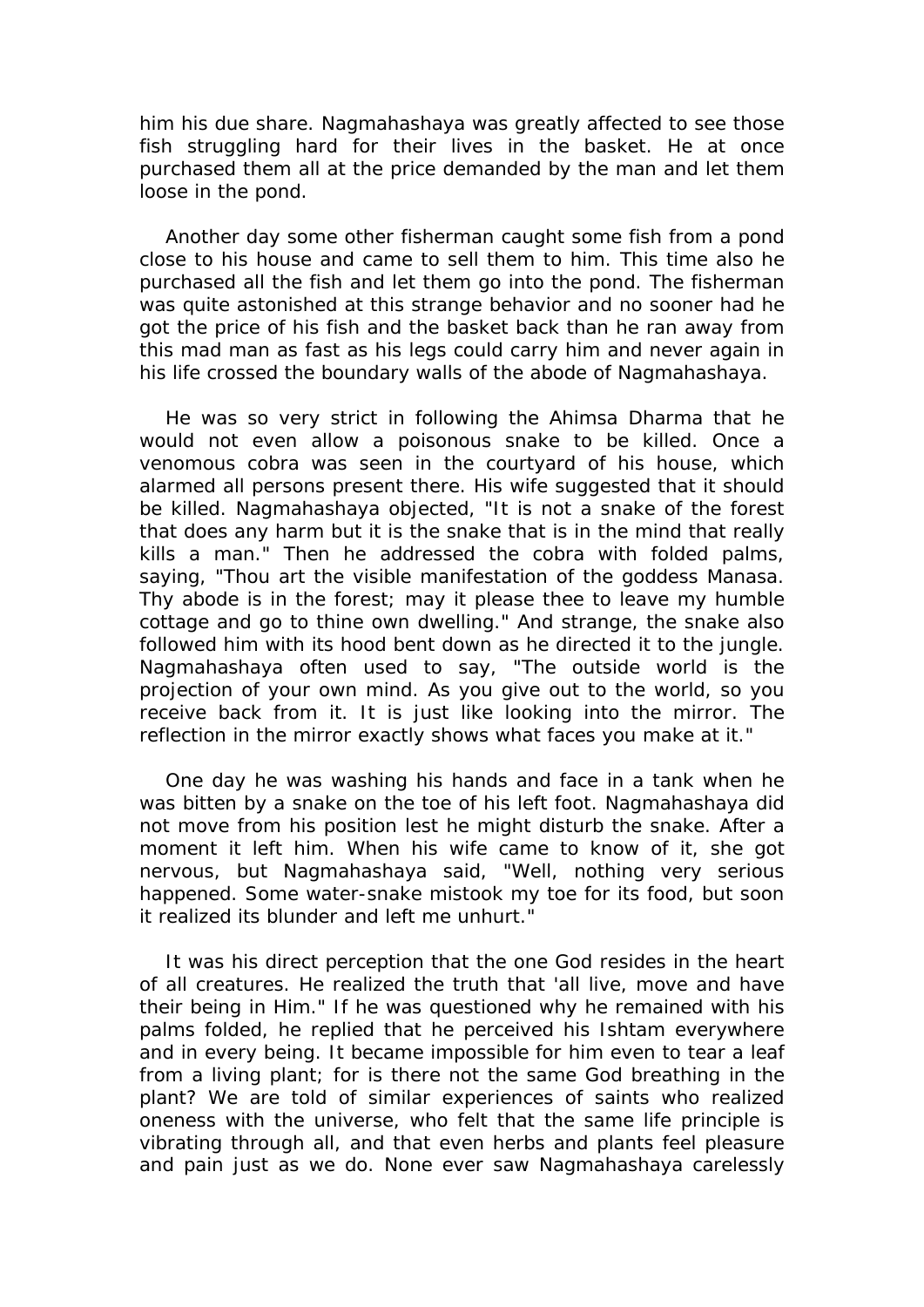treating even the minutest worms, e.g. mosquitoes, ants, etc. If ants chanced to get up on his body, he would carefully remove them to a safer place. His mind was so worked up that he could not walk lest he should tread upon small insects. Sometimes his breath would stop, lest his respiration should kill the minute organisms that live in the air. Once a devotee of Nagmahashaya, while sitting on the verandah of his, found that white ants had eaten up the posts that supported the eastern side of the verandah. He struck at the posts and the poor ants fell down helpless. "Alas! what have you done?" cried Nagmahashaya, moved with pity. "Poor creatures, they found peaceful abode here for a long time. It is very cruel of you to have molested them thus." As he said this, his eyes were filled with tears of kindness. The devotee was stricken with wonder and remorse. Nagmahashaya then approaching the ants, said, "Make yourselves comfortable here again. This time you need fear no harm," and helped them to build ant-hills there. They once more established themselves and in time the posts gave way. But he would never allow anybody to disturb them.

 For the cows he had a special reverence from his childhood. In them, as an orthodox Hindu, he found a great manifestation of the Divine Mother. He would often take the dust of their hoofs. One day he got a piece of sugar-cane. A cow tried to eat its leaves, and with the utmost care Nagmahashaya gave them to it. He broke the cane into small pieces and made her eat the same, patting her gently. He then prostrated himself before her and after a time fanned her with great devotion. While fanning, he was possessed by an intense feeling of the presence of the Divine Mother in her and fell down senseless on the ground absorbed in divine consciousness.

 Nagmahashaya himself was a worshipper of Sakti (the Energyaspect of Brahman known as the Divine Mother). Yet he believed like a true disciple of his Master that "different paths lead to the same goal. Creeds or paths do not matter much. If one sincerely and devoutly follows any one of the paths, God's grace descends on him." He harbored no feelings of religious distinction and fanaticism and evinced equal regard for the devotees of all sects, whether they be Saivas or Vaisnavas, Bauls or Kartabhajas (two different sects of the school of Sri Chaitanya). He had the same respect for Hindus, Mussalmans and Christians. He would bow his head and salute reverentially whenever he happened to pass by a mosque or a tomb of a Mohammedan saint. He did the same before churches too with the words, "Glory unto Jesus."

 As regards devotional practices he used to say, "The one thing necessary is to keep one's soul wide awake constantly by means of Sadhana like the man who keeps watchful vigil underneath a fruit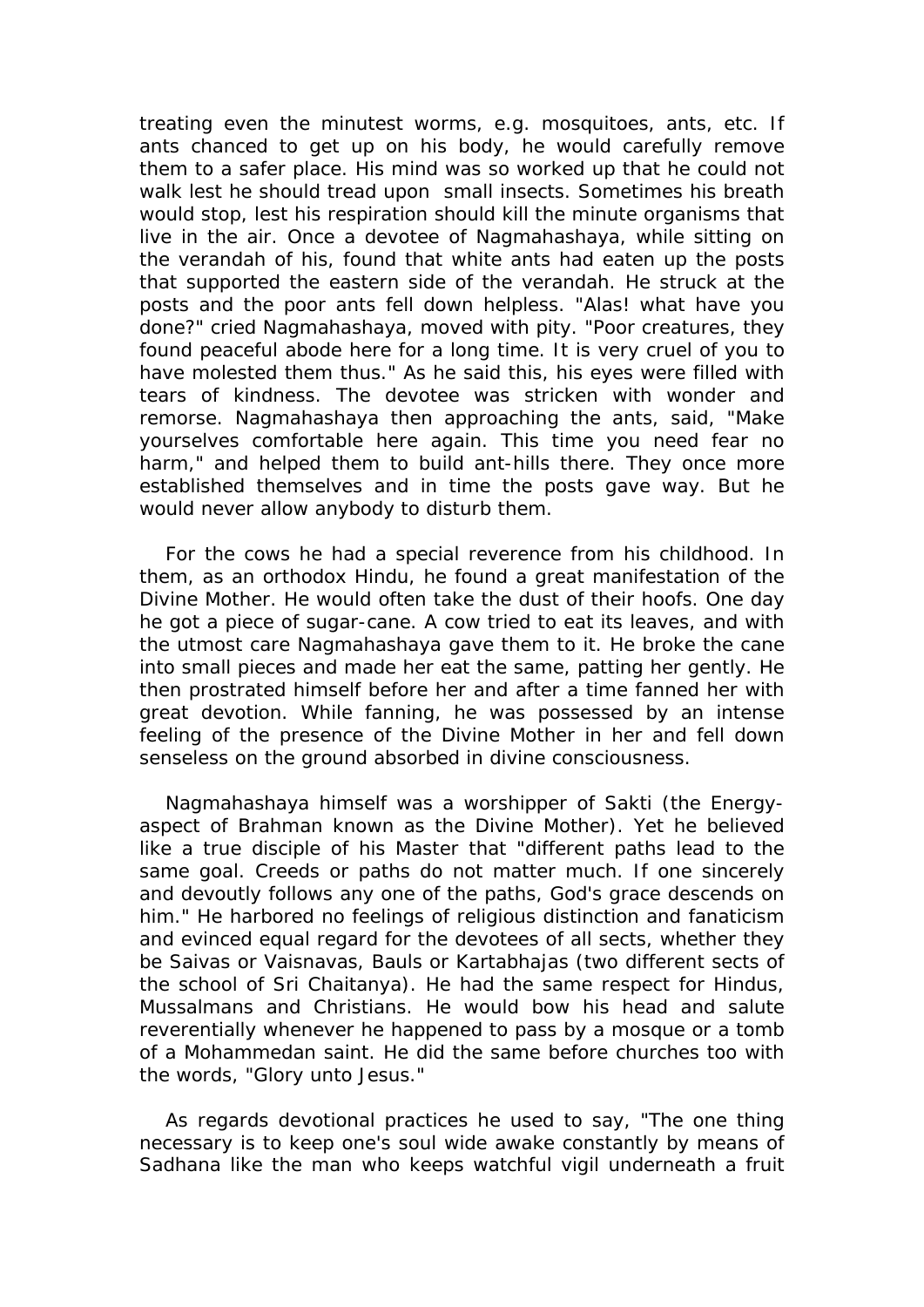tree all the time. The fruition rests with Him. The Jiva can taste the fruit of his Sadhana, only if He allows it through His boundless grace. There are some again to whom is vouchsafed the saving grace of the Lord apparently without any great exertion on their part. It appears as if they have been quite asleep, and the Lord drops on them the choicest fruits of Sadhana from above. When they wake up they see themselves dowered with them to the great astonishment of themselves and the world. These are not to undergo the stress and toil of Sadhana. Such men are known as Kripasiddhas (those that attain to God-realization through the special grace of God. Many such examples of Kripa-siddhas are to be found in the lives of Avatars. To quote but one instance - through the mere grace of Sri Chaitanya, Jagai and Madhai, the two great robbers, became perfect saints). Until and unless the grace of God descends on man, he cannot know Him. He can be realized only if He so chooses. He is verily the Kalpataru - the wish-fulfilling tree. He gives whatever is asked of Him. But man should not indulge in such desires which will drag him again into the rounds of births and deaths. He must pray to the Lord to grant him unflinching devotion to His hallowed feet and a true knowledge of His self. Then only can he break through the sordid bonds of the world and attain freedom through His grace. Hankering after worldly ends must bring in its attendant evils. That man alone can transcend the scourges and miseries of the world who devotes his time to the contemplation of God and communion with His devotees." About occult powers, he used to say, "When a man becomes pure and truly spiritual, temptations of a subtler kind such as some occult or miraculous power or some sudden attainment of prosperity try to allure him continually. A pure soul has not got to reason out the truth of objects. He intuitively knows everything; for as the pure crystal catches the reflection of all objects about it, the pure mind comprehends the things of the world in their entirety. But should those powers attract his attention, there is every chance of his being led away from the ideal.

 If ever a doubt arose in the mind of his devotees in his presence, they had not to ask him anything on those points. Nagmahashaya himself would raise them in the course of conversation and solve them to their utmost satisfaction. He could read the nature and worth of a man on his face. His prophecies regarding many were fulfilled to the letter. He would tell his wife that such an d such a man was coming to Deobhog and so he must go to the market before the man arrived; and as a matter of fact the person named did actually turn up.

 Once two friends, Aswini and Chakravarty, started for Deobhog to see Nagmahashaya. Aswini had a colic pain which used to come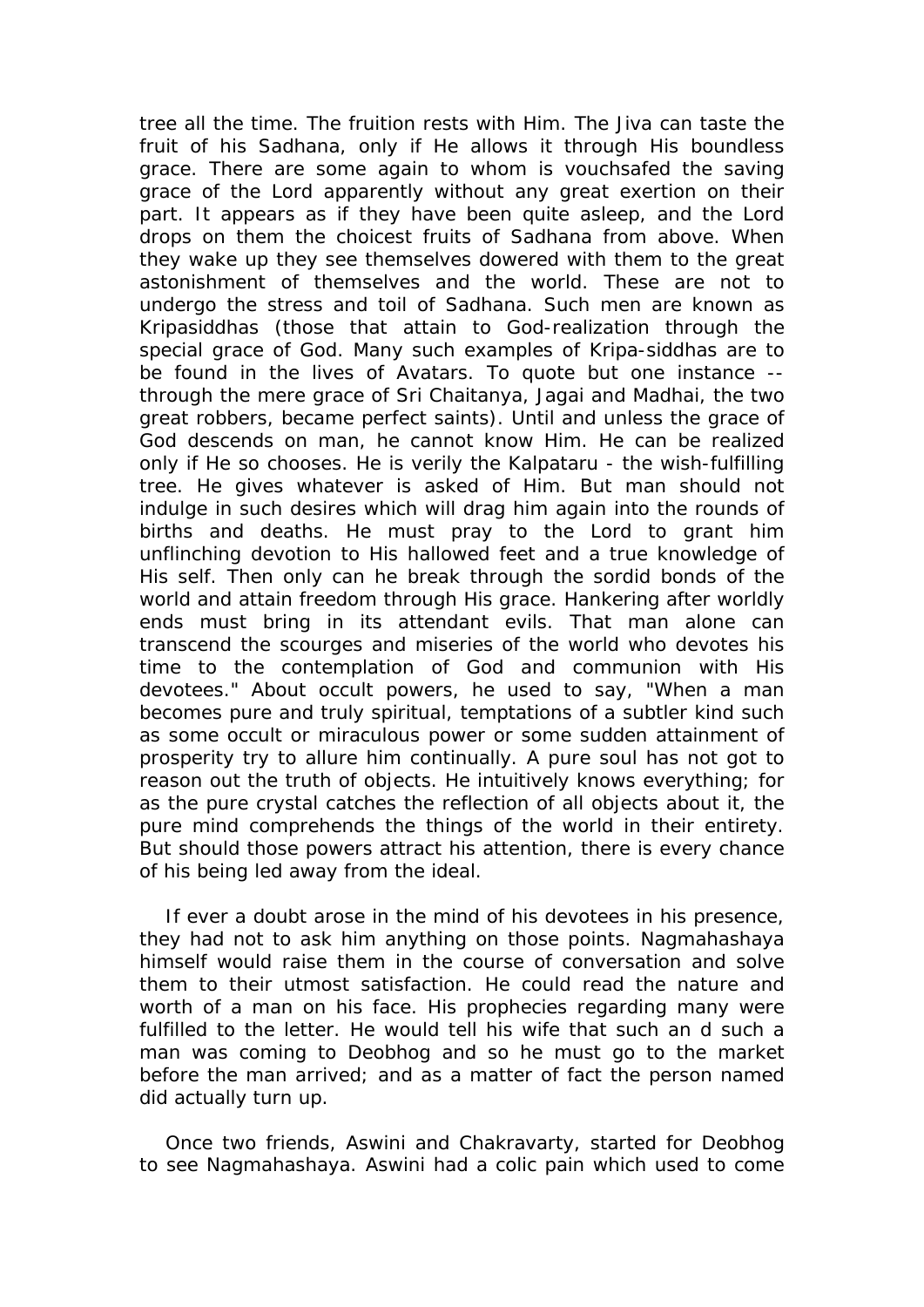on regularly every evening. The whole night he would remain almost senseless from its effect. On this occasion the two friends could not reach the place before evening, and they passed every moment anxiously lest Aswini should get the attack on the way. But though the will of the Lord they came to Deobhog without any difficulty. Chakravarty was indeed much relieved when Aswini informed him that there was no more fear of any attack that night; for the usual time had already passed away. For the previous five months Aswini had not been able to take even a drop of water at night but that night he took rest comfortably after a hearty meal. They lived there for three days without Aswini getting any colic attack in the evening. Referring to this Aswini laments now, "Ah, even that cruel disease of mine which was the effect of some misdeeds of my prior lives wore off under the influence of that holy man. Oh, had I clung to him from that time, my life and character would have been molded to perfection."

 Once a Brahmin boy was attacked with smallpox. Hopeless of his life, his widowed mother left him at the door of Nagmahashaya when life was almost extinct. The boy got cured through the grace of God. When Suresh asked Nagmahashaya how the cure was effected, he said it was true that the boy was cured but he could not or would not say 'how'.

 Once in summer, a neighboring house, situated to the north of Nagmahashaya's thatched cottage, caught fire, which began to rage fiercely, threatening the neighborhood. The house on fire was only about thirty cubits distant from Nagmahashaya's. Sparks from the flame began to fall on all sides. Great confusion prevailed. Every one was busy in trying to extinguish the fire. But Nagmahashaya stood quietly before the huge flame with folded palms, totally unconscious of danger. His wife got nervous, and afraid of imminent danger to their house, hurriedly began to take out clothes, quilts and other movable things. At this Nagmahashaya cried out, "What a great fool and skeptic you are still! What will you do with these trifles? Brahma has been pleased to come near your very house today; and instead of offering worship to Him, you are troubling yourself with these paltry little things!" Then he clapped his hands and began to dance about in ecstasy of joy, uttering, "Glory to the Lord! Glory to the Lord! If there is God to protect man, what danger is there for him? But if He is displeased, there is no power on earth that can save him." The hunger of the god of fire was appeased, having reduced the house of the neighbor to ashes; but the house of Nagmahashaya remained unscathed.

 On the occasion of Ardhodaya yoga (which comes once in fifty years, a very auspicious day observed by all orthodox Hindus),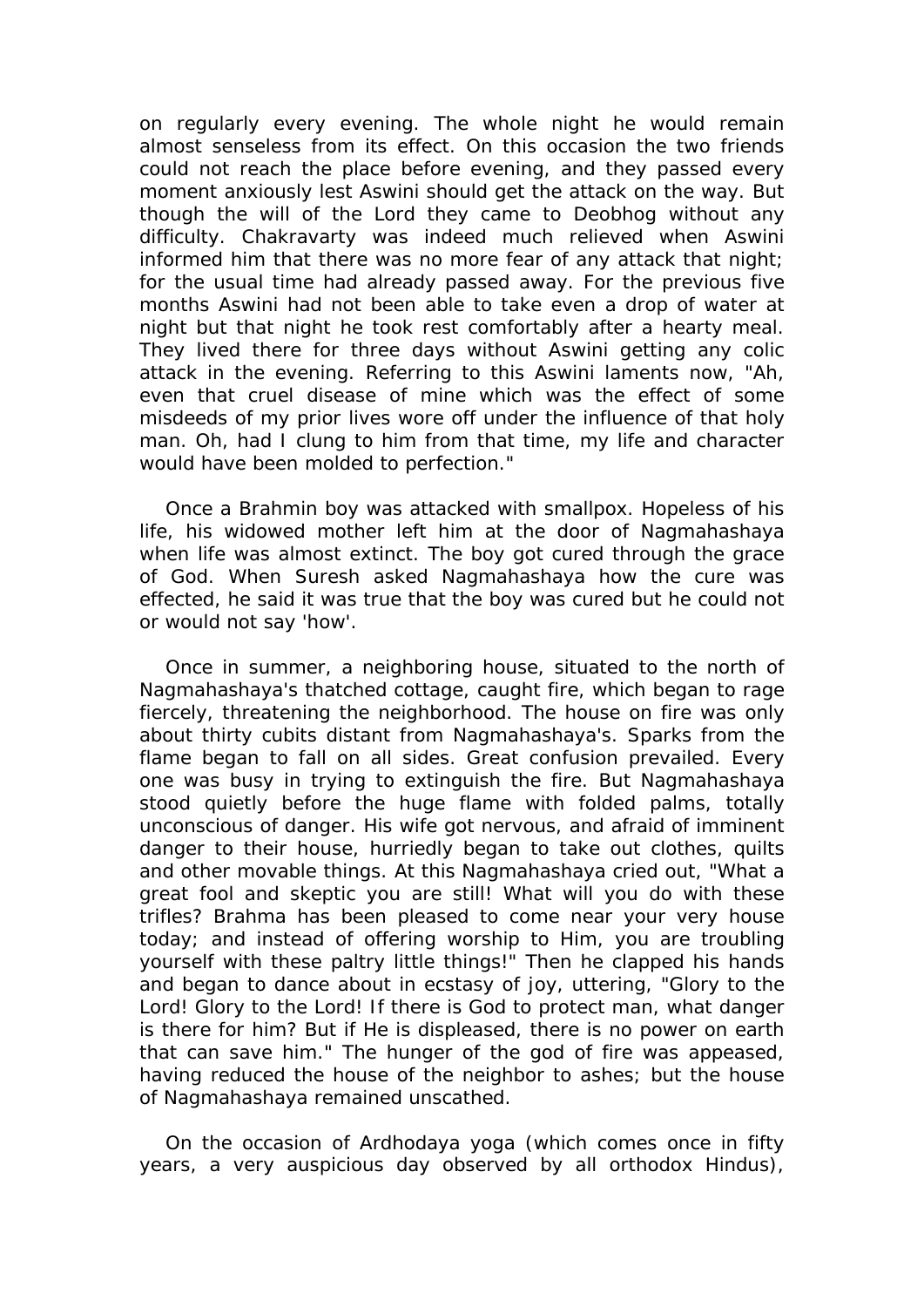which came about this time, Nagmahashaya came away from Calcutta some three or four days before the auspicious day. At this, his father, Dindayal, got angry with him and said, "I can't understand what peculiar kin d of religion you profess to observe. Is this the proof of your piety that while people at large are rushing for a bath in the holy Ganges, you have come away from Calcutta, from the holy banks of the river to your home! There is still time enough to take me also to Calcutta." Nagmahashaya replied, "If anybody has true and sincere devotion for her, Mother Ganga herself will come to his house; he has not to go anywhere else." The auspicious day came off. Srimati Harakamini, Kailas Bose and some other devotees of Nagmahashaya were present at Deobhog on that occasion. Exactly at the time when the eclipse was to take place, Harakamini was struck with awe and wonder to find that the northeast corner of Nagmahashaya's courtyard had cracked, and through the crevices a stream of water was gushing out, overflowing the yard and filling the place with its murmuring sound. Nagmahashaya was then inside the room. He came out and prostrated himself before the spring, crying, "Mother Ganga! Hail, benign Mother! Thou purifier of all sins!" He took some water and with greatest reverence put it on his head and bowed again. The inmates of the house then took their bath in that water. As the news spread, crowds from the locality gathered there to take their bath. The premises of Nagmahashaya's echoed with the cry of "Hail, mother Ganga!" An hour later the rush of water diminished and the stream gradually subsided. There are persons still living at Deobhog who bear testimony to the above fact. Srimati Harakamini was completely cured of a chronic malady by the touch of that holy water. Never in life did Nagmahashaya even incidentally make mention of this event. If ever questioned about the happening, he would simply say, "Alas! people make much of such trifles." Swami Vivekananda, when told of the incident, remarked, "There is nothing impossible for the will of such great saints. Men may even attain perfect salvation through the effective force of their strong will."

 In every occurrence of his life Nagmahashaya saw the benign hand of Sri Ramakrishna. Once while he was asleep a big cat jumped on his face and scratched the left eye. He was painfully injured; but he did not seem to take much care of it and said, "Sri Ramakrishna himself punished me in the form of a cat for the sins of my past births. On, this is also certainly His grace!" But the sore got healed without much medication. To him everything was Sri Ramakrishna; the spirit of Sri Ramakrishna pervaded the whole universe.

 While living in Calcutta, he once suffered from some sever pain in both of his hands. He could not even move them, and unless he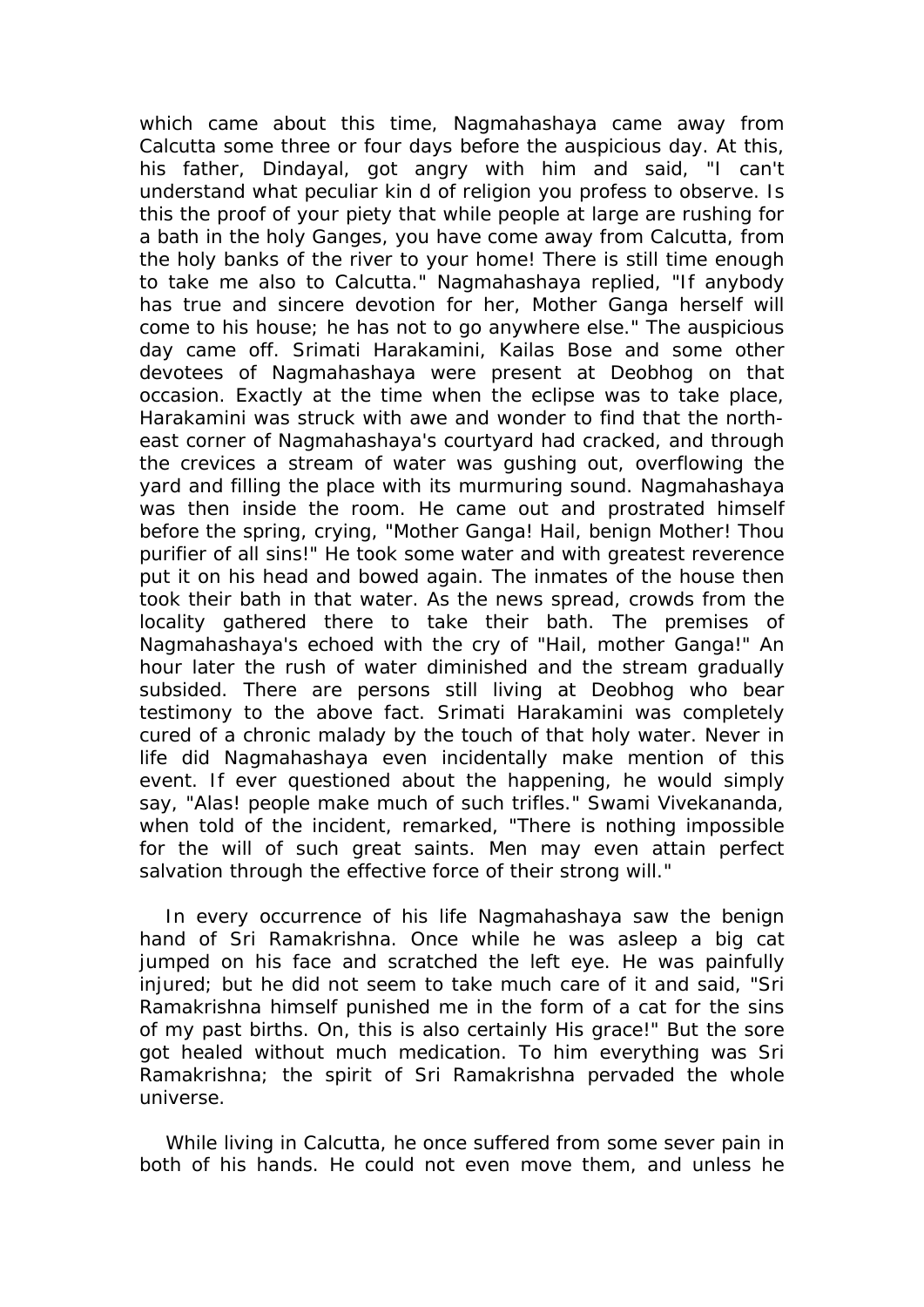placed them in a folded posture motionless, he got excruciating pain. So he said that the Master made him suffer from this kind of pain in order that he might learn to remain always with folded hands.

 When he was suffering from severe colic pain he was heard to say, "Hail, Ramakrishna, glory to Thee! As I could not devote whole-heartedly this wretched cage of bones and flesh to Thy holy cause, it is meet that Thou shouldst punish it with such severe pain. Thou art showing Thy mercy by making me suffer from this pain, for it reminds me only of Thee. Blessed indeed is this misery, for it reminds me of Sri Ramakrishna! Oh Lord! Glory unto Thee! Glory unto Thy grace! It is Thy mercy and Thy mercy alone. There is no other means of salvation for a man except Thy boundless grace."

 Nagmahashaya never took the attitude of a teacher. If he was asked to teach, he would say, "None can teach others. In due time the spiritual eye of man opens by itself through the grace of Sri Ramakrishna, and then whatever the eye lights upon, manifests Sri Krishna. He finds then everything tinged with a new meaning."

 But whenever he found his devotees despondent, he cheered them up, saying, "When you have acquired faith in Ramakrishna, know that this is your last birth. If a man has true and sincere faith in the Lord, he never swerves from the right path. He attains dharma, artha, kama and moksha.

 Girish Chandra Ghosh used to remark with his characteristic humor: "Mahamaya fell into a great difficulty in trying to ensnare two persons. Naren (Vivekananda) and Nagmahashaya. As She tried to capture Naren, he became bigger and bigger and at last so big that all Her fetters fell short and She had to give up Her task as hopeless. And when She attempted Her trick on Nagmahashaya, he began to make himself smaller and smaller and at last reduced himself to such a degree of smallness that he easily escaped through the meshes of Her snares."

# **CHAPTER VIII**

#### **WITH HIS DEVOTEES**

 NAGMAHASHAYA never took the role of a Guru, nor did he ever give initiation to any disciple. He never went against the injunctions of the Sastras and would be very sorry, even at times angry, if others did so. He believed that being a Sudra by birth, he had no right to initiate according to the Sastras, and he acted according to this belief all through life. But through his grace, the fire of truth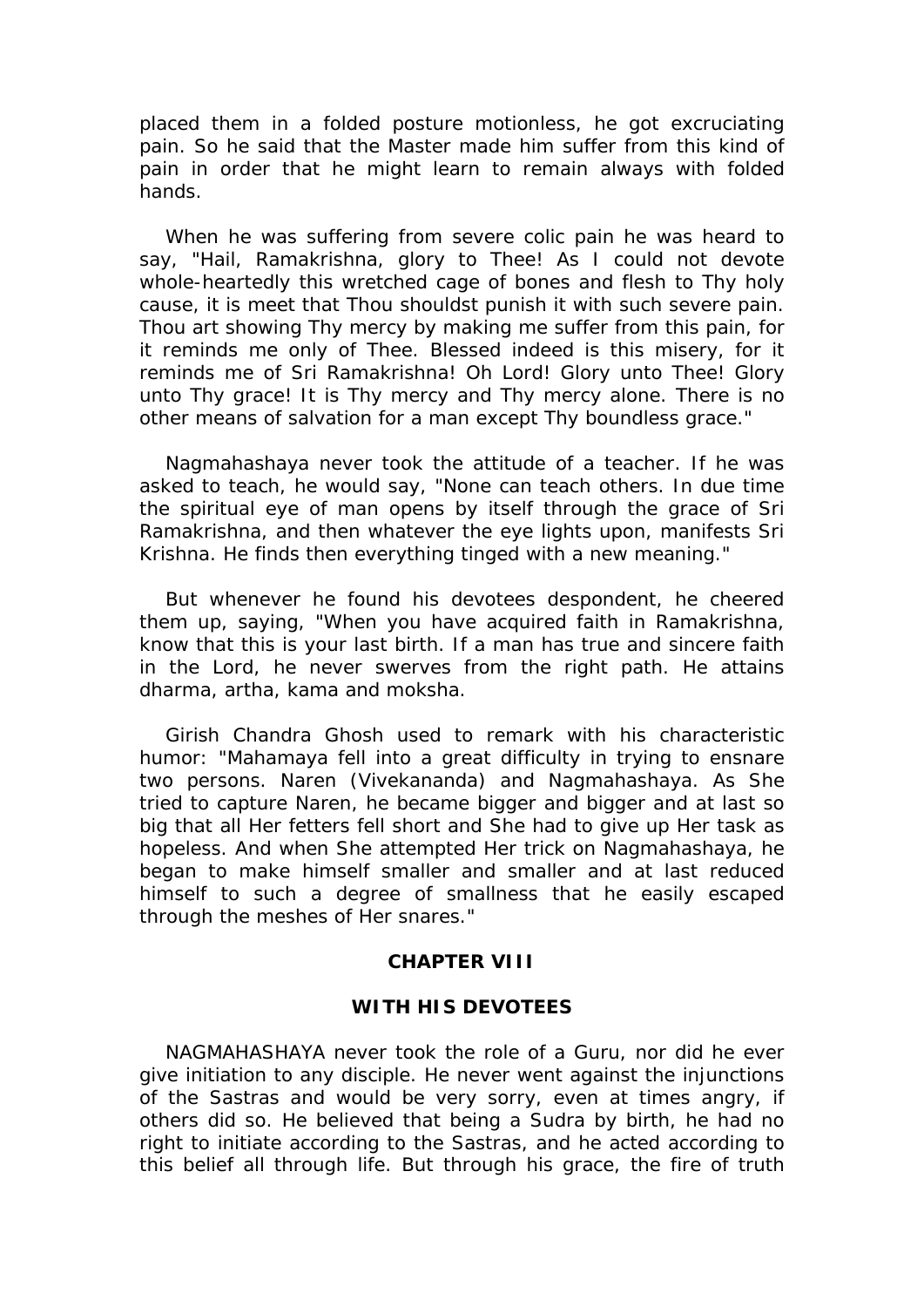and righteousness was kindled in many a desolate heart, and a complete change came upon the life and action of many a licentious youth at his holy touch; yet never did he entertain with any the relation of a master and disciple; nay, even the idea would prick him to the core. He would say, "I am only a low Sudra. What do I know? You all come here to bless me with the dust of your holy feet. Blessed am I that through the grace of my Master I can see you all here."

 A certain Brahmin devotee of his once pressed him hard to give him initiation. But he said, "You are a Brahmin and moreover an educated youth: you should not foster such an idea. You must know that we have become so degraded and miserable only through the disobedience of the sacred injunctions of our holy scriptures. Well, I must follow the duties of a true householder strictly, for such was the command of my Master. I have no right nor the power to swerve an inch from that." But finding the devotee very much disappointed, he blessed him, saying: "My boy, don't lose heart. Siva Himself will initiate you." After some time, Nagmahashaya was exceedingly glad at heart to learn that the said youth had got his initiation from Swami Vivekananda. He thereupon remarked, "In this modern age the Sannyasin disciples of the Master only can give initiation to the people of the world. They are the real Gurus of the modern age and those that get themselves initiated by these sages are indeed blessed, for they have certainly received the grace of the Almighty."

 Though Nagmahashaya did not have any proper disciple he had numerous devotees; and he always kept a watchful and affectionate eye on them. Whether his devotee be far or near, be he in his presence or far off from him, Nagmahashaya always prayed for his well-being and sent his good wishes for onward progress in the path of God-realization. Once a devotee of his was very anxious to see Nagmahashaya and wanted to go to Deobhog. He was reading in the Dacca college. He reached Naraingunj from Dacca by train when it was evening. It was the wet season and all the roads and fields were flooded with rain water. The road from Naraingunj to Deobhog lies by the temple of Sri Sri Lakshmi-Narayanji. The journey has to be made by boat during the rains. The dark night became darker with the heavy clouds in the sky and it poured incessantly. To add to his troubles there was no boat to be found near by to carry him to his destination. Finding no other means, he determined to swim across the vast sheet of water. Having invoked the blessing of Nagmahashaya, the young man jumped into the rushing tide. It was about 9 o'clock in the night when his benumbed body, thoroughly exhausted through chill and exertion, came floating to the garden side on the north of Nagmahashaya's cottage. The devotee found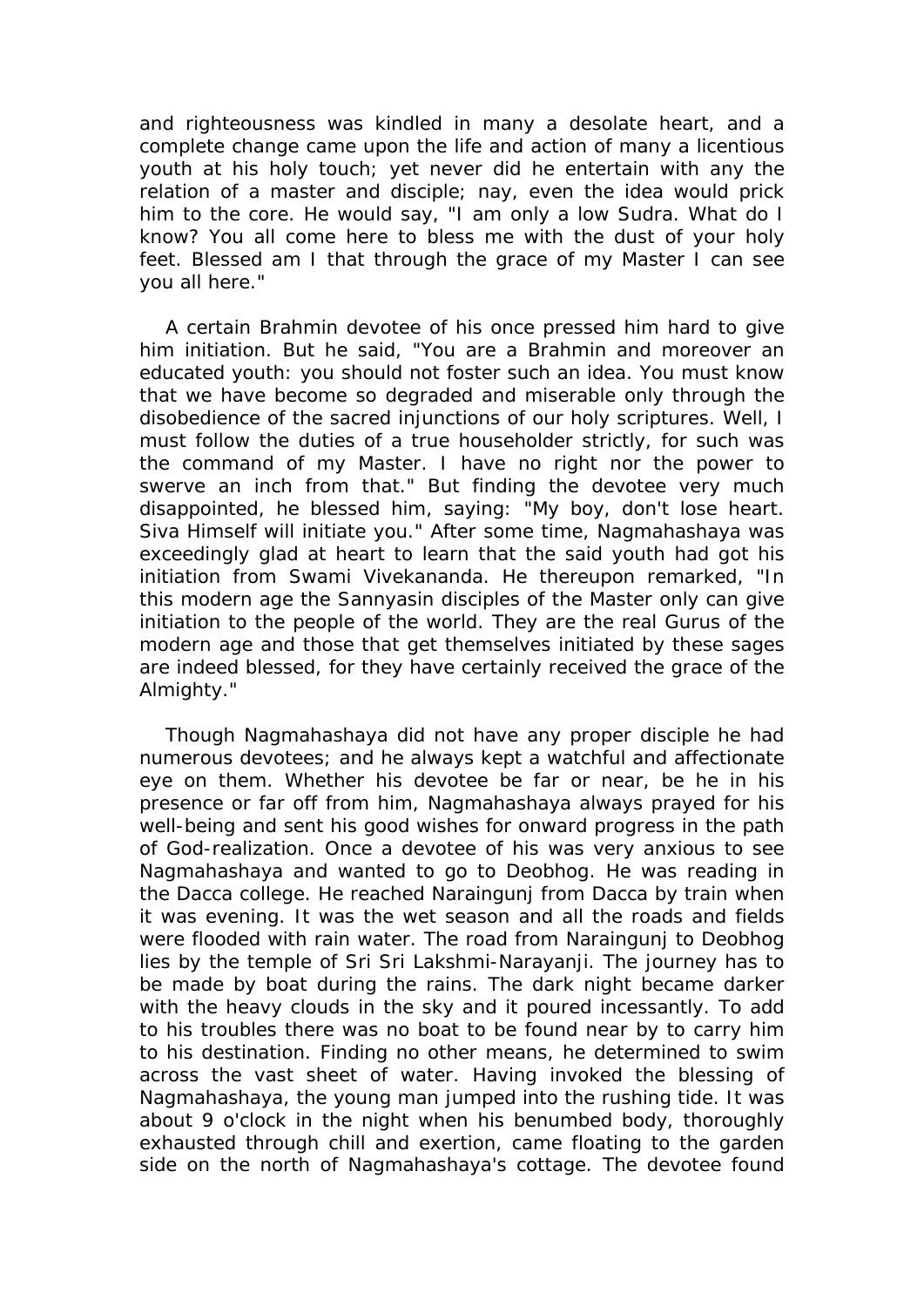Nagmahashaya waiting there for him. On seeing him Nagmahashaya cried out, "Alas! What have you done, what a daring boy you are! The fields are at this time infested with venomous snakes. You should not have taken such a daring, headlong step in this stormy night when it is pouring incessantly and is pitch dark." Without any reply to his affectionate reproaches, the devotee followed him gently. When he reached home, Nagmahashaya's wife gave him a dried cloth to put on. She too did not spare the boy for his rash conduct. At this the devotee burst out into tears and said that it was hard for him to live without seeing Nagmahashaya. However, she then went to cook food for the guest, but found there was no dry fuel to make fire. On learning of it, Nagmahashaya at once began to cut a ridge-pole of his house against all remonstrances of the devotee. He said to his wife, "What? Can't I sacrifice this much, if by so doing I can do a little good to those who come to see me even at the risk of their own dear lives, swimming across rivers infested with poisonous snakes? I would deem it particularly a good fortune if I can render a little service to them even at the sacrifice of my life." The devotee thought, "Indeed, the grace and goodwill of Nagmahashaya saved my life that day."

 Another time Nagmahashaya saved the same young man from committing suicide. He was then reading in the B.A. class in the Metropolitan College of Calcutta. Once he was walking alone in a moonlit night on the roof of his house. Though it was peaceful and lighted all around, he felt a thick pall of gloom within. It was stifling him. His heart was not as yet lighted with the fire of knowledge. His life hung heavy on him without the sight of his beloved Master Nagmahashaya. He was not then known to the other disciples of Sri Ramakrishna, and he could not therefore seek solace in their holy company. And though Nagmahashaya went to Calcutta every year to make purchases for the Durgapuja festival, he had not the patience to wait so long. He only thought, "What is the use of my life when I have not been able to realize that bliss, though I could get the grace of such a Mahapurusha." His existence became disgusting to himself and he resolved to bring an end to his life by jumping down from the terrace. But as he was about translate his thought into action, he heard a voice in that silence. "Tomorrow morning you will see Nagmahashaya." He shuddered, for none was there. He went and quietly lay down on his bed.

 Next morning when the young man got up from his bed, he heard some one calling him. He opened the door in haste and found Nagmahashaya standing before him with a bag in his hand. As he met him, Nagmahashaya said, "Why do you cherish such terrible ideas? I had to come here for you, as you made me so anxious. What anxiety is there when you have entered the kingdom of Sri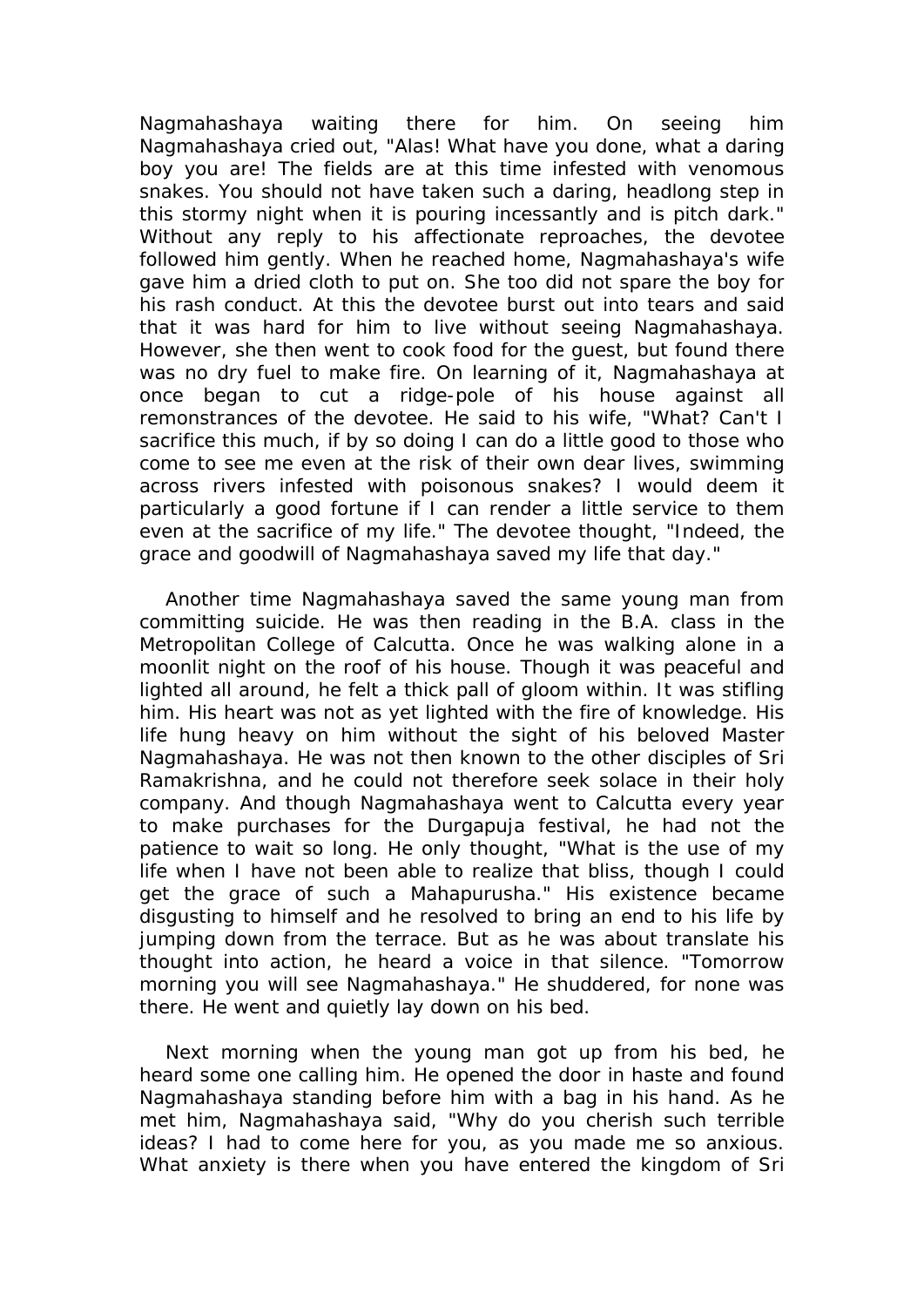Ramakrishna? Don't be impatient. Suicide is a very heinous offence." The he added, "All this time you had been floating on shallow streams, but now you have entered into the deep ocean." He then took him to the Sannyasin disciples of Sri Ramakrishna at the Belur Math and told them, "This gentleman is very restless. Please shower your blessings on him and see that he can get the grace of Guru Maharaj."

 Nagmahashaya once told some devotees who came to see him often, "My boys, you are dearer to me than my own self. If I can help you in any way, even by laying down my very life, I am always ready for that. What more can I do with this cage of flesh and bone?"

 Of the devotees of Nagmahashaya, the name of his wife must be mentioned first. Whoever chanced to pass a day in Nagmahashaya's house knew very well what a kind mother she was, how like a veritable goddess she would be attending to all her household duties, and how at the same time she was all attention to her beloved husband and her guests. She would leave her bed before everybody else, and as soon as she finished her morning household duties, she would sit down for worship and meditation. She never took any food before her husband and the guests had finished theirs. She did all the domestic work alone and would not allow anybody, not even her sister Harakamini, to help her in her duties.

 She knew no other God than her own husband. Nagmahashaya was the only object of her adoration and on him she poured her heart's devotion and worship. Once on a certain Mahashtami day (the eighth day of the Navaratri in the month of October) she made up her mind to make an offering at the feet of Nagmahashaya, but he did not allow her. He said, "Can anybody accept an offering from her whom one worships?" She also would not leave him and was waiting for the right moment. At last when Nagmahashaya was standing in a corner quite unmindful, she seized the opportunity and offered flowers at his feet. She then kept sealed the offered flowers in a gold locket and hung it on her neck.

 She was a constant source of inspiration to the devotees of Nagmahashaya. She was the very picture of grace and piety and an exalted type of womanly virtues. Her tenderness, patience, endurance, self-abnegation in the service of others and above all her absolute purity and Tapasya could not but capture the heart of any one acquainted with her.

 Harakamini, the youngest sister-in-law of Nagmahashaya, knew no other God besides him. She poured all her heart's devotion at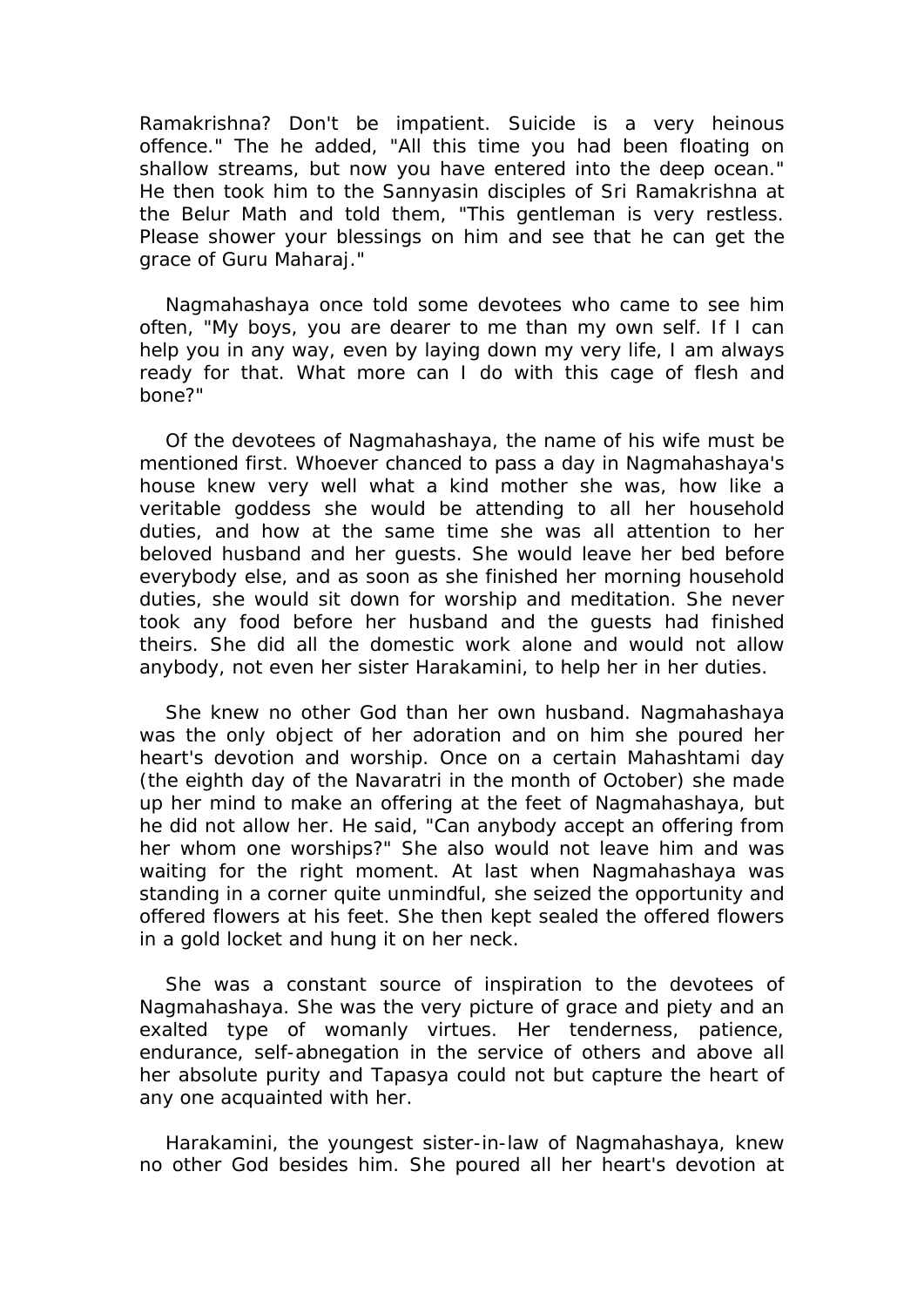the feet of this great saint. Her sincere devotion and simple behavior were singularly prominent in her character. Nagmahashaya also had a paternal affection for her and visited her during the holy festivals she celebrated; for, no ceremony would be complete, she thought, without the presence of Nagmahashaya.

 She was quite unconcerned with worldly matters; and none every saw her moved in any circumstance, favorable or unfavorable. She took care of all the devotees of Nagmahashaya, considering them as belonging to one and the same family.

 Nagmahashaya's mother-in-law was a very devoted woman. Once the old lady came to Calcutta and put up at Kumartuly with her daughter and son-in-law. There, every day she took bath in the Ganga. Making an image of Siva with the mud of the river-bed, she worshipped the same. One day as she was worshipping, she found a crack on the head of the image. This made her shudder; for it was a bad omen. The old lady was sorely troubled and wept the livelong day by the side of the holy river. As it was getting dark and as she did not return home, Nagmahashaya anxiously went out in search of her and found her weeping on the banks of the Ganga. She told him what had happened, but he bade her take comfort, for no evil would befall her. The old lady came home and went to bed in a very woeful state of mind without taking anything. At night she dreamt Mahadeva (Lord Siva) standing before her and talking to her, "I am much pleased with you. You need not worship Me any more." She could sleep no more during the rest of the night and in the morning she told her son-in-law all about the dream. From that day all image worship ended for her. If anybody asked her the reason, she said, "I have got Siva as my son-in-law. Why should I worship Him any more?"

 The wife of Haraprasanna Mazumdar was well known in the circle of the devotees and the followers of Nagmahashaya. It was with reference to her that Swami Vivekananda once told a disciple, "I came across in your quarters only one lady who is as devoted as she is learned." Nagmahashaya called her 'mother', and was very fond of taking food from her hands.

 It was a general belief among his devotees that when any epidemic broke out in any part of the country, the very presence of Nagmahashaya was enough to stop it; and accordingly he would be invited by them to set his foot in their country when any such epidemic prevailed. On a similar errand he had been invited to a place named Bhojeswar. The village where Haraprasanna lived was very near it and so he was invited by him to go and stay there. His wife had never seen Nagmahashaya before. She only knew that her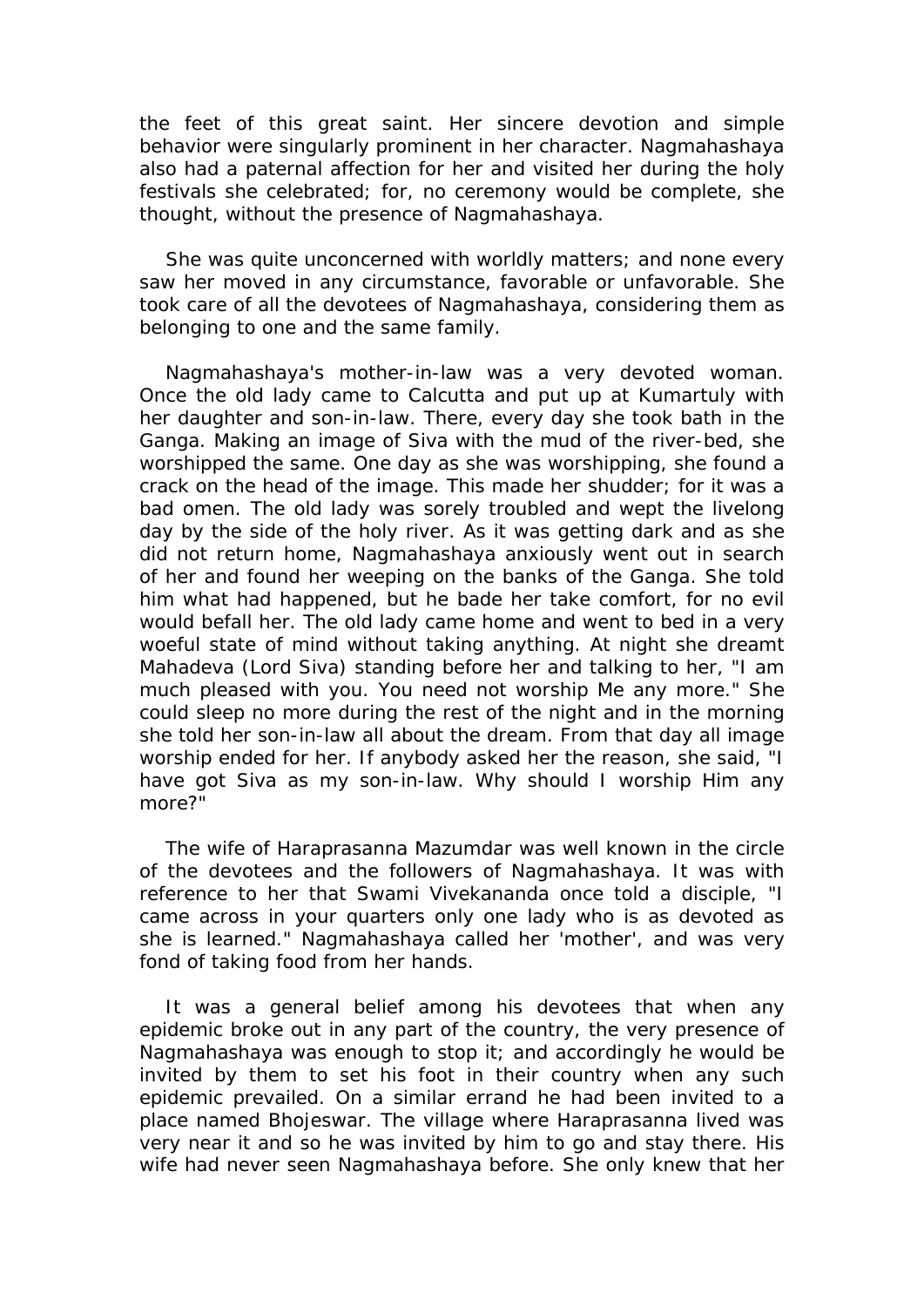husband was a devotee of some great saint. She was a very devout lady and this gave her the opportunity to come in contact with a great devotee of the Lord. She took care of the saint with a motherly affection. Afterwards she often went to Deobhog and passed some days with Nagmahashaya in talks of the Divine Mother. Once while they were walking together, they were met by an old Vaishnavi who was a beggar and was known to all the people of that village. She was a little confused to see a lady walking with Nagmahashaya. She asked him, "Who is this lady, Durgacharan?" Nagmahashaya replied, "She is my mother."" The Vaishnavi knew she was not his mother. So she again asked, "What kind of mother is she?" He at once replied, "She is my mother, my real mother." The old woman knew Nagmahashaya and the stuff he was made of. She said, "O, I see now, really you are a worthy man and deserve your wide fame. Live long, my child, and be a pride and glory to our country!"

 The wife of Haraprasanna Babu had a very good voice. She used to sing with her charming devotional voice, songs in praise of the Divine Mother, and Nagmahashaya would say, "Mother herself sings her own praise!"

 Nagmahashaya's mother Tripurasundari had an aunt by name Madhavi Thakurani. She was a great admirer of her grandson. Nagmahashaya used to call her 'granny'. She lived somewhere near Dacca. Even now we hear of her piety, purity and great devotion in those parts. Nagmahashaya went to her often.

 Not far from Deobhog in the village of Kashipur, there lived a Mohammedan gentleman who had great respect for Nagmahashaya. He had no fanaticism of any kind and regarded Nagmahashaya as a Mohammedan Pir (a realized soul). He looked upon Nagmahashaya's advice as a commandment from the Most High. This Moslem gentleman had a great desire to do some personal service to Nagmahashaya, but as the latter knew him to be a devotee of a very high order, Nagmahashaya would not allow him to do so. He would often come to Nagmahashaya and pass a few hours in his holy company. He lived till the good old age of seventy. Though he lost his wife in his early youth, he did not marry again but led a very pure, devotional life. Entrusting his household duties to his son, and thus being relieved of the cares and anxieties of the world, he passed his days in the contemplation of God.

 Nagmahashaya used to say, "In the kingdom of God there is no distinction of caste or creed. All are equal in His eyes. Those who surrender themselves at the feet of the Lord, by whatever name they may call Him, in whatever form they may meditate on Him -- if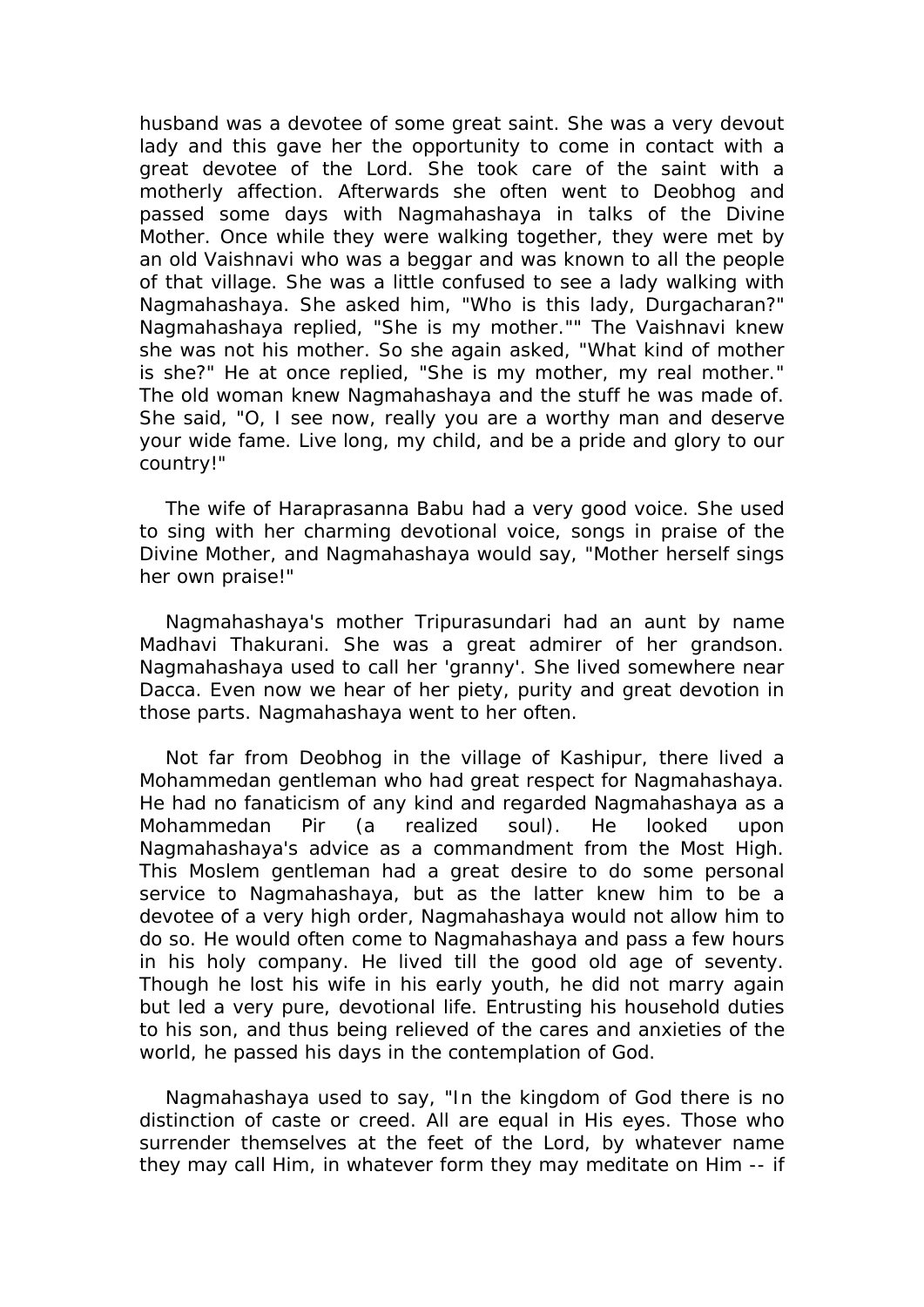they can do that with a sincere and devoted heart, they will surely get the grace of the Almighty. The numerous paths or creeds are numerous ways to reach the same kingdom of God. They are all effective, provided one follows them with a sincere heart and a resolute mind.

 Kalikumar Bhunja of Deobhog was one of those persons whose course of life was completely changed through the grace of Nagmahashaya. In his early life he was very poor; but he was taken in adoption by a well-to-do person of Deobhog. Kalikumar was very loose in character in his youth and squandered away the money and wealth he had inherited from his adopted father. Though he came in contact with Nagmahashaya, he could not at once shake off his youthful failings altogether. Nagmahashaya was, for this, at times very severe and hard with him. He used to remain seated in a pensive mood at Nagmahashaya's house remembering his follies. Once he was seen striking his forehead against a post in the house of Nagmahashaya. He who was so tender-hearted did not even look at him at that time but remarked, "Everyone reaps the fruits of his own actions." Gradually as he came in closer and closer contact with the saint, he was able to shake off all his old habits and lead a very pure and pious life.

 Haraprasanna Mazumdar, whose name we have mentioned previously, was one of the devotees of Nagmahashaya. He was first attracted towards Nagmahashaya by seeing how devotional songs brought on him the state of Samadhi in which his face shone with an ethereal and most attractive look. Could it be that he was in divine communion with the Almighty? Was it that he was getting merged in Samadhi, spoken of in the Sastras? His curiosity thus drew him to the saint and made him seek his acquaintance. The more he knew him, the more he admired and loved and felt attraction for his company. Nagmahashaya also loved him very dearly. The ideal life of the saint and his prominent characteristics were well reflected in the life and doings of Haraprasanna. His faith, humility, devotion and above all his service to all men as incarnate Narayanas, reminded one of Nagmahashaya.

 Natabar Mukherjee, a young man given to all sorts of youthful indulgences, changed the course of his life, as he came in contact with Nagmahashaya. One peculiar characteristic in him was that he was bold and sincere, and never hesitated to sacrifice aught to carry out what seemed to him right. He had some literary aptitude and once composed a drama, the theme of which was the coming of God on earth in human form for the deliverance of the wicked from their sin. It was staged at Deobhog and Nagmahashaya witnessed it. He had painted the uncommon humility and boundless mercy of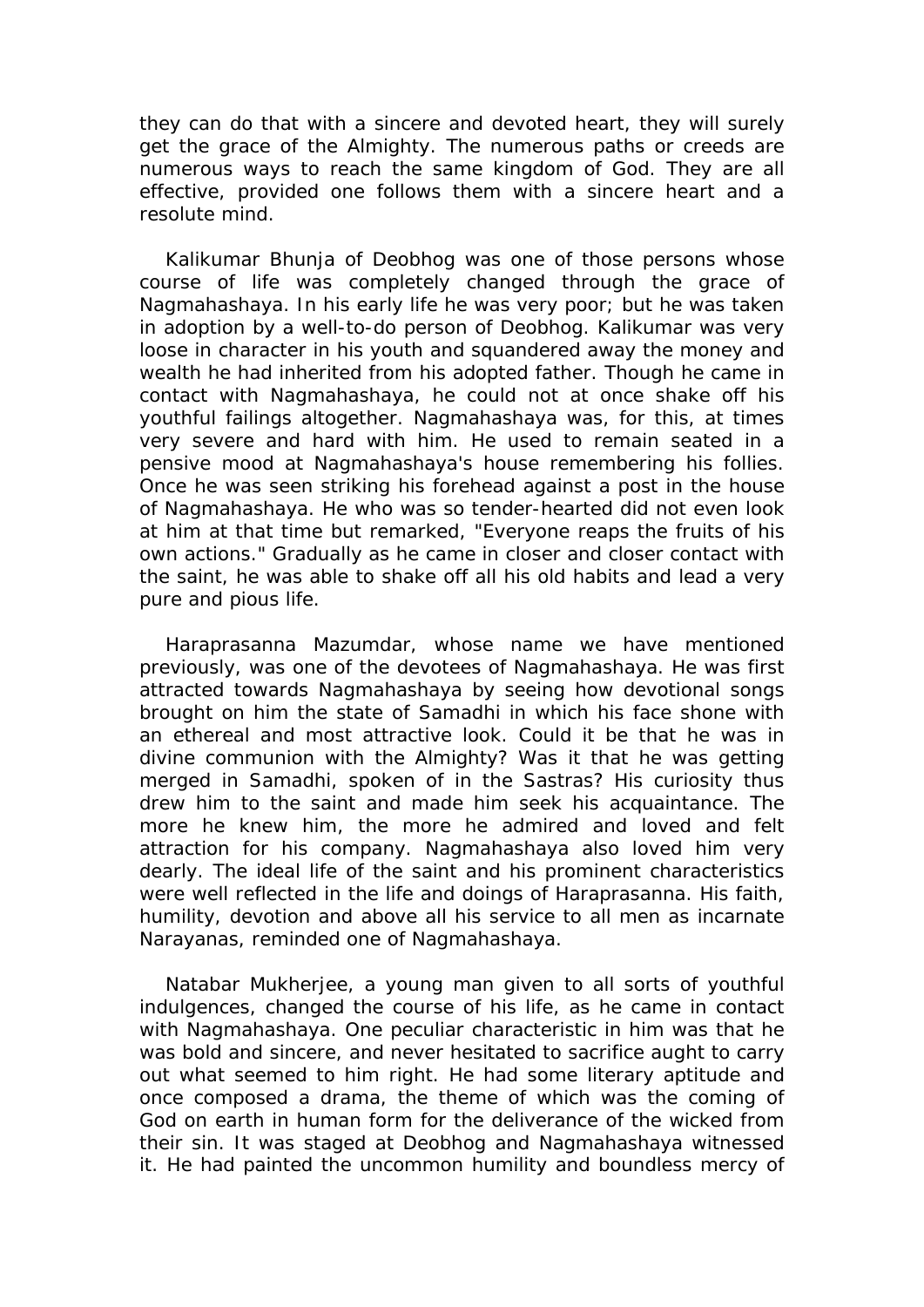Nagmahashaya in the drama. He was an inhabitant of Deobhog and most of the time he lived there. He had great devotion and reverence for Nagmahashaya's wife, and he loved his devotees dearer than his life.

 Another devotee Annada Thakur was well known in the circles of Sri Ramakrishna. He did not know how to read and write but had an intense faith in God. He used to come often to Nagmahashaya, who was very kindly disposed towards this childlike and simple Brahmin. While living at Dacca, he used to frequent the house of a friend of his who was a highly paid Government officer. The gentleman was a little jealous that Swami Vivekananda had made such a great name in America and accordingly was telling all sorts of lies against Swamiji. Annada could bear this no more and in a firm voice he said, "One word more against Swamiji and you're done for." After this incident, he never met that gentleman in his lifetime. His days were very peaceful, and he passed away with the names of Sri Ramakrishna and Nagmahashaya on his lips.

 Kailas Chandra Das, the husband of Harakamini of whom we have mentioned previously, like his devoted wife, surrendered himself completely at the feet of Nagmahashaya. Nagmahashaya could never accept any service from others, for he saw Narayana in all. But in the case of Kailas Chandra there was an exception. He regarded the saint as his Guru and therefore believed him to be God incarnate. And the one aim and ideal of his life was to carry out the orders of Nagmahashaya and render him loving service.

 Parvati Charan, another devotee of Nagmahashaya, was a great lover of solitude. He never argued about religion. He had a living faith in the saint, and in all matters he depended entirely on him for advice and guidance. When others were busy about arguing out the truth of any philosophical problem, Parvati Charan would be seen quietly sitting and meditating on his Ishtam.

 Gopal Chandra Chakravarty, a neighbor of Nagmahashaya, was the first devotee to come in contact with the saint. Many are indebted to him for hearing of Nagmahashaya for the first time. He was initiated in his early life by a woman of great talent into the Madhura Bhava (It is the highest attitude of mind a devotee can attain. The Gopis of Sri Vrindavan had realized that attitude. But in the first stages of progress if a Sadhaka goes to take up that attitude of mind, there is always the danger of fall). As a result thereof great power developed in him, and thereby people were attracted towards him. He was known as Satyagopal in the circle of devotees. He was a charming songster and also had a good hand in playing Mridangam. When Nagmahashaya saw him first, he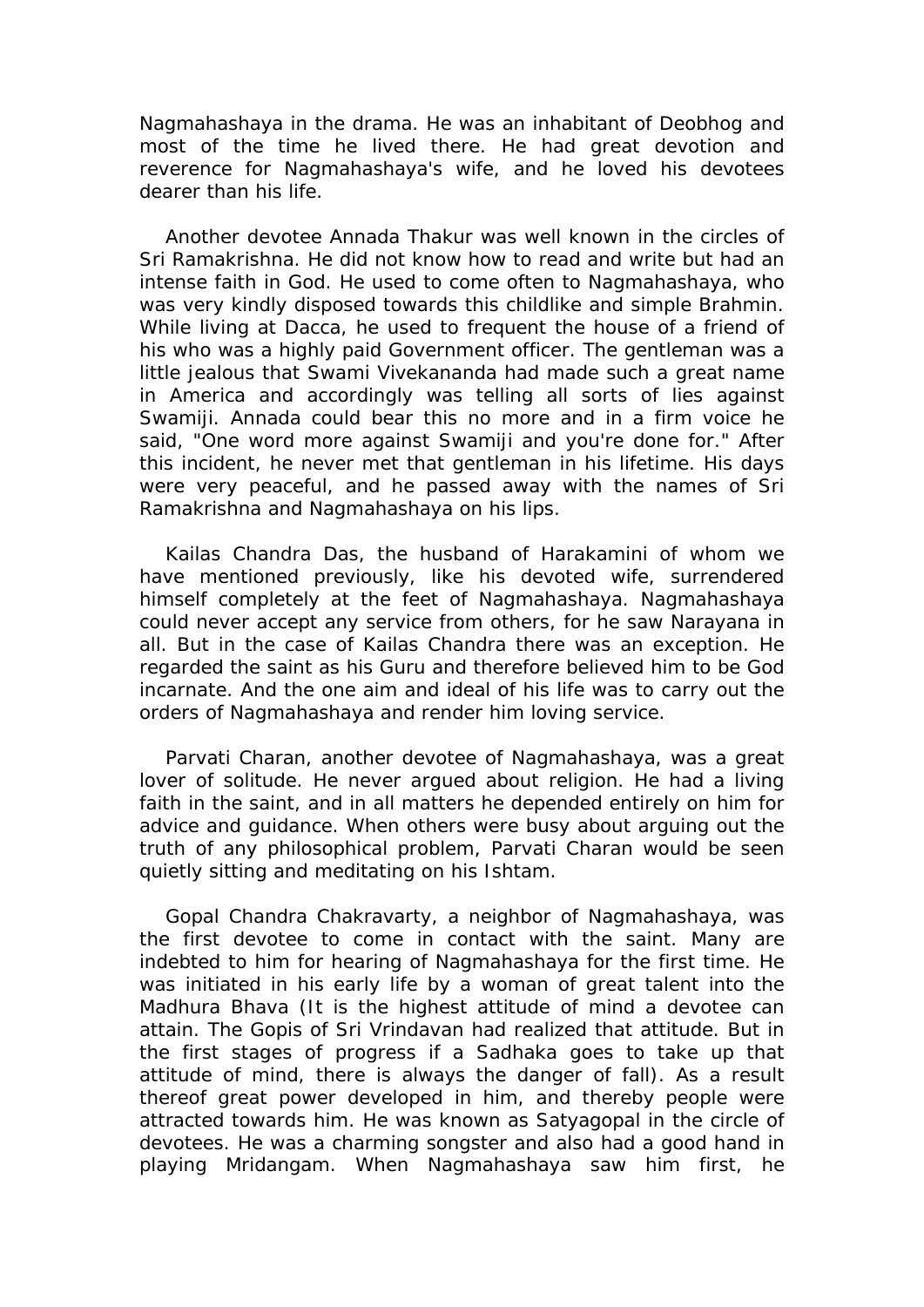remarked, "Satyagopal is a great devotee. He has an intense and living faith; but there is a tendency in him to enjoy sensepleasures." As he came in contact with Nagmahashaya more and more, he understood the great folly he committed, and ultimately gave up practicing the Madhura Bhava and took to the path of simple devotion. He regarded Nagmahashaya as his real Guru and regarded him as great and glorious as the Vedas and the sky overhead.

 There are many more devotees of Nagmahashaya whom we have not mentioned here, and there are again many others of whom we do not know anything, as they themselves like to remain unknown. In fact, whoever had once seen the blessed form of Nagmahashaya could never forget him, and could not but be impressed by his saintly character. He had left such an impression on the life and character of many a youth that the course of their life was completely changed. Through his grace they attained to great purity and blessedness, and many might have realized the summum bonum of life too. Swami Vivekananda used to say that five minutes in the company of such godly men can change a whole life. Religion is actually transmitted to the disciple by a real Guru. We find this verified to the very letter in the life of Nagmahashaya.

### **CHAPTER IX**

# **HIS LAST DAYS**

 IN the year 1306 B.S., Nagmahashaya could not come to Calcutta as usual during the Puja time to make purchases. In the latter part of Agrahayana (November) of that year, a devotee who was living in Calcutta received a wire from the wife of Nagmahashaya intimating him about his serious illness. The devotee was to read a paper on the 'Religion of the Vedas' the next day at a meeting of the Ramakrishna Mission. He was placed in rather an embarrassing position. But Swami Adbhutananda told him, "You will have many occasions in your life to deliver lectures on Vedas, and people there will be always to hear you lectured. But if Nagmahashaya passes away, you lose the opportunity in your life to see any more a living Veda." Accordingly he started for Deobhog the very same day.

 The next day before it was dark, he reached Deobhog. On entering the house, Mr. Chakravarty (the said devotee) found Nagmahashaya lying on the portico of his room. It was then winter. When the piercing chill blast blew at night from the neighboring meadows, it was very difficult for a health man, not to speak of a patient, to pass the night on the portico walled up by a few screens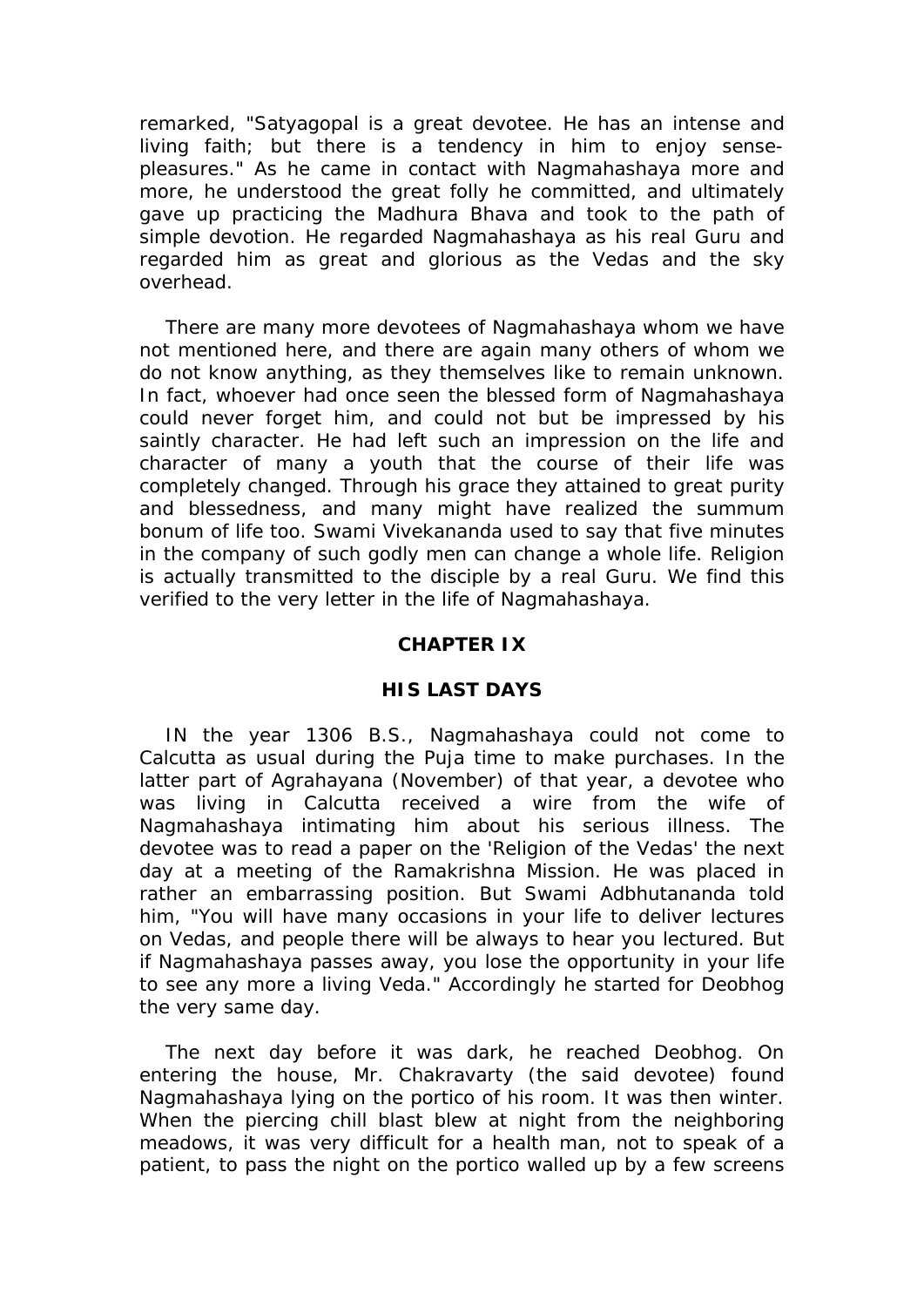with innumerable crevices in them. Finding him in that situation, Chakravarty enquired of the cause. Nagmahashaya's wife replied in a low voice, "My dear boy, since the day he became too weak to get up from his bed, he has been lying here in this condition in spite of our requests to the contrary. The colic pain reduced sometime ago and then he had an attack of dysentery. The disease took a serious turn, and with his consent I sent a wire to you."

 Nagmahashaya never mentioned of his sufferings to anybody. He had said to his wife once, "My Prarabdha has almost come to an end. A little more only has to be worked out." Before he was attacked by the illness, he was becoming weaker and weaker every day. He used to take very little food during daytime and at night he fasted. He was reduced almost to a skeleton. If he found his wife sighing with anxiety for him, he would say, "Why do you get anxious for this body, a despicable cage of flesh and bone?" None could persuade him to use any medicine.

 Now he had become seriously ill and kept on lying down in the porch; all persuasions to take him inside the room failed. During his illness he could be seen suffering from unbearable pain, but not for a moment was he overcome by agony. All the time he had no other talk on his lips, save that of the kindness of his Master Sri Ramakrishna.

 Continually for thirteen days till the death of Nagmahashaya, Mr. Chakravarty lived with him. During these days he read the Gita, the Bhagavatam and the Upanishads before him, and sometimes he sang songs on the Divine Mother. While hearing those songs, often Nagmahashaya lost his sense consciousness and for hours together he was found to be in deep Samadhi. After returning from these states of ecstasy, he used to cry out, "Mother! Mother!" just like a baby awakening from deep slumber. All the Sattvika expressions would become prominently manifest in his body during those periods. Again at times when he came back from the superconscious states, he muttered, "Sachchidananda! Sachchidananda (Existence-Knowledge-Bliss-Absolute)! Akhanda-Chaitanya (Absolute Consciousness)!"

 During his illness many of his devotees used to visit him and sometimes they passed the nights with him. And strange, though he was bed-ridden all the time and suffering from severe pain, he never forgot to receive his guests kindly as the veritable Narayanas. He directed his wife to see that they got their meals in time and comfortable beds to sleep on. In fact, he was anxious to see that every arrangement was made for the comfort of his guests during their stay in his house. It became a regular festive time. As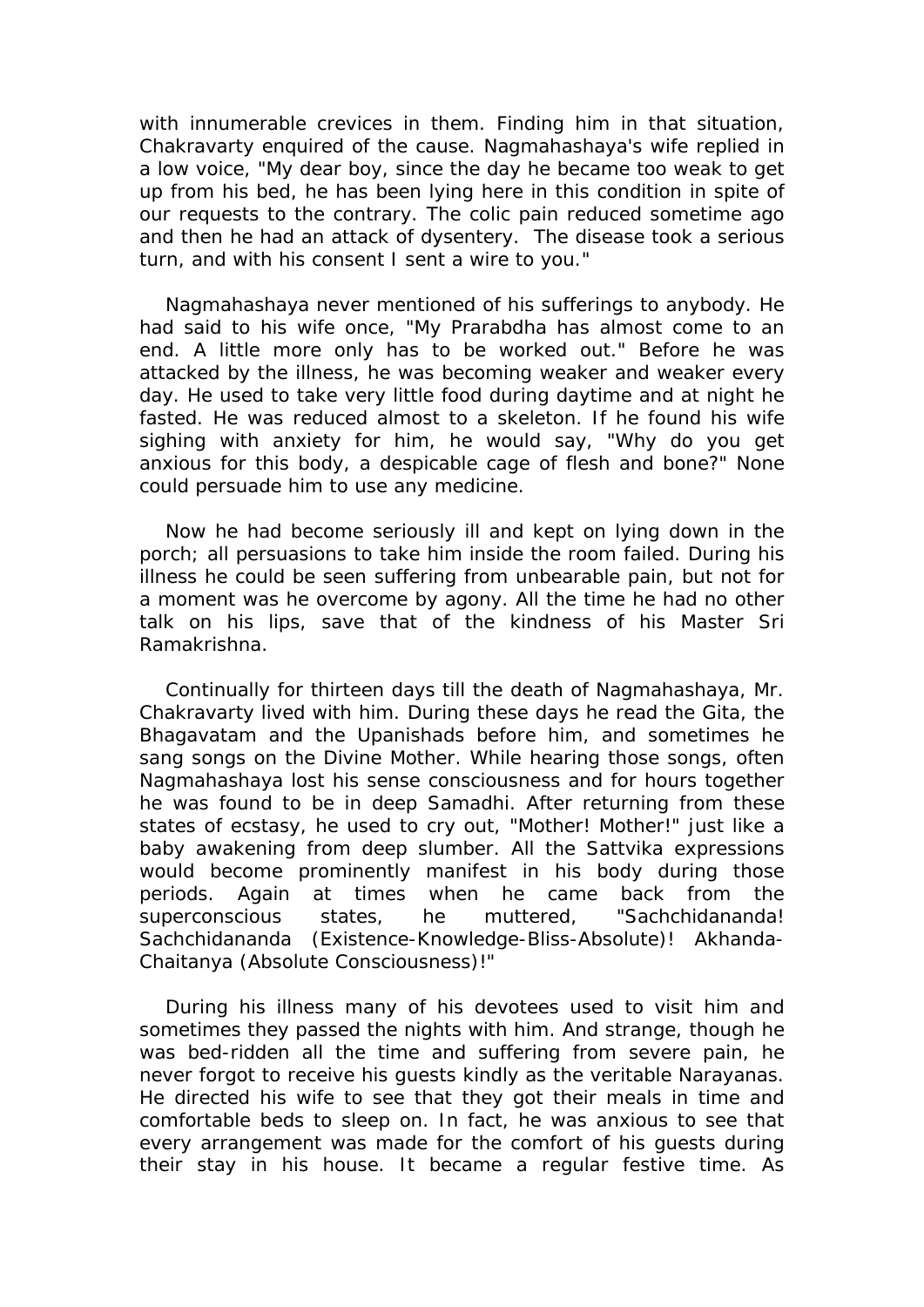Nagmahashaya would not talk of anything else but of the Lord and his devotees, the latter breathed an atmosphere in his presence which made them forget all their miseries and tribulations of the world and made them think only of God. If Nagmahashaya ever found them anxious on his account, he said, "Alas! why have you taken so much trouble to come to see this despicable cage of flesh and bone? It will not last long. It is ever changing."

 Mr. Chakravarty used to spend most of his time in the presence of Nagmahashaya during his illness. He heard him always say, "How gracious and kind is God! It is all the grace of the Lord!" But seeing his sufferings Mr. Chakravarty once thought, "God is not gracious but cruel." Nagmahashaya read the mind of his devotee and said, "Boy, don't even for a moment be doubtful about the boundless mercy of God. What good to the world can be expected of this body? See, it is bed-ridden. I cannot even serve the Narayana in you. And so Sri Ramakrishna out of his boundless mercy is making this despicable body of mine disintegrate into the five elements." Then in a feeble voice he said, "Let the body take care of itself, let miseries and sufferings take care of themselves. Oh my mind! you always remain aloof from them and cling to the blissful nature of the Self." Again he continued, "Be not anxious for this body. Please don't think of this cage of flesh and bones. Take the name of the Divine Mother. Talk of Sri Ramakrishna. These are the only medicines for the disease of the world." Mr. Chakravarty then began to sing a song on the Divine Mother. He sang it with such fervor that at last he forgot himself and his surroundings, when suddenly he was called aloud by the wife of Nagmahashaya. To his great surprise he found at that moment, Nagmahashaya sitting still on his bed, his eyes fixed on the tip of his nose and tears trickling from his eyes down his cheek. While hearing the song, he fell into Samadhi. Mr. Chakravarty did not notice it when he had sat up in that posture. During those days it was even difficult for Nagmahashaya to change sides lying on the bed, without the help of others. So both Mr. Chakravarty and Nagmahashaya's wife got nervous; for it might have given great strain to his nerves. They carefully made him lie down on his bed. Nagmahashaya meanwhile had come back to his sense-consciousness. He was then muttering the name of the Divine Mother.

 Once Mr. Chakravarty said to him with great earnest, "Sir, please shower your grace on me. In your absence how shall I remain in this world? On whom shall I depend?" Nagmahashaya replied, "What is there to be afraid of? When you have taken shelter at the feet of Sri Ramakrishna, be assured He will shower His grace on you. One who wants Him must realize Him."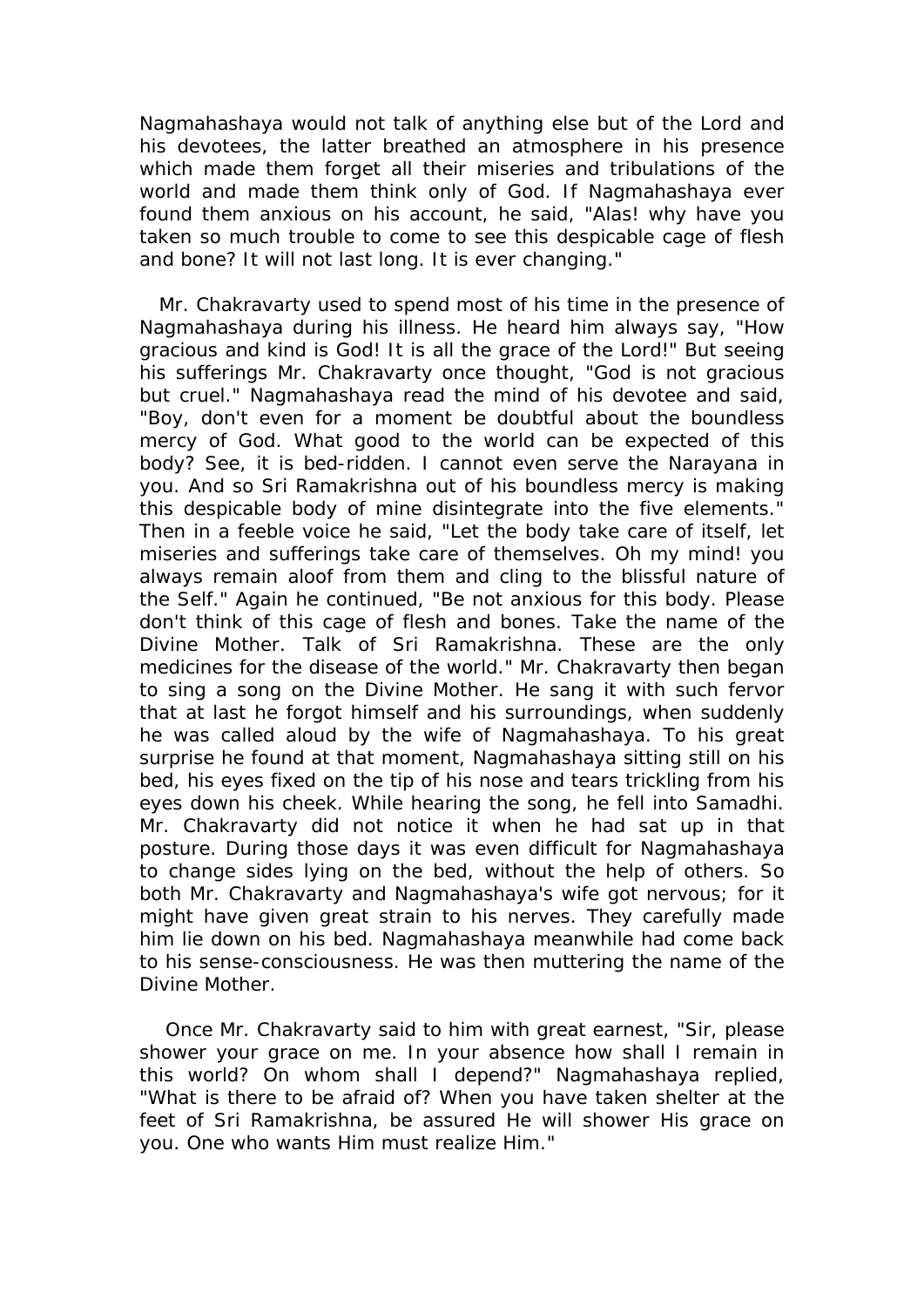Swami Saradananda was then staying at Dacca on some business connected with the Ramakrishna Mission work. He often used to come and see Nagmahashaya and give sound counsel regarding his treatment and nursing. Swami Saradananda had a very good voice for singing. Nagmahashaya requested the Swami to sing some of the songs Sri Ramakrishna liked dearly. He sang about three songs and while hearing them Nagmahashaya fell into Samadhi. At the advice of the Swami his devotees uttered the name of the Divine Mother in his ears and soon he came down from the super-conscious state.

 Before he finally passed away, Nagmahashaya expressed a desire to worship the Mother Kali. The day was fixed. Every arrangement was made. The image of the Goddess was brought. Swami Saradananda said, "It won't be possible for Nagmahashaya in the present condition of his health to get up from his bed and see the image. So bring the image before him, let him have a look at it, and then place it on the Mandapam for worship." Accordingly the image was brought before him. A devotee said, "Sir, yonder is the image of the Mother whom you desired to worship." He had his eyes closed. He opened them, and as soon as he saw the figure of the Mother, he lost all sense-consciousness and was merged in deep Samadhi with the words, "Mother! Mother!" on his lips. Names of Mother were uttered in his ears, but this time he was not coming down to the ordinary state of consciousness. There was no beat of pulse, all palpitation of the heart even had stopped. Was he dead? His wife was bewailing, "Alas! with the pretence of worshipping the Mother he has left us for good." Swami Saradananda consoled all, saying, "Don't you be nervous and raise a hue and cry before him. He will soon come down again to this world of the senses." About two hours passed away in that state. Then suddenly it was found that he had come back to the ordinary plane of consciousness and was crying like a child saying, "Mother blissful!" Then he asked, "Is the worship of the Mother done?" A devotee replied, "We have placed the image here before you. With your permission we want to take it to the Mandapam and there worship Mother." Nagmahashaya agreed and the worship was done according to the Sastric rites.

 Early in the morning Mr. Chakravarty said to Nagmahashaya, "It seemed to us from the state you were in that you would not come back to life again." Nagmahashaya replied in a feeble voice, "This body cannot go unless the Prarabdha is consumed fully."

When the Puja was done, all became a little hopeful of his life; for they thought the Mother would surely spare with this time. But they realized the real purpose of his worshipping the Mother when Nagmahashaya said, "The Divine Mother has been pleased to come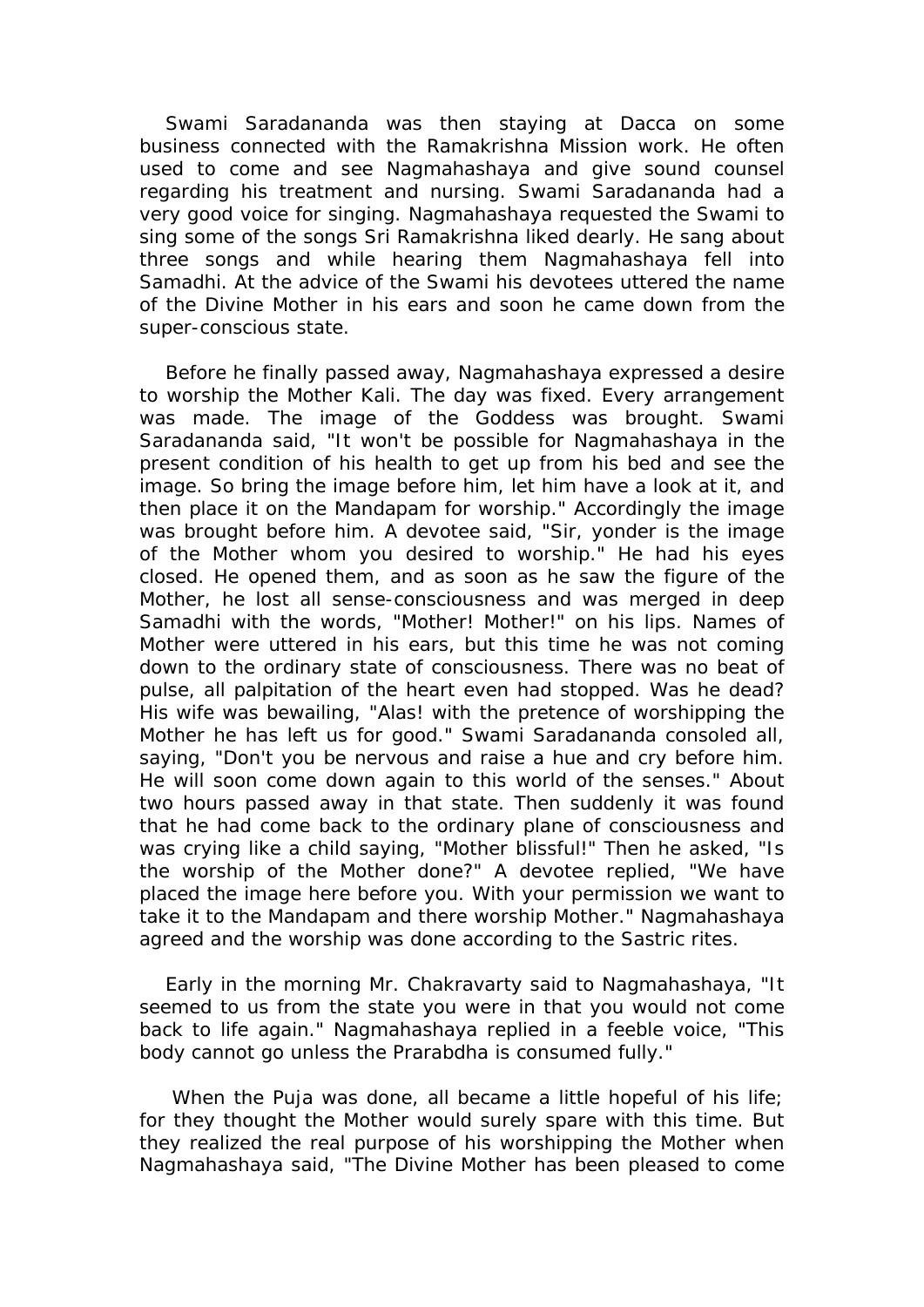here not to save this cage of flesh and bone, but to protect from all dangers and difficulties all those well-wishers of mine who kindly come here. May the Divine Mother shower Her blessing on you all!" While conversing about Sri Ramakrishna the following day, he said, "May you have faith and devotion to the lotus feet of Sri Ramakrishna. I was a fool. He knew me to be a useless good-fornothing fellow; and yet out of sheer love He showered His grace on me." Then he bowed down saying, "Glory to Sri Ramakrishna! Glory to the Lord!"

 Next day the gentleman from whom Nagmahashaya had borrowed money to meet the expenses of the Shraddha ceremony of his father, came to see him. Nagmahashaya saluted him with folded hands and said, "I regret I cannot clear off my debts. I shall soon pass away. It was through your generosity that I could perform my father's Shraddha ceremony. But you need not be anxious. Please take possession of my house after my death. My wife may live with her parents." At this, the gentleman, being aggrieved at heart, said, "Sir, please don't be anxious about the debts. I have not come for money but I have come to see you." "It is all the grace of the Lord!" so saying Nagmahashaya closed his eyes for some time.

 About three hours after the gentleman had gone away, there was a sudden marked change of condition in him. He became so very restless on his bed and began to talk deliriously. The outside atmosphere was chill, yet continual fanning could not give him relief from the heat. He wanted to get up from the bed. He was made to sit down but the next moment he was laid on his bed again. For some time he was silent and then again began raving. Suddenly he cried out, "Oh, save me! save me!" His wife said to him bewailing, "Did you not tell that you would not be touched by any delusion at your last moments? Then why are you so restless?" After half an hour or so he felt a little relief and began to feel drowsy.

 Referring to the momentary fit of bewilderment, Swami Vivekananda said to Mr. Chakravarty, "You could then only judge the outside man, you did not see what was passing inside him; he was fully conscious within. Having assumed a human form, if there be no human frailties, then he cannot be said to be an embodied being; such weaknesses have been noticed in many other sages. It did not matter anything in the case of Nagmahashaya who was a Jivanmukta. Moreover, we cannot say exactly in what sense he cried out, "Save me! save me!" May be, they were words used from extreme anxiety to get rid of this evanescent body and remain forthwith united with the real Self." Alluding to the same incident, Srijukta Girish Chandra Ghosh once remarked, "None of the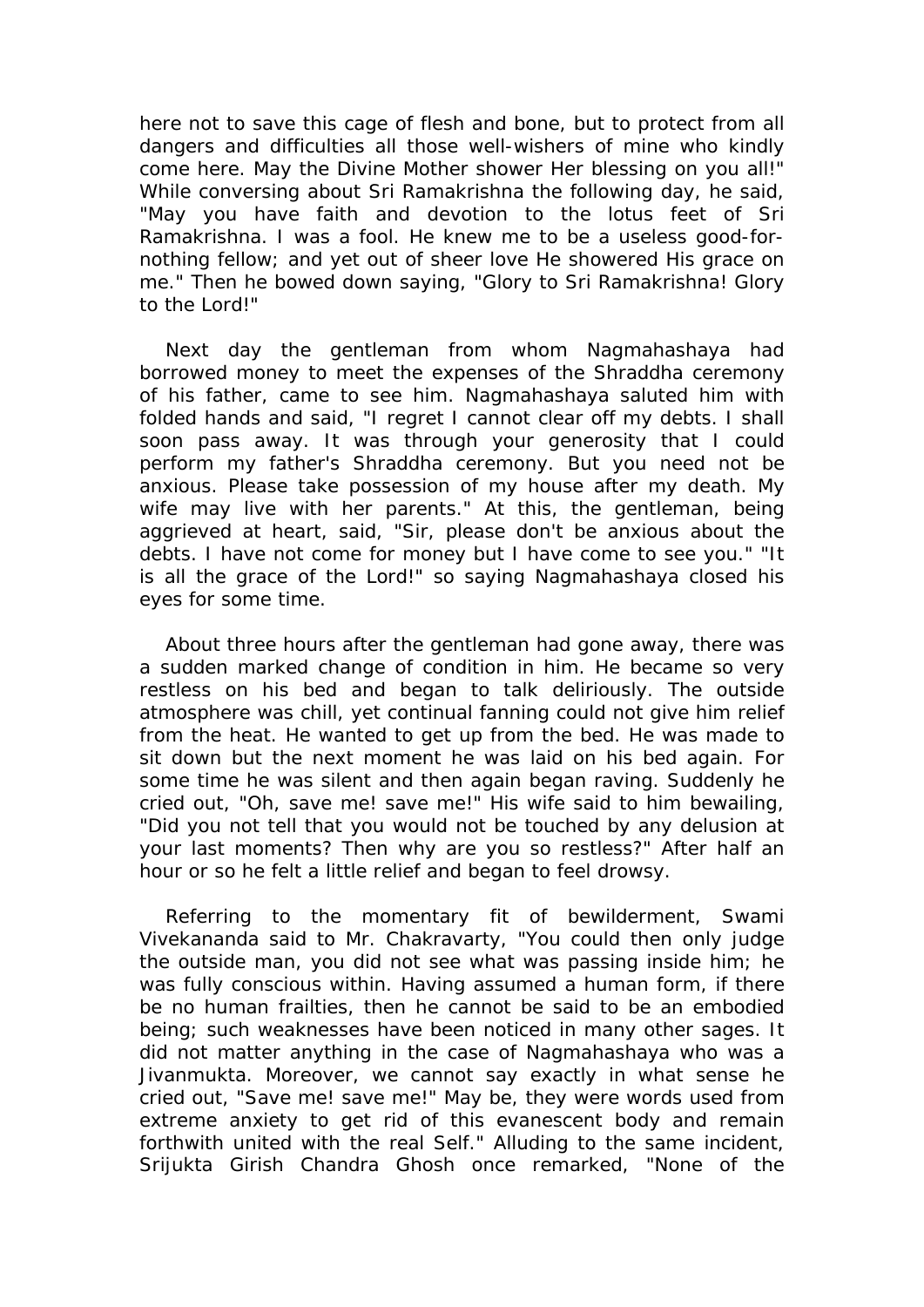intimate disciples of Sri Ramakrishna aspire after Kaivalya Mukti. Even if they desire it, they cannot attain the Nirvana Mukti. For, the Lord has to incarnate again and again for the upholding of Dharma, and so these Siddha Purushas, His spiritual confreres, too, have to come with Him again and again in human form. Nagmahashaya had not the least attraction for the world. So, if this great soul, who was absolutely free from the least tinge of Maya, would not keep a ray of desire within him for life, how else could he come again in this world when the Lord Himself incarnated again in human form! That is the reason why Nagmahashaya left his body with the slight desire of taking a human form again; the desire of the saint was only for the augmentation of the Lord's Lila, the display of divine glory."

 However, he was not affected by any such bewilderment any more till his death.

 Three days previous to his final disappearance, Nagmahashaya asked Mr. Chakravarty to consult the almanac and find out an auspicious day for departure. He could not understand that he was asked to find out the day for the final departure, and so he said innocently, "Thirteenth of Poush, after 10 o'clock in the morning is an auspicious moment for starting." Mr. Chakravarty was dumbfounded when Nagmahashaya said, "If you so permit, I shall finally start on that day." He felt extreme mortification and went out and related everything to the wife of Nagmahashaya, where upon she said, "My boy, no use crying any more. He will not live any longer. Let His will be done. Let Sri Ramakrishna's will be done."

 Two days prior to his death, his wife, Mr. Chakravarty and another devotee were sitting by his bedside, and he was lying with his eyes closed. Suddenly he opened his eyes and with a busy look said, "Sri Ramakrishna has come here and he intends to show me the places of pilgrimage." Then having turned his eyes towards Mr. Chakravarty, he said, "Well, mention the names of holy places, and I shall see them." Mr. Chakravarty had been to Haridwar lately, and he mentioned the name. At this, Nagmahashaya with great excitement in his voice went on saying, "Haridwar! Haridwar! There comes down Mother Ganga from the Himalayas with a murmuring sound! The banks and the trees on them are dancing, as it were, with her waves. Look, there on the other side stands the Mt. Chandi. Ah, what a beautiful bathing Ghat it is! How many beautiful stairs, one after the other, have gone down to the bed of the river. Wait for a moment please. I have not bathed for these last twenty years. Let me take a plunge in the sacred waters and make my life blessed." Then with the words, "Oh Mother Ganga, the savior of the fallen and the deliverer of the sinners!" Nagmahashaya sank into a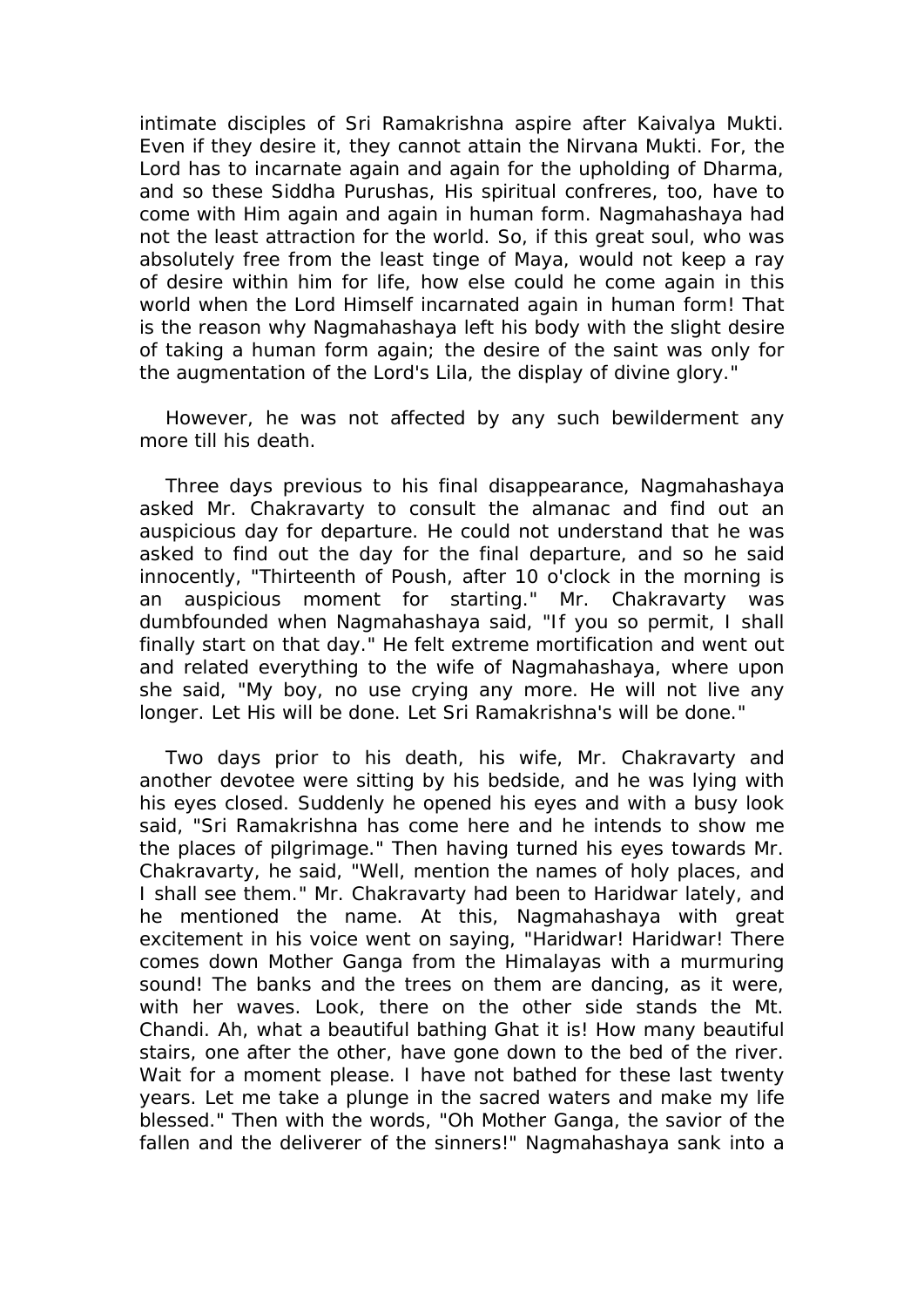deep Samadhi. After he had come down from that super-conscious state, it seemed as if he really had finished his bath just then.

 The name of Prayaga (Allahabad) was next mentioned to him. He bowed down saying, "Hail Yamuna! Hail Ganga!" Then he went on, "Is it not that the hermitage of Bharadvaja was situated somewhere here? But I don't see it! There I see the confluence of the Ganga and Yamuna. There on the other side I can see the range of mountains. Alas! Thakur is not showing me the hermitage of Bharadvaja." Then he fell into a doze. A few minutes passed in that condition and again he said, "Ah, I see it now." After a little pause he continued, "Well, Mother, Thou art the consort of the Great Emperor of Emperors! Thou art the Great Power Herself manifest! How is it that Thou art wandering like this? Hail, Rama! Hail, Rama!" And he fell into Samadhi. When he was again in his ordinary consciousness, the name of Benares was mentioned and Nagmahashaya at once began to murmur, "Hail, Siva! Glory to the Lord of the Universe! Hara, Hara, Vyom, Vyom!" Then he said, "This time I will be dissolved in the Great Lord." Then Puri, Sri Jagannath Kshetra, was mentioned. Nagmahashaya continued saying, "Yonder stands the stately temple of the Lord. There is the Ananda Bazaar where Prasadam can be had." He also mentioned the name of Sri Chaitanya once or twice. Thus the night advanced gradually and it struck four. He felt a little drowsy and soon fell asleep. After 8 o'clock in the morning of the 13th Poush, he was falling into ecstasies continually. Mr. Chakravarty began to utter loudly the name of Ramakrishna. His picture was placed before his eyes and then Mr. Chakravarty said, "This is the picture of your Master, in whose name you have renounced everything." He looked at it and then saluted with folded palms. Then he uttered in his feeble voice, "Grace, grace, grace out of Thine own boundless mercy." These were the last words in his life.

 At about 9 o'clock in the morning all signs of the last moment were visible. His eyes became a little red, his lips began to quiver as if he was muttering to himself something. After about half an hour his eyes suddenly became fixed on the tip of his nose, the hair stood on their ends, and tears of Divine Love were to be seen in the corners of his eyes. When it was five minutes past ten, Nagmahashaya lay motionless in Mahasamadhi. It became plain to all. At the instance of his wife, he was laid on a lounge outside, covered with a nice clean bed. Till then the life did not completely ebb away. Five or ten minutes after he was brought outside, all breathing stopped. All was over with him. He had retired from the stage of the world. Even then his face was shining with an effulgence. There were still tears of Divine Love in the corners of his half-closed eyes. Cries of wailing rent the skies. One of his devotees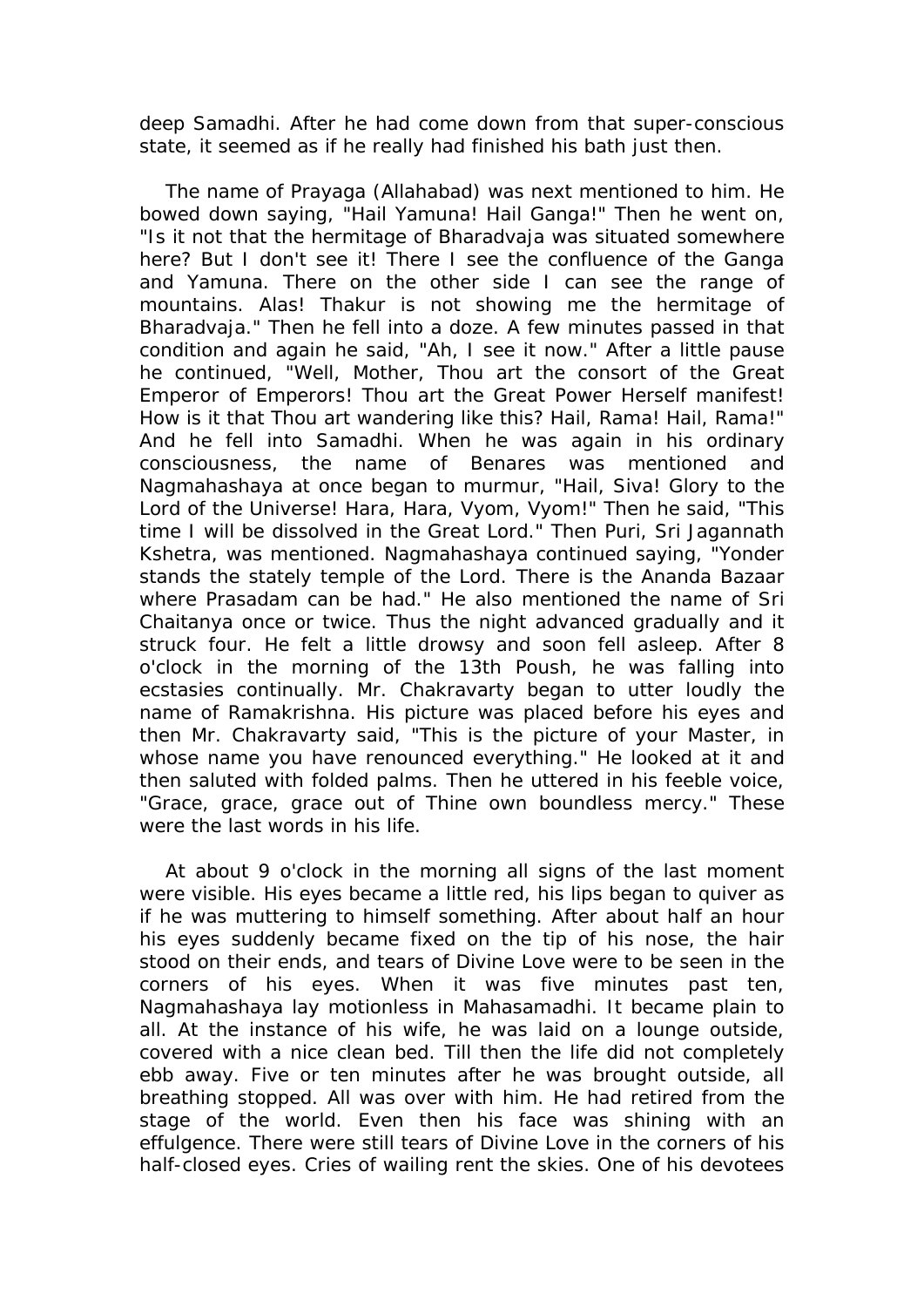told the wife, "Mother, be calm please. Don't be unnerved. We are your sons living to look after you." When the first shock of bereavement had abated a little, at the wish of the wife of Nagmahashaya, a devotee went out to the market to bring ghee, sandalwood and all else that was necessary for cremating the body.

 The old experienced people of the village examined the body and found that it was still warm. They were conferring whether it was right to cremate the body, when a devotee said, "We must not hurry up for the cremation of the body of a saint like Nagmahashaya. At least, we must wait for twelve hours more to be fully sure of his death." So it was settled that the body should be put on the pyre only after 10 o'clock in the night.

 His devotees wanted to take a photo of him. When Nagmahashaya was living he was requested many times to sit for his photograph. But he objected always saying, "Why should you be anxious to take picture of this cage of flesh and bones?" Now that he was silent, they had him photographed after decorating the body with garlands and sandal paste. From this photograph the late printer Priyanath Sinha had an oil painting drawn, which is still preserved in Nagmahashaya's house. And the likeness that we have given in the frontispiece is one after this oil-painting.

 Before sunset the widow of Nagmahashaya worshipped the hallowed feet of her lord with flowers, Bilva leaves and other offerings. After circumambulating the dead body seven times, she wiped his feet with her long hairs. His body was decorated with flowers and garlands.

 When the news of his death spread over the village, from every quarter men and women of all ages came pouring to see the body of the saint for the last time. Each house in the village was filled with clamorous wailing.

 After 10 o'clock at night, the pyre was arrange with sandalwood, and after all the ceremonies were gone through, fire was lighted. Then a Brahmana devotee made the Vyahriti Homa and offered Bilva leaves on the funeral pyre. In the meantime Swami Saradananda came to the spot and fell prostrate by way of homage before the pyre. In three hours the cremation was over. His widowed wife extinguished the fire. All the devotees felt themselves sanctified by the touch of the holy remains of the saint. Thus, at the age of fifty-four, three years after the departure of his father, the mortal frame of Nagmahashaya ceased to exist at his own birthplace, Deobhog. What remained was but the ashes.